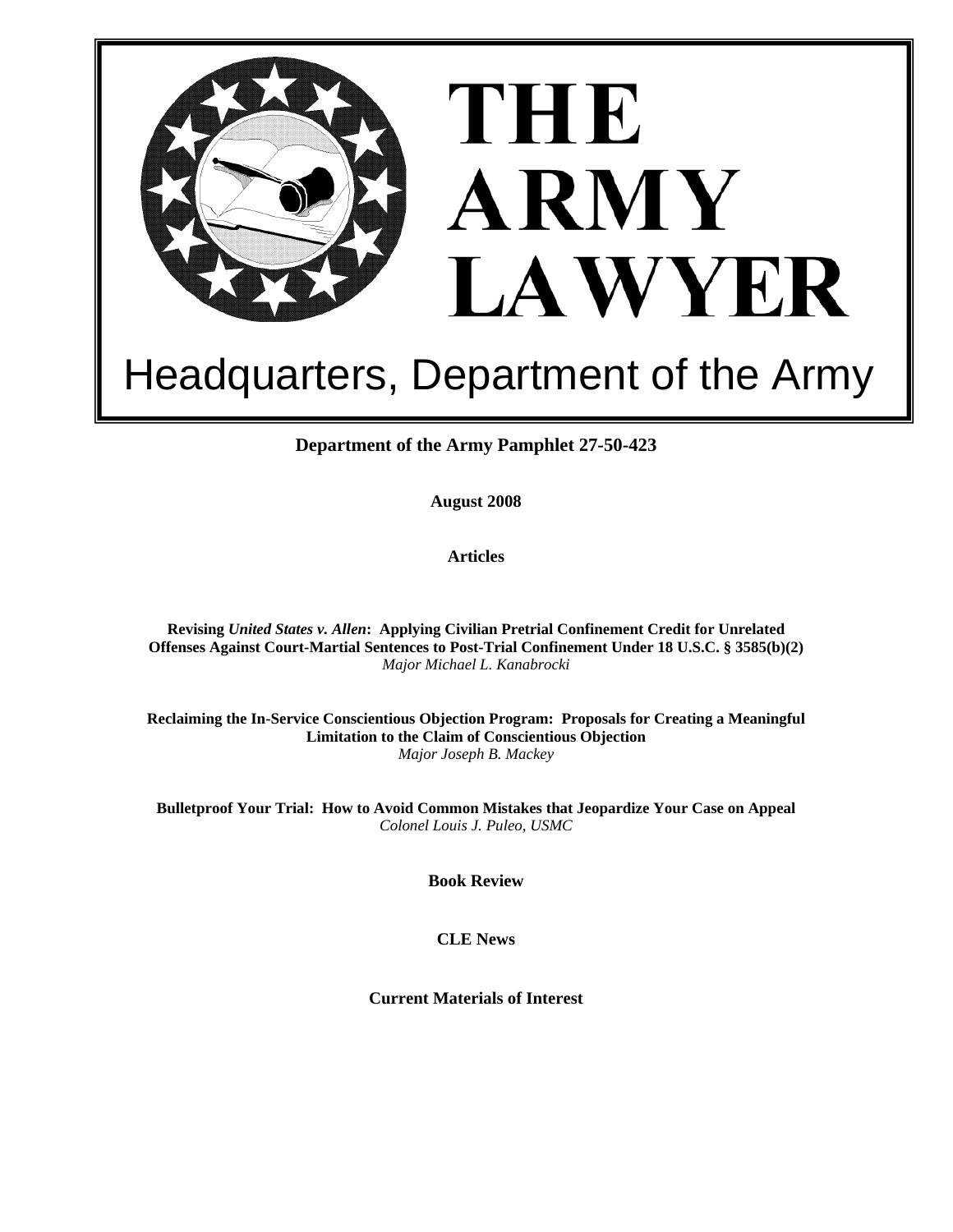# **Editor, Captain Alison M. Tulud Assistant Editor, Major Ann B. Ching Assistant Editor, Major Colette E. Black Assistant Editor, Captain Lori A. Magee Technical Editor, Charles J. Strong**

*The Army Lawyer* (ISSN 0364-1287, USPS 490-330) is published monthly by The Judge Advocate General's Legal Center and School, Charlottesville, Virginia, for the official use of Army lawyers in the performance of their legal responsibilities. Individual paid subscriptions to *The Army Lawyer* are available for \$45.00 each (\$63.00 foreign) per year, periodical postage paid at Charlottesville, Virginia, and additional mailing offices (see subscription form on the inside back cover). POSTMASTER: Send any address changes to The Judge Advocate General's Legal Center and School, 600 Massie Road, ATTN: ALCS-ADA-P, Charlottesville, Virginia 22903-1781. The opinions expressed by the authors in the articles do not necessarily reflect the view of The Judge Advocate General or the Department of the Army. Masculine or feminine pronouns appearing in this pamphlet refer to both genders unless the context indicates another use.

The Editor and Assistant Editor thank the Adjunct Editors for their invaluable assistance. The Board of Adjunct Editors consists of highly qualified Reserve officers selected for their demonstrated academic excellence and legal research and writing skills. Prospective candidates may send Microsoft Word versions of their resumes, detailing relevant experience, to the Technical Editor at charles.strong@hqda.army.mil

The Editorial Board of the *Military Law Review* includes the Chair, Administrative and Civil Law Department; and the Director, Professional Writing Program. The Editorial Board evaluates all material submitted for

publication, the decisions of which are subject to final approval by the Dean, The Judge Advocate General's School, U.S. Army. *The Army Lawyer* welcomes articles from all military and civilian authors on topics of interest to military lawyers. Articles should be submitted via electronic mail to charles.strong@hqda.army.mil. Articles should follow *The Bluebook, A Uniform System of Citation* (18th ed. 2005) and the *Military Citation Guide* (TJAGLCS, 12th ed. 2007). No compensation can be paid for articles.

*The Army Lawyer* articles are indexed in the *Index to Legal Periodicals*, the *Current Law Index*, the *Legal Resources Index*, and the *Index to U.S. Government Periodicals*. *The Army Lawyer* is also available in the Judge Advocate General's Corps electronic reference library and can be accessed on the World Wide Web by registered users at http://www.jagcnet.army.mil/ArmyLawyer.

*Address changes for official channels distribution*: Provide changes to the Editor, *The Army Lawyer*, The Judge Advocate General's Legal Center and School, 600 Massie Road, ATTN: ALCS-ADA-P, Charlottesville, Virginia 22903-1781, telephone 1-800-552-3978 (press 1 and extension 3396) or electronic mail to charles.strong@hqda.army.mil.

Articles may be cited as: ARMY LAW., [date], at [first page of article], [pincite].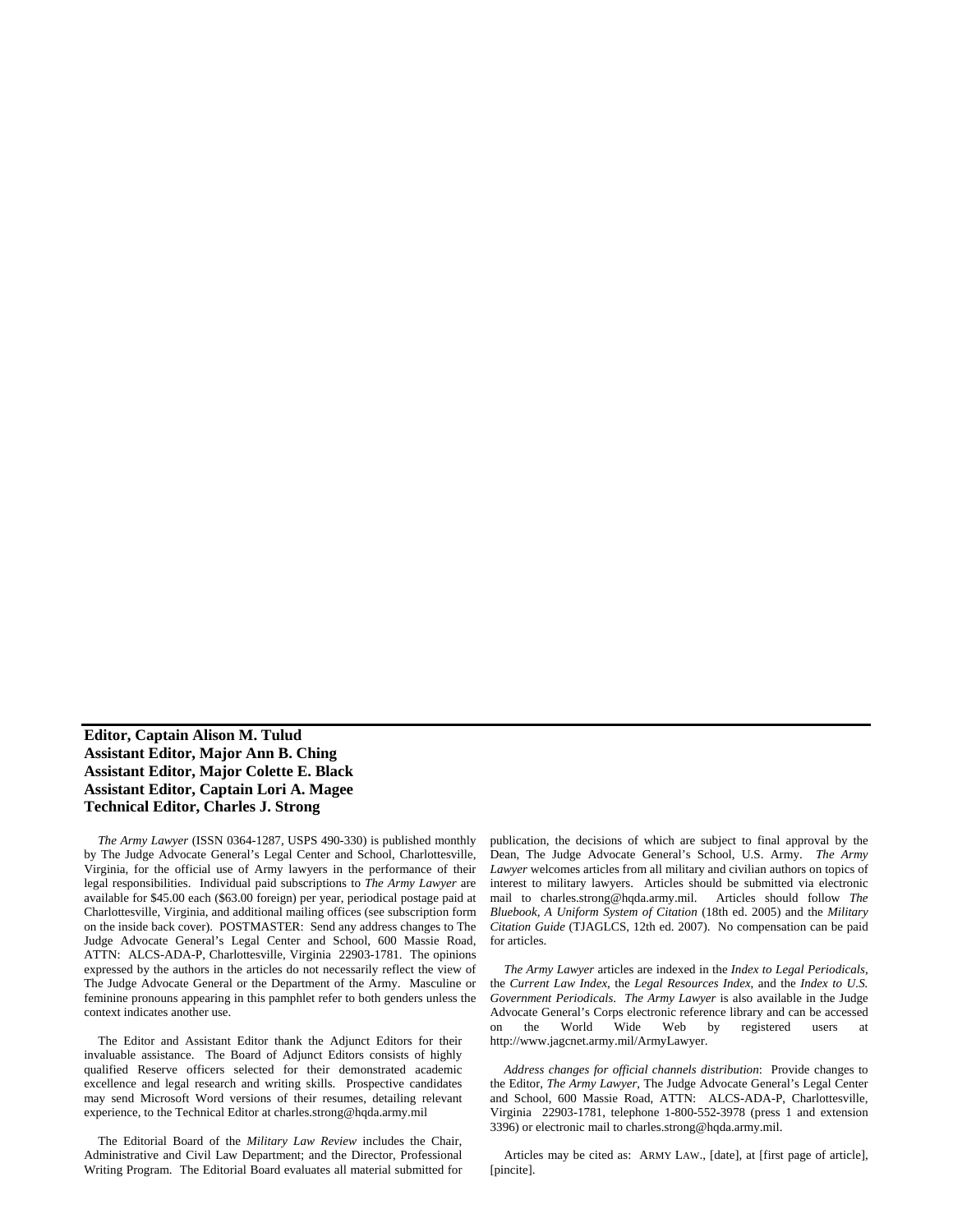| Revising United States v. Allen: Applying Civilian Pretrial Confinement Credit for Unrelated Offenses Against<br>Court-Martial Sentences to Post-Trial Confinement Under 18 U.S.C. § 3585(b)(2) |  |
|-------------------------------------------------------------------------------------------------------------------------------------------------------------------------------------------------|--|
| Reclaiming the In-Service Conscientious Objection Program: Proposals for Creating a Meaningful Limitation<br>to the Claim of Conscientious Objection                                            |  |
| Bulletproof Your Trial: How to Avoid Common Mistakes that Jeopardize Your Case on Appeal                                                                                                        |  |
| <b>Book Review</b>                                                                                                                                                                              |  |
| State of Denial: Bush at War, Part III                                                                                                                                                          |  |
|                                                                                                                                                                                                 |  |
|                                                                                                                                                                                                 |  |
|                                                                                                                                                                                                 |  |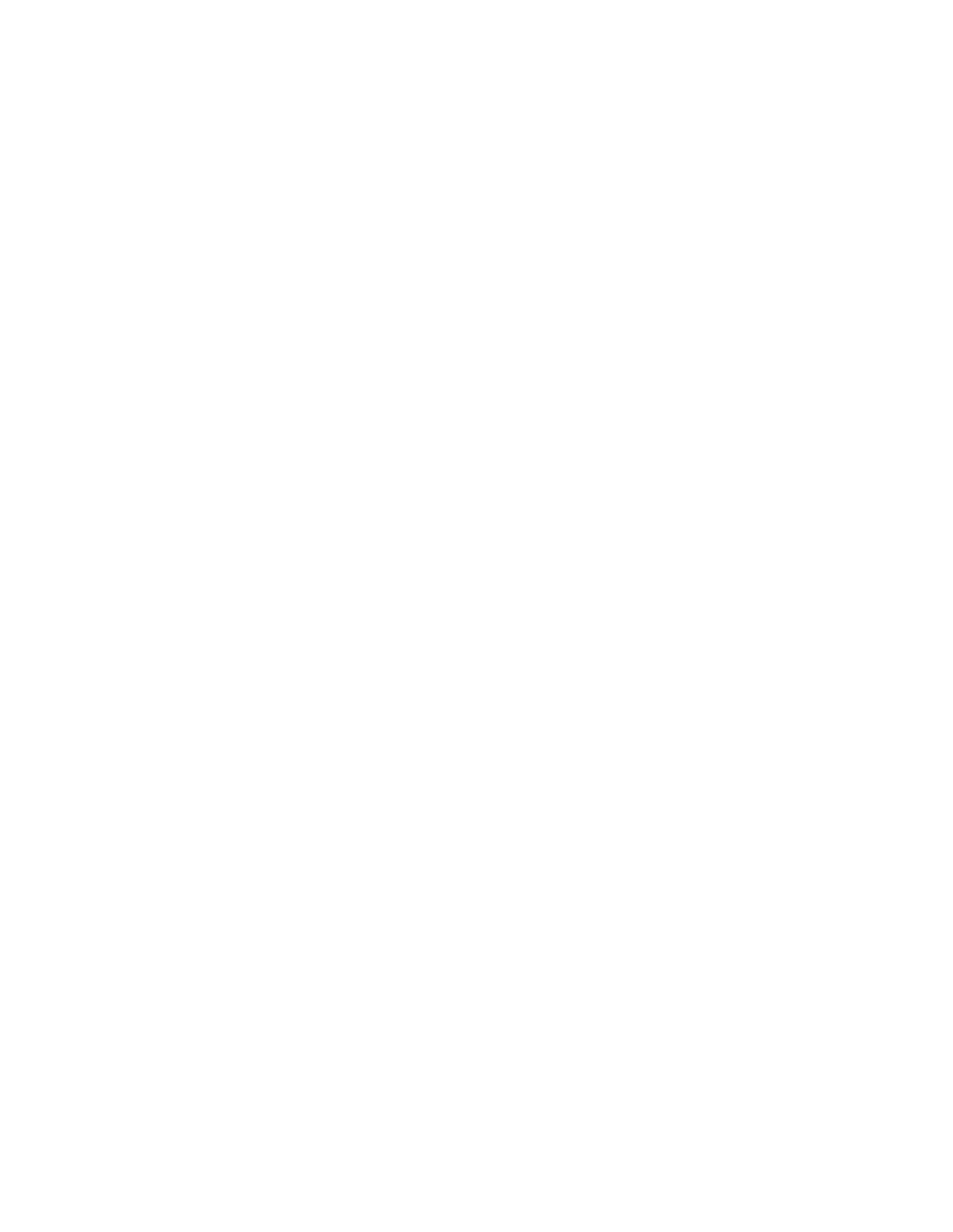# **Revisiting** *United States v. Allen***: Applying Civilian Pretrial Confinement Credit for Unrelated Offenses Against Court-Martial Sentences to Post-Trial Confinement Under 18 U.S.C. § 3585(b)(2)**

*Major Michael L. Kanabrocki*<sup>∗</sup>

*Appellant asserts the military judge erred by not awarding him pretrial confinement credit for the period civilian authorities confined him, prior to his court-martial, for unrelated state charges. Assuming arguendo 18 U.S.C. § 3585(b)(2) does apply, . . . trial judges lack the authority to calculate and apply pretrial confinement credit.*<sup>1</sup>

## I. Introduction

 $\overline{a}$ 

Administrative sentence credit for pretrial confinement is a relatively modern concept in military law. Before the Court of Military Appeals (CMA) issued its 1984 opinion in *United States v. Allen*<sup>2</sup> military accused were not automatically entitled to credit for the time they lawfully spent in jail awaiting their trials by court-martial.<sup>3</sup> Unlike in the federal civilian system, where "credit for lawful pretrial detention is regarded as a matter 'of legislative grace[,] and not a [C]onstitutional guarantee,"<sup>4</sup> neither the Uniform Code of Military Justice (UCMJ) nor the *Manual for Courts-Martial* (*MCM*) provide for credit for lawful pretrial confinement.<sup>5</sup> In *Allen*, however, the CMA applied the then-existing federal pretrial-confinementcredit statute<sup>6</sup> to trials by court-martial via Department of Defense Instruction (DODI) 1325.4.<sup>7</sup> Thus, for the first time in military criminal jurisprudence, *Allen* mandated compulsory sentence credit for lawful pretrial confinement "in connection with the offense or acts for which sentence was imposed."<sup>8</sup>

Later in 1984, Congress and the Executive Branch revised the statutory and regulatory authority upon which the CMA

<sup>1</sup> United States v. Gogue, No. 20050650, slip. op. at 1 n.\* (A. Ct. Crim. App. May 18, 2007) (en banc).

<sup>2</sup> 17 M.J. 126 (C.M.A. 1984).

<sup>3</sup> United States v. Davidson, 14 M.J. 81, 83-84 (C.M.A. 1982) (stating that, unless an accused could show that pretrial confinement as a matter of military law [equated to] punishment of [post-trial] confinement at hard labor for purposes of Article 56, and therefore violated Article 13, an accused was not entitled to credit for otherwise lawful pretrial confinement); United States v. Larner, 1 M.J. 371, 374 n.11 (C.M.A. 1976) ("[C]onvicted accused in our system [are] not entitled by right to credit on [their] sentence[s] for pretrial confinement.").

4 United States v. Smith, 56 M.J. 290, 292 (C.A.A.F. 2002) (quoting Lewis v. Cardwell, 609 F.2d 926, 928 (9th Cir. 1979)); *see* 18 U.S.C. § 3585(b) (2000).

<sup>5</sup> Smith, 56 M.J. at 292 ("There is no provision in the UCMJ or the Manual for Courts-Martial that requires credit against an adjudged sentence for lawful pretrial confinement."); United States v. Rock, 52 M.J. 154, 156 (C.A.A.F. 1999) ("Commonly referred to as 'Allen' credit, this apparently has not been incorporated into the Manual for Courts-Martial . . . .").

 $6$  Bail Reform Act of 1966, Pub. L. No. 89-465, § 4, 80 Stat. 214, 217 (codified as amended at 18 U.S.C. § 3568 (1982), but repealed and replaced in 1984). The relevant provision in this Act provided in pertinent part, "[A]ny . . . person [sentenced to confinement shall receive] credit toward service of his sentence for any days spent in custody in connection with the offense or acts for which sentence was imposed." *Id.*

<sup>∗</sup> Judge Advocate, U.S. Army. Presently assigned as Legal Advisor, U.S. Army Special Operations Command, Fort Bragg, N.C. Written in partial completion of the requirements for LL.M., 2008, The Judge Advocate General's Legal Ctr. & Sch. (TJAGLCS), U.S. Army, Charlottesville, Va.; J.D., 1997, Touro College, Jacob D. Fuchsberg Law Center, Central Islip, N.Y.; B.S., 1992, Brooklyn College of the City University of New York. Previous assignments include: Commissioner, Panel 3, U.S. Army Court of Criminal Appeals, Arlington, Va. 2005–2007; Appellate Defense Counsel and Writ Coordinator, Defense Appellate Division, U.S. Army Legal Services Agency, Arlington, Va., 2003–2005; Trial Counsel, Special Assistant U.S. Attorney, Criminal Law Instructor (Signal Officer Basic Course), and Instructor at School of Information Technology (Systems and Network Administrator Course), Fort Gordon, Ga., 2001–2003; Legal Assistance Attorney, Tax Center Officer-in-Charge, and Military Magistrate, Fort Gordon, Ga., 2000–2001. Member of the New York State Bar and admitted to practice before the U.S. Supreme Court, U.S. Court of Federal Claims, U.S. Court of Appeals for the Armed Forces, U.S. Army Court of Criminal Appeals, U.S. Court of Military Commission Review, and the Appellate Division of the New York State Supreme Court. Special appreciation goes to Colonel (Retired) Lisa M. Schenck, former Senior Judge, U.S. Army Court of Criminal Appeals; Lieutenant Colonel Kwasi L. Hawks, Professor, Criminal Law Dep't, TJAGLCS; and Major Kathleen D. Schmidt, Chief, Civil and Administrative Law, 99th Regional Readiness Command, for their encouragement, guidance, and invaluable advice during the writing of this article. The author also wishes to thank Mr. Chuck Strong, Mr. Dan Lavering, Captain Lori Magee, and Captain Alison Tulud for helping make this article as technically precise as possible. Any and all remaining errors are mine alone. Most importantly, the author thanks his wife, Sandy, and their children, Meghan, Wesley, and Andrew, for their unyielding patience and support while he attended the 56th Graduate Course.

Although § 3568 excluded "offense[s] triable by court-martial," the Secretary of Defense "voluntarily incorporat[ed into the military justice system] the pretrial-sentence credit extended to other Justice Department convicts" through a Department of Defense Instruction. *Allen*, 17 M.J. at 127 (citing U.S. DEP'T OF DEFENSE, INSTR. 1325.4, CONFINEMENT OF MILITARY PRISONERS AND ADMINISTRATION OF CORRECTIONAL PROGRAMS AND FACILITIES para. III.Q.6 (7 Oct. 1968) [hereinafter DODI 1325.4 (1968)]). As such, "*Allen* saw pretrial confinement credit computation in the armed forces as a creature of regulation." United States v. Spencer, 32 M.J. 841, 842 (N.M.C.M.R. 1991).

 $8$  Bail Reform Act of 1966  $§$  4, 80 Stat. at 217.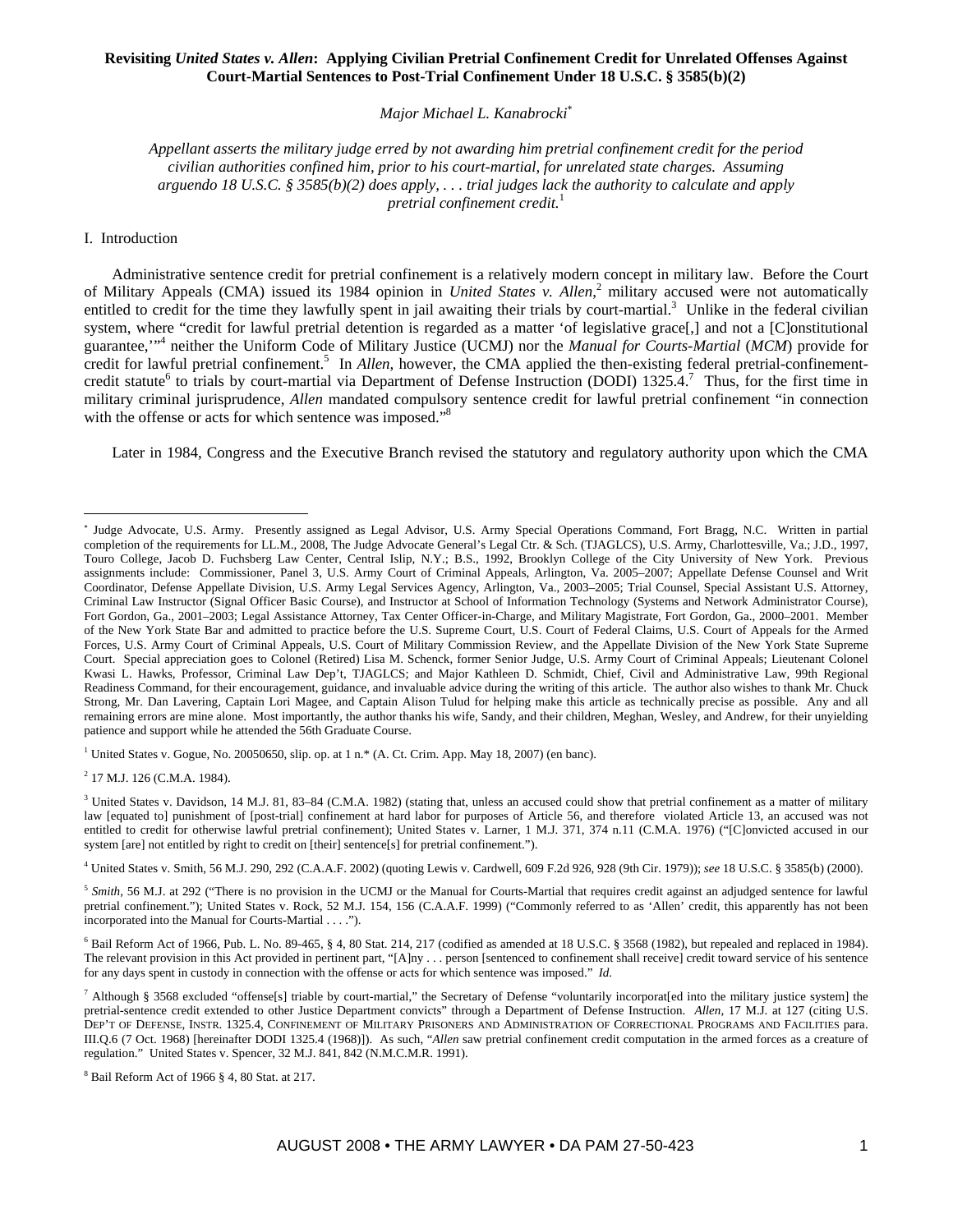relied in *Allen*. Congress repealed 18 U.S.C. § 3568,<sup>9</sup> and enacted 18 U.S.C. § 3585, which currently provides an expanded basis for granting sentence credit.<sup>10</sup> Administrative credit is available not only for confinement "in connection with the offense for which the sentence was imposed,"11 but also for "any other charge for which the defendant was arrested *after* the commission of the offense for which the sentence was imposed."<sup>12</sup> Not having had this credit applied against another sentence is a precondition to credit eligibility.<sup>13</sup> Furthermore, after a series of revisions, the Secretary of Defense reissued<br>DODI 1325 4 (1068) as DODI 1325 7 (2001).<sup>14</sup> DODI 1325.4 (1968) as DODI 1325.7 (2001).

In 2002, the Court of Appeals for the Armed Forces (CAAF)<sup>15</sup> acknowledged these statutory and regulatory revisions. In its analysis in *United States v. Smith*, the CAAF observed that the regulatory basis for applying 18 U.S.C. § 3568 "was later revised and reissued," but "without significant change to the provision at issue in this case."<sup>16</sup> After revalidating the underlying reasoning in *Allen*, the CAAF expressly found: "As written, 18 U.S.C. § 3585(b) and DODI 1325.7 apply only to prisoners serving [court-martial] sentences to confinement."<sup>17</sup> Thus, the CAAF preserved the executive decision to extend to all military accused the federal, civilian entitlement to credit for *lawful* pretrial confinement. In the wake of *Allen* and *Smith*, the service courts of criminal appeals continue to grant credit for lawful pretrial confinement in light of the broadened rules.<sup>18</sup>

Logically, when an accused is entitled to pretrial confinement credit for the time he lawfully spends in jail awaiting trial, there must be a comprehensive procedure at the trial level to claim the credit. Rules for Courts-Martial (RCM) 905 and 906 provide the accused with an avenue to claim sentence credit for lawful pretrial confinement, i.e., a motion for appropriate relief.<sup>19</sup> Raising the claim in this way "promote[s] the efficiency of the entire justice system by requiring the parties to advance their claims at trial, where the underlying facts can best be determined."<sup>20</sup> Therefore, at trial, military judges have the primary "responsibility for providing credit where credit is due . . . and for ensuring the fair and just administration of

 $\overline{a}$ 

 $9$  On 12 October 1984, Congress enacted the Sentencing Reform Act of 1984, Pub. L. No. 98-473, § 212, 98 Stat. 1837, 2001. The relevant portion of this Act is codified at 18 U.S.C. § 3585(b) (2000), and replaces § 3568. Section 3585(b) became effective on 1 November 1987. *See* § 235(a)(1), 98 Stat. at 2031, *amended by* Sentencing Reform Amendments Act of 1985, Pub. L. No. 99-217, § 4, 99 Stat. 1728 (mentioned at 18 U.S.C. § 3551 note).

<sup>10</sup> *See* 18 U.S.C. § 3858(b)(1)–(2).

<sup>&</sup>lt;sup>11</sup> *Id.* § 3858(b)(1) (previously provided for in § 3568).

 $12$  *Id.* § 3858(b)(2) (new provision) (emphasis added).

<sup>13</sup> *Id.* § 3858(b).

<sup>&</sup>lt;sup>14</sup> U.S. DEP'T OF DEFENSE, INSTR. 1325.7, ADMINISTRATION OF MILITARY CORRECTIONAL FACILITIES AND CLEMENCY AND PAROLE AUTHORITY (17 July 2001) (C1, 10 June 2003) [hereinafter DODI 1325.7 (2001)].

<sup>&</sup>lt;sup>15</sup> On 5 October 1994, Congress renamed the Court of Military Appeals the Court of Appeals for the Armed Forces. National Defense Authorization Act for Fiscal Year 1995, Pub. L. No. 103-337, § 924(a)(1), 108 Stat. 2663, 2831 (1994) (mentioned at 10 U.S.C. § 941 note).

<sup>&</sup>lt;sup>16</sup> United States v. Smith, 56 M.J. 290, 293 (C.A.A.F. 2002). The provision at issue states: "Procedures used to compute sentences shall conform to those established by the Department of Justice for Federal prisoners unless they conflict with this Instruction . . . or existing Service regulations." DODI 1325.7 (2001), *supra* note 14, para. 6.3.1.5.

<sup>&</sup>lt;sup>17</sup> *Smith*, 56 M.J. at 293. The issue granted in *Smith* concerned whether Smith was entitled to pretrial confinement credit against a sentence that did not provide for confinement. *Id.* at 292–93. The *Smith* court answered the issue in the negative. *Id.* Based on *Allen*, and by logical and necessary implication, however, Smith would have been entitled to credit had his sentence provided for confinement.

 ${}^{18}E.g.,$  United States v. Thompson, No. 36943, 2007 CCA LEXIS 377, at  $*4$  (A.F. Ct. Crim. App. Sept. 24, 2007) ("We order that the appellant receive a credit of three days against the confinement portion of his sentence."); United States v. Gilchrist, 61 M.J. 785, 787 n.3 (A. Ct. Crim. App. 2005) ("[W]e will order one additional day of [pretrial confinement] credit, pursuant to *United States v. Allen* . . . ."); United States v. Gonzalez, 61 M.J. 633, 635 (C.G. Ct. Crim. App. 2005) ("We will grant [a]ppellant one day of credit for pretrial confinement . . . ."); United States v. Simmons, No. 200100335, 2002 CCA LEXIS 294, at \*7 (N-M. Ct. Crim. App. Nov. 25, 2002) ("[W]e . . . order an additional 5 days of credit pursuant to *United States v. Allen* . . . ."); *cf.* United States v. Flores-Muller, No. S31183, 2007 CCA LEXIS 540, at \*4–5 (A.F. Ct. Crim. App. Nov. 13, 2007) (finding that had appellant not already been awarded pretrial confinement credit against his civilian sentence, he would have been entitled to such credit against his military sentence pursuant to *Allen* and 18 U.S.C. § 3585(b) (2000)).

<sup>&</sup>lt;sup>19</sup> MANUAL FOR COURTS-MARTIAL, UNITED STATES, R.C.M. 905, 906 (2008) [hereinafter MCM]. Rule for Courts-Martial 905(a) defines a motion as "an application to the military judge for particular relief." Rule for Courts-Martial 906(a) defines a "motion for appropriate relief [as] a request for a ruling to cure a defect which deprives a party of a right." The list of motions included in RCM 906(b) "is not exclusive."

<sup>&</sup>lt;sup>20</sup> United States v. King, 58 M.J. 110, 114 (C.A.A.F. 2003) (citing Hormel v. Helvering, 312 U.S. 552, 556 (1941), for the proposition that "our procedural scheme contemplates that parties shall come to issue in the trial forum vested with authority to determine questions of fact"); *see also* United States v. Olano, 507 U.S. 725 (1993).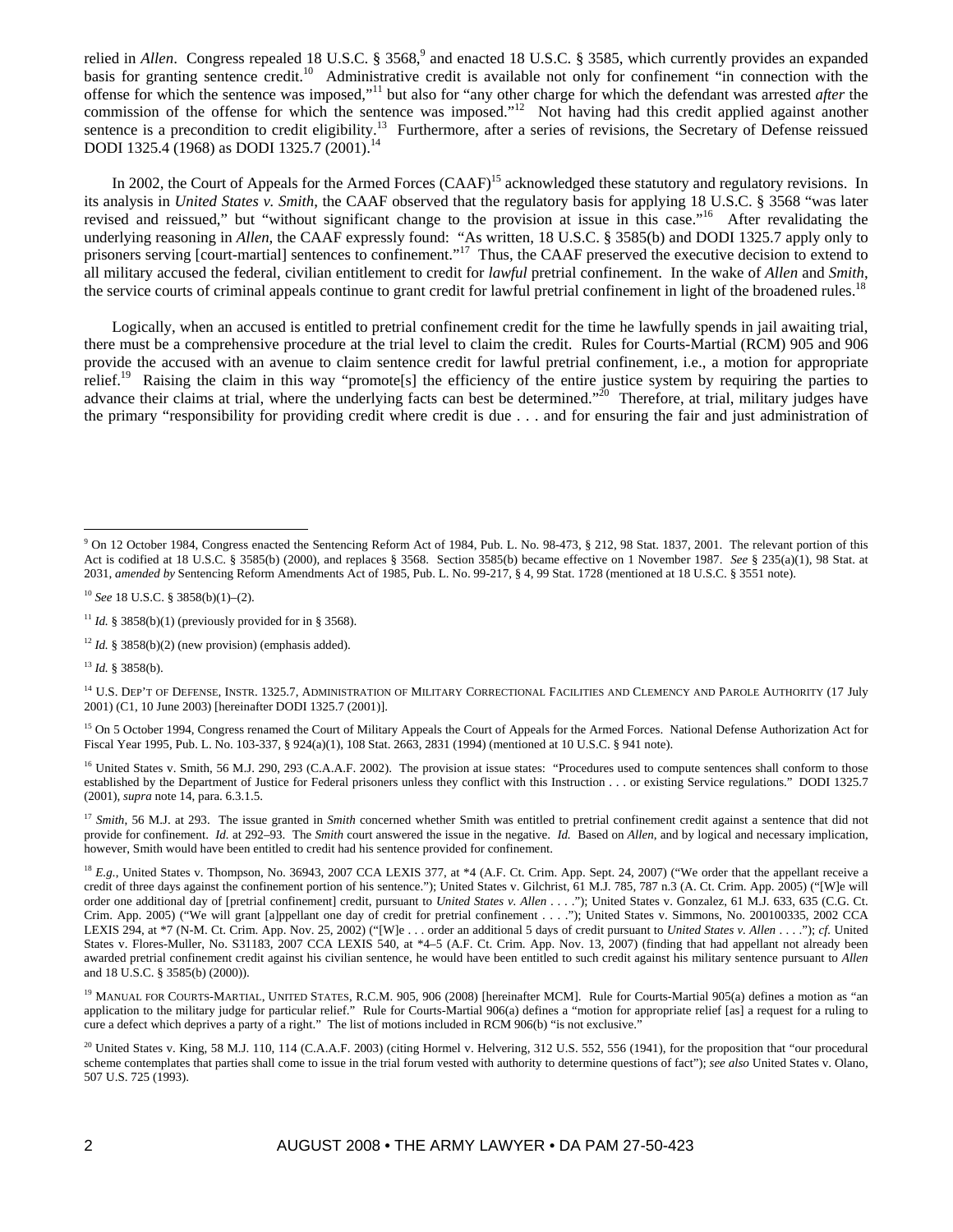justice."<sup>21</sup> Furthermore, if an accused fails to make the motion for appropriate sentence credit before the trial court adjourns, he "waives that issue on appeal."<sup>22</sup>

Based on the authority noted above, 18 U.S.C. § 3585(b)(2)—the federal pretrial-confinement-credit statute's new prong—affords military accused credit for pretrial confinement based on offenses where civilian authorities placed them into official detention, and where they were not tried by court-martial. A condition precedent to receiving credit under this prong is that the offenses must have been committed *after* the date the accused committed the offenses for which a court-martial tried, convicted, and sentenced him. Under the reasoning in *Allen* and its progeny, § 3585(b)(2) applies to trials by courtmartial. When an accused raises a timely motion at trial for appropriate relief for this type of sentence credit, the military judge is responsible for litigating the motion, and calculating and awarding appropriate administrative credit.

The most recent development in this area of the law occurred in May 2007. Contrary to established military sentencecredit jurisprudence, the Army Court of Criminal Appeals (ACCA), sitting en banc in *United States v. Gogue*,<sup>23</sup> summarily held that 18 U.S.C. § 3585(b)(2) does not apply to an accused tried by court-martial. In addressing any notion of the statute's possible applicability, the ACCA briefly asserted "trial judges lack the authority to calculate and award pretrial confinement credit."24 Without any analysis—or deference to *Allen*, *Smith*, or DODI 1325.7 (2001)—the ACCA based its holding upon the U.S. Supreme Court's opinion in *United States v. Wilson*, which determined a "district court[, i.e., trial court,] . . . cannot apply  $\S 3585(b)$  at sentencing."<sup>25</sup>

This article argues that the ACCA incorrectly decided *Gogue* by finding § 3585(b)(2) inapplicable to military accused tried by court-martial. Section 3585(b)(2) is one part of the larger statute the CAAF and other service courts of criminal appeals have found applicable to military accused pursuant to the reasoning in *Allen*. Furthermore, by its holding, the court unnecessarily usurped from military trial judges their Congressionally- and Presidentially-granted—and judicially supported—power to adjudicate motions for appropriate relief claiming "unrelated crimes credit."<sup>26</sup> The adverse decision in *Gouge* is a call to the CAAF to revisit *United States v. Allen*, and reapply old facts to a relatively certain, yet undeveloped, sentence-credit provision in military criminal practice.

The purpose of this article is to provide military justice practitioners with a comprehensive guide for litigating, and winning, motions for sentence credit stemming from lawful pretrial confinement imposed for unrelated state, federal, and foreign offenses for which credit has not otherwise been granted under 18 U.S.C. § 3585(b)(2). Part II.A provides a historical overview of pre-*Allen* pretrial confinement credit jurisprudence—when automatic credit for *lawful* pretrial confinement did not exist. Part II.B discusses *Allen*, 18 U.S.C. § 3568, and DODI 1325.4 (1968). Part II.C explains how § 3568 and its regulatory conduit have evolved, surveys key post-*Allen* court decisions, and demonstrates how case law has developed and extended the sentence credit originally provided by *Allen*. Part III.A takes a close look at the *Gogue* decision and its thirteen-page dissent. Parts III.B and III.C rebut the conclusions in *Gogue*, demonstrate that unrelated-crimes credit is available to military accused, and show that military trial judges are empowered to adjudicate *all* motions for appropriate

23 No. 20050650, slip. op. at 1 n.\* (A. Ct. Crim. App. May 18, 2007) (en banc), *rev. granted*, 66 M.J. 287 (C.A.A.F. 2008).

<sup>24</sup> *Id.*

 $\overline{a}$ 

<sup>&</sup>lt;sup>21</sup> *King*, 58 M.J. at 116 (Baker, J., concurring in result) ("If indeed an appellant has been denied a liberty interest, which amounts to confinement, he should have his claim to credit adjudicated by competent *judicial* authority.") (emphasis added).

<sup>&</sup>lt;sup>22</sup> *Id.* at 115 (majority opinion) (citing RCM 905(e) and holding that "failure at trial to seek . . . credit . . . waives that issue on appeal in the absence of plain error"). Rule for Courts-Martial 905(e) states:

Failure by a party to raise defenses or objections or to make motions or requests[,] which must be made before pleas are entered under [RCM 905(b),] shall constitute waiver. . . . Other motions, requests, defenses, or objections[, under RCM 906(b)(1)–(14), 907(b)(2)– (3), 915, and 917,] . . . must be raised before the court-martial is adjourned for that case and, unless otherwise provided in this Manual, failure to do so shall constitute waiver.

MCM, *supra* note 19, R.C.M. 905(e). Furthermore, RCM 801(g) states: "Failure by a party to raise defenses or objections or to make requests or motions which must be made at the time set by this Manual[,] or by the military judge under authority of this Manual, . . . shall constitute waiver thereof." *Id.* R.C.M. 801(g).

<sup>25 503</sup> U.S. 329, 333 (1992). The ACCA also cited the Federal Circuit Courts of Appeals to show strict adherence to the holding in *Wilson*. *See* United States v. Peters, 470 F.3d 907, 909 (9th Cir. 2006); United States v. Tindall, 455 F.3d 885, 888 (8th Cir. 2006); United States v. Williams, 425 F.3d 987, 990 (11th Cir. 2005); United States v. Barrera-Saucedo, 385 F.3d 533, 536 (5th Cir. 2004); United States v. Morales-Madera, 352 F.3d 1, 15 (1st Cir. 2003); United States v. Rivers, 329 F.3d 119, 122 (2d Cir. 2003); Ruggiano v. Reish, 307 F.3d 121, 133 (3d Cir. 2002); United States v. Crozier, 259 F.3d 503, 520 (6th Cir. 2001); United States v. Ross, 219 F.3d 592, 594 (7th Cir. 2000); United States v. Gonzales, 65 F.3d 814, 822 (10th Cir. 1995); *see also* Virgin Islands v. Rivera, 34 V.I. 98, 101–02 (1996) (consistent with *Wilson*).

<sup>&</sup>lt;sup>26</sup> In *Gogue*, Judge Sullivan coined the term "unrelated crimes credit," and used it in her dissent interchangeably with "credit pursuant to 18 U.S.C. § 3585(b)(2)." *Gogue*, No. 20050650, slip. op. at 3 (Sullivan, J., dissenting). The author will apply the same convention throughout this article.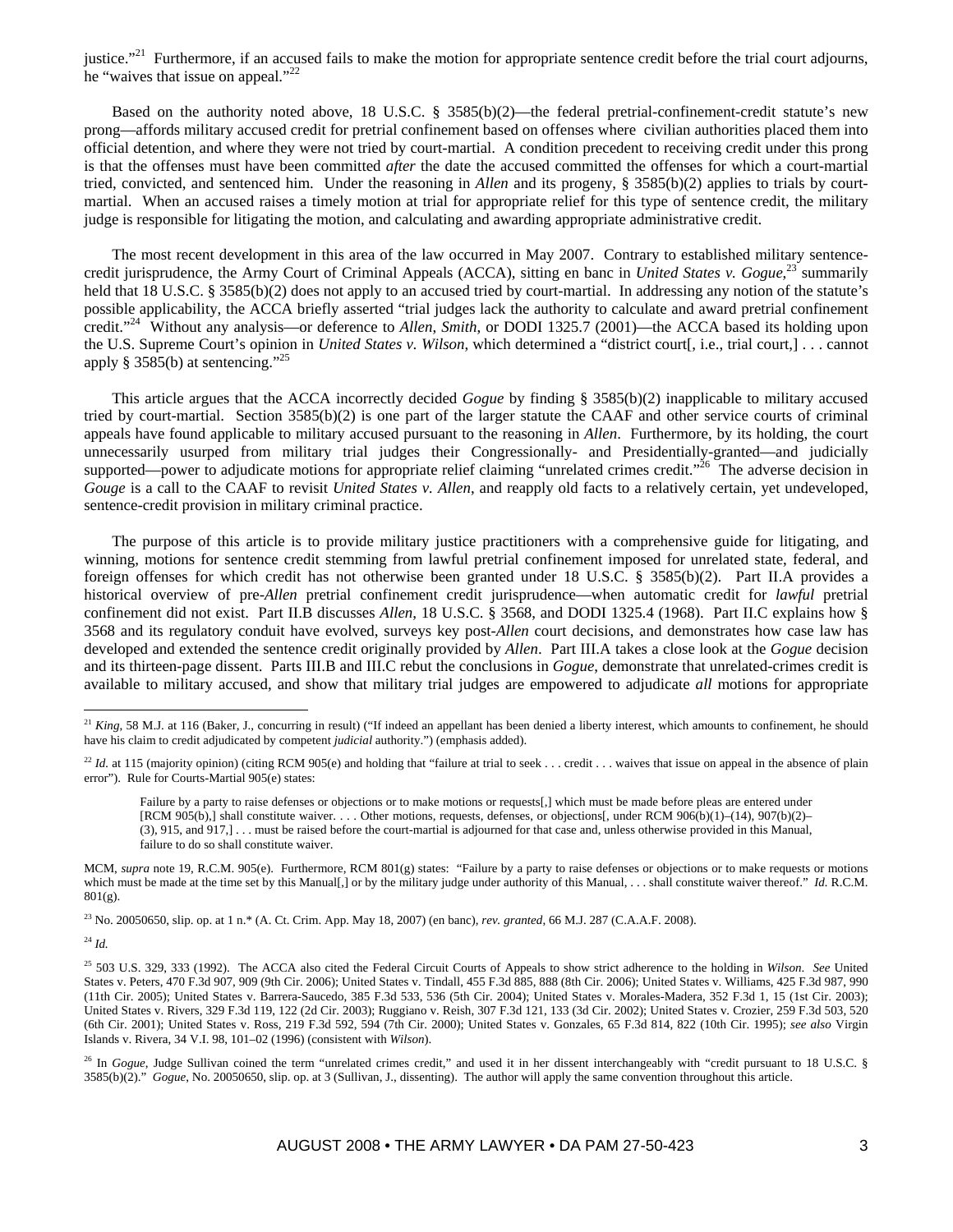relief for pretrial confinement credit.<sup>27</sup> Finally, Part IV discusses the suggested contents of a motion for appropriate relief for unrelated-crimes credit in accordance with § 3585(b)(2).

## II. Background

## A. No Automatic Credit for Lawful Pretrial Confinement

[*P*]*re-conviction jail time credit is* [*a matter*] *of legislative grace.*<sup>28</sup>

Before the CMA's 1984 landmark opinion in *United States v. Allen*, 29 an accused did not automatically receive sentence credit for the time he lawfully spent in pretrial confinement awaiting trial by court-martial.<sup>30</sup> Prior to 1984, the prevailing view was that pretrial restraint—in the form of physical confinement—simply did not equate to post-trial punishment.<sup>3</sup> Imposing post-trial punishment *before* trial was illegal.<sup>32</sup> An accused, however, could claim and receive credit for pretrial confinement if he could show the nature of his confinement was "more rigorous than necessary to insure his presence at trial,"<sup>33</sup> or the conditions "were as onerous as those faced by prisoners serving [post-trial] sentences to confinement."<sup>34</sup> Proof of pretrial confinement unnecessary in degree, or as burdensome as "punishment which a court-martial may direct for an offense,"35 entitled an accused to credit for *unlawful* pretrial confinement. Otherwise, credit for lawful detention was unavailable.

Without proof of unduly rigorous or punitive pretrial confinement conditions, an accused was entitled only to a subordinate form of pretrial confinement *consideration* regarding sentence appropriateness.36 As originally designed, military law provided for the convening authority—and no one else—to take into account an accused's pretrial confinement when he acted on the accused's sentence.<sup>37</sup> The convening authority, however, was not obligated to grant any credit.<sup>38</sup> After

 $\overline{a}$ 

<sup>32</sup> On this point Winthrop stated: "The imposition upon soldiers, while confined in [pretrial] arrest, of disciplinary punishments is, in our service, wholly illegal." WINTHROP, *supra* note 31, at 124. Seventy years after Winthrop's originally-penned 1886 treatise, the Honorable Robinson O. Everett similarly noted: "Pretrial confinement—or pretrial restraint of any type for that matter—cannot permissibly be imposed as punishment, for punishment requires a trial [and conviction]." ROBINSON O. EVERETT, MILITARY JUSTICE IN THE ARMED FORCES OF THE UNITED STATES 119 (1956).

<sup>33</sup> Davidson, 14 M.J. at 83 (citing UCMJ art. 13 (1982)). Article 13 provides:

No person, while being held for trial, may be subjected to punishment or penalty other than arrest or confinement upon the charges pending against him, nor shall the arrest or confinement imposed upon him be any more rigorous than the circumstances required to insure his presence . . . .

UCMJ art. 13. The current version of this statute is unchanged. UCMJ art. 13 (2000); United States v. Harris, 66 M.J. 166 (C.A.A.F. 2008).

<sup>34</sup> Davidson, 14 M.J. at 83; see United States v. Larner, 1 M.J. 371, 373 (C.M.A. 1976) ("[One] month served in illegal pretrial confinement ought to count the same as [one] month served after trial.").

<sup>35</sup> UCMJ art. 56 ("The punishment which a court-martial may direct for an offense may not exceed such limits as the President may prescribe for that offense."); *see Davidson*, 14 M.J. at 83–84.

<sup>36</sup> Unites States v. Blackwell, 41 C.M.R. 196, 199 n.2 (C.M.A. 1970) ("[C]redit . . . for pretrial confinement . . . is a matter for the court-martial and the convening authority to consider in adjudging an appropriate sentence.").

<sup>37</sup> *Davidson*, 14 M.J. at 85 (citing MANUAL FOR COURTS-MARTIAL, UNITED STATES, pt. XVIII, ¶ 87*b* (1949) [hereinafter 1949 MCM] ("The reviewing authority may properly consider as a basis for mitigation or remission not only matters relating solely to clemency, such as long confinement pending trial. . , but any other factors which may properly be considered in fixing the punishment."); MANUAL FOR COURTS-MARTIAL, UNITED STATES, pt. XVIII, ¶ 87b (1928) [hereinafter 1928 MCM] (stating same); MANUAL FOR COURTS-MARTIAL, UNITED STATES, ch. XVI, ¶ 401 (1921) ("When the reviewing or confirming authority takes final action upon the case[,] it is proper for him to consider any period of confinement served by the accused prior to and during the trial, and in a proper case[,] to make it the basis of mitigation of the sentence."); MANUAL FOR COURTS-MARTIAL, UNITED STATES, ch. XVI, ¶ 401 (1917) ("It is appropriate for the appointing authority to consider, at the time of approval, confinement served by an accused prior thereto, and in a proper case make it the basis of mitigation of the sentence."). Pretrial confinement was not among the factors the court-martial could consider in determining an appropriate sentence. *See, e.g.*, 1949 MCM, *supra*, pt. XV, ¶ 79, 80; 1928 MCM, *supra*, pt. XV, ¶ 79, 80. Simply put, "the court [could] not trench directly

<sup>27</sup> Military Justice Act of 1968, Pub. L. No. 90-632, 82 Stat. 1335; MCM, *supra* note 19, R.C.M. 801(a)(4), 905(a), 906(a); United States v. King, 58 M.J. 110, 116 (C.A.A.F. 2003) (Baker, J., concurring in result).

 $^{28}$  Gray v. Warden of Mont. State Prison, 523 F.2d 989, 990 (9th Cir. 1975).

<sup>29 17</sup> M.J. 126 (C.M.A. 1984).

<sup>30</sup> United States v. Davidson, 14 M.J. 81, 83–84 (C.M.A. 1982).

<sup>&</sup>lt;sup>31</sup> *Id.* at 84 (stating "a prisoner could not be legally punished until the convening authority acted" on the adjudged sentence) (citing G. DAVIS, A TREATISE ON THE MILITARY LAW OF THE UNITED STATES 160–61, 189 (3d ed. rev. 1913), and WILLIAM WINTHROP, MILITARY LAW AND PRECEDENTS 124–25 (2d ed. 1920 reprint) ("The arrest by confinement of an enlisted man with a view to trial and for the purposes of trial is wholly distinguished from a confinement imposed by sentence. It is a temporary restraint of the person, not a punishment . . . .")).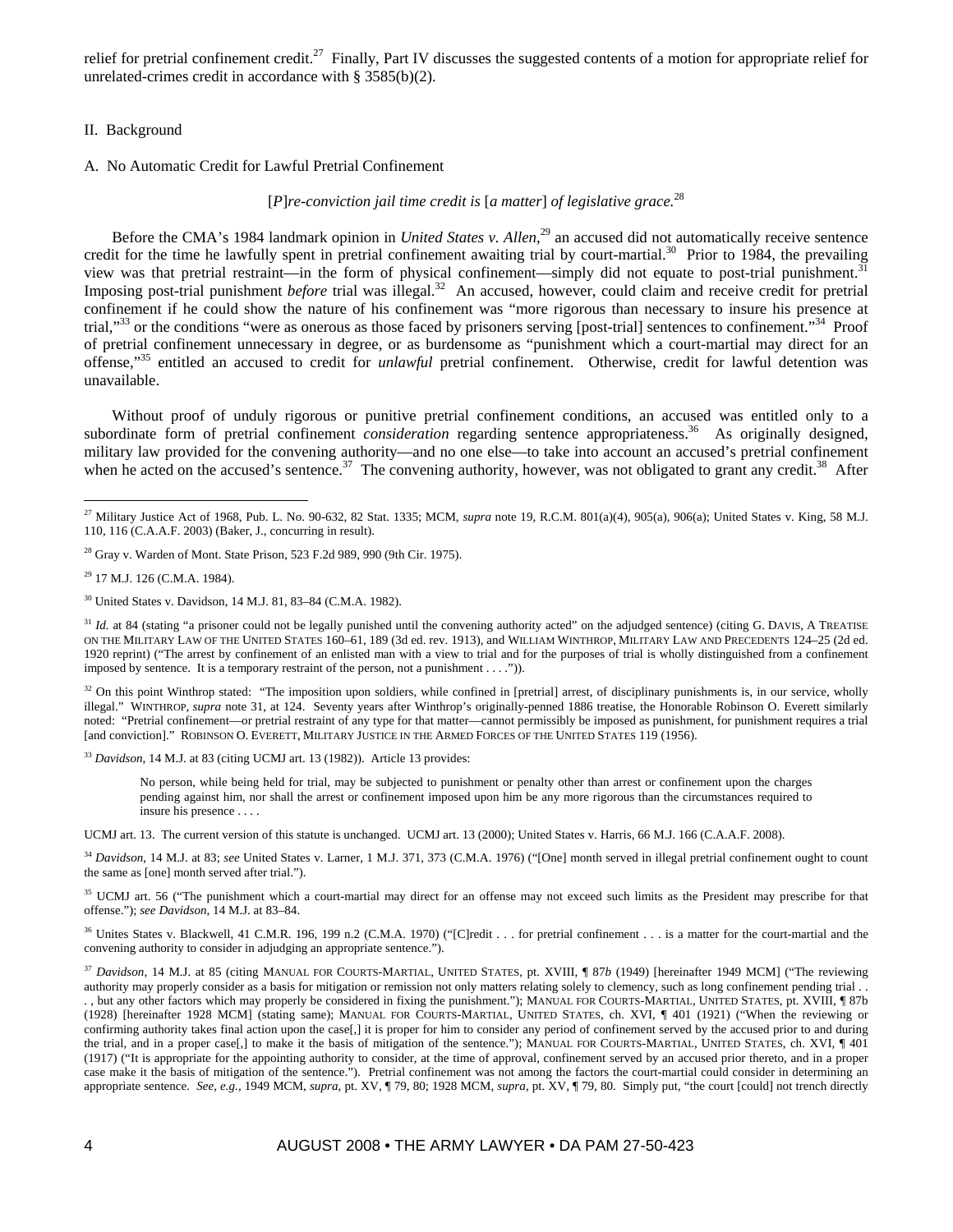Congress enacted the UCMJ, the President considerably broadened the scope of pretrial confinement consideration. In 1951, President Truman added a provision to the MCM that stated "pretrial confinement was a matter to be brought to the attention of the court-martial and to be considered by it in adjudging an appropriate sentence."39 This new provision aside, the convening authority retained his power to consider pretrial confinement when he later acted on the sentence.<sup>40</sup> Shortly thereafter, military judges were required to "'particularly delineate' factors such as pretrial confinement" <sup>41</sup> when they instructed the members "to consider all matters in extenuation and mitigation."42

Despite the lack of automatic pretrial confinement credit, and notwithstanding a failed motion for appropriate relief from *unlawful* pretrial confinement, an accused could still have the court-martial and the convening authority consider his pretrial confinement time; the former during presentencing proceedings, and the latter at action.<sup>43</sup> This system, however, was less than perfect. Without an obligation to grant day-for-day credit, there was no way to determine—much less guarantee—how much weight, if any, a court-martial would give to pretrial confinement when it adjudged a sentence to post-trial confinement. The same held true for the convening authority, when he had to decide an appropriate sentence for the convicted servicemember's crimes. Whether an accused would receive credit for all, some, or none of his lawful pretrial confinement rested solely upon the discretionary, deliberative processes exercised by the court-martial and convening authority. As we shall see in the next section, the *Allen* opinion radically changed the existing confinement-credit system, and brought certainty to the credit-determination process.

#### B. Entitlement to Pretrial Confinement Credit Under *Allen*

Private First Class (PFC) Allen pleaded guilty to robbery and assault consummated by a battery.<sup>44</sup> For these crimes, an officer panel sentenced PFC Allen to a bad-conduct discharge, confinement for twenty-four months, partial forfeitures, and

 or indirectly upon the *remitting or mitigating power* of the commander [by inappropriately considering] the long confinement undergone by the accused while awaiting trial [and] . . . award[ing] no sentence." WINTHROP, *supra* note 31, at 402.

<sup>38</sup> WINTHROP, *supra* note 31, at 124 ("[T]he fact of a prolonged arrest . . . could not be pleaded in bar of trial[, but] . . . would properly go to induce a mitigation [or remission] of the punishment . . . by the reviewing authority."). Winthrop further explained:

[T]he period of an arrest in confinement before trial, or before final action upon the sentence, however unreasonably protracted, cannot legally be *credited* upon the term of imprisonment imposed by the sentence, [but] in executing the same, . . . the reviewing authority, if he thinks it just and proper that this period should be deducted from the term adjudged by the court, can do so only by a proportionate mitigation of the sentence . . . , or subsequently by a partial remission . . . .

#### *Id.* at 426.

<sup>39</sup> Davidson, 14 M.J. at 85-86 (citing MANUAL FOR COURTS-MARTIAL, UNITED STATES, pt. XIII, ¶ 75*b*(1) (1951) [hereinafter 1951 MCM] ("The trial counsel will read to the court from the first page of the charge sheet the data as to the age, pay, and service of the accused, and the duration and nature of any restraint imposed prior to trial."); *see also* MANUAL FOR COURTS-MARTIAL, UNITED STATES, pt. XIII, ¶ 75*b*(1) (1968) [hereinafter 1968 MCM] (stating same); MCM, *supra* note 19, R.C.M. 1001(b)(1) (stating same).

<sup>40</sup> *See* 1951 MCM, *supra* note 39, pt. XVII, ¶ 88*b* ("The convening authority may properly consider as a basis for approving only a part of a legal sentence not only matters relating solely to clemency, such as long confinement pending trial . . . , but any other pertinent factors."); 1968 MCM, *supra* note 39, pt. XVII, ¶ 88*b* (stating same); *see also* MCM, *supra* note 19, R.C.M. 1107(b)(3)(A)(i) ("Before taking action, the convening authority shall consider . . . [t]he [report] of result of trial," which indicates credit granted for pretrial confinement.); *id.* R.C.M. 1107(d)(2) discussion ("In determining what sentence should be approved the convening authority should consider all relevant factors including . . . all matters relating to clemency, such as pretrial confinement.").

41 United States v. Stark, 19 M.J. 519, 527 (A.C.M.R. 1984) (quoting *Davidson*, 14 M.J. at 86).

<sup>42</sup> *Davidson*, 14 M.J. at 86. With respect to the instruction in *Davidson*, the court found that "[n]o particular mention was made of the [143 days] appellant spent in pretrial confinement," and held that "the military judge's rote instructions . . . were inadequate as a matter of law." *Id.* at 85 n.9, 86. The court also found the staff judge advocate's advice to the convening authority similarly deficient. *Id.* at 85 n.10. In *United States v. Allen*, 17 M.J. 126, 127 (C.M.A. 1984), the court quoted from the record an example of an instruction that met "the demands of the law expressed in . . . *Davidson*." That instruction provided the following:

[Y]ou should consider the nature and duration of the accused's pretrial restraint. You will recall that the accused was confined at Pearl Harbor . . . and has continued in continuous pretrial confinement until this day. Now, you must take into consideration this pretrial confinement; however, you need not give credit for this pretrial confinement on a day for day basis[,] or . . . on the basis of any other formula or any mathematical computation, but you must consider it in arriving at an appropriate sentence.

*Id.* at 126–27 (first two alterations in original).

<sup>43</sup> "To be sure, prior to sentencing, a court-martial is informed of the period that an accused has spent in pretrial confinement . . . ; and this information may be given weight in imposing a sentence, and later by reviewing authorities who examine the appropriateness of the original sentence." EVERETT, *supra* note 32, at 119.

<sup>44</sup> *Allen*, 17 M.J. at 126 n.\*.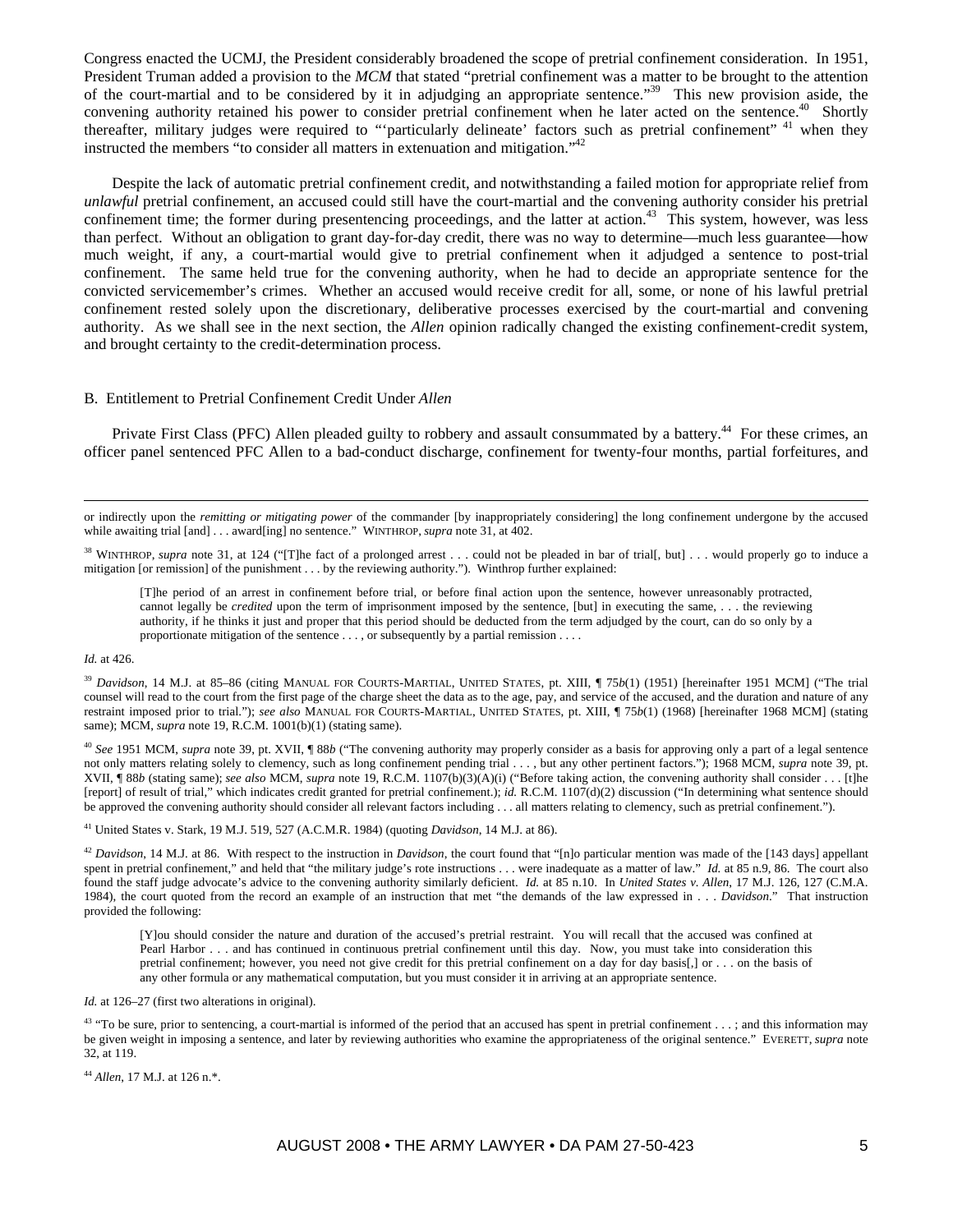reduction to Private E1.<sup>45</sup> The convening authority approved and the court of military review affirmed the findings of guilty and the sentence.<sup>46</sup> Before the CMA, PFC Allen asserted he was entitled to eighty-one days of credit for the time he lawfully spent in pretrial confinement awaiting trial by court-martial.<sup>47</sup> The CMA agreed with PFC Allen, granted him eighty-one days of confinement credit, but otherwise affirmed the approved findings of guilty and the sentence.

The heart of PFC Allen's assertion was that "DOD Instruction 1325.4 (October 7, 1968) . . . states, *inter alia*, that procedures employed by the military services for computation of sentence[s] are to be in conformity with those published by the Department of Justice."<sup>48</sup> At the time, the Department of Justice (DOJ) followed the Congressional mandate found in 18 U.S.C. § 3568, which provided:

The Attorney General shall give any . . . [imprisoned] person credit toward service of his sentence for any days spent in custody in connection with the offense or acts for which sentence was imposed. As used in this section, the term "offense" means any criminal offense, other than an offense triable by court-martial, . . which is in violation of an Act of Congress and is triable in any court established by Act of Congress.<sup>49</sup>

Despite language in § 3568 apparently exempting the military justice system from its application, PFC Allen argued "the Secretary of Defense . . . voluntarily adopted" this federal provision for awarding credit for lawful pretrial confinement by virtue of issuing "the foregoing instruction."<sup>50</sup> Therefore, PFC Allen argued he was entitled to eighty-one days of pretrial confinement credit based on the Defense Secretary's regulatory mandate. Having found no evidence of intent to the contrary,<sup>51</sup> and having received none from the government,<sup>52</sup> the court agreed with PFC Allen.

The *Allen* court began its analysis by looking at the history behind § 3568, and using the history as the contextual framework within which the Defense Secretary issued his instruction. When the Secretary first issued DODI 1325.4 in 1955,<sup>53</sup> neither military accused tried in district courts and confined in federal prisons, nor those tried by court-martial and then transferred to such facilities, received pretrial confinement credit.<sup>54</sup> Although the federal-civilian and military-justice systems did not provide credit for pretrial confinement, the Defense Secretary affirmatively expressed his intent that sentence uniformity be maintained among the military services,<sup>55</sup> and between the federal-civilian and military-justice systems

<sup>52</sup> *Id.* at 129 (Everett, C.J., concurring) ("According to the comments made by counsel during oral argument, any memoranda or correspondence which might have provided insight into the origins of this Instruction have been destroyed or, in any event, cannot be located.").

53 U.S. DEP'T OF DEFENSE, INSTR. 1325.4, UNIFORM POLICIES AND PROCEDURES AFFECTING MILITARY PRISONERS AND PLACES OF CONFINEMENT (14 Jan. 1955) [hereinafter DODI 1325.4 (1955)].

<sup>54</sup> *Allen*, 17 M.J. at 127 (plurality opinion); *see supra* Part II.A. In 1932, Congress enacted the original legislation concerning sentence computation for federal prisoners. Act of June 29, 1932, Pub. L. No. 72-210, ch. 310, § 1, 47 Stat. 381 (codified at 18 U.S.C. § 709a (1934), revised 1948). The enactment dealt specifically with post-conviction sentence commencement dates, and any adjustments for interim post-conviction detention. *Id.* It did not provide for any credit for pretrial confinement. The Act of 1932 provided:

[T]he sentence of imprisonment of any person convicted of a crime in a court of the United States shall commence to run from the date on which such person is received at the penitentiary, reformatory, or jail for service of said sentence: *Provided*, That if any such person shall be committed to a jail or other place of detention to await transportation to the place at which his sentence is to be served, the sentence of such person shall commence to run from the date on which he is received at such jail or other place of detention. No sentence shall prescribe any other method of computing the term.

*Id.*; United States v. Jazorek, 226 F.2d 693, 695 (7th Cir. 1955) (quoting 18 U.S.C. § 709a (1940)). In 1948, § 709a "was reformulated, without change . . . , and is now 18 U.S.C. § 3568." Allen v. Ciccone, 425 F.2d 989, 991 (8th Cir. 1970) (quoting 18 U.S.C. § 3568 (1970)); United States v. Jazorek, 226 F.2d 693, 694–95 (7th Cir. 1955); Act of June 25, 1948, Pub. L. No. 80-772, ch. 227, § 3568, 62 Stat. 683, 838 (codified at 18 U.S.C. § 3568 (1952)).

55 DODI 1325.4 (1955), *supra* note 53, para. III.Q ("Sentence Operation. It is the purpose of the following provisions to provide uniform execution of sentences adjudged by courts-martial and other military tribunals of the Department of Defense.").

 $\overline{a}$ <sup>45</sup> *Id.*

<sup>46</sup> *Id.*

<sup>47</sup> *Id.* at 126.

<sup>&</sup>lt;sup>48</sup> *Id.* The relevant part of this instruction states in its entirety: "Computation of Sentences. Procedures employed in the computation of sentences will be in conformity with those published by the Department of Justice, which govern the computation of sentences of federal prisoners and military prisoners under the jurisdiction of the Justice Department." DODI 1325.4 (1968), *supra* note 7, para. III.Q.6.

<sup>49</sup> *Allen*, 17 M.J. at 126–27 (citing Bail Reform Act of 1966, Pub. L. No. 89-465, § 4, 80 Stat. 214, 217 (codified as amended at 18 U.S.C. § 3568 (1982), but repealed in 1984)).

<sup>50</sup> *Id.* at 127 (referring to DODI 1325.4 (1968), *supra* note 7).

 $51$  *Id.* at 128 ("[W]e are unable to find any [contrary] supporting evidence that such was [not] the intention of the Secretary in this exercise of his instructional powers.").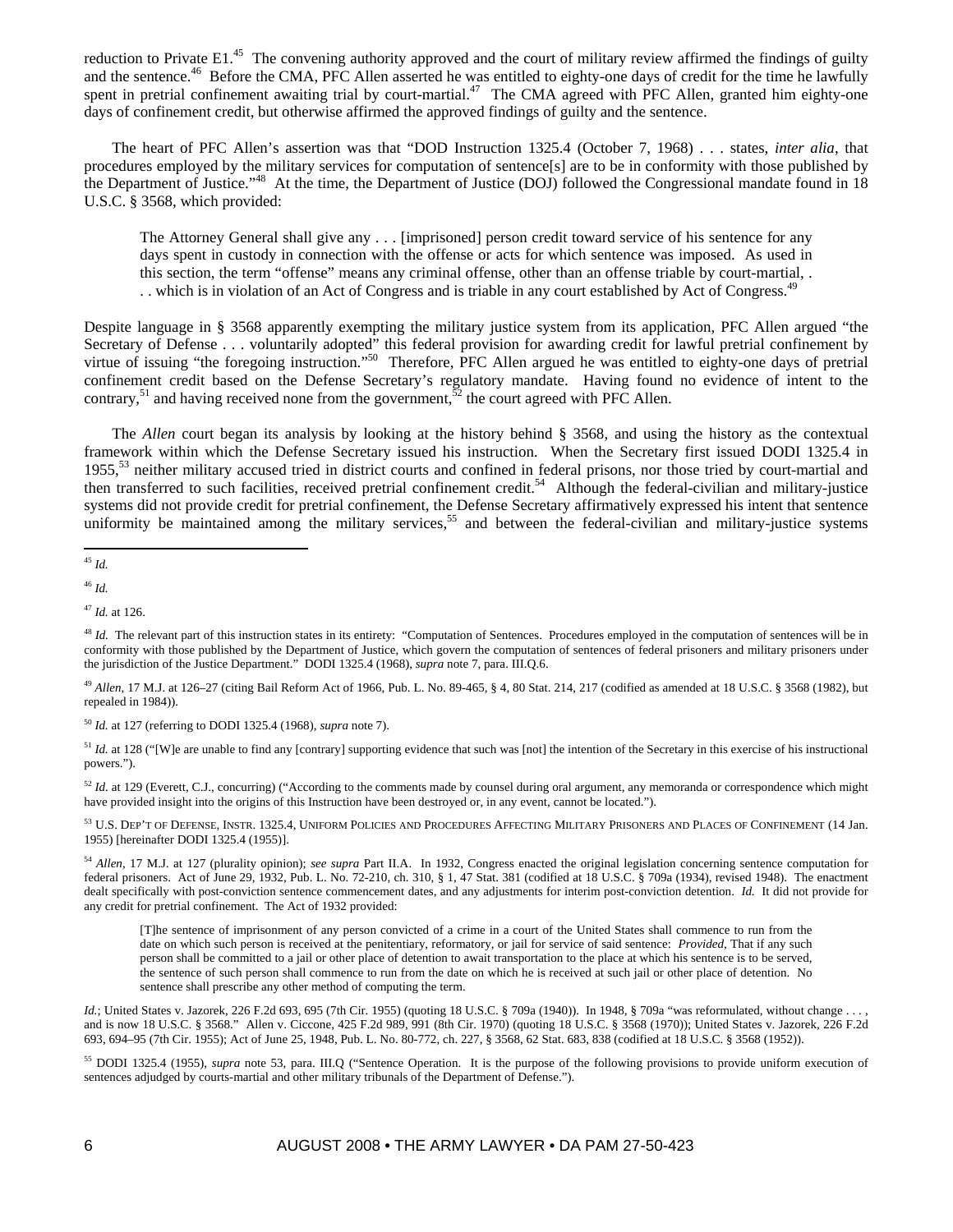generally.56 Credit for pretrial confinement first became available in 1960 to certain federal prisoners—those tried in district courts who received mandatory minimum sentences—pursuant to 18 U.S.C. § 3568.<sup>57</sup> In 1966, Congress enlarged the scope of § 3568 and provided pretrial confinement credit to all federal prisoners, the nature of their sentences notwithstanding.<sup>5</sup> The 1966 version of § 3568, however, applied only to offenses "other than . . . offense[s] triable by court-martial."<sup>59</sup> This statutory language created an apparent disparity between the ways military accused were treated in the civilian-criminal and military-justice systems.

Against this backdrop, the *Allen* court next considered the Defense Secretary's instruction. The court noted that in July 1968, Congress passed the Military Correctional Facilities Act,<sup>60</sup> which "[spoke] not of sentence computation, but of uniform military administration."<sup>61</sup> In all likelihood, this Act prompted the Secretary to rewrite and reissue DODI 1325.4 (1955); he did so in 1968, and retained "the paragraph on sentence computation procedures,"<sup>62</sup> which stated:

Procedures employed in the computation of sentences will be in conformity with those published by the Department of Justice, which govern the computation of sentences of federal prisoners and military prisoners under the jurisdiction of the Justice Department.<sup>63</sup>

Having considered this paragraph, the *Allen* court turned to the DOJ's procedural rules regarding sentence computation. The court noted the U.S. Parole Commission issued the relevant rule on behalf of the DOJ, which provided, in relevant part:

[A]ny such [convicted] person shall be allowed credit toward the service of his sentence for any days spent in custody in connection with the offense or acts for which sentence was imposed.<sup>64</sup>

[T]he Attorney General shall give any such [convicted] person credit toward service of his sentence for any days spent in custody prior to the imposition of sentence by the sentencing court for want of bail set for the offense under which sentence was imposed where the statute requires the imposition of a minimum mandatory sentence.

Act of Sept. 2, 1960, Pub. L. No. 86-691, § 1, 74 Stat. 738. As amended, "[t]his statute covered only those [military accused] prosecuted in District Court who were unable to make bail," *Allen*, 17 M.J. at 128, not those tried by court-martial because a system of "bail does not exist in the military." United States v. Rexroat, 38 M.J. 292, 295 (C.M.A. 1993).

<sup>58</sup> Allen, 17 M.J. at 128. To eliminate a misunderstanding by some federal courts that "credit was required under § 3568 only for those defendants whose convictions carried mandatory minimum sentences," *Jonah*, 446 F.3d at 1003, Congress again amended § 3568 in the 1966 Bail Reform Act to provide pretrial confinement credit for all federal prisoners. Bail Reform Act of 1966, Pub. L. No. 89-465, § 4, 80 Stat. 214, 217 (repealed 1984). In relevant part, this amendment declared:

The Attorney General shall give any such [convicted] person credit toward service of his sentence for any days spent in custody in connection with the offense or acts for which sentence was imposed.

#### *Id.*

 $\overline{a}$ 

59 Bail Reform Act of 1966 § 4, 80 Stat. at 217.

<sup>60</sup> Pub. L. No. 90-377, § 1, 82 Stat. 287, 287–88 (codified as enacted at 10 U.S.C. §§ 951–954 (1970)). These sections cover generally: (1) the establishment, organization, and administration of military correctional facilities; (2) parole; (3) remission or suspension of sentences; (4) restoration to duty; (5) reenlistment; and (6) voluntary extension of service obligations for probation. The current version of the Act also provides for military prisoner transfers between the United States and foreign countries, and for using appropriated funds in connection with deserter apprehensions and confinement facility expenses. 10 U.S.C. §§ 955–956 (2000).

<sup>61</sup> *Allen*, 17 M.J. at 128.

 $^{62}$  *Id.* "Department of Defense Instruction (DOD Inst) 1325.4 (Oct. 7, 1968) . . . [was] issued under a grant of authority from Congress contained in 10 U.S.C. §§ 951–55." United States v. Palmiter, 20 M.J. 90, 92 n.2 (C.M.A. 1985).

Congress has conferred broad discretion upon service secretaries and commanders to establish and operate military correctional facilities. 10 U.S.C. 951–56 (2000). These statutes have been implemented by detailed guidance set forth by Department of Defense (DOD) Directive 1325.4 [May 19, 1988] . . . and DOD Instruction 1325.7 . . . (July 17, 2001).

United States v. Kreutzer, 60 M.J. 400, 401 (C.A.A.F. 2004) (summary disposition) (Crawford, J., dissenting).

<sup>63</sup> *Allen*, 17 M.J. at 127 (quoting DODI 1325.4 (1968), *supra* note 7, para. III.Q.6).

<sup>64</sup> *Id.* at 128 (quoting 28 C.F.R. § 2.10(a) (1980)). The court also noted the U.S. Bureau of Prisons—the agency responsible for implementing DOJ and U.S. Parole Commission rules and regulations—adopted this rule in "Policy Statement 7600.59, para. 4.b.(1)." *Id.*; *see also* Hart v. Kurth, 5 M.J. 932, 934 (N.M.C.M.R. 1978) (noting that "Bureau of Prisons Policy Statement 7600.59 of 27 May 1975 . . . [contains an] *Application* paragraph [that] specifically states: 'Jail credit is controlled by Title 18, U.S. Code, Section 3568 . . . .'").

<sup>&</sup>lt;sup>56</sup> *Id.* para. III.Q.6 ("Computation of Sentences. Procedures employed in the computation of sentences will be in conformity with those published by the Department of Justice, which govern the computation of sentences of federal prisoners and military prisoners under the jurisdiction of that Department.").

<sup>57</sup> *Allen*, 17 M.J. at 127. In 1960, Congress amended the original version of § 3568 and added a provision that afforded federal prisoners, who could not post bail, pretrial confinement credit to offset any mandatory minimum sentence. Jonah v. Carmona, 446 F.3d 1000, 1003 (9th Cir. 2006). The amendment stated, in relevant part: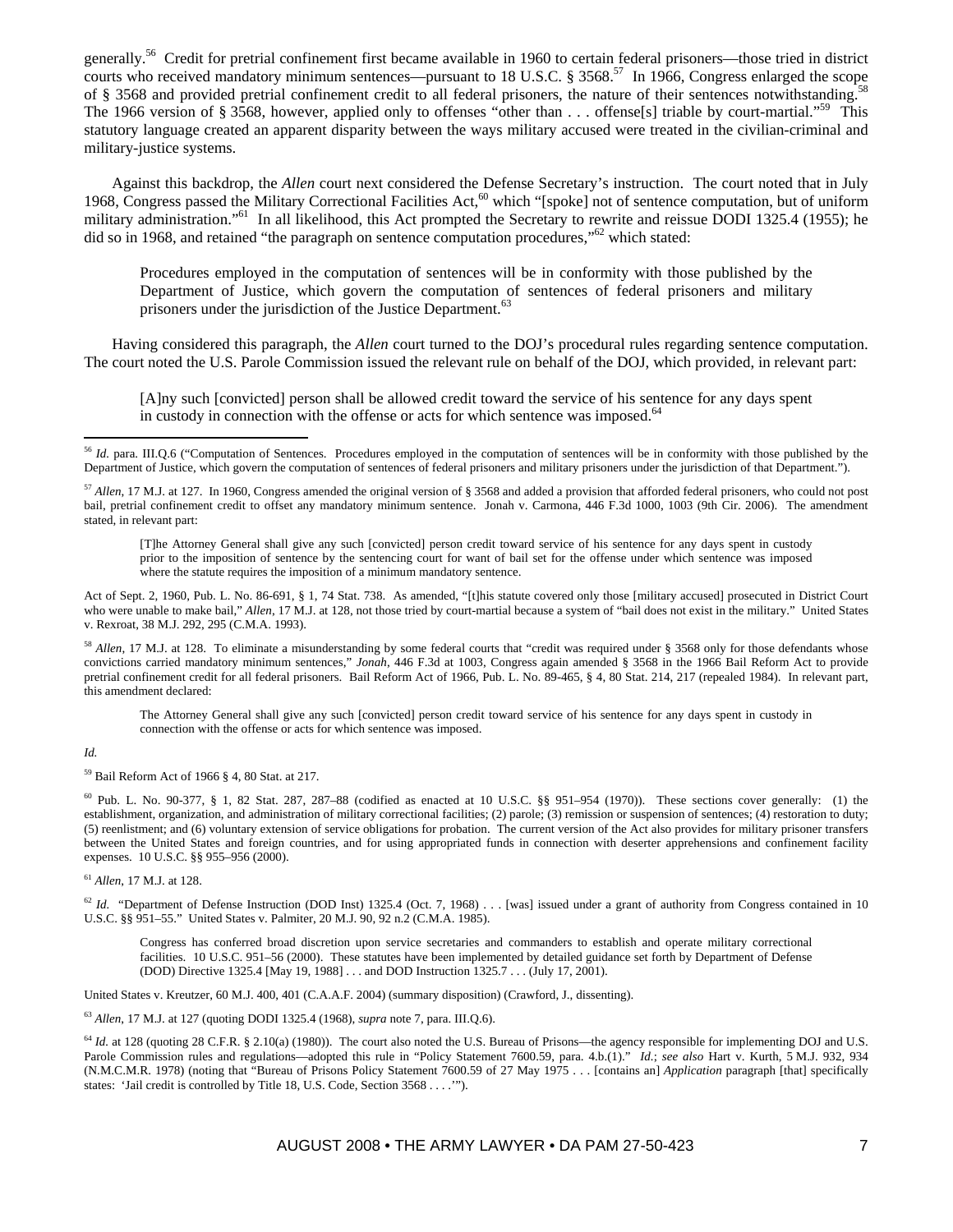Based upon the foregoing analysis, the *Allen* court held:

[W]e must be judicially prudent and read the instruction as written, as voluntarily incorporating the pretrialsentence credit extended to other Justice Department convicts. After all, ... all other aspects of the Justice-Department system are more specifically mentioned and explicitly incorporated via this instruction. It is improbable that [DODI 1325.4 (1968)], adopting a unified system, would be promulgated without one of the foundation blocks[, i.e., automatic credit for lawful pretrial confinement].<sup>6</sup>

In his concurring opinion, then-Chief Judge Everett put Judge Fletcher's opinion of the court into perspective, and highlighted the salient and prospective results of *Allen*. First, and most obvious, servicemembers tried by court-martial would now stand "in the same position as military or civilian defendant[s]  $\dots$  tried in  $\dots$  Federal District Court[s]."<sup>66</sup> They would not suffer the risk of serving more than the maximum allowable sentence for the crimes they were convicted of—a result obtained by considering "the aggregate of pretrial and post-trial confinement,"67 especially in cases of lengthy pretrial confinement. Furthermore, requiring full, day-for-day credit for pretrial confinement removed any uncertainty from the sentence-credit construct that resulted from a discretionary, credit-determination process.<sup>68</sup>

Moreover, Chief Judge Everett noted that, from the government's perspective, mandatory, day-for-day credit places a convening authority in a better position to gauge at "what level of court-martial he should refer charges against an accused."<sup>69</sup> Similarly, from a defense perspective, an accused has a more informed and reasoned basis upon which to choose "what pleas to enter or what pretrial agreement to propose."<sup>70</sup> Lastly, the military judge can properly instruct any panel members on "how pretrial confinement is treated for sentencing purposes."<sup>71</sup> In sum, the *Allen* court found the Defense Secretary's instruction consistent with the spirit of Congress' Military Correctional Facilities Act of 1968 and American Bar Association standards for criminal justice<sup>72</sup> because the instruction required universal application of 18 U.S.C. § 3568 to all servicemembers facing trial by court-martial, and was in harmony with the larger federal, criminal-justice system.<sup>7</sup>

# C. Post-*Allen* Developments: Two Steps Forward

# *1. Statutory Changes*

In October 1984—nine months after the opinion in *Allen*—Congress repealed the singled-pronged, pretrial-confinementcredit statute codified at 18 U.S.C.  $\S 3568$ .<sup>74</sup> At the same time, Congress approved a new, double-pronged statute, codified at 18 U.S.C. § 3585, which became effective in November 1987.75 As it did then, § 3585(b) currently states:

<sup>67</sup> *Id.*

<sup>69</sup> *Id.*

<sup>70</sup> *Id.*

<sup>71</sup> *Id.*

 $72$  The court quoted the following standard in its opinion:

Credit against the maximum term and any minimum term should be given to a defendant for all time spent in custody as a result of the criminal charge for which a prison sentence is imposed or as a result of the conduct on which a charge is based. This should specifically include credit for time spent in custody prior to trial, during trial, pending sentence, pending the resolution of an appeal, and prior to arrival at the institution to which the defendant has been committed.

*Id.* at 128 (plurality opinion) (quoting ABA PROJECT ON STANDARDS FOR CRIMINAL JUSTICE, SENTENCING ALTERNATIVES AND PROCEDURES § 18-4.7(a) (2d ed. 1979)); ABA STANDARDS FOR CRIMINAL JUSTICE, SENTENCING § 18-3.21(f)(i)–(iii) (3d ed. 1994) (restatement of former Standard 18-4.7).

<sup>73</sup> *Allen*, 17 M.J. at 128.

<sup>75</sup> *Id.*

 $\overline{a}$ <sup>65</sup> *Allen*, 17 M.J. at 128.

<sup>&</sup>lt;sup>66</sup> *Id.* at 129 (Everett, C.J., concurring).

 $68$  *Id.* (noting the way the system was designed, "no one [could] foresee exactly what weight [would] be given to pretrial confinement by various sentencing authorities and convening authorities").

<sup>74</sup> *See supra* note 9 and accompanying text.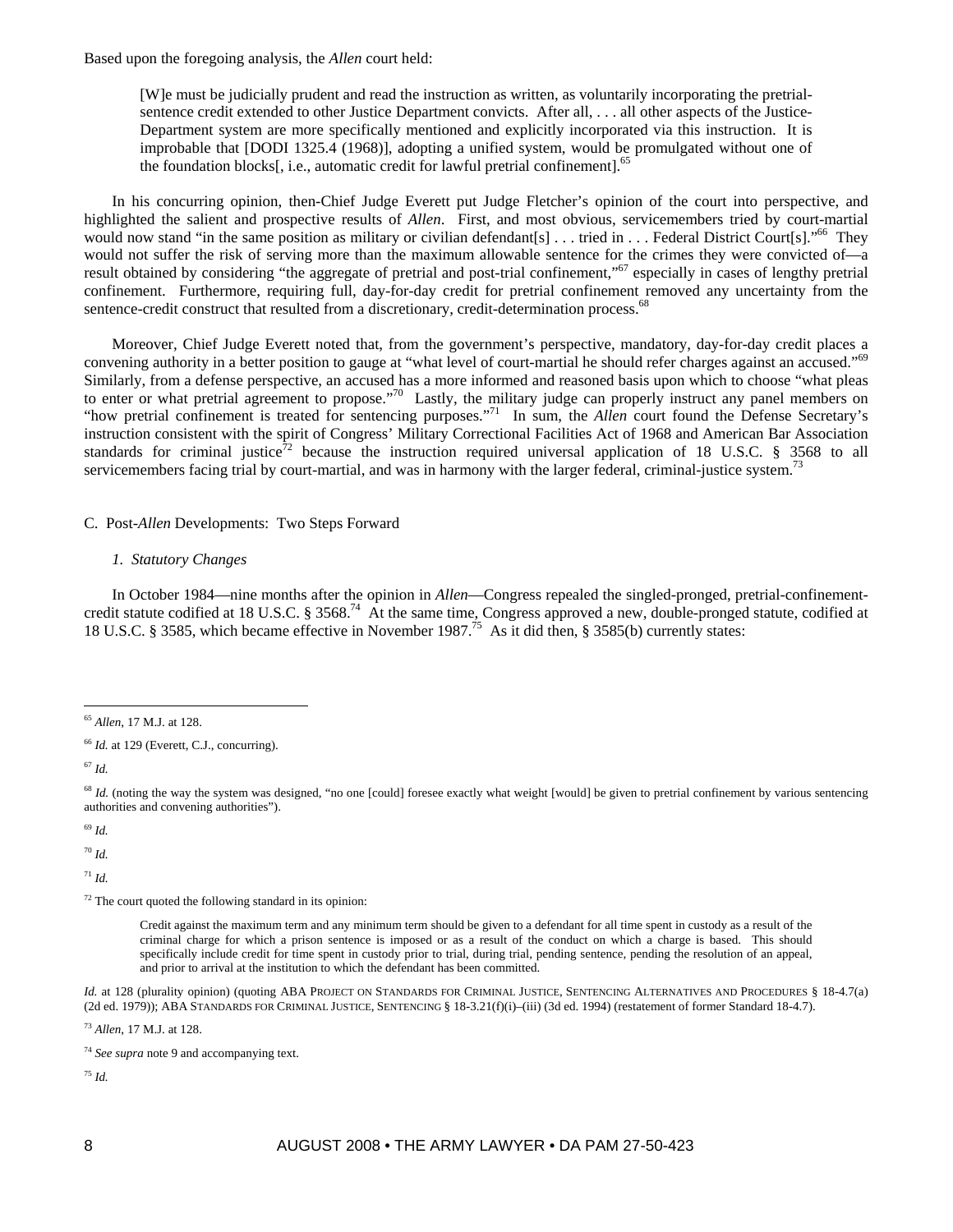Credit for prior custody. A defendant shall be given credit toward the service of a term of imprisonment for any time he has spent in official detention prior to the date the sentence commences—

(1) as a result of the offense for which the sentence was imposed; or

 (2) as a result of any other charge for which the defendant was arrested after the commission of the offense for which the sentence was imposed;

that has not been credited against another sentence.<sup>76</sup>

By enacting § 3585(b), Congress effectively enlarged the grounds upon which a federal prisoner could claim credit for pretrial confinement; it combined the original ground in § 3568 with a new, additional ground. Credit remains available for pretrial confinement directly related to "the offense for which the sentence [is ultimately] imposed."<sup>77</sup> Credit is now also available for pretrial confinement based upon "any other charge for which the defendant [is] arrested *after* the commission of the offense for which the sentence [is ultimately] imposed."<sup>78</sup> In accordance with § 3585(b), a federal prisoner who has not received pretrial confinement credit—under either basis—against another sentence is entitled to receive such credit against his impending sentence.<sup>79</sup> More importantly, however, Congress omitted language previously contained in § 3568 that excluded from credit eligibility "any criminal offense . . . triable by court-martial, military commission, provost court, or other military tribunal, which is in violation of an Act of Congress and is triable in any court established by Act of Congress."80 Thus, by this omission, Congress specifically and statutorily included convicted servicemembers in the group of federal prisoners eligible for pretrial confinement credit. As a result, the statute's military, regulatory counterpart discussed below also changed.

# *2. Regulatory Changes*

Despite Congress having enacted 18 U.S.C. § 3585(b) in 1984, with a 1 November 1987 effective date, the Secretary of Defense revised DODI 1325.4 (1968).<sup>81</sup> In May 1988, the Secretary reissued the revised instruction as a directive, which retained the same number as the instruction, and the sentence-computation mandate without significant change. The directive stated:

Computation of sentences. Procedures employed in the computation of sentences shall conform to those established by the Department of Justice (DoJ) for Federal prisoners unless they conflict with this Directive.<sup>82</sup>

In September 1999, the Secretary amended Department of Defense Directive (DODD) 1325.4 (1988), but omitted "the language quoted above regarding computation of sentences."<sup>83</sup> In December 1999, however, the Secretary issued DODI

 $\overline{a}$ 

<sup>79</sup> *Id.* § 3858(b). Interpreting this new statute the same way, the U.S. Supreme Court opined:

Congress altered § 3568 in at least three ways when it enacted § 3585(b). First, Congress replaced the term "custody" with the term "official detention." Second, Congress made clear that a defendant could not receive a double credit for his detention time. Third, Congress enlarged the class of defendants eligible to receive credit. Under the old law, a defendant could receive credit only for time spent in custody in connection with "the offense . . . for which sentence was imposed." Under the new law, a defendant may receive credit both for this time and for time spent in official detention in connection with "any other charge for which the defendant was arrested after the commission of the offense for which the sentence was imposed."

United States v. Wilson, 503 U.S. 329, 337 (1992) (alteration in original).

<sup>80</sup> *Compare* 18 U.S.C. § 3568 (1982), *with* § 3585(b). Appendix A provides a chart tracking this statute's development, as well as its regulatory progeny. *See infra* App. A.

81 DODI 1325.4 (1968), *supra* note 7; *see supra* note 9 and accompanying text.

82 U.S. DEP'T OF DEFENSE, DIR. 1325.4, CONFINEMENT OF MILITARY PRISONERS AND ADMINISTRATION OF CORRECTIONAL PROGRAMS AND FACILITIES enclosure 1, para. H.5 (19 May 1988) [hereinafter DODD 1325.4 (1988)].

 $^{76}$  18 U.S.C. § 3585(b) (2000).

<sup>77</sup> *Id.* § 3858(b)(1) (surviving provision).

<sup>&</sup>lt;sup>78</sup> *Id.* § 3858(b)(2) (new provision) (emphasis added).

<sup>83</sup> United States v. Tardif, 55 M.J. 670, 671 (C.G. Ct. Crim. App. 2001) (discussing *Allen* credit and citing U.S. DEP'T OF DEFENSE, DIR. 1325.4, CONFINEMENT OF MILITARY PRISONERS AND ADMINISTRATION OF CORRECTIONAL PROGRAMS AND FACILITIES (28 Sept. 1999) [hereinafter DODD 1325.4 (1999)]), *set aside on other grounds*, 57 M.J. 219 (C.A.A.F. 2002), *on remand at* 58 M.J. 714 (C.G. Ct. Crim. App. 2003), *aff'd*, 59 M.J. 394 (C.A.A.F. 2004).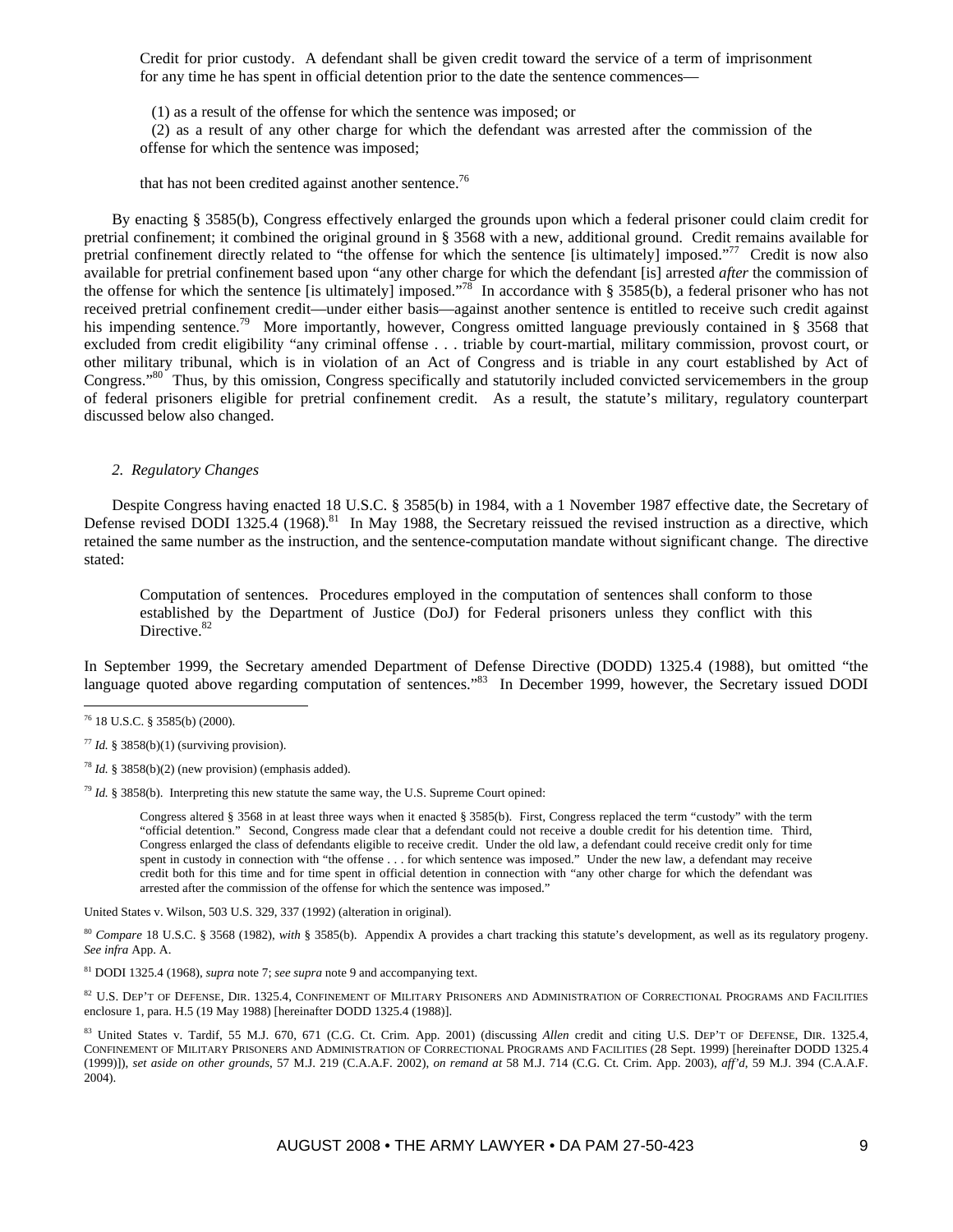1325.7 (1999)<sup>84</sup> to complement DODD 1325.4 (1999). The DODI 1325.7 (1999) revived the previous sentence-computation mandate, restating it in the following language:

Procedures used to compute sentences shall conform to those established by the Department of Justice for Federal Prisoners unless they conflict with this Instruction, [DODD 1325.4], or existing Service regulations.<sup>85</sup>

In 2001, the Defense Secretary updated DODI 1325.7 (1999), and made further changes in 2003; however, the December 1999 sentence-computation mandate remains unaltered.<sup>86</sup> Therefore, in its current form, DODI 1325.7 (2001) still voluntarily incorporates federal sentence-computation procedures into military criminal law in exactly the same way its predecessor instruction did in 1955, despite the omission of specific statutory language from 18 U.S.C. § 3585(b) that previously excluded servicemembers tried by court-martial from eligibility for this credit.<sup>8</sup>

While the federal sentence-credit statute and the military regulatory guidance underwent transformation, the sentencecomputation rule promulgated by the U.S. Parole Commission,<sup>88</sup> as well as the U.S. Bureau of Prisons' adoption of that rule,<sup>89</sup> remained unchanged. As discussed in the next section, military courts have continued to grant *Allen* credit, and have expanded its applicability.

# *3. Key Post-*Allen *Court Opinions*

Consistent with post-*Allen* (post-1984) statutory and regulatory changes to the pretrial-confinement-credit rubric, military courts have continued granting pretrial confinement credit in accordance with *Allen*. This practice has continued because the statutory changes affected by Congress did not fundamentally alter the previous rules adopted by the Secretary of Defense. The changes favorably augmented the rules for the benefit of military accused. The *Allen* opinion provided compulsory credit for lawful pretrial confinement directed solely by military authorities and carried out solely in military confinement facilities. The service courts of criminal appeals, however, expanded upon *Allen* and found credit entitlements where pretrial confinement was, for instance, imposed at the behest of federal or state authorities and served in non-military jails, or imposed at the behest of a foreign government and carried out overseas. What follows is a chronological survey of key post-*Allen* opinions.

## *a. Same-Crimes Credit Under 18 U.S.C. §§ 3568 and 3585(b)(1)*

In *United States v. Huelskamp*,<sup>90</sup> a court-martial convicted Private E1 (PVT) Huelskamp of absence without leave (AWOL) and larceny, and sentenced him to a bad-conduct discharge, confinement for twenty months, and partial forfeitures. On appeal, PVT Huelskamp argued he was entitled to fifteen days of credit for the time "he spent in pretrial confinement in a

 $\overline{a}$ 

87 Appendix B provides a chart tracking the development of DODI 1325.4 (1955), *supra* note 53; DODD 1325.4 (1988), *supra* note 82; and DODI 1325.7 (1999), *supra* note 84. *See infra* App. B.

88 28 C.F.R. § 2.10(a) (2008) ("[A]ny such [convicted] person shall be allowed credit toward the service of his sentence for any days spent in custody in connection with the offense or acts for which sentence was imposed.").

89 U.S. DEP'T OF JUSTICE, FEDERAL BUREAU OF PRISONS PROGRAM STATEMENT 5880.28, SENTENCE COMPUTATION MANUAL (CCA of 1984) (19 July 1999) [hereinafter PROGRAM STATEMENT 5880.28]. The relevant rule states, in part:

Credit related to 18 U.S.C. § 3585(b)(2). Prior Custody Credit will be given for time spent in official detention as the result of any federal, state or foreign arrest which is not related to, yet occurred on or after the date of the federal offense (as shown on the judgment and commitment) for which the [federal] sentence was imposed; provided it has not been credited to another sentence.

*Id.* ch. I, para. 3c(1)(b); *see also* Hughes v. Slade, 347 F. Supp. 2d 821, 830 (D. Cal. 2004) (quoting and discussing an earlier, identical version of this rule dated 14 February 1997).

<sup>84</sup> U.S. DEP'T OF DEFENSE, INSTR. 1325.7, ADMINISTRATION OF MILITARY CORRECTIONAL FACILITIES AND CLEMENCY AND PAROLE AUTHORITY (17 Dec. 1999) [hereinafter DODI 1325.7 (1999)].

<sup>85</sup> *Id.* para. 6.3.1.5.

<sup>86</sup> United States v. Smith, 56 M.J. 290, 293 (C.A.A.F. 2002) ("Defense Instruction (DODI) 1325.4 (Oct. 7, 1968) . . . was [ultimately] revised and reissued as DODI 1325.7 (July 17, 2001), without significant change to the provision at issue in this case."); *see also* DODI 1325.7 (2001), *supra* note 14, para. 6.3.1.5 (C1, 10 June 2003) ("Procedures used to compute sentences shall conform to those established by the Department of Justice for Federal Prisoners unless they conflict with this Instruction, [DODD 1325.4], or existing Service regulations.").

<sup>90 21</sup> M.J. 509 (A.C.M.R. 1985) (discussing confinement directed by military authorities and served in a civilian jail).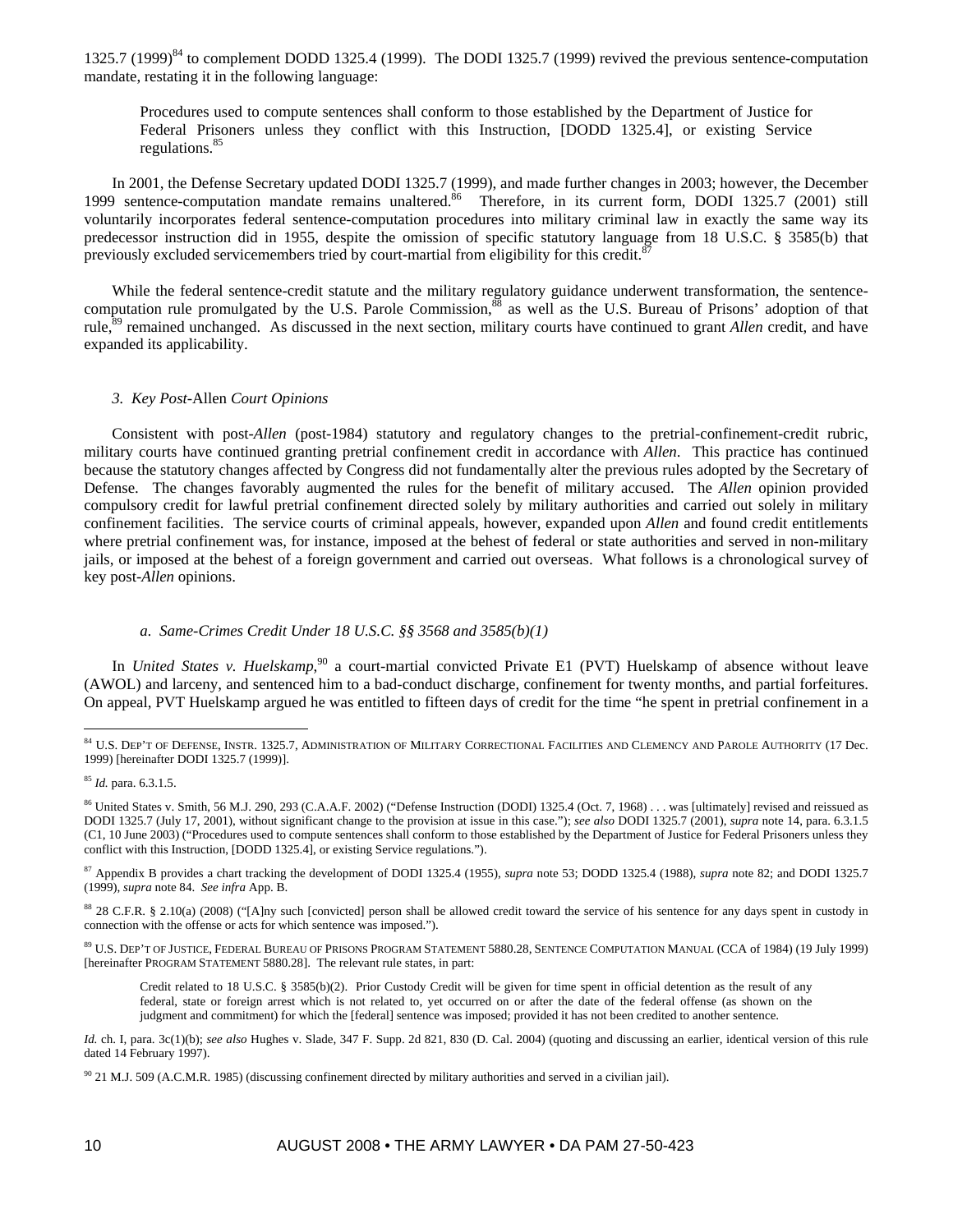civilian jail under the direction of military authorities, pending his return to his unit from AWOL status."91 The Army Court of Military Review (ACMR) agreed, reasoning the pretrial confinement was "at the request of and solely to facilitate the administrative needs of military AWOL apprehension authorities."92 Private Huelskamp's pretrial confinement was clearly in connection with an offense for which he was convicted and sentenced by court-martial, i.e., AWOL. Thus, the ACMR's award of *Allen* credit was consistent with the then-extant pretrial-confinement-credit statute, 18 U.S.C. § 3568.

In *United States v. Davis*, 93 military police arrested PFC Davis at the Fort Benning commissary while he was attempting to cash a forged check using a false military identification card. Because the military police could not verify PFC Davis' military status at the time—and, therefore, presumed he was a civilian—they released him to federal law enforcement officers.<sup>94</sup> The federal authorities "held [PFC Davis] in the Muscogee County jail for further investigation and trial."<sup>95</sup> When, one month later, an on-going, joint investigation revealed PFC Davis was an Army deserter, federal authorities returned him to military control; this resulted in his being placed into pretrial confinement at Fort Benning.

On appeal, PFC Davis asserted he was entitled—under *Allen*—to twenty-seven days of credit for the time he spent in civilian pretrial confinement at the direction of the United States Attorney.<sup>97</sup> The ACMR agreed, and explained that, "[h]ad [PFC Davis] been tried in a federal district court[,] he would have received sentence credit for the [twenty-seven] days of pretrial he spent in the Muscogee County jail at the instance [sic] of federal authorities."98 Therefore, the court held that Soldiers "tried by court-martial must be given sentence credit for time spent in pretrial custody at the instance [sic] of federal civilian authorities in connection with the 'offense or acts' for which a sentence to confinement by court-martial ultimately is imposed."99 In this case, PFC Davis' pretrial confinement was in connection with the offenses for which he was convicted and sentenced by court-martial, i.e., check forgery and using a fake military identification card.

In *United States v. Dave*, 100 the ACMR expanded upon the holdings in *Allen*, *Huelskamp*, and *Davis*. At trial, Sergeant (SGT) Dave contested charges of carnal knowledge and sodomy.<sup>101</sup> The court-martial, however, convicted SGT Dave on all counts, and sentenced him to a dishonorable discharge, confinement for thirty-six months, partial forfeitures, and reduction to Private E1.<sup>102</sup> The charges arose from SGT Dave's sexual misconduct with a friend's thirteen-year-old daughter.<sup>103</sup> After the child's mother confronted SGT Dave, he voluntarily "reported his 'child molestation' to the local police who placed him in confinement pending a decision by the Army on whether to take jurisdiction of the case."<sup>104</sup> The local police released SGT Dave twenty-four days later when the Army took jurisdiction over the matter.<sup>105</sup>

- <sup>94</sup> *Id.* at 557–58.
- <sup>95</sup> *Id.* at 558.

<sup>96</sup> *Id.*

<sup>101</sup> *Id.* at 941.

<sup>102</sup> *Id.*

- <sup>103</sup> *Id.*
- <sup>104</sup> *Id.*
- <sup>105</sup> *Id.*

 $\overline{a}$ <sup>91</sup> *Id.*

<sup>92</sup> *Id.* at 509–10.

<sup>93 22</sup> M.J. 557 (A.C.M.R. 1986) (discussing confinement directed by federal authorities and served in a civilian jail).

<sup>97</sup> *Id.* at 557–58.

<sup>98</sup> *Id.* at 558.

<sup>99</sup> *Id.* (citing DODI 1325.4 (1968), *supra* note 7, para. III.Q.6). *Davis* affirmatively expanded the holding in *Huelskamp* by stating: "We do not construe *Huelskamp* to hold that pretrial credit is necessarily excluded in circumstances other than those encountered therein." *Id.* at 558 n.1. The ACMR reaffirmed *Davis* in two subsequent cases. *See* United States v. Peterson, 30 M.J. 946, 950 (A.C.M.R. 1990) (stating, "pursuant to *United States v. Allen*," an accused is entitled to pretrial confinement credit, despite having been "confined 'solely through the impetus of civil authorities,'" for offenses for which he is later convicted and sentenced at trial by court-martial); United States v. Ballesteros, 25 M.J. 891, 893 (A.C.M.R. 1988) ("[S]oldiers tried by court-martial must be given *Allen* credit for . . . [lawful] pretrial confinement in state or federal civilian confinement facilities at the instance [sic] of federal authorities when served in connection with misconduct ultimately resulting in a sentence to confinement imposed by court-martial.").

<sup>&</sup>lt;sup>100</sup> 31 M.J. 940 (A.C.M.R. 1990) (discussing confinement directed by state authorities and served in a civilian jail).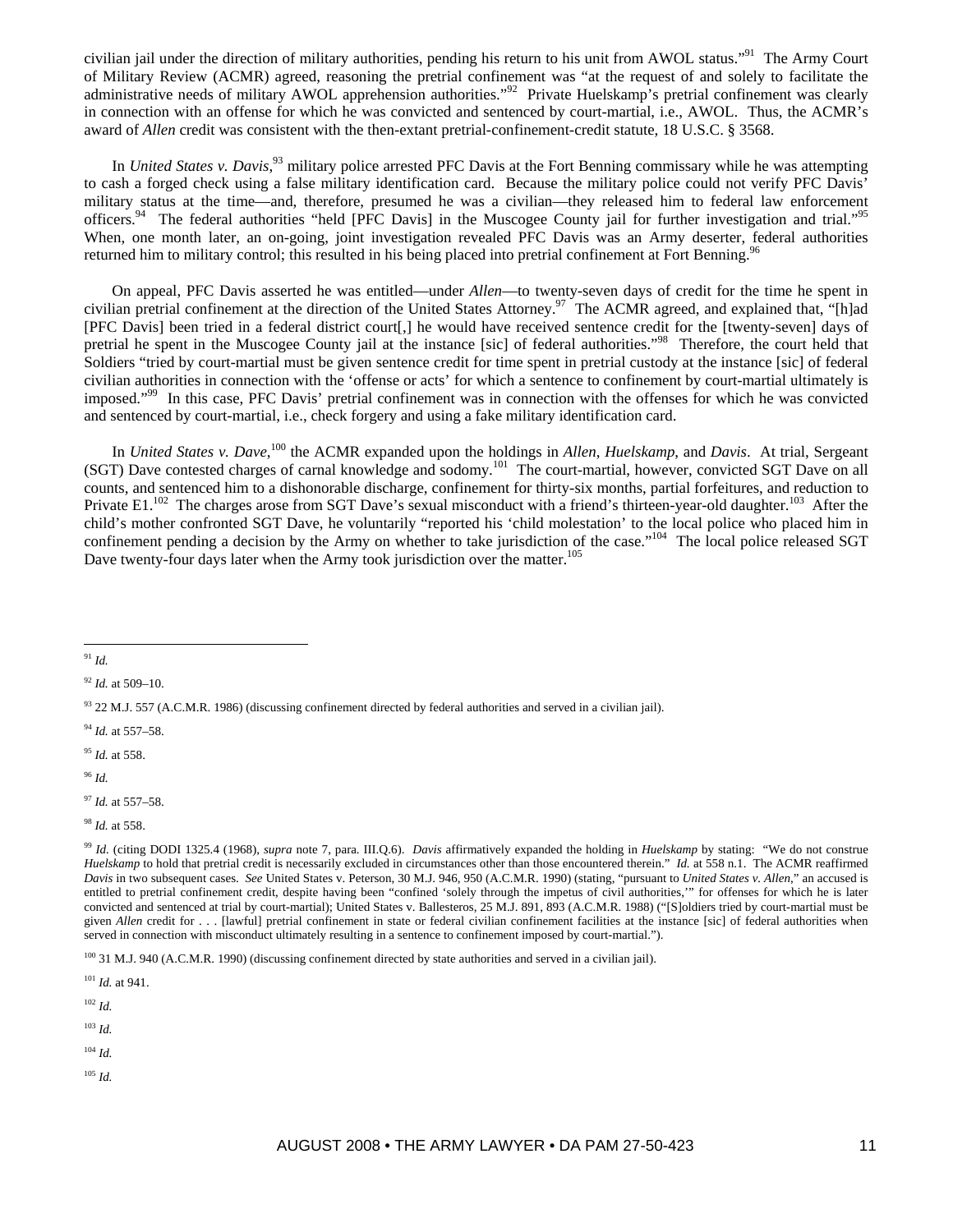After trial, appellate defense counsel submitted SGT Dave's case to the ACMR without assigning error.<sup>106</sup> The court, however, on its own initiative, "specified the issue of whether appellant was entitled to [twenty-four days of] credit for pretrial confinement in the state facility."107 Relying specifically on its previous holdings in *Huelskamp* and *Davis* in affirmatively answering this question, the ACMR held: "[A] soldier tried by court-martial *must* be given sentence credit for time spent in pretrial custody by local civilian authorities in connection with the offense or acts solely for which a sentence to confinement by a court-martial is ultimately imposed."<sup>108</sup> Sergeant Dave's pretrial confinement was in connection with his misconduct amounting to *child molestation*; he was tried and sentenced by court-martial for synonymous crimes: carnal knowledge and sodomy.<sup>109</sup> Therefore, SGT Dave was entitled to twenty-four days of credit.<sup>110</sup>

*Huelskamp*, *Davis*, and *Dave*, read together in light of *Allen*, reflect the judicial mandate that an accused is entitled to credit for pretrial confinement in any civilian facility, notwithstanding whether military, federal, or state authorities imposed the confinement. Credit shall be forthcoming where the accused is tried and sentenced by court-marital for the offenses that prompted the pretrial confinement. Because all of these opinions cite *Allen* exclusively as the source of their authority to grant relief, the logical conclusion is the ACMR awarded sentence credit based on DODI 1325.4 (1968) and 18 U.S.C. § 3568, despite DODD 1325.4 (1988) and 18 U.S.C. § 3585(b)(1) having taken effect after the 1986 *Davis* opinion.111 In 1995, the Air Force Court of Criminal Appeals (AFCCA) took the lead as the first service court to expressly construe 18 U.S.C. §  $3585(b)$  in a published opinion,<sup>112</sup> and apply the new statute to military accused tried by court-martial within the context of *Allen*.

In *United States v. Murray*,<sup>113</sup> a panel convicted Senior Airman (SrA) Murray for raping, assaulting, and threatening his former girlfriend with a pistol. For these crimes, the members sentenced SrA Murray to a dishonorable discharge, confinement for ten years, partial forfeitures, and reduction to the grade E1.<sup>114</sup> Initially, county deputies in Florida arrested SrA Murray for the alleged rape, and held him in pretrial confinement for forty-six days.<sup>115</sup> When he posted bail, Air Force authorities assumed jurisdiction over the case, and immediately placed SrA Murray into military confinement—where he remained for an additional seventy-eight days.<sup>116</sup> At trial, the military judge awarded SrA Murray seventy-eight days of credit for military pretrial confinement, but denied SrA Murray's motion for forty-six days of credit for the time he spent in civilian pretrial confinement in an Okaloosa County jail. $117$ 

On appeal, SrA Murray argued he was entitled to forty-six days of *Allen* credit for his civilian pretrial confinement.<sup>118</sup> The AFCCA agreed after addressing two key issues: (1) whether DODD 1325.4 (1988) "still require[d] the military to follow Department of Justice sentence computation rules;" and (2) whether the "Department of Justice [was] required to credit state pretrial confinement to federal sentences."119 The court found that although DODD 1325.4 (1988) superseded

<sup>109</sup> *Id.* at 941.

<sup>114</sup> *Id.* at 510.

<sup>115</sup> *Id.* at 513.

<sup>116</sup> *Id.*

<sup>117</sup> *Id.*

<sup>118</sup> *Id.*

<sup>119</sup> *Id.* at 514.

 $\overline{a}$ <sup>106</sup> *Id.*

<sup>107</sup> *Id.* at 941 n.2.

<sup>&</sup>lt;sup>108</sup> *Id.* at 942 (emphasis added).

<sup>110</sup> *Id.* at 942.

<sup>&</sup>lt;sup>111</sup> *United States v. Belmont* appears to be the first service court opinion to specifically mention 18 U.S.C. § 3585(b) (1988). 27 M.J. 516 (N.M.C.M.R. 1988). *Belmont*, however, is inapposite to the point here because *Belmont* specifically addressed whether pretrial confinement credit in excess of adjudged confinement could offset other types of punishment in the sentence. *Id.* The court answered in the negative. *Id.* at 517–18; *see* United States v. Smith, 56 M.J. 290 (C.A.A.F. 2002) (reaffirming *Belmont* and holding an accused is not entitled to pretrial confinement credit, or any other offset, against a sentence to no confinement).

<sup>112</sup> United States v. Murray, 43 M.J. 507 (A.F. Ct. Crim. App. 1995); *see* Major Amy M. Frisk, *Military Justice Symposium: New Developments in Pretrial Confinement*, ARMY LAW., Mar. 1996, at 25, 32 (discussing the *Murray* opinion).

<sup>&</sup>lt;sup>113</sup> 43 M.J. at 507 (discussing confinement directed by state authorities and served in a civilian jail, and applying 18 U.S.C. § 3585(b) (1994)).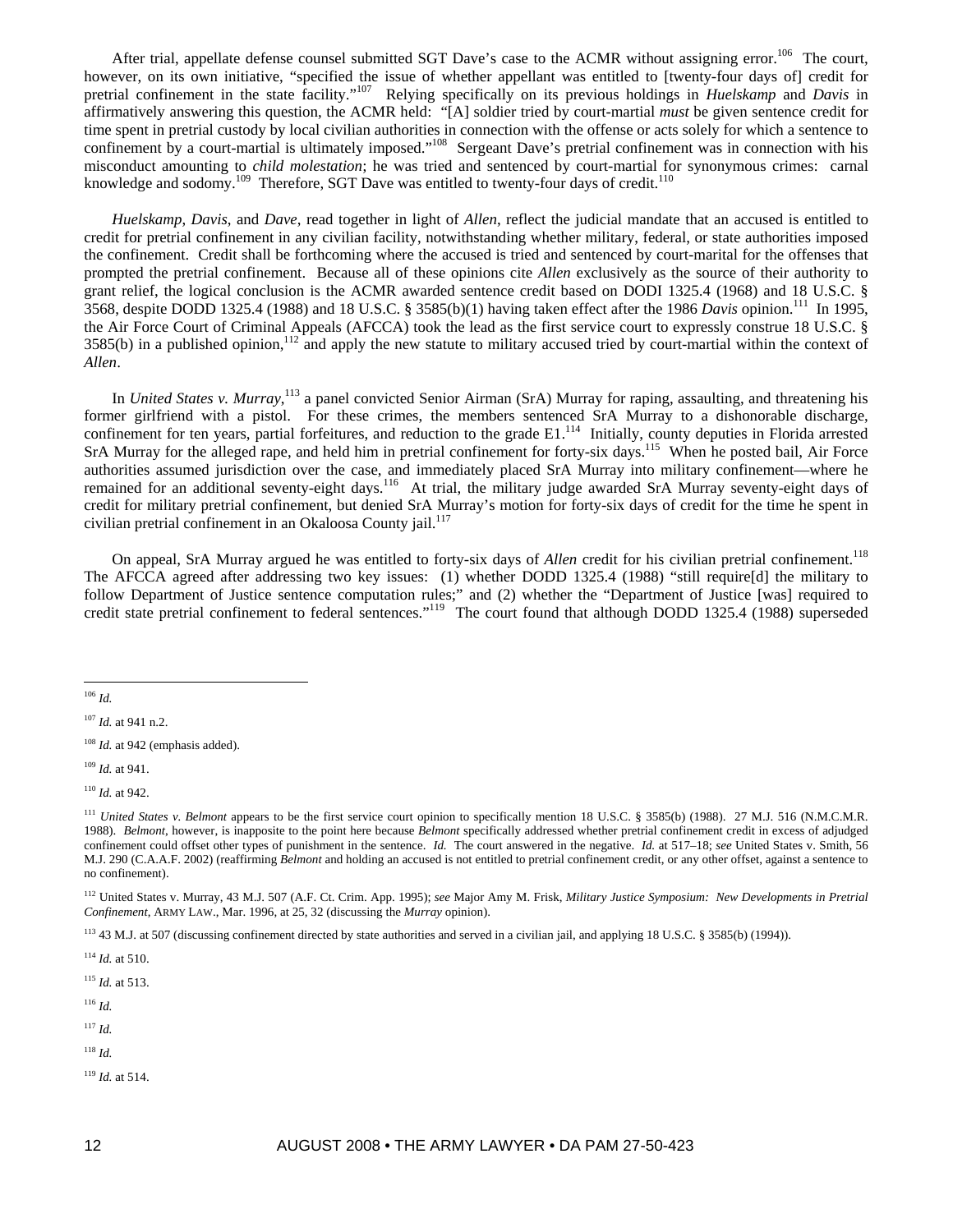DODI 1325.4 (1968) after the CMA decided *Allen*, the later directive "contain[ed] the same requirement" to apply DOJ sentence computation rules in the military-justice system.<sup>120</sup>

The court next examined 18 U.S.C. § 3585(b), and determined the statute required the DOJ to credit federal prisoners with state pretrial confinement time not otherwise applied against another sentence. The court came to this conclusion based on the following analysis:

The meaning of 18 U.S.C. § 3585(b) is plain—as long as a federal prisoner has not already received credit for pretrial confinement against another sentence, he receives credit against his pending federal sentence. The statute does not discriminate based on the sovereign responsible for the pretrial confinement. Rather, it readily appears Congress intended this statute to cover state-imposed pretrial confinement. Otherwise, why use broad terms like "official detention" and "any other charge . . . after the commission of the offense," when Congress could have expressly narrowed the scope of the statute to federal custody? Moreover, we see the no-prior-credit proviso in the last line of the statute as including the scenario where a convict has committed crimes under both federal and state law. If a prisoner has been confined by the state after the commission of the offense, then he receives credit against his federal sentence—*unless* such custody already has been credited against a *state* sentence. The United States Sentencing Commission also shares this interpretation of the law.121

More important, the United States courts have construed . . . the broader language of the current statute [18 U.S.C. § 3585(b)] to require federal credit for state pretrial confinement. In *Wilson*, the Supreme Court . . . did not dispute the Sixth Circuit's construction of the statute to require federal sentence credit for state pretrial confinement. Indeed, the Court expressly conceded the new statute had broadened the effect of its predecessor in three ways, including enlarging the class of defendants entitled to credit.<sup>122</sup>

Therefore, we also answer the second part of this issue in the affirmative—if [SrA Murray] had been convicted and sentenced in United States District Court, the Attorney General would credit his sentence for the [forty-six] days of state pretrial confinement. Department of Defense Directive 1325.4 [(1988)] requires the military to do the same. In our decretal paragraph, we will direct that [SrA Murray] receive [forty-six] days of additional sentence credit. $^{123}$ ]

Like the ACMR's opinions in *Huelskamp*, *Davis*, and *Dave*—which applied *Allen* and § 3568—the AFCCA's opinion in *Murray* reflects the same judicial mandate under 18 U.S.C. § 3585(b)(1), i.e., an accused is entitled to credit for pretrial confinement in any civilian facility, despite the nature of the sovereignty (military, federal, or state) that imposed the confinement. Credit is due the accused as long as he is tried and sentenced by court-marital for the offenses that prompted the pretrial confinement. The *Murray* Court, consistent with the analysis in *Allen*, relied upon § 3585(b)(1) and DODD 1325.4 (1988) as authority to grant credit for civilian pretrial confinement imposed for the alleged rape for which SrA Murray was ultimately convicted and sentenced by court-martial. Several other courts have followed the reasoning in *Murray*. 124

 $\overline{a}$ <sup>120</sup> *Id.*

<sup>&</sup>lt;sup>121</sup> *Id.* (alteration in original); see also PROGRAM STATEMENT 5880.28, supra note 89, ch. I, para. 3c(1)(b) ("Prior Custody Credit will be given for time spent in official detention as the result of any federal, state or foreign arrest . . . ."); *cf.* Reno v. Koray, 515 U.S. 50, 61, 63 n.5 (1995) (noting the Bureau of Prisons "often grants credit under § 3585(b) for time spent in *state* custody" pursuant to its "internal agency guideline, which is akin to an 'interpretive rule,'" and, therefore, is "entitled to some deference . . . since it is a 'permissible construction of the statute'") (internal citations omitted).

<sup>&</sup>lt;sup>122</sup> *Murray*, 43 M.J. at 514–15 (referring to United States v. Wilson, 503 U.S. 329, 337 (1992) and recognizing the inclusion of servicemembers in the class of eligible defendants) (internal footnote and citations omitted).

<sup>123</sup> *Id.* at 515; *see* Major Michael G. Seidel, *Giving Service Members the Credit They Deserve: A Review of Sentencing Credit and Its Application*, ARMY LAW., Aug. 1999, at 1, 5–7 (discussing *Murray* and noting its "approach is superior").

<sup>&</sup>lt;sup>124</sup> United States v. Rock, 52 M.J. 154, 157 (C.A.A.F. 1999) ("[I]t is the Secretary of Defense himself who has mandated that the armed forces comply with federal practice and credit pretrial confinement."); United States v. Sarazine, No. 20020321, slip. op. at 2 (A. Ct. Crim. App. Oct. 14, 2004) ("We agree that appellant is entitled to sentence credit 'for time spent in pretrial custody by local civilian authorities in connection with the offense or acts solely for which a sentence to confinement by a court-martial is ultimately imposed.""); United States v. Tardif, 55 M.J. 670, 673 (C.G. Ct. Crim. App. 2001) ("We agree with the analysis in *Murray*, and hold that an accused must receive day-for-day sentence credit for pretrial confinement by civilian authorities for an 'offense for which the sentence was imposed,' where that pretrial confinement has not been credited against any other sentence."); United States v. Smith, 54 M.J. 783, 878–87 (A.F. Ct. Crim. App. 2001) ("[I]n accordance with our senior court's guidance in *Allen*, we must continue to follow the Department of Justice (DOJ) provisions concerning credit for pretrial confinement."), *aff'd*, 56 M.J. 290, 293 (C.A.A.F. 2002) ("As written, 18 U.S.C. § 3585(b) and DODI 1325.7 [(2001)] apply . . . to prisoners serving [court-martial] sentences to confinement."); United States v. Chaney, 53 M.J. 621, 622–23 (N-M. Ct. Crim. App. 2000) (adopting the reasoning in *Murray* and finding the accused entitled to credit for initial pretrial confinement imposed by civilian authorities); United States v. Gazurian, No. 31372, 1997 CCA LEXIS 144, at \*3 (A.F. Ct. Crim. App. Feb. 20, 1997) (citing *Murray* and stating "[s]ervice members are entitled to credit for pretrial confinement served in civilian confinement[,] provided they have not been previously credited for the same confinement[, under either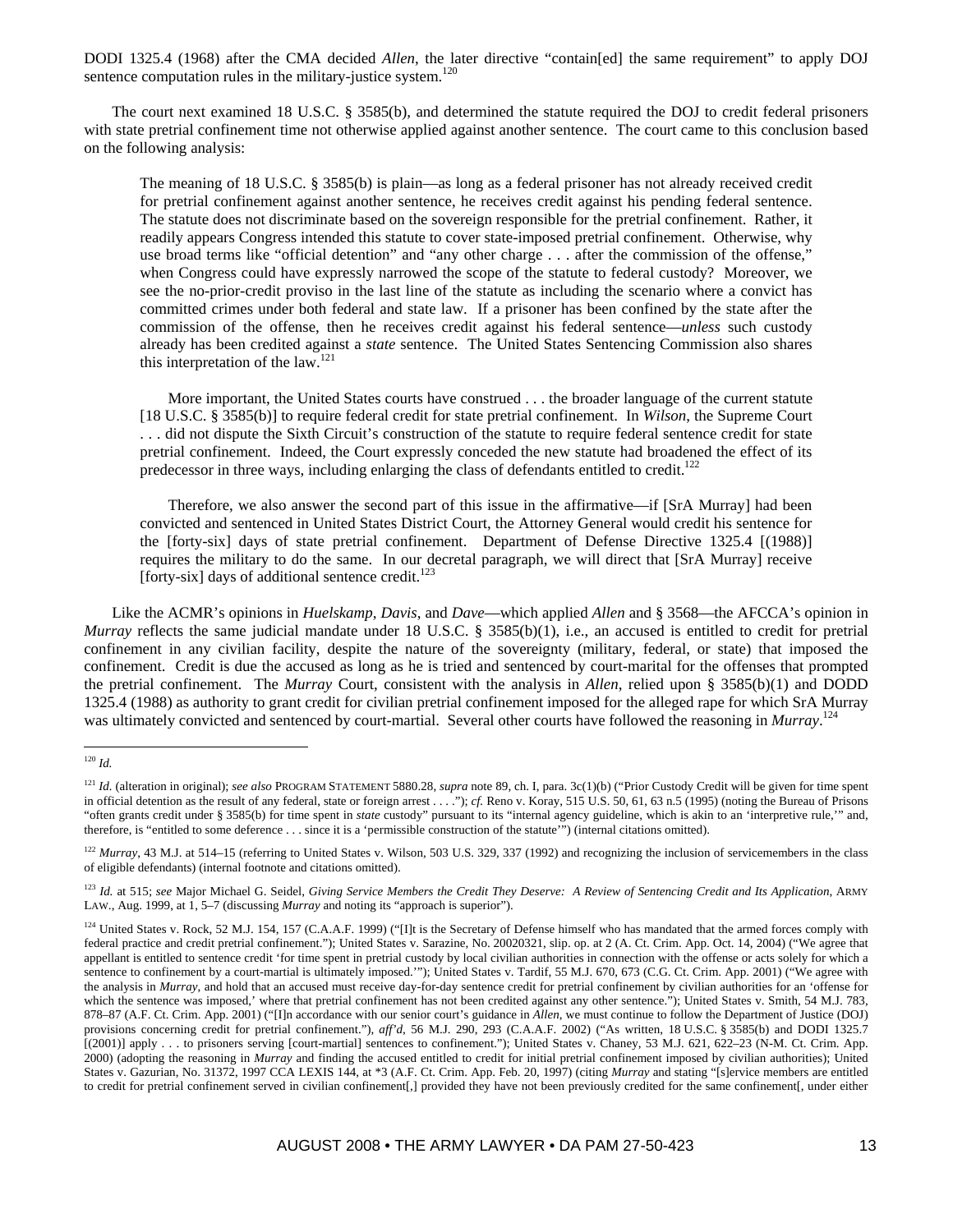Thus far, the service courts have considered only whether accused servicemembers were entitled to sentence credit for pretrial confinement imposed by military, federal, and state authorities. In the following two cases, the AFCCA further expanded the entitlement to credit to cover pretrial confinement imposed by foreign governments.

In *United States v. Pinson*, the AFCCA decided whether an accused was entitled to sentence credit when "held in pretrial confinement by a foreign government."125 Finding an entitlement to credit existed, the *Pinson* Court reasoned that *Allen* afforded an accused credit for military pretrial confinement, and that *Murray* afforded an accused credit for civilian pretrial confinement.<sup>126</sup> Furthermore, since 18 U.S.C. § 3585(b) "does not limit this credit to time spent in facilities within the United States<sup>[1]</sup>... credit *must* [also] be given for pretrial confinement served at the hands of a foreign government."<sup>127</sup> Consistent with *Murray*, the court noted § 3585(b)(1) speaks in terms of "official detention" and "offense[s] for which the sentence was imposed," but is silent concerning the imposing sovereign.<sup>128</sup> Because Icelandic police held SrA Pinson while they investigated "related charges"<sup>129</sup> stemming from his misconduct, the court granted credit for foreign pretrial confinement.

In *United States v. Lenoir*,<sup>130</sup> the AFCCA expanded on *Pinson* and addressed whether an accused is entitled to credit for pretrial confinement directed by a foreign government when the command is unaware of that detention. Relying on *Allen*, *Murray*, and *Pinson*, and unaware of any exception for the command not knowing the accused's plight, the *Lenoir* Court held "the matter falls squarely within the parameters of 18 U.S.C. § 3585(b)."<sup>131</sup> While German police arrested Airman First Class (A1C) Lenoir for possessing cocaine, a court-martial convicted and sentenced him on the same charge.<sup>132</sup> Therefore, the court awarded A1C Lenoir eight days of credit for foreign government pretrial confinement. In the following section, this article discusses  $\S 3585(b)(2)$  credit for crimes unrelated to the court-martial process.

## *b. Unrelated-Crimes Credit Under 18 U.S.C. § 3585(b)(2)*

While the law developed regarding the first prong of 18 U.S.C. § 3585(b), little development occurred regarding the statute's second prong. When *Murray* was decided in June 1995, the service courts had not yet addressed 18 U.S.C. § 3585(b)(2)—pertaining to unrelated crimes credit.

In 1998, the ACCA issued an opinion in *United States v. Martin*, 133 wherein it discussed § 3585(b)(2). In *Martin*, PVT Martin went AWOL from his unit in Texas on 20 December 1996.<sup>134</sup> Over three months later, on 7 April 1997, local police arrested PVT Martin for offenses wholly unrelated to the AWOL offense for which he was tried by court-martial.<sup>135</sup> After notification on 8 April 1997 of PVT Martin's civilian arrest and detention, on 10 April 1997 military authorities requested local police hold him for transfer to military control. The transfer to military pretrial confinement was completed on 14 April 1997—where PVT Martin remained until trial on 2 June 1997.<sup>136</sup> At trial, the military judge granted pretrial confinement credit only for the period 11 April to 1 June  $1997$ <sup>137</sup>

<sup>126</sup> *Id.* at 694–95.

<sup>127</sup> *Id.* at 695.

<sup>128</sup> *Id.*

<sup>129</sup> *Id.* at 694.

130 No. S30161, 2005 CCA LEXIS 100, at \*1 (A.F. Ct. Crim. App. Mar. 22, 2005) (pretrial confinement in Germany).

 $131$  *Id.* at \*3-4.

<sup>132</sup> *Id.* at \*3.

133 No. 9700900 (A. Ct. Crim. App. June 18, 1998).

<sup>134</sup> *Id.* at 2.

<sup>135</sup> *Id.*

- <sup>136</sup> *Id.*
- <sup>137</sup> *Id.*

prong of 18 U.S.C. § 3585(b)]"); *cf.* United States v. DeLeon, 53 M.J. 658, 660 (A. Ct. Crim. App. 2000) ("Based on [18 U.S.C. § 3585(b) and DODD 1325.4 (1988)], we hold that any part of a day in pretrial confinement must be calculated as a full day for purposes of pretrial confinement credit under *Allen* . . . ."). This apparent consensus among the service courts regarding credit for state pretrial confinement should allay any concern about the differing service-court approaches to awarding this credit that existed in the 1990s. *See* Seidel, *supra* note 123, at 6–7; Frisk, *supra* note 112, at 31–32.

 $125$  54 M.J. 692, 694 (A.F. Ct. Crim. App. 2001) (pretrial confinement in Iceland).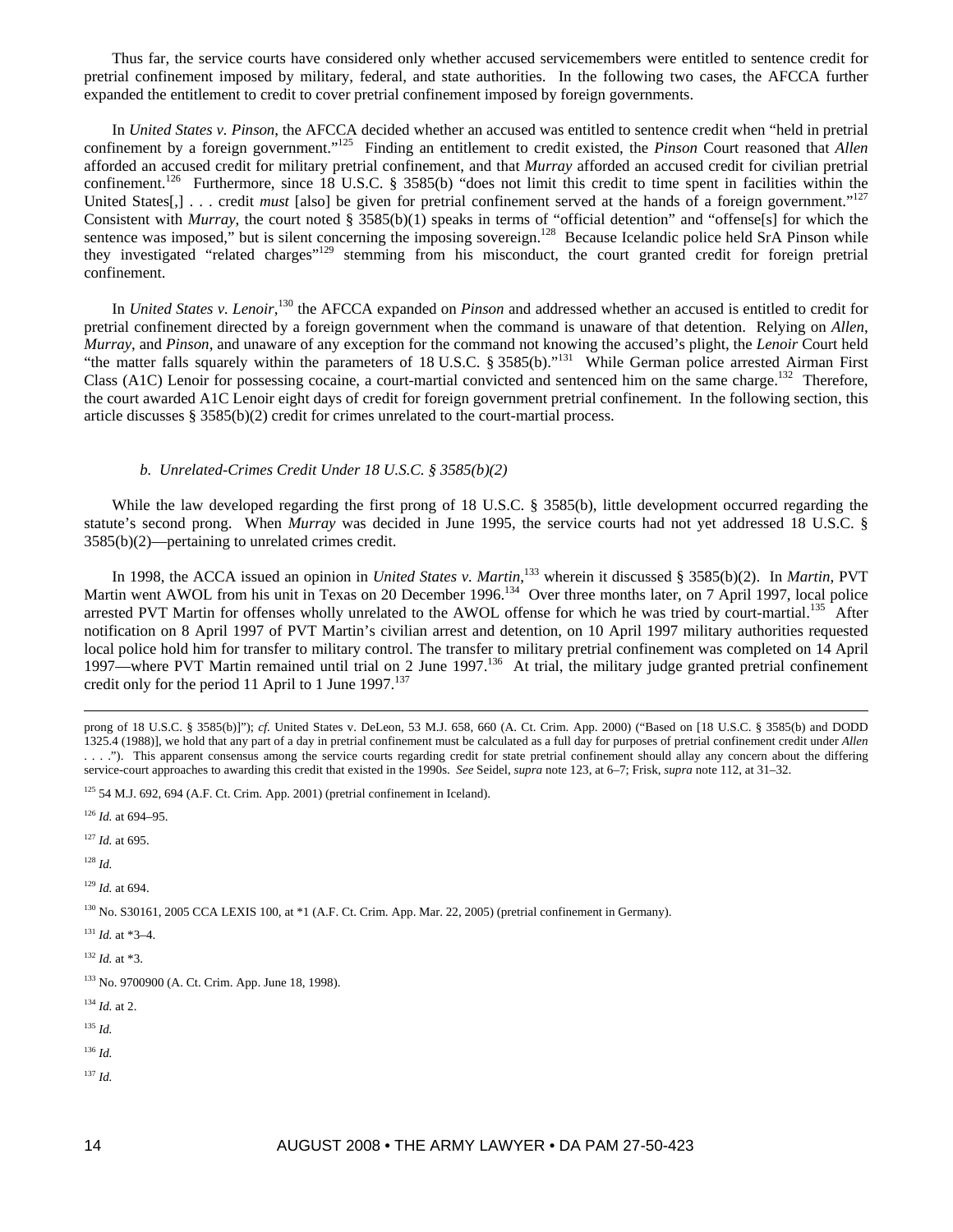On appeal, PVT Martin asserted he was entitled to additional credit for the first three days he spent in civilian pretrial confinement (7–10 April 1997) for the unrelated charges, and based his assertion upon *Allen*, DODD 1325.4 (1988), and 18 U.S.C. § 3585(b)(2).<sup>138</sup> The ACCA acknowledged "the apparent validity of [PVT] Martin's legal argument, but avoid[ed] a [direct] decision on that issue"<sup>139</sup> based on a lack of facts supporting the claim for credit. The court did not expressly state, but very strongly implied, the statute's second prong would have afforded PVT Martin relief had he been able to verify his claim. In its analysis, the ACCA reasoned:

The evidence of record establishes that appellant was arrested by Mississippi authorities on 7 April 1997 for "any other charge." This arrest occurred "after the commission of the offense for which the sentence was imposed" (the court-martial charges). There is absolutely no evidence in this record that the appellant "has not been credited" with the days from 7-10 April 1997 "against another sentence." For example, there is no evidence of record whether the Mississippi charges ever went to trial, the result of that trial, or whether the appellant received credit toward a sentence to confinement for the period 7-10 April 1997 that he spent in civilian pretrial confinement. The burden was on the appellant to present evidence supporting his claim for pretrial confinement credit. Without a factual predicate, the appellant is entitled to no relief on his claim of error. $140$ 

The Coast Guard Court of Criminal Appeals (CGCCA) briefly commented on 18 U.S.C. § 3585(b)(2) in *United States v. Tardif*.<sup>141</sup> In *Tardif*, the court relied on *Murray* and § 3585(b)(1) to grant credit for civilian-directed pretrial confinement for the same offense for which the accused was later tried by court-martial.<sup>142</sup> After agreeing with the reasoning in *Murray*, the court acknowledged § 3585(b)(2) and stated: "This provision arguably grants [an accused] credit for pretrial official detention even if the detention bears no relationship to the offenses for which the [accused] was [tried and] sentenced [by court-martial]."143 Although the CGCCA did not decide *Tardif* on § 3585(b)(2) grounds, it likely would have granted credit on that basis had *Tardif* been synonymous with *Martin* and contained evidence adequate to support granting credit.

In *United States v. Sherman*,<sup>144</sup> the AFCCA revisited the issue raised in *Martin*, and directly addressed the applicability of § 3585(b)(2) to a military accused tried by court-martial. On the night of 24–25 March 2000, Airman (Amn) Sherman went to a nightclub where he met two other airmen.<sup>145</sup> While there, Amn Sherman distributed ecstasy to one of the airmen and a club dancer named "Robbie."<sup>146</sup> Robbie had "an adverse reaction to the ecstasy . . . [and] overdosed."<sup>147</sup> Another club dancer described Amn Sherman to the local police, and told them he "had been dealing drugs at the club for the past three or four weeks."<sup>148</sup> Later that same night, the police arrested Amn Sherman at the club, found ecstasy on his person, and charged him with "*possession* of a controlled substance."<sup>149</sup> Airman Sherman spent five days in civilian pretrial confinement on the possession charge, which local authorities later decided not to prosecute.150 Based on this misconduct, a court-martial tried and convicted Amn Sherman for "*distribution and use* [of ecstasy], both on divers occasions."151 His sentence included a discharge and fifteen months' confinement.<sup>152</sup>

 $\overline{a}$ 

- 144 56 M.J. 900 (A.F. Ct. Crim. App. 2002).
- <sup>145</sup> *Id.* at 901.
- <sup>146</sup> *Id.*

<sup>147</sup> *Id.*

<sup>148</sup> *Id.*

<sup>138</sup> *Id.*

<sup>139</sup> Major Michael J. Hargis, *Pretrial Restraint and Speedy Trial: Catch Up and Leap Ahead*, ARMY LAW., Apr. 1999, at 13, 16 (discussing the *Martin*  opinion).

<sup>140</sup> *Martin*, No. 9700900, slip. op. at 3 (quoting 18 U.S.C. § 3585 (b)(2) (1994)).

<sup>141 55</sup> M.J. 670 (C.G. Ct. Crim. App. 2001).

<sup>142</sup> *Id.* at 671, 673.

<sup>143</sup> *Id.* at 673 (dictum).

<sup>&</sup>lt;sup>149</sup> *Id.* (emphasis added).

<sup>150</sup> *Id.*

<sup>&</sup>lt;sup>151</sup> *Id.* at 900 (emphasis added).

<sup>152</sup> *Id.*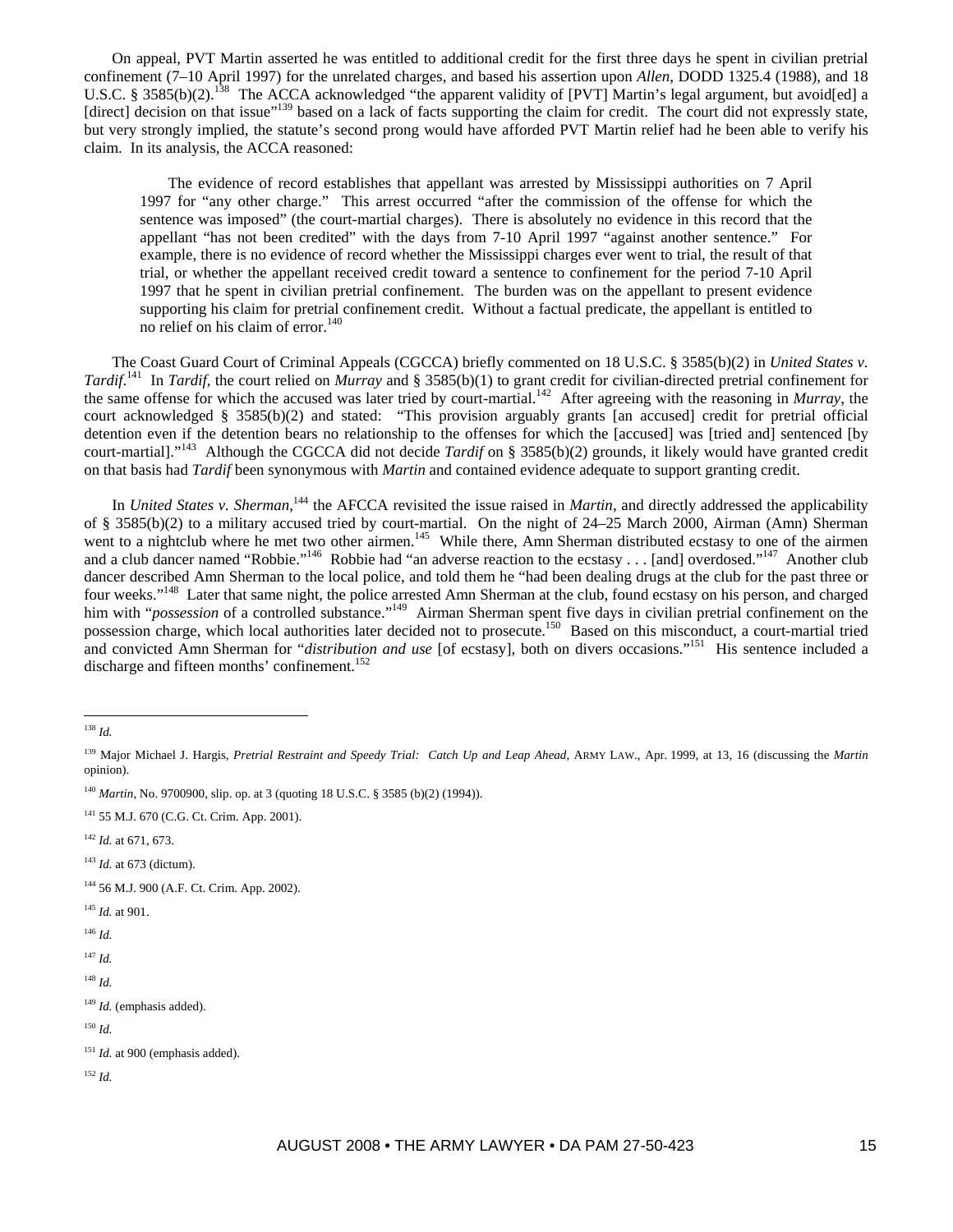On appeal to the AFCCA, Amn Sherman argued he was entitled to five days of credit for civilian pretrial confinement "for one of the offenses for which he was tried at his court-martial."<sup>153</sup> In response to the assigned error, the court noted "the record [did] not support the contention . . . that [Amn Sherman] spent time in civilian confinement for *distribution* of ecstasy."154 However, after discussing the holdings in *Allen*, *Murray*, *Chaney*, *Pinson*, and *Tardif*, the court concluded:

In this case, as we noted, the appellant was arrested for possession of a controlled substance. The appellant's sentence was imposed for four offenses, including distribution of ecstasy on divers occasions. One of those occasions was his distribution to the dancer, Robbie, in the early morning hours of 25 March, which preceded his arrest for possession. Given the circumstances in this case, we conclude the appellant was eligible for [five] days' credit under 18 U.S.C. § 3585(b)(2).<sup>155</sup>

The court's conclusion here is consistent with the one in *United States v. Smith*. 156 In *Smith*, decided four months prior to *Sherman*, the CAAF expressly stated: "As written, 18 U.S.C. § 3585(b) and DODI 1325.7 apply only to prisoners serving [court-martial] sentences to confinement. We [will not] . . . extend the Secretary of Defense's application of 18 U.S.C. § 3585(b) beyond its terms."157 One of those terms, § 3585(b)(2), provides an accused with credit for pretrial confinement imposed for "any other charge for which the defendant was arrested *after* the commission of the offense for which the sentence was imposed [by court-martial]."<sup>158</sup> In *Sherman*, the civilian authorities did not prosecute Amn Sherman for possessing ecstasy. His five days in pretrial confinement were therefore "not credited against another sentence."159 Having concluded Amn Sherman was eligible for credit, the AFCCA correctly applied § 3585(b)(2) and recognized his right to receive five days of credit. $160$ 

With *Martin*, *Smith*, and *Sherman* leading the way, the CAAF and the service courts of criminal appeals commenced the forward-moving, judicial development of § 3585(b)(2). As we shall see in Part III below, however, the ACCA, in *United States v. Gogue*,<sup>161</sup> issued a decision that appears to have halted that development and sent the area of unrelated-crimes credit in the Army into retrogression.

III. *United States v. Gogue*: Two Steps Back?

## A. Anatomy of the Case

From August 2004 to February 2005, Specialist (SPC) Gogue regularly indulged in several controlled substances, which formed the basis for his court-martial for "illegal drug *use*."162 After he committed most of the above misconduct, local police arrested SPC Gogue in January 2005 for unrelated drug activity, and charged him with "illegally *possessing* a controlled substance."<sup>163</sup> Trial counsel decided not to refer a drug-possession charge to court-martial. Specialist Gogue remained in civilian pretrial confinement for four days for his state drug charge before making bail.<sup>164</sup> After failing to appear for a February 2005 hearing on the civilian charge, and then going AWOL for a brief period in March 2005, local police arrested SPC Gogue for the second time pursuant to a failure-to-appear bench warrant.<sup>165</sup> After the second arrest, he spent an additional eighty-five days in civilian pretrial confinement, which ended with his trial by court-martial.<sup>166</sup>

 $\overline{a}$ 

<sup>155</sup> *Id.* at 902.

<sup>157</sup> *Id.* at 293 (refusing to use otherwise creditable pretrial confinement time as an offset against parts of a sentence other than confinement).

158 18 U.S.C. § 3858(b)(2) (2000) (emphasis added).

<sup>159</sup> *Id.* § 3858(b).

160 United States v. Sherman, 56 M.J. 900, 902 (A.F. Ct. Crim. App. 2002).

161 No. 20050650 (A. Ct. Crim. App. May 18, 2007) (en banc).

<sup>162</sup> *Id.* at 4 (Sullivan, J., dissenting) (emphasis added).

<sup>153</sup> *Id.*

<sup>&</sup>lt;sup>154</sup> *Id.* at 900–01 (emphasis added).

<sup>156 56</sup> M.J. 290 (C.A.A.F. 2002).

<sup>163</sup> *Id.* (emphasis added).

<sup>164</sup> *Id.* at 4, 6 n.5 (confinement 18–21 January 2005).

<sup>165</sup> *Id.* at 4.

<sup>166</sup> *Id.* at 4–5, 6 n.5 (confinement 8 March to 31 May 2005).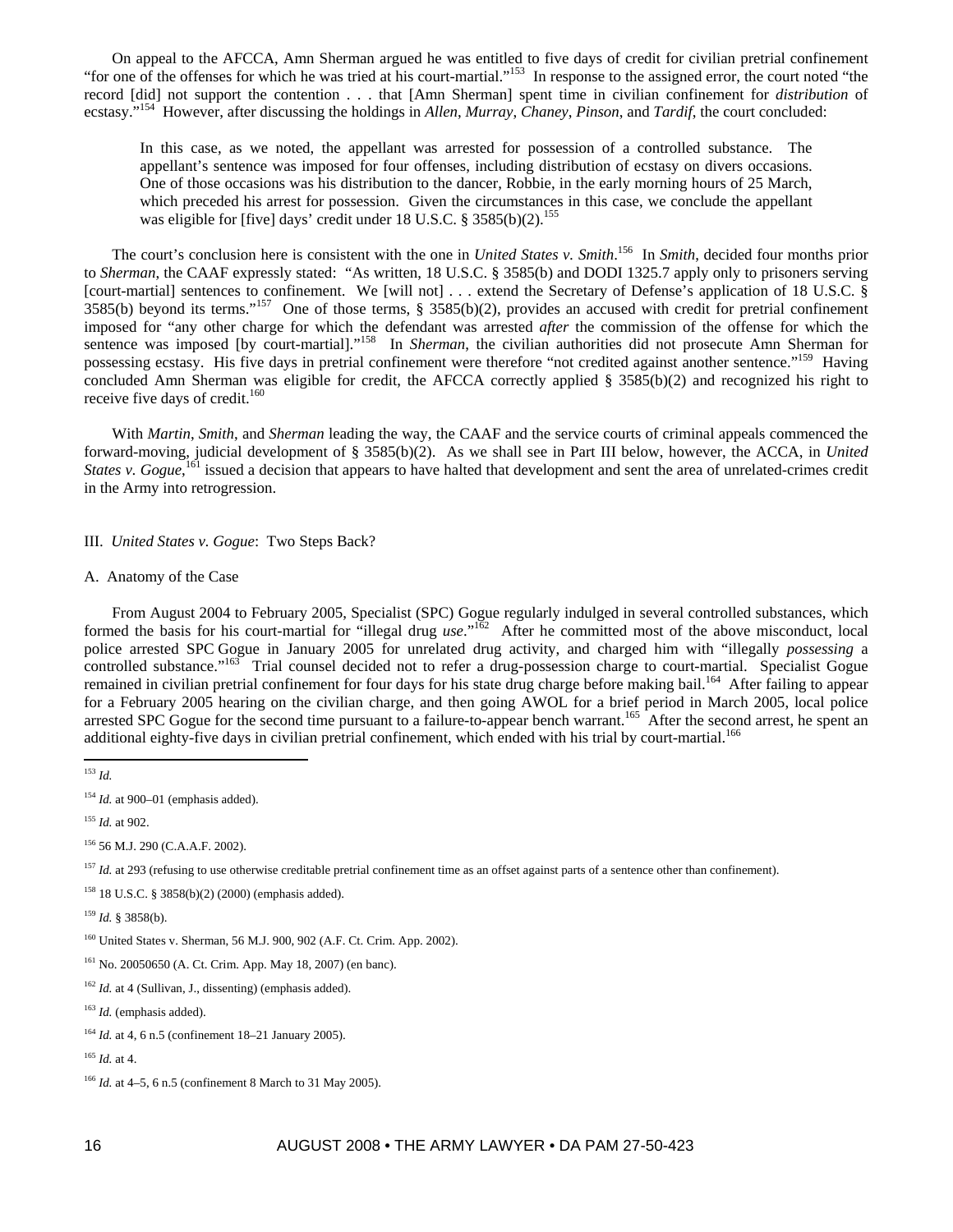At trial, SPC Gogue filed a written, 18 U.S.C. § 3585(b)(2) motion for civilian pretrial confinement credit for the period 9 March to 31 May 2005; he agreed with trial counsel that "the state failure-to-appear and drug possession offenses were unrelated to the . . . court-martial."<sup>167</sup> The military judge denied the motion with the following explanation:

18 U.S.C. 3585 provides for credit when the accused is detained, "As a result of the offense for which the [court-martial] sentence was imposed." It is true that detention need not be at the request of the military or even with the military's knowledge in order for credit to be given. But here, when the detention is for an offense wholly unrelated and not charged by the government, no sentencing credit is warranted.<sup>168</sup>

Apparently, the military judge based her decision solely on 18 U.S.C. § 3585(b)(1), which provides for traditional *Allen* or same-crimes credit. For reasons not obvious in *Gogue*, the military judge did not consider 18 U.S.C. § 3585(b)(2), which provides credit for unrelated crimes.

On appeal, SPC Gogue claimed the military judge erred by not awarding pretrial confinement credit.<sup>169</sup> Specifically, he argued the military judge failed to consider § 3585(b)(2) when she ruled on the motion, and that § 3585(b)(2) mandates credit because his pretrial confinement time did not offset any other sentence.<sup>170</sup> In an en banc, unpublished decision, the ACCA summarily affirmed the result at trial and refused to grant relief.<sup>171</sup> Without deciding the issue, the majority tacitly opined in a footnote that § 3585(b)(2) does not apply to military accused tried by court-martial.<sup>172</sup> The court also declared that even if the statute applies to accused servicemembers, "the Supreme Court has opined that trial judges lack the authority to calculate and apply pretrial confinement credit."<sup>173</sup>

Two dissenting judges found that 18 U.S.C. § 3585(b)(2) does apply to military accused tried by court-martial, and affords those servicemembers the opportunity to move the trial court for an award of unrelated-crimes credit.<sup>174</sup> The dissent, however, agreeing with the majority, declined to hold military judges responsible for awarding § 3585(b)(2) credit "in every case;" either the convening authority or the confinement facility commander would be responsible.<sup>175</sup> Undoubtedly, the unique facts of this case strongly influenced the second part of the dissent's opinion.<sup>176</sup> In Parts III.B and III.C below, this article addresses various concerns of the court, and argues  $\S$  3585(b)(2) is applicable to military accused tried by courtmartial, and that military judges have the authority to grant motions for, and award, unrelated-crimes credit.

## B. 18 U.S.C. § 3585(b)(2) Applies to Trials by Court-Martial

Contrary to the result in *Gogue*, 18 U.S.C. § 3585(b)(2) applies to trials by court-martial, and entitles military accused to awards of uncredited civilian pretrial confinement time due to "any other charge for which the [accused] was arrested *after* the commission of the offense for which the sentence was imposed [by court-martial]."<sup>177</sup> Historically, the Secretary of Defense has included language in his confinement facility regulations that promotes uniformity in sentence computation between the military and civilian criminal-justice systems. That language appeared for the very first time in the 1955 version of DODI 1325.4, and has appeared in one form or another in subsequent versions of Defense Department sentencecomputation directives or instructions since then, including the current version of DODI 1325.7 (2001).<sup>178</sup> Although 18

 $\overline{a}$ 

 $170$  *Id.* at 6–7. At the time of court-martial, the state offenses remained unadjudicated. *Id.* at 5.

 $171$  *Id.* at 1 (en banc).

<sup>172</sup> *Id.* at 1 n.\*.

177 18 U.S.C. § 3585(b)(2) (2000) (emphasis added).

<sup>167</sup> *Id.* at 5.

<sup>&</sup>lt;sup>168</sup> *Id.* (alteration in original).

 $169$  *Id.* at 6.

<sup>173</sup> *Id.* (citing United States v. Wilson, 503 U.S. 329, 333 (1992)).

<sup>174</sup> *Id.* at 6 (Sullivan, J., dissenting) ("[O]ur superior court's ruling in . . . *Allen* . . . compels such a conclusion.").

<sup>175</sup> *Id.* at 3–4.

<sup>&</sup>lt;sup>176</sup> Immediately following his trial by court-martial, SPC Gogue returned to civilian pretrial confinement to await his state trial. *Id.* at 5, 6 n.5 (1-23 June 2005). At the state trial, he pleaded guilty to, and was convicted of, the drug-possession charge, and received a sentence to probation without confinement. *Id.* Thereafter, SPC Gogue remained in civilian confinement until his transfer to military control and post-trial confinement. *Id.* (23–28 June 2005).

<sup>178</sup> DODI 1325.7 (2001), *supra* note 14, para. 6.3.1.5 (C1, 10 June 2003); *see infra* App. B.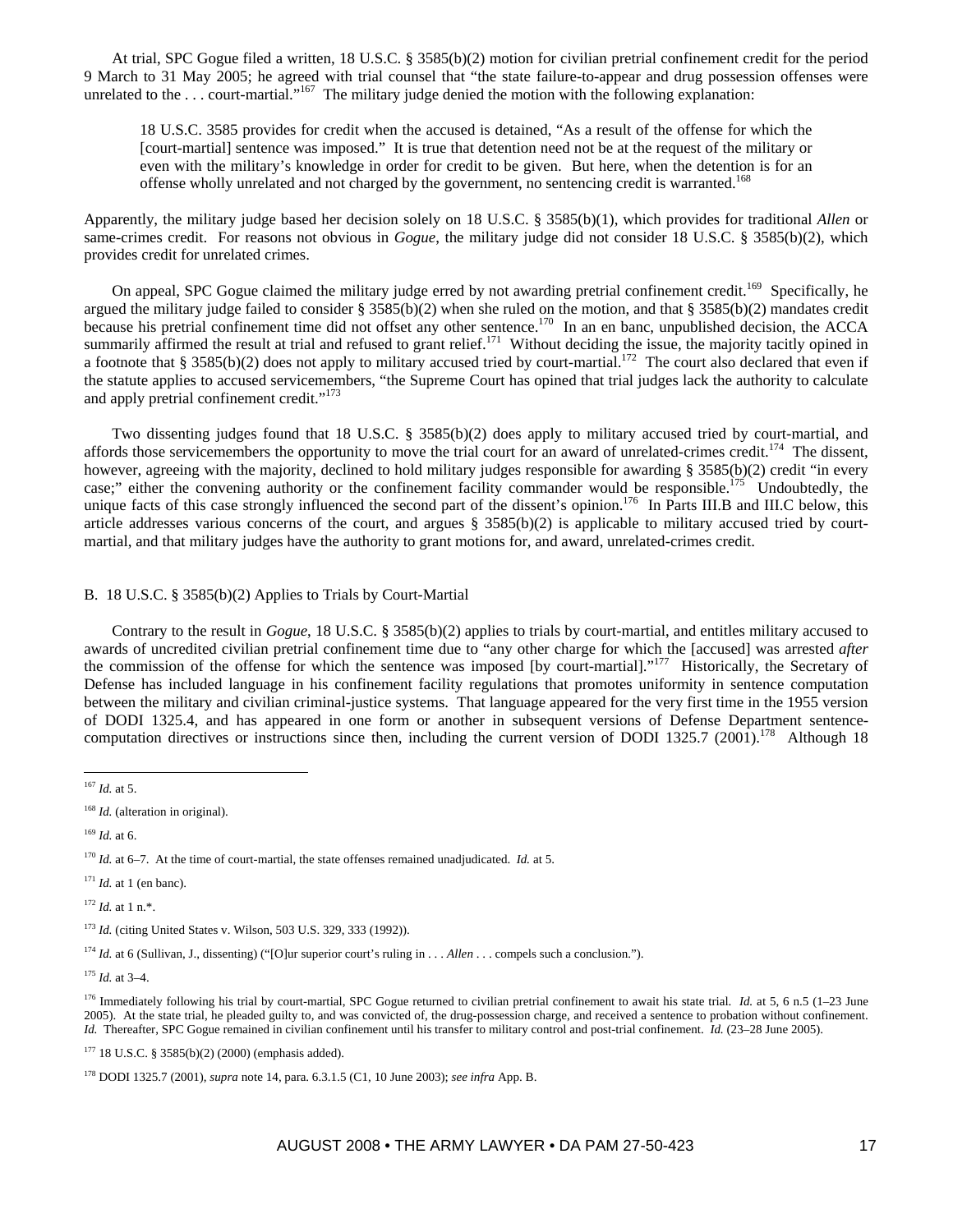U.S.C. § 3568 expressly did not apply to offenses "triable by court-martial,"179 the Defense Secretary's instruction made the statute's sentence-credit provision mandatory for the military. The *Allen* Court held that by issuing DODI 1325.4 (1968), the Secretary of Defense "voluntarily incorporat[ed into the military justice system] the pretrial-sentence credit extended to other Justice Department convicts."180 Today, the *Allen* holding is strengthened by the lack of any exclusionary language in the statutory revision codified at 18 U.S.C. § 3585(b). If Congress did not want either prong of § 3585(b) to apply to convicted servicemembers sentenced to confinement, Congress could have specifically kept the exclusionary provision in the statute, but did not. Nevertheless, the CAAF reaffirmed *Allen* and its analysis in *Smith* wherein the court declared: "18 U.S.C. § 3585(b) and DODI 1325.7 apply only to prisoners serving [post-trial] sentences to confinement."181

Furthermore, when the service courts of criminal appeals award what is traditionally known as *Allen* credit, they are really awarding pretrial confinement credit pursuant to 18 U.S.C. § 3585(b)(1) (same-crimes credit). Although the underlying basis for the credit has not changed, its codification is new. Subsection  $(b)(1)$  is one of two prongs of § 3585(b), in force since 1 November 1987.182 The *Allen* credit is no longer based upon the one-pronged § 3568, the section in effect when *Allen* was decided. Congress repealed § 3568 in October 1984, and replaced it with § 3585(b).<sup>183</sup> Thus, when the service courts grant *Allen* credit today, it is a foregone conclusion that § 3585(b) necessarily applies to trials by court-martial as the base statute via the DODI 1325.7 (2001) mandate. The disjunctive "or" between subsections (b)(1) and (b)(2) provides a choice between two permissive conditions of the base statute depending on the facts of each case. If § 3585(b)(1) is the applicable basis for granting traditional *Allen* credit, then, *a fortiori*, § 3585(b)(2) must be the applicable basis for granting unrelated-crimes credit. Both prongs apply to military trials because § 3585(b) does not specifically exclude courts-martial from its application as did its predecessor statute, § 3568. The contrary holding in *Gouge* is therefore unsupported by military law and misapplies the holding in *Wilson*.

As the cases discussed in Parts I and II have demonstrated, if an accused is otherwise qualified, he is entitled to pretrial confinement credit under § 3585(b)(1)–(2) depending upon the facts of his case. The statue is broad enough to cover confinement imposed by all sovereigns (military, federal, civilian, and foreign), carried out in both military and non-military facilities, and in the United States as well as overseas. The take-away here is that, according to *Allen*, *Murray*, *Martin*, *Smith*, and *Sherman*, DODI 1325.7 (2001) is a conduit for applying the sentence-computation rules enacted by Congress and implemented by the DOJ through the U.S. Sentencing Commission and the U.S. Bureau of Prisons. The current version of DODI 1325.7 (2001) states:

Procedures used to compute sentences shall conform to those established by the Department of Justice for Federal Prisoners unless they conflict with this Instruction, [DODD 1325.4], or existing Service regulations.184

In accordance with 18 U.S.C. § 3585(b)(2), the DOJ implements the following sentence-computation procedure in the U.S. Bureau of Prisons' sentence-computation manual:

Prior Custody Credit will be given for time spent in official detention as the result of any federal, state or foreign arrest which is not related to, yet occurred on or after the date of the federal offense (as shown on the judgment and commitment) for which the [federal] sentence was imposed; provided it has not been credited to another sentence.<sup>185</sup>

To date, this sentence-computation procedure is not in conflict with either DODI 1325.7 (2001) or DODD 1325.4 (2001), or

<sup>183</sup> *Id.*

 $\overline{a}$ 

<sup>179 18</sup> U.S.C. § 3568 (1982).

<sup>&</sup>lt;sup>180</sup> United States v. Allen, 17 M.J. 126, 127 (C.M.A. 1984) (citing DODI 1325.4, *supra* note 7, para. III.Q.6). The Defense Secretary promulgated DODI 1325.4 based upon the Congressional authority given him in the Military Correctional Facilities Act of 1968. *See* United States v. Palmiter, 20 M.J. 90, 92 n.2 (C.M.A. 1985); United States v. Kreutzer, 60 M.J. 400, 401 (C.A.A.F. 2004) (summary disposition).

<sup>&</sup>lt;sup>181</sup> United States v. Smith, 56 M.J. 290, 293 (C.A.A.F. 2002). The service courts of criminal appeals "should follow the case which directly controls, leaving the [CAAF] the prerogative of overruling its own decisions." United States v. Pack, 65 M.J. 381, 385 (C.A.A.F. 2007) (quoting Agostini v. Felton, 521 U.S. 203, 237 (1997)).

<sup>&</sup>lt;sup>182</sup> See supra note 9 and accompanying text.

<sup>184</sup> DODI 1325.7 (2001), *supra* note 14, para. 6.3.1.5 (C1, 10 June 2003). In *United States v. Adcock*, the CAAF re-acknowledged the established principle "that a government agency must abide by its own rules and regulations where the underlying purpose of such regulations is the protection of personal liberties or interests." 65 M.J. 18, 23 (C.A.A.F. 2007) (quoting United States v. Dillard, 8 M.J. 213, 213 (C.M.A. 1980)).

<sup>&</sup>lt;sup>185</sup> PROGRAM STATEMENT 5880.28, *supra* note 89, ch. I, para. 3c(1)(b).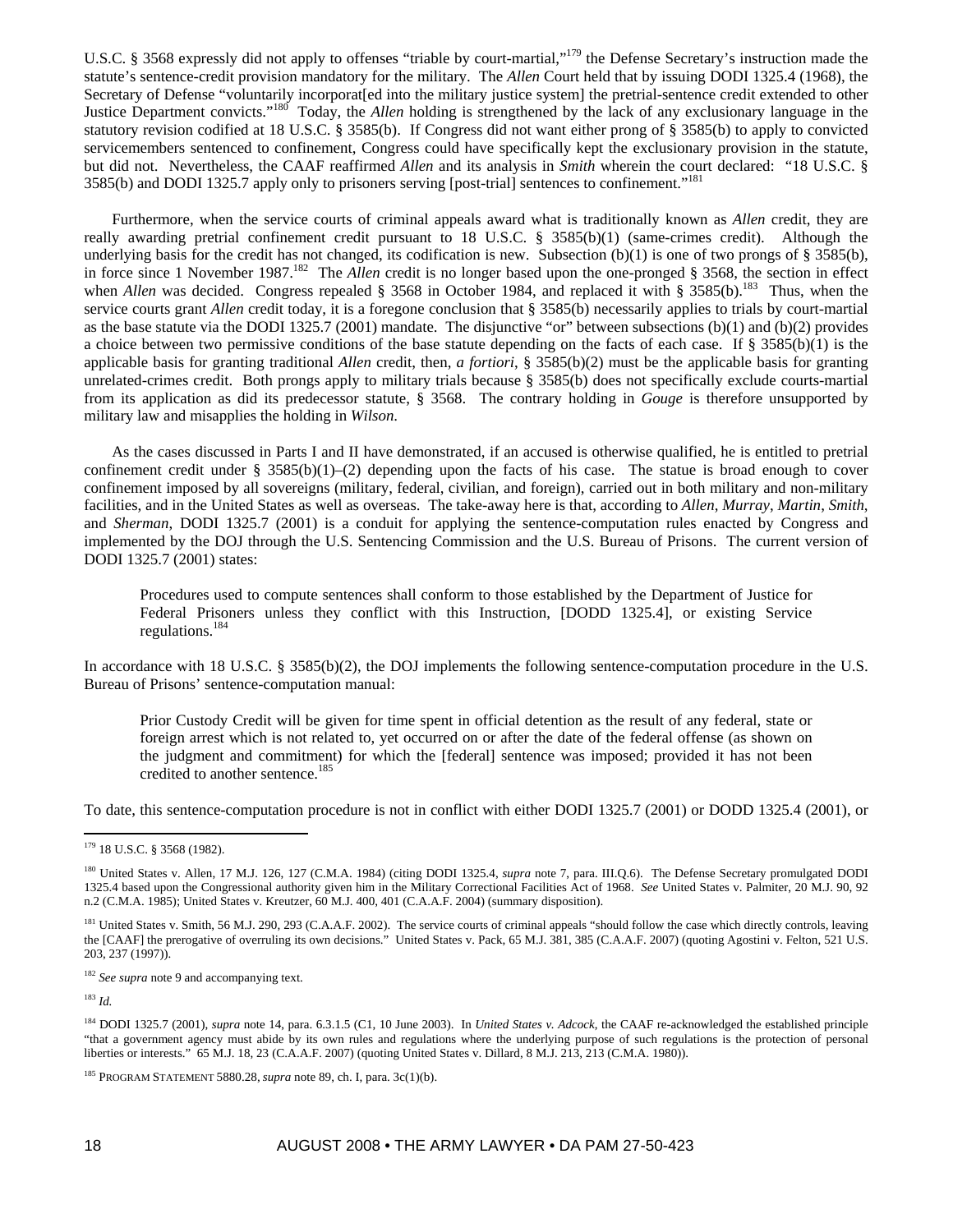any existing service regulations or sentence computation manuals.<sup>186</sup> Only where a conflict exists would this procedure not apply. Regulatory silence on this matter is not tantamount to regulatory conflict.<sup>187</sup> While this sentence-credit scheme is subject to change as soon as Congress and the Executive determine sentence credits should be added or taken away, 18 U.S.C. § 3585(b) constitutes the applicable sentence-credit law in the military justice system via DODI 1325.7 (2001).

## C. Trial Judges' Power to Adjudicate Motions for Appropriate Relief

In *Gogue*, the dissent agreed with the majority that military judges were not empowered to grant unrelated-crimes credit. The dissent's concern on this issue stemmed from the U.S. Supreme Court's opinion in *Wilson* wherein the Court held: "Congress has indicated that computation of the credit must occur after the defendant begins his sentence. A district court, therefore, cannot apply § 3585(b) at sentencing."188 The dissent—as did the majority—appears to have construed this language, at worst, as a talisman preventing military judges from awarding § 3585(b)(2) credit, or, at best, as a prohibition upon granting such credit unless it can be characterized as a functional equivalent to an award of same-crimes credit, as discussed below.

A close reading of the dissent reveals a struggle to harmonize *Wilson's* application of § 3585(b) with conventional military trial practice. With respect to applying § 3585(b)(2), the dissent expressed the notion that "[m]ilitary trial judges are in no better position than their federal civilian counterparts to determine the appropriate amount of unrelated crimes credit to be given an accused when . . . [such] offenses are pending adjudication."<sup>189</sup> The dissent further stated that granting this credit would be "untenable unless, prior to court-martial, an accused has [already] been convicted and sentenced in state [or federal] court and released from . . . confinement."<sup>190</sup> Under these precise circumstances, granting unrelated-crimes credit is analogous to granting traditional *Allen* credit, i.e., same-crimes credit. When a civilian prosecution is complete—or when civilian authorities decide not to prosecute and the military proceeds to trial—any time spent in civilian pretrial confinement "is necessarily defined" upon the accused's "release . . . from . . . custody," and is therefore known before trial by courtmartial.<sup>191</sup> Rather than letting military judges decide for themselves whether an accused has presented enough evidence at trial to warrant an award of pretrial confinement credit, the dissent pulled the matter from the province of the military judge and relegated it to the convening authority or confinement facility commander for adjudication.<sup>192</sup>

Toward the end of its opinion, however, the dissent seemed to have shifted sides by stating that if an accused presents detailed information regarding his unrelated state or federal criminal matters to the military judge—of which the judge is "not

<sup>187</sup> United States v. Gogue, No. 20050650, slip. op. at 8 n.8 (A. Ct. Crim. App. May 18, 2007) (Sullivan, J., dissenting) ("[S]ilence on the specific issue of confinement for unrelated offenses by a separate sovereign [is not] a conflict which allows us to ignore the exhortation of DODI 1325.7 [(2001)].").

<sup>190</sup> *Id.* at 11.

<sup>191</sup> *Id.*

 $\overline{a}$ 

<sup>&</sup>lt;sup>186</sup> See U.S. DEP'T OF DEFENSE, MANUAL 1325.7-M, DOD SENTENCE COMPUTATION MANUAL paras. C1.1, C1.2.1, C2.4.1, C2.4.2 (27 July 2004) (C2, 9 Mar. 2007) [hereinafter DOD MANUAL 1325.7-M]; U.S. DEP'T OF ARMY, REG. 190-47, MILITARY POLICE: THE ARMY CORRECTIONS SYSTEM para. 10- 19f(2) (15 June 2006); U.S. DEP'T OF ARMY, REG. 633-30, APPREHENSIONS AND CONFINEMENT: MILITARY SENTENCES TO CONFINEMENT paras. 4a, 14b(25) (28 Feb. 1989) [hereinafter AR 633-30]; U.S. DEP'T OF AIR FORCE, INSTR. 31-205, THE AIR FORCE CORRECTIONS SYSTEM para. 5.7 (7 Apr. 2004) (C1, 6 July 2007); U.S. DEP'T OF AIR FORCE, INSTR. 51-201, ADMINISTRATION OF MILITARY JUSTICE para. 9.3 (21 Dec. 2007); U.S. DEP'T OF NAVY, SEC'Y OF THE NAVY INSTR.1640.9C, DEPARTMENT OF THE NAVY CORRECTIONS MANUAL para. 9101 (3 Jan. 2006) [hereinafter SECNAVINST 1640.9C] (deferring to the procedures provided in DOD Manual 1325.7-M); U.S. DEP'T OF HOMELAND SECURITY, MANUAL M1000.6A, UNITED STATES COAST GUARD PERSONNEL MANUAL paras. 8.F.5.d., 8.F.6.c.5. (8 Jan. 1988) (C41, 18 June 2007). *See generally* U.S. DEP'T OF NAVY, SEC'Y OF THE NAVY INSTR. 1640.9B, DEPARTMENT OF THE NAVY CORRECTIONS MANUAL para. 9311 (2 Dec. 1996) (providing detailed historical sentence computation rules consistent with PROGRAM STATEMENT 5880.28,*supra* note 89, ch. I, para. 3c(1)(b), but canceled and superseded by SECNAVINST 1640.9C).

<sup>&</sup>lt;sup>188</sup> United States v. Wilson, 503 U.S. 329, 333 (1992).

<sup>189</sup> *Gogue*, No. 20050650, slip. op. at 10.

<sup>&</sup>lt;sup>192</sup> An important distinction must be made between a military judge's responsibility to *award* or *grant* pretrial confinement credit, and the confinement facility commander's responsibility to *implement* or *apply* that credit. Military judges are empowered to award credit as an appropriate form of relief for the time an accused has spent in pretrial confinement. *See* Military Justice Act of 1968, Pub. L. No. 90-632, 82 Stat. 1335; MCM, *supra* note 19, R.C.M. 801(a)(4), 905(a), 906(a); United States v. King, 58 M.J. 110, 116 (C.A.A.F. 2003) (Baker, J., concurring in result). Confinement facility commanders, however, are responsible for applying pretrial confinement credit against approved sentences to post-trial confinement; they do not alter those approved sentences, but administratively reduce them by the amount of granted credit. *See* DOD MANUAL 1325.7-M, *supra* note 186, para. C2.4.1 ("The [report of result of trial (RROT)] shall constitute the official notice of administrative and judicial credit. Correctional facility commanders shall ensure that each prisoner promptly receives the credit shown in the report."); *id.* para. C2.4.2 ("Each prisoner shall receive all sentence credit directed by the military judge, as shown in the RROT. The judge will direct credit for each day spent in pretrial confinement . . . ."); *see also* Message, 181400Z Jan. 84, HQDA DAJA-CL, subject: Credit for Pretrial Confinement, U.S. v. Allen ("Credits must be applied at the confinement facility, and not through a reduction by the convening authority of the approved sentence, because of the graduated system of good time credits. *See generally* United States v. Larner, 1 M.J. 371 (C.M.A. 1976).").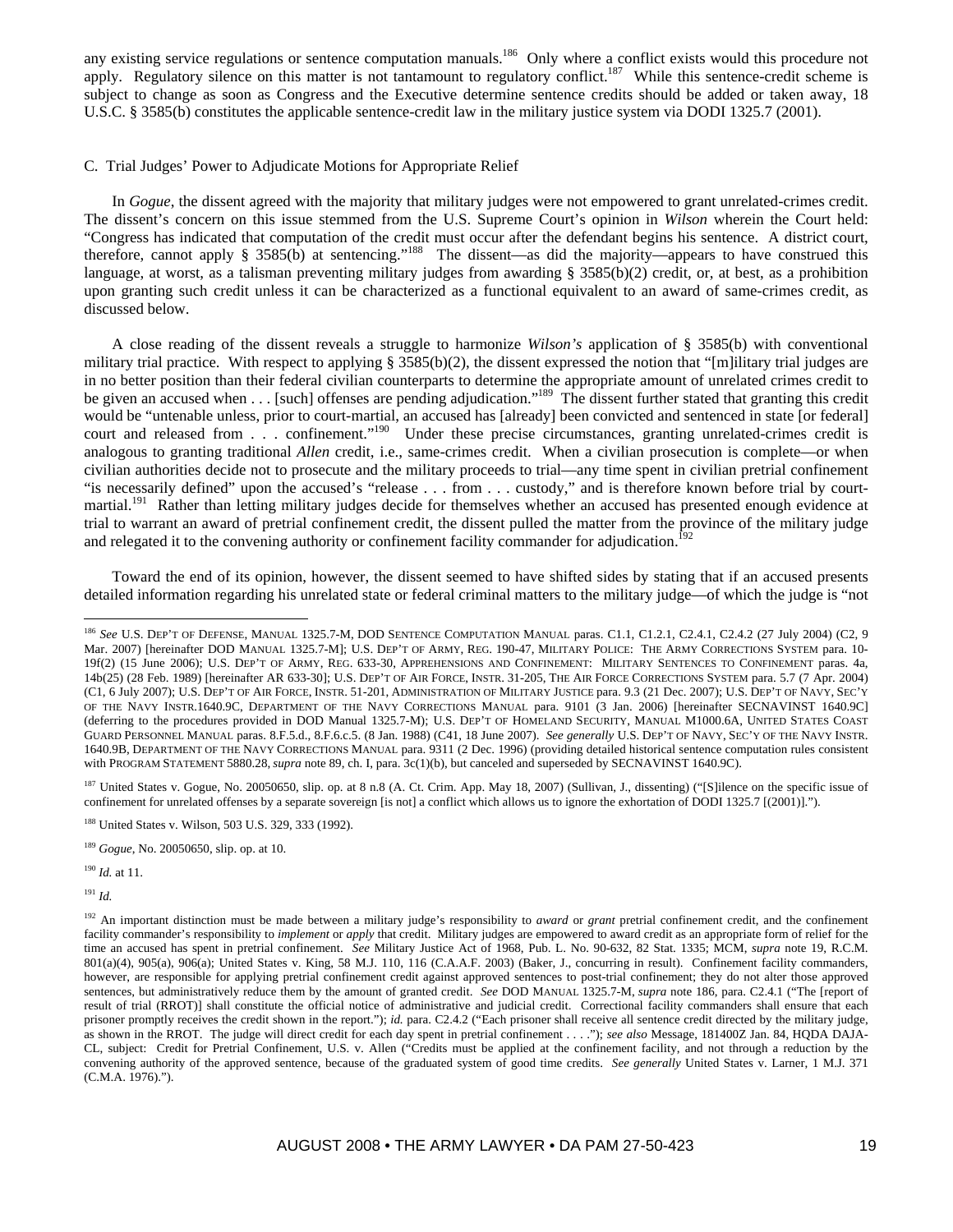automatically privy"—the military judge is within his power to grant appropriate credit.<sup>193</sup> With "such a showing at courtmartial, unrelated crimes, civilian pretrial confinement based upon them, and any [resulting] sentence . . . play a role . . . supporting a potential sentence credit."<sup>194</sup> This latter approach is the better approach because, as discussed in Part III.C.2, it allows military judges to perform their statutory and regulatory obligations to decide all interlocutory legal questions.<sup>195</sup>

One important aspect of *Wilson* cannot be overstated: it addressed a certain idiosyncrasy pervasive in the federal civilian system. When the Court issued its opinion, it fully realized that postponing grants of sentence credit until a prisoner actually started serving his sentence was a Congressional mandate resulting from the nature of the civilian criminal system.<sup>196</sup> Simply put, "[flederal defendants do not always begin to serve their sentences immediately."<sup>197</sup> What works in the federal civilian system, however, does not necessarily work in the military justice system. While federal civilian sentences to confinement may begin to run on some future date after conviction, sentences to confinement in the military generally "begin[] to run from the date the sentence is adjudged,"<sup>198</sup> which is usually the date of conviction and when military accused are immediately transported to their place of post-trial confinement. Unlike a federal civilian defendant, a military accused only has a limited opportunity to submit to the convening authority a request for deferment of confinement.<sup>199</sup>

In their analysis of the RCM, the drafters noted these and other differences between the military and civilian judicial systems. Specifically, "[s]entencing procedures in Federal civilian courts can be followed in courts-martial only to a limited degree."<sup>200</sup> For instance, the "military does not have . . . [a] judicially supervised probat For instance, the "military does not have  $\dots$  [a] judicially supervised probation service to prepare presentence reports."<sup>201</sup> As a result, the drafters crafted RCM 1001, which provides trial counsel and trial defense counsel with an avenue for presenting similar evidence, including information about the accused's pretrial confinement.

As discussed below—and contrary to the holding in *Wilson*—the UCMJ and RCM not only provide the mechanism, but require: (1) the government to present to the military judge all pretrial confinement information; and (2) the defense to raise any motion regarding such credit before the military judge. The UCMJ and RCM also require the military judge to litigate and resolve any such motions for appropriate relief. We will first look at how the matter of sentence credit presents itself at trial, and then at a military judge's authority to decide the matter and grant credit.

# *1. Interlocutory Question or Question of Law?*

Every time trial defense counsel raises a motion for appropriate relief seeking pretrial confinement credit for his client, he is asking the military judge to "cure a defect which deprives a party of a right."<sup>202</sup> The defect is uncredited pretrial

<sup>194</sup> *Id.*

<sup>197</sup> *Id.* at 333.

198 UCMJ art. 57(b) (2000); MCM, *supra* note 19, R.C.M. 1113(d)(2)(A); *see also* AR 633-30, *supra* note 186, para. 4a ("The date the sentence of a courtmartial is adjudged will mark the beginning date of the sentence to confinement."). In the federal civilian system, the guilt phase of a trial—resulting in a possible criminal conviction—often precedes the sentencing phase by weeks or even months. *See* Journalist's Guide to Federal Courts, http://www.uscourts.gov/journalistguide/district\_criminal.html (last visited Aug. 19, 2008) ("Sentencing is generally scheduled for a month or more after the plea hearing, to allow time for the staff of the court's Probation Office to prepare a presentence investigation report.").

<sup>199</sup> UCMJ art. 57a(a) (2000); MCM, *supra* note 19, R.C.M. 1101(c). Federal civilian defendants, however, have the option of filing a motion for release pending sentencing and pending appeal. *See* 18 U.S.C. § 3143(a)–(b) (2000); Demore v. Hyung Joon Kim, 538 U.S. 510, 578 (2003) (Breyer, J., concurring in part and dissenting in part).

Federal law makes bail available to a criminal defendant after conviction and pending appeal provided (1) the appeal is "not for the purpose of delay," (2) the appeal "raises a substantial question of law or fact," and (3) the defendant shows by "clear and convincing evidence" that, if released, he "is not likely to flee or pose a danger to the safety" of the community. 18 U.S.C. § 3143(b).

*Demore*, 538 U.S. at 578 (Breyer, J., concurring in part and dissenting in part)*;* United States v. Ingle, 454 F.3d 1082, 1084 (10th Cir. 2006) ("Pending sentencing, the presumption is that a defendant will be detained. Most defendants, however, may be released upon a showing 'by clear and convincing evidence that the person is not likely to flee or pose a danger to the safety of any other person or the community.' 18 U.S.C. § 3143(a)(1).").

<sup>201</sup> *Id.*

<sup>202</sup> *Id.* R.C.M. 906(a).

 $\overline{a}$ <sup>193</sup> *Gogue*, No. 20050650, slip. op. at 11.

<sup>195</sup> *See supra* note 192 and accompanying discussion *infra* Part III.C.2.

<sup>196</sup> United States v. Wilson, 503 U.S. 329, 333–34 (1992).

<sup>200</sup> MCM, *supra* note 19, R.C.M. 1001 analysis, at A21-71.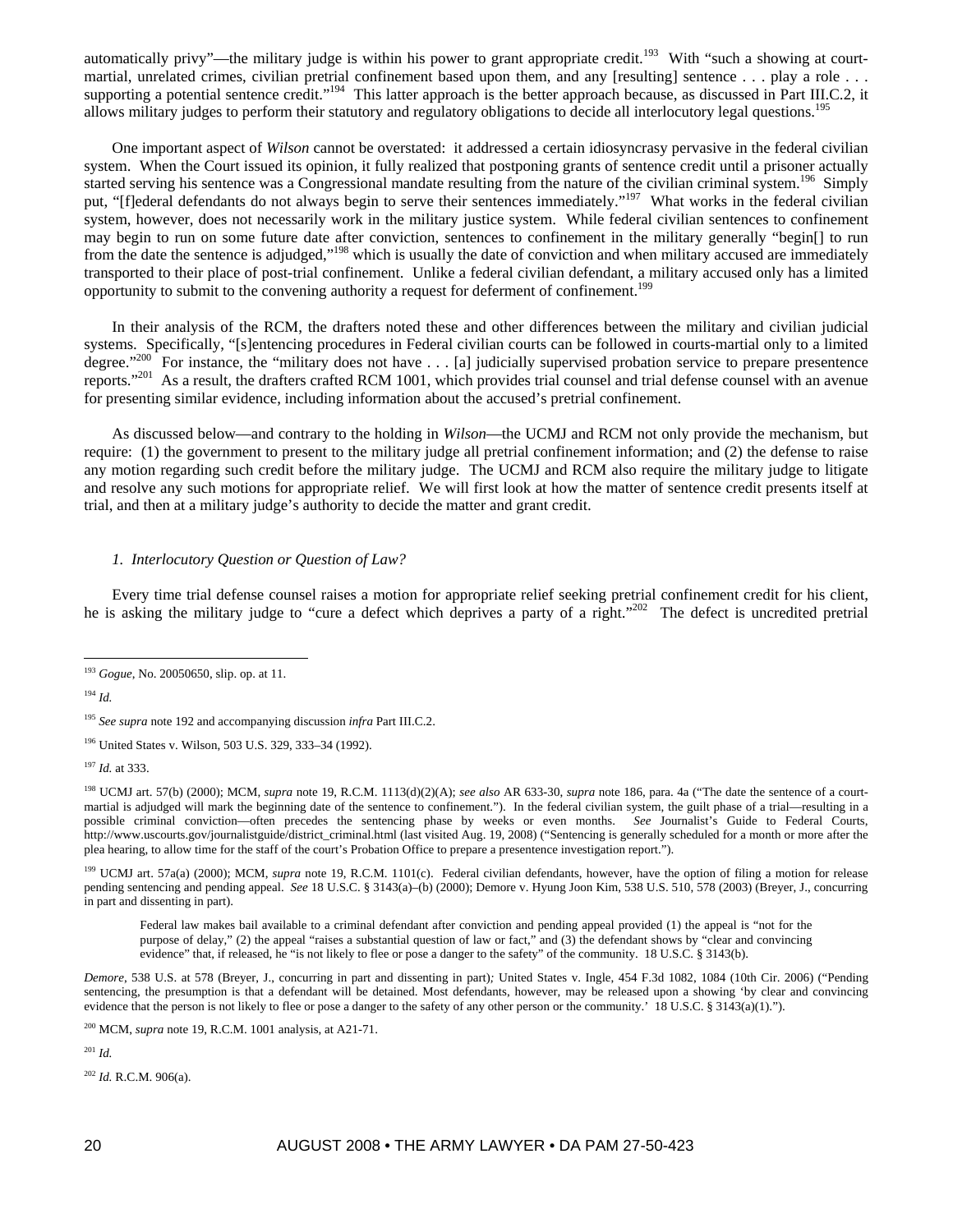confinement time, and the right is a statutory entitlement to this credit. Counsel, in essence, is asking the military judge to decide a matter interlocutory in nature and legal in kind.<sup>203</sup>

Motions for pretrial confinement credit are interlocutory matters because they bear neither upon the merits of the case, nor upon the findings of guilty or not guilty; they are purely collateral to prosecuting the charged offenses, i.e., proving the elements of the crimes.<sup>204</sup> A military judge can decide whether an accused is entitled to pretrial confinement credit, and how much, without passing judgment upon the accused for his crimes.

Motions for pretrial confinement credit are also questions of law because they prompt the military judge to apply confinement credit law to a given set of facts.<sup>205</sup> For example, the military judge will apply 18 U.S.C. § 3585(b)(2) to an agreed-upon or disputed time period an accused spent in confinement awaiting trial to determine his eligibility for the credit and the proper amount. Thus, a motion for pretrial confinement credit is an interlocutory question as well as a question of law. The next section examines a military judge's specific authority to adjudicate motions for sentence credit.

# *2. Power to Decide Interlocutory Questions and Questions of Law*

When Congress passed the Military Justice Act of 1968,<sup>206</sup> it "redesignate[d] the law officer of a court-martial as a military judge[,] and [gave] him functions and powers more closely aligned to those of Federal district judges."<sup>207</sup> For example, as federal civilian judge equivalents, military judges are required to preside over all general courts-martial,<sup>208</sup> and "shall rule upon all questions of law and all interlocutory questions arising during the proceedings."<sup>209</sup> Questions of law and interlocutory questions present themselves in the form of motions at trial. Rule for Courts-Martial 905(a) defines a motion as "an application to the *military judge* for particular relief."<sup>210</sup> Moreover, trial defense counsel are required to file motions for appropriate relief<sup>211</sup> seeking credit for pretrial confinement at trial, else the matter will be waived absent plain error.<sup>212</sup> Since motions for pretrial confinement credit are interlocutory questions of law that must be raised at trial, military judges have the primary responsibility for hearing these motions<sup>213</sup> and "for providing credit where credit is due."<sup>214</sup>

206 Pub. L. No. 90-632, 82 Stat. 1335.

 $\overline{a}$ 

<sup>207</sup> United States v. Norfleet, 53 M.J. 262, 267 (C.A.A.F. 2000) (noting Congress also "streamline[d] court-martial procedures in line with procedures in U.S. district courts") (internal quotation marks omitted). *See generally* Jacob Hagopian, *The Uniform Code of Military Justice in Transition*, ARMY LAW., July 2000, at 1 (discussing significant changes to the UCMJ contained in the Military Justice Act of 1968).

<sup>208</sup> UCMJ art. 26(a) (2000) ("A military judge shall be detailed to each general court-martial[, and] . . . shall preside over each open session of the courtmartial to which he has been detailed.").

<sup>209</sup> *Id.* art. 51(b); MCM, *supra* note 19, R.C.M. 801(a)(4) ("The military judge shall . . . rule on all interlocutory questions and all questions of law raised during the court-martial."); *see also* UCMJ art. 51(d) ("The military judge[, in trials without members,] shall determine all questions of law and fact arising during the proceedings . . . ."); UCMJ art. 39(a)(1)-(2) (2000) ("[T]he military judge may . . . call the court into session . . . [to] hear[] and determin[e] motions raising defenses or objections[, or to decide] . . . any matter which may be ruled upon by the military judge[,] . . . which are capable of determination without trial of the issues raised by a plea of not guilty."). *See generally* Lieutenant Colonel Gary Holland & Major Clyde Tate, *An Ongoing Trend: Expanding the Status and Power of The Military Judge*, ARMY LAW., Oct. 1992, at 23 (discussing military judges' increase in power and status comparable to that of their federal civilian counterparts).

210 MCM, *supra* note 19, R.C.M. 905(a) (emphasis added).

<sup>211</sup> *Id.* R.C.M. 906(a).

<sup>213</sup> *King*, 58 M.J. at 114.

 $^{214}$  *Id.* at 116 (Baker, J., concurring in result); United States v. DeYoung, 29 M.J. 78, 80 (C.M.A. 1989) (citing Article 51(b), UCMJ, and RCM 801(a)(1), and holding that "[w]ith such express congressional and presidential intent, . . . [t]his duty may not be evaded or ignored"); *see also* MCM, *supra* note 19,

<sup>&</sup>lt;sup>203</sup> *Id.* R.C.M. 801(e)(5) discussion ("A question may be both interlocutory and a question of law.").

<sup>&</sup>lt;sup>204</sup> *Id.* ("[I]nterlocutory questions include all issues which arise during trial other than the findings . . . , sentence, and administrative matters . . . . A question is interlocutory unless the ruling on it would finally decide whether the accused is guilty."); *see also* United States v. Berry, 20 C.M.R. 325, 329 (C.M.A. 1956) (stating interlocutory questions are not "concerned with disputed questions of fact regarding a matter which would bar or be a complete defense to the prosecution"); United States v. Ornelas, 6 C.M.R. 96, 100 (C.M.A. 1952) (stating an interlocutory question "does not bear on the ultimate merits of the case").

<sup>&</sup>lt;sup>205</sup> MCM, *supra* note 19, R.C.M. 801(e)(5) discussion ("Questions of the applicability of a rule of law to an undisputed set of facts are normally questions of law . . . ."); United States v. Spaustat, 57 M.J. 256, 260 (C.A.A.F. 2002) ("The proper application of credit for illegal pretrial punishment and lawful pretrial confinement are questions of law . . . ."). "A ruling on an interlocutory [legal] question should be preceded by any necessary inquiry into the pertinent facts and law." MCM, *supra* note 19, 801(e)(4) discussion.

<sup>212</sup> *Id.* R.C.M. 801(g), 905(e); United States v. King, 58 M.J. 110, 115 (C.A.A.F. 2003); *see* United States v. Spaustat, 57 M.J. 256, 268 (C.A.A.F. 2002) (Crawford, J., concurring in result) (stating that waiver under "the *Allen* rule" is grounded in "the fundamental principle that the accused is the gatekeeper of the evidence and director of the sentencing drama").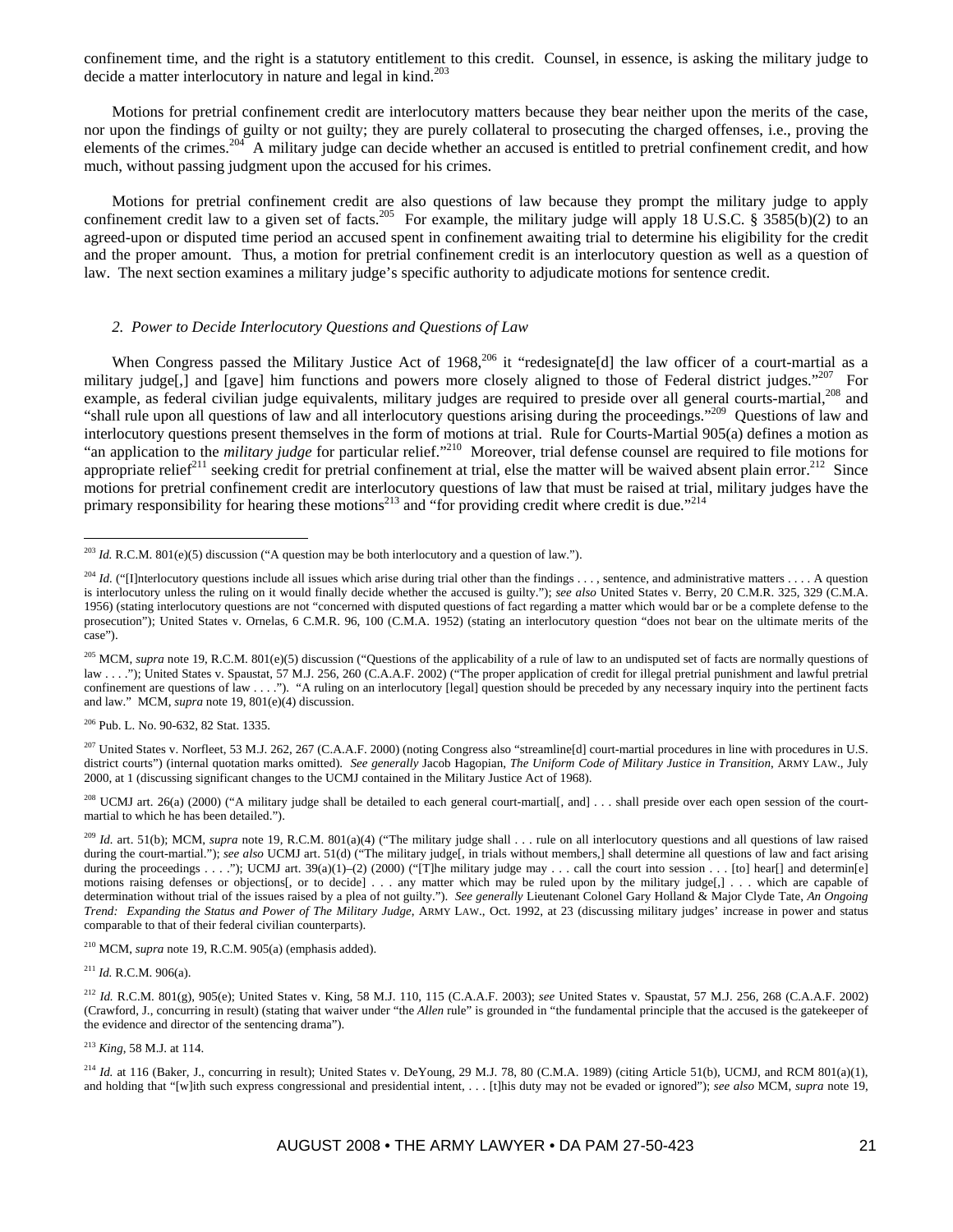Furthermore, if any state, federal, or foreign sovereignty, or military authority imposed pretrial restraint upon an accused, RCM 1001(b)(1) requires trial counsel to disclose that information to the military judge.<sup>215</sup> Pretrial restraint includes pretrial confinement.<sup>216</sup> Army regulations mirror this requirement to disclose,<sup>217</sup> which aids the military judge in making a determination regarding what type and amount of credit to award an accused. Moreover, after a court-martial concludes, sentence credit information is required in the trial report<sup>218</sup> and in the convening authority's initial action.<sup>219</sup> Logically, and according to law and regulation, a military judge must adjudicate the type and amount of credit before the credit can be included in these required documents.<sup>220</sup>

The majority in *Gogue* determined 18 U.S.C. § 3585(b)(2) does not apply to trials by court-martial, but—in any event military judges are powerless to litigate and award unrelated-crimes credit. The better approach would have been to acknowledge § 3585(b)(2)'s applicability pursuant to the holdings in *Allen*, *Murray*, *Martin*, *Smith*, and *Sherman*, and grant relief in an opinion modeled on *United States v. Kovach*. 221 This result would have been consistent with the *military* sentencing jurisprudence. While this result may not have been attainable at trial in *Gogue*—even with the correct application of the law—trial defense counsel preserved the issue, and the record on appeal was fully developed with supplemental material.<sup>222</sup>

<sup>216</sup> MCM, *supra* note 19, R.C.M. 304(a)(4) ("Pretrial confinement is physical restraint . . . depriving a person of freedom pending disposition of offenses.").

<sup>217</sup> U.S. DEP'T OF ARMY, REG. 27-10, LEGAL SERVICES: MILITARY JUSTICE para. 5-25 (16 Nov. 2005) ("If the accused has been subjected to pretrial restraint, the trial counsel will . . . [d]isclose [such] on the record[, and, i]f necessary, . . . explain [its] . . . nature . . . [and] request the military judge to conduct an inquiry to determine the relevant facts and rule whether the restraint was tantamount to confinement.").

<sup>218</sup> *Id.* para. 5-30a. ("[The report of result of trial] will include the total number of days credited against confinement adjudged whether automatic credit for pretrial confinement . . . , or judge-ordered additional administrative credit . . . , or for any other reason specified by the judge . . . .").

<sup>219</sup> *Id.* para. 5-32a. ("The convening authority will show in his or her initial action all credits against a sentence to confinement, either as adjudged or as approved, regardless of the source of the credit . . . .").

<sup>220</sup> See DOD MANUAL 1325.7-M, *supra* note 186, para. C2.4.1 ("The [report of result of trial] shall constitute the official notice of administrative and judicial credit.").

221 No. 9800764 (A. Ct. Crim. App. Sept. 16, 1999). In *Kovach*, the ACCA acknowledged 18 U.S.C. § 3585(b)(1) applied to trials by court-martial pursuant to *Allen. Id.* at 2. The court granted sixty-nine days credit for civilian pretrial confinement because SGT Kovach "provided proof to the court that his state incarceration was for the same offenses for which he was ultimately court-martialed, and that he received no credit from state sentencing authorities for that confinement." *Id.* As previously noted, however, *see* pp. 16–17, the *Gogue* opinion appears to have started a trend within the ACCA against further favorably developing the area of unrelated-crimes credits. In *United States v. Jacobson*, the ACCA refused to grant ninety-six days of unrelated-crimes credit because, at trial, defense counsel ostensibly waived the matter. No. 20050013, slip. op. at 2 (A. Ct. Crim. App. May 23, 2007). The ACCA further asserted that, on appeal, no credit was due because of "appellant's failure to exhaust his administrative remedies," *despite* "appellant's own uncertainty of the duration of his civilian confinement." *Id. Contra* United States v. Thompson, No. 36943, 2007 CCA LEXIS 377, at \*3–4 (A.F. Ct. Crim. App. Sept. 24, 2007) (awarding three days of confinement credit despite appellant having foregone his opportunity to request credit at trial, but showing his credit entitlement on appeal). The CAAF has noticed this trend and, on 13 March 2008, granted review in *Gogue* on the following issues:

#### WHETHER, PURSUANT TO 18 U.S.C. § 3585, APPELLANT IS ENTITLED TO CREDIT TOWARD THE CONFINEMENT ADJUDGED BY A COURT-MARTIAL FOR CONFINEMENT AT STATE FACILITIES SERVED FOR CHARGES UNRELATED TO HIS COURT-MARTIAL SENTENCE AND NOT CREDITED AGAINST ANOTHER SENTENCE.

#### WHETHER, UNDER UNITED STATES v. WILSON, 503 U.S. 329 (1992), MILITARY JUDGES LACK THE AUTHORITY TO CALCULATE AND APPLY PRETRIAL CONFINEMENT CREDIT.

United States v. Gogue, 66 M.J. 287 (C.A.A.F. 2008). The CAAF also granted review on the issue: "WHETHER, UNDER 18 U.S.C. § 3585, APPELLANT IS ENTITLED TO CONFINEMENT CREDIT FOR A PERIOD OF INCARCERATION THAT HE SERVED IN A STATE FACILITY FOR A STATE OFFENSE UNRELATED TO THE COURT-MARTIAL." United States v. Owens, 66 M.J. 288 (C.A.A.F. 2008).

222 United States v. Gogue, No. 20050650, slip. op. at 4 n.2 (A. Ct. Crim. Crim. App. May 18, 2007) (Sullivan, J., dissenting) ("[T]he record was supplemented at the court's request by appellate pleadings, an affidavit and supporting documents filed by the government, and matters subsequently filed by the defense."); *see* United States v. Yanger, 66 M.J. 534, 538–39 (C.G. Ct. Crim. App. 2008) (discussing, without deciding, the issue of credit for civilian pretrial confinement, and inviting the parties to further develop the record on remand).

. . . .

R.C.M. 1001(b)(1) ("If the defense objects to [any pretrial restraint] data as being materially inaccurate or incomplete, or containing specified objectionable matter, *the military judge shall determine the issue*. Objections not asserted are waived.") (emphasis added).

<sup>215</sup> MCM, *supra* note 19, R.C.M. 1001(b)(1) ("Trial counsel shall inform the court-martial of . . . the duration and nature of any pretrial restraint."); *Spaustat*, 57 M.J. at 256 (Crawford, C.J., concurring) ("Military sentencing procedures place a duty on the Government to present evidence which may result in either a lessening of punishment or credit to an accused.").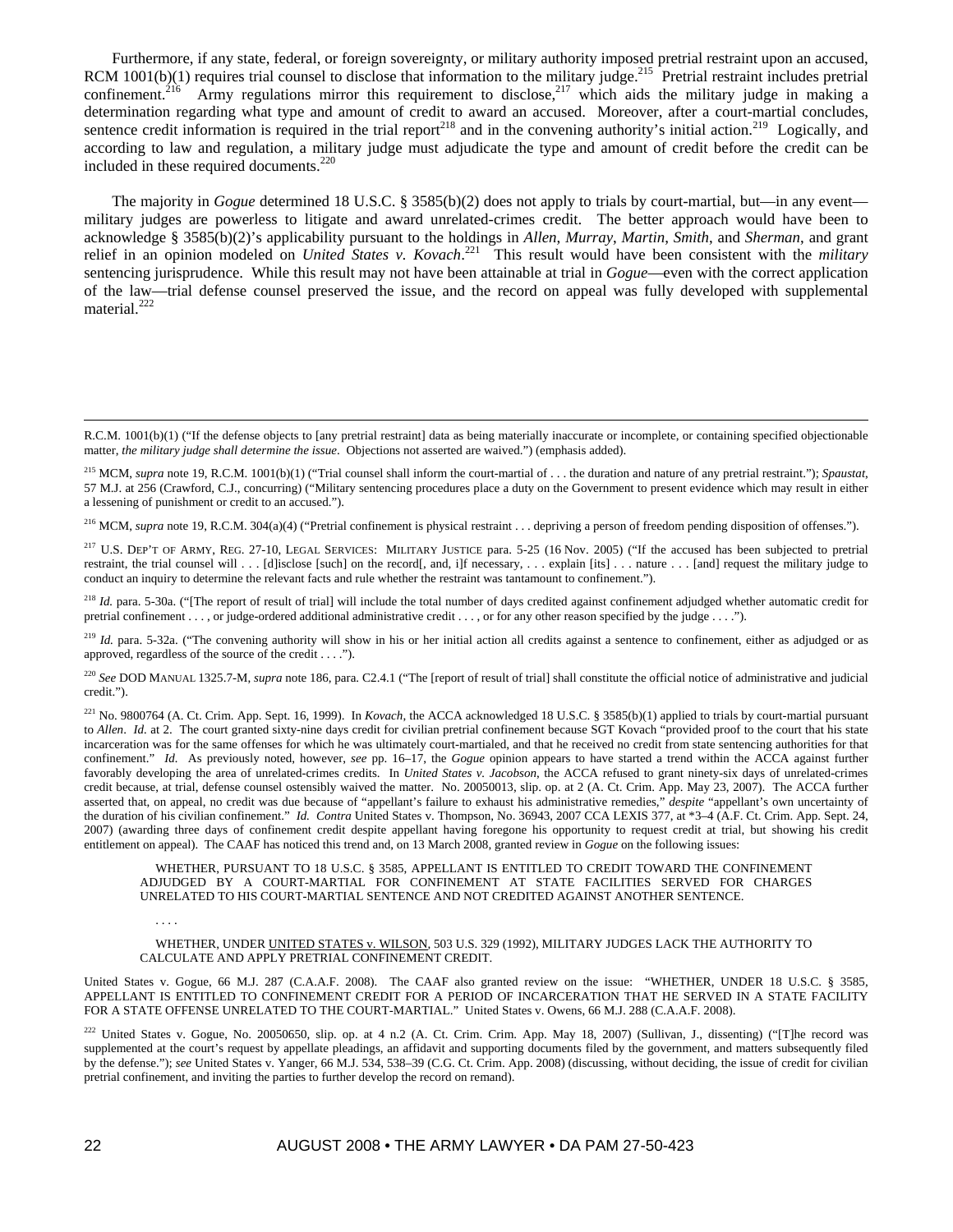## IV. Motion for Appropriate Relief—Claiming Unrelated Crimes Credit

Trial defense counsel should make a motion for unrelated-crimes credit at trial to avoid waiver.223 To be *effective*, however, the motion must contain all the necessary, fundamental components.<sup>224</sup> The motion is a request to cure a particular defect, so defense counsel must articulate the precise relief he wants from the military judge, i.e., the exact amount of sentence credit in days, weeks, or months.<sup>225</sup> Defense counsel must also provide the "legal basis" for the requested relief any statute, rule, regulation, or case law that forms the legal foundation for the requested relief.<sup>226</sup> Finally, defense counsel must present the military judge with "an offer of proof" detailing the specific facts upon which he is relying in support of his motion.<sup>227</sup>

At a minimum, the motion for sentence credit should clearly state the accused is seeking credit for civilian pretrial confinement imposed for an offense unrelated to his trial by court-martial. The motion must thereafter state that the legal basis for the requested relief rests upon the following authorities: 18 U.S.C. § 3585(b)(2); Program Statement 5880.28, ch. I, para. 3c(1)(b); RCM 905; RCM 906; DODI 1325.7 (2001); and the holdings in *Allen*, *Murray*, *Rock*, *Smith*, and *Sherman*.

Furthermore, the offer of proof must consist of the essential facts necessary for successfully adjudicating the motion. Based on the requirements in 18 U.S.C. § 3585(b)(2), as implemented by the DOJ, the accused should assert and substantiate as many of the following facts as possible:

- state, federal, or foreign law enforcement authorities held the accused in official detention during the pretrial confinement period alleged;
- state, federal, or foreign law enforcement authorities imposed the detention for one or more crimes the accused committed *after* he committed the crimes for which he is being tried by court-martial. In other words, the courtmartial offenses precede the unrelated civilian offenses;
- the accused was not tried by court-martial for the subsequent, unrelated civilian crimes;
- the accused was not tried by any state, federal, or foreign court for the subsequent, unrelated civilian crimes; and
- the accused has not otherwise received credit for the lawful, civilian pretrial confinement against any other sentence.<sup>228</sup>

The linchpin of the accused's motion is that he received no sentence credit for the unrelated crimes. Factors tending to show the accused received no credit for his civilian pretrial confinement include the following: (1) civilian authorities dismissed the unrelated charges; (2) the trial judge sentenced the accused to probation without confinement, a sentence against which he could not credit the pretrial confinement for the unrelated charges; and (3) the resulting sentence to confinement for the unrelated charges did not include "time served;" a sentence to "time served" indicates the judge credited the accused's pretrial detention against his post-trial sentence.<sup>229</sup>

Providing an adequate factual basis upon which the military judge can ultimately base his decision can mean the difference between winning and losing the motion for sentence credit.<sup>230</sup> Most important, trial defense counsel's proffer is only a good start; an "offer of proof is not evidence, and is not sufficient standing alone to meet the factual standard of proof."<sup>231</sup> Defense counsel must still present evidence of those facts to the military judge through legally competent means,

<sup>225</sup> *Id.*

<sup>226</sup> *Id.*

<sup>227</sup> *Id.*

 $\overline{a}$ 223 United States v. Inong, 58 M.J. 460 (C.A.A.F. 2003); United States v. King, 58 M.J. 110, 115 (C.A.A.F. 2003); United States v. Spaustat, 57 M.J. 256 (C.A.A.F. 2002).

<sup>224</sup> Major Victor Hansen, *The Art of Trial Advocacy*, ARMY LAW., Feb. 2001, at 30 (discussing effective motions practice).

<sup>228</sup> *See* Hughes v. Slade, 347 F. Supp. 2d 821, 825 (D. Cal. 2004).

<sup>229</sup> *See* PROGRAM STATEMENT 5880.28,*supra* note 89, ch. I, para. 3c(1)(b); *see also Hughes*, 347 F. Supp. 2d at 826 n.7.

<sup>&</sup>lt;sup>230</sup> Compare United States v. Kovach, No. 9800764, slip. op. at 2 (A. Ct. Crim. App. Sept. 16, 1999) ("[Appellant] has provided proof to the court that . . . he received no credit from state sentencing authorities for [his pretrial] confinement[,] . . . and [we] will grant relief."), *with* United States v. Martin, No. 9700900, slip. op. at 3 (A. Ct. Crim. App. June 18, 1998) ("There is absolutely no evidence in this record that the appellant 'has not been credited' with the days . . . 'against another sentence. . . . ' Without a factual predicate, the appellant is entitled to no relief on his claim of error."). Appendix C provides a sample motion that conforms to the *Rules of Practice Before Army Courts-Martial* para. 3 (1 May 2004) (current as of March 2007). *See infra* App. C.

<sup>231</sup> Hansen, *supra* note 224, at 31.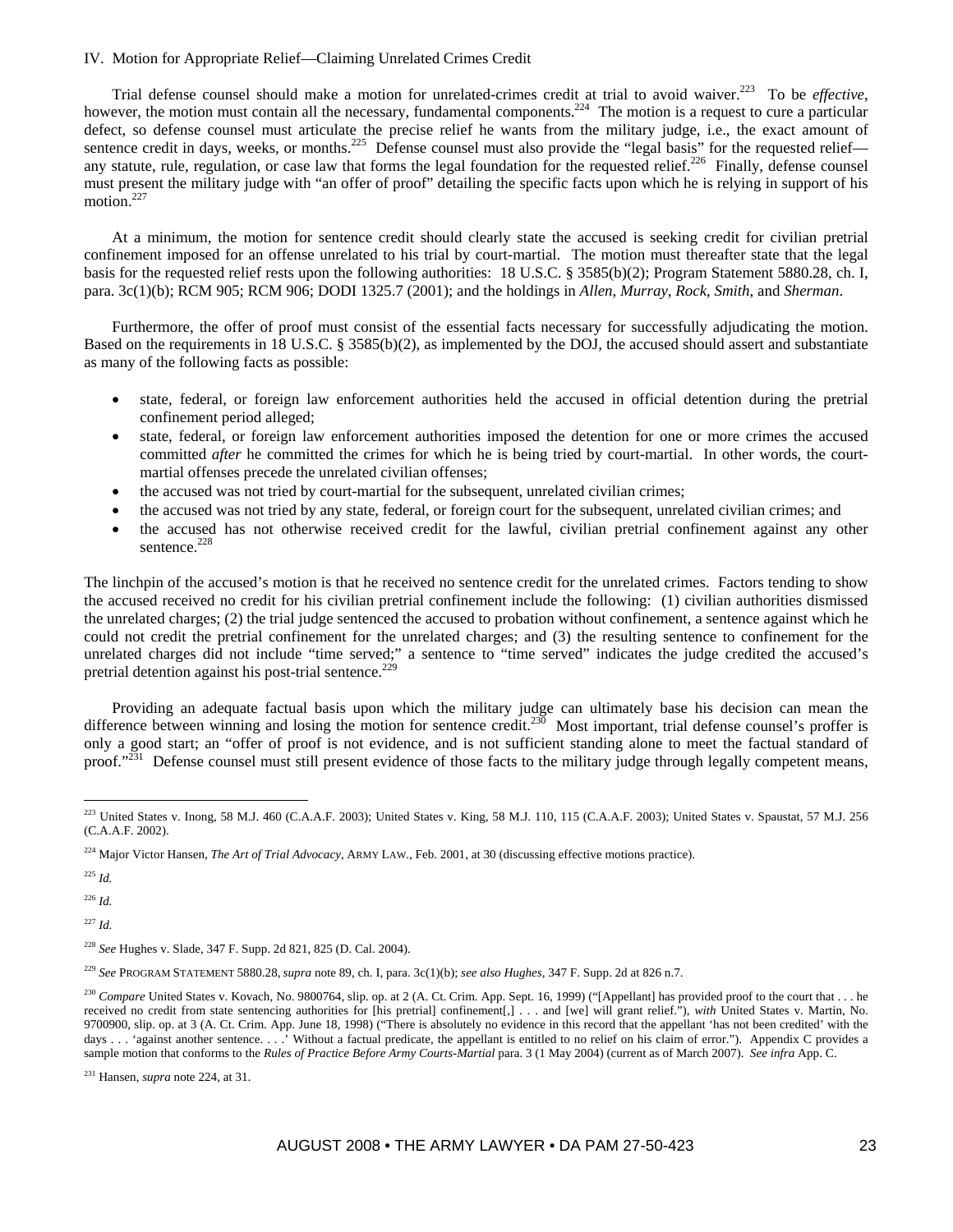e.g., witness testimony,<sup>232</sup> self-authenticating records,<sup>233</sup> or a stipulation of fact,<sup>234</sup> and then marshal and apply the evidence in conjunction with the law in a persuasive argument upon the motion to support the requested relief.<sup>235</sup>

## V. Conclusion

*Allen* credit is still available today despite the updated federal sentence-credit statute, and minor changes to the Defense Secretary's regulatory instruction. In the post-*Allen* era, however, credit for civilian pretrial confinement is available not only for the offenses for which a court-martial tries and sentences military accused (same-crimes credit), but also for all other offenses for which they are officially detained *after* they commit the court-martial offenses (unrelated-crimes credit). Credit on either basis is available to military accused provided they have not otherwise received that credit against another sentence. Despite the adverse decision in *Gogue*, the extant sentencing jurisprudence supports these conclusions. Moreover, when military judges are asked to litigate motions at trial for unrelated-crimes credit, they are fully and legally competent to do so. Based on the current version of 18 U.S.C. § 3585(b)(2) itself—and adopted into military criminal law pursuant to DODI 1325.7 (2001)—military accused are entitled to unrelated-crimes credit, and should move military trial judges for this credit at every available, non-frivolous opportunity.

 $\overline{a}$ 

<sup>232</sup> MCM, *supra* note 19, MIL. R. EVID. 601–02.

<sup>233</sup> *Id.* MIL. R. EVID. 902.

<sup>234</sup> *Id.* R.C.M. 811.

<sup>235</sup> Hansen, *supra* note 224, at 31.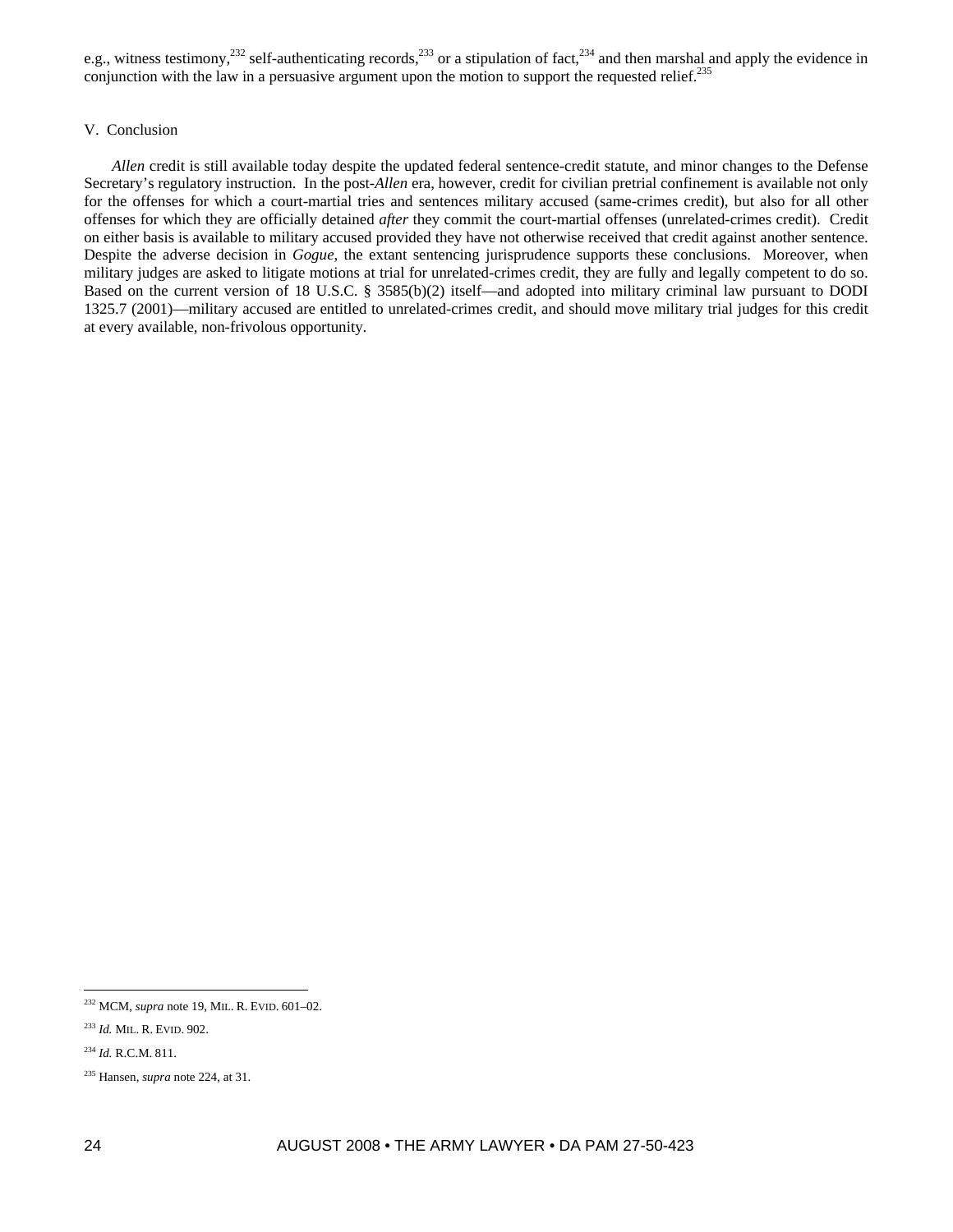

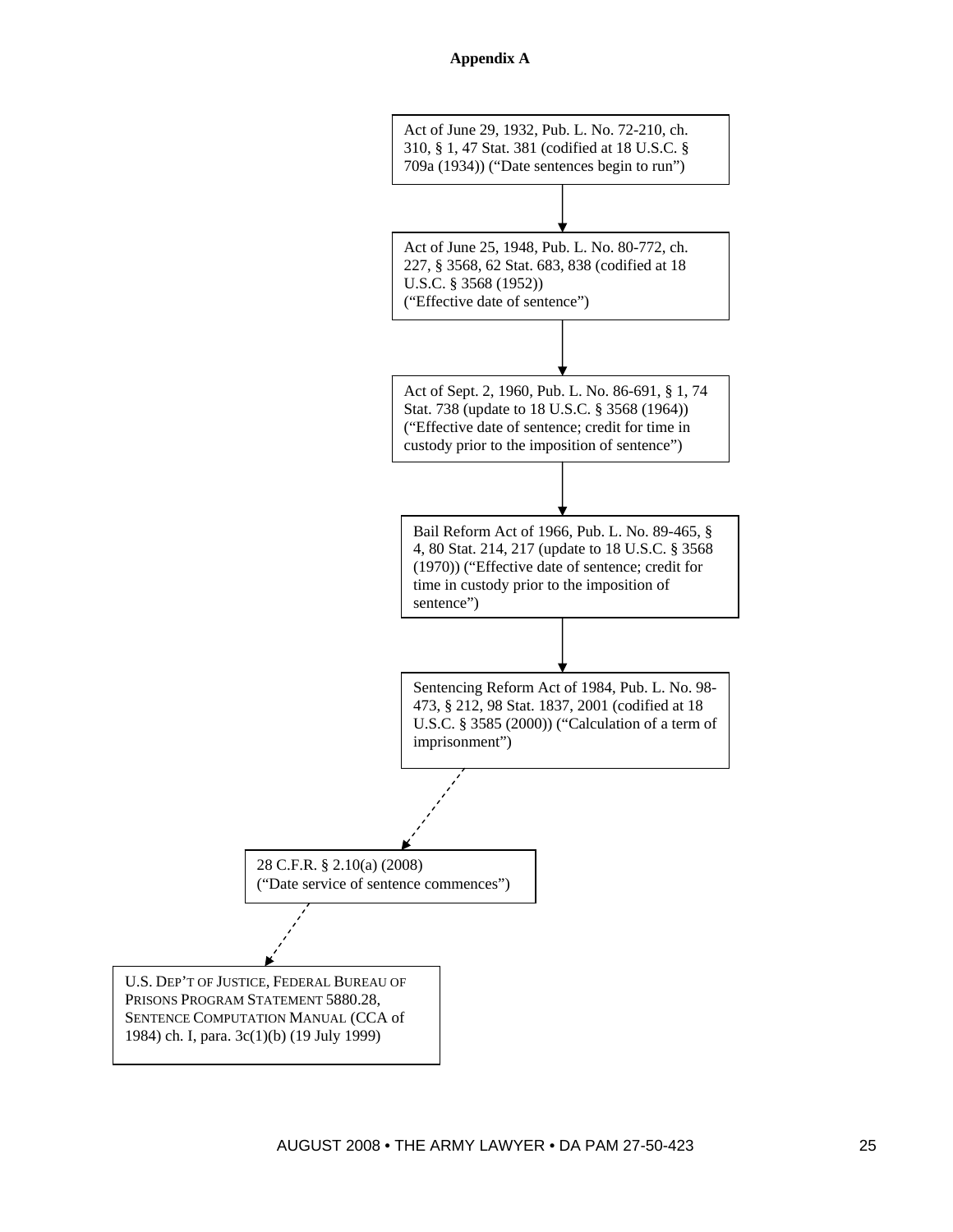# **Appendix B**

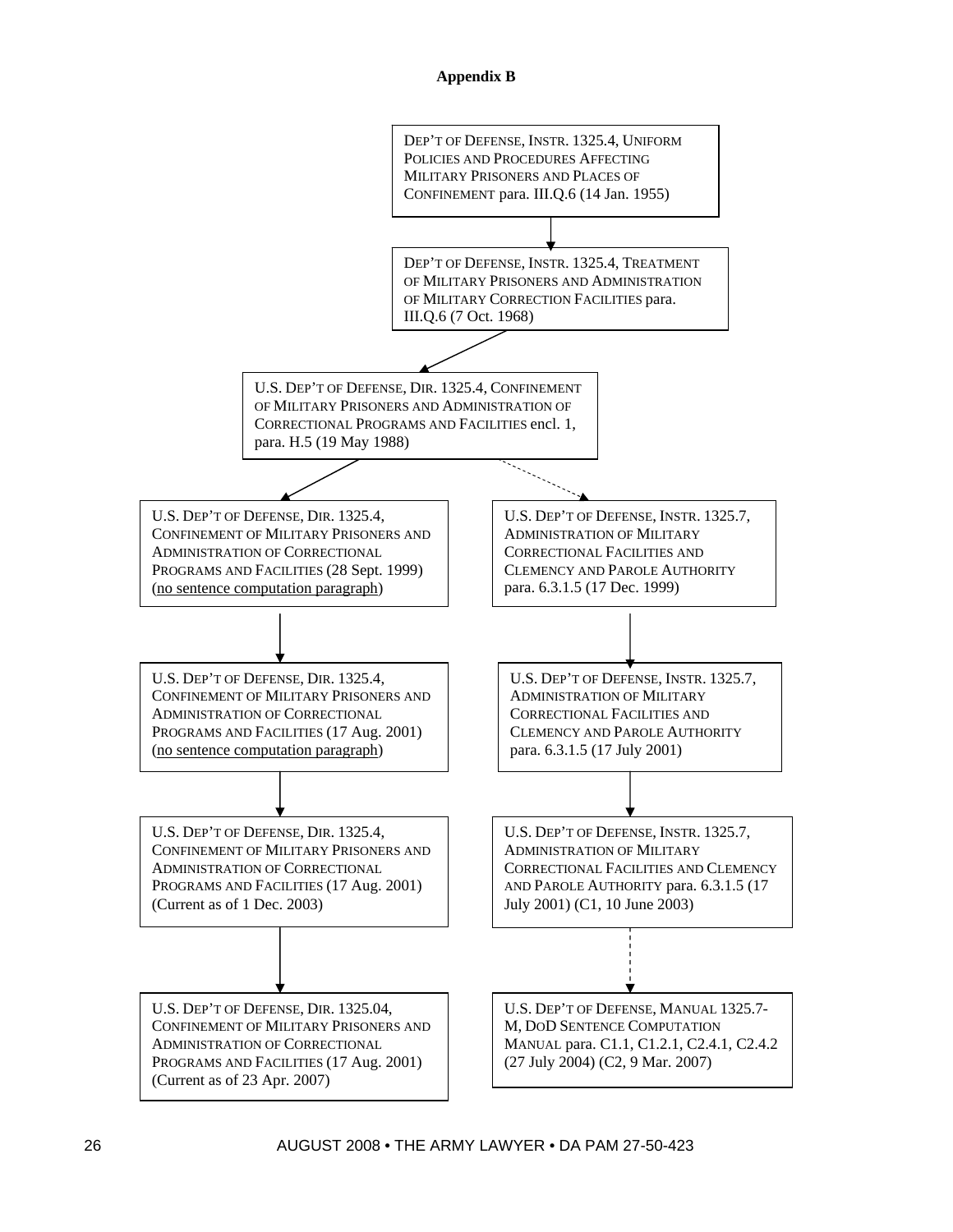# **Appendix C**

# **Motion Format**

## UNITED STATES OF AMERICA  $($

|                                    | Defense Motion for |
|------------------------------------|--------------------|
| v.                                 | Appropriate Relief |
|                                    |                    |
| JONES, Igor L.                     |                    |
| Private E1, U.S. Army, 123-45-6789 |                    |
| 272d Chemical Company              | 25 April 2008      |
| 42d Infantry Division (Mechanized) |                    |
| Fort Drum, New York 13602          |                    |

# RELIEF SOUGHT

The Defense in the above case requests that the Court grant the accused fourteen (14) days of administrative pretrial confinement credit pursuant to 18 U.S.C. § 3585(b)(2) for the time he spent in official, civilian detention in the Jefferson County Jail, Watertown, New York. The Defense requests oral argument on this matter.

# BURDEN OF PROOF AND STANDARD OF PROOF

The burden or standard of proof on any factual issue the resolution of which is necessary to decide this motion shall be by a preponderance of the evidence. R.C.M. 905(c)(1). The burden of persuasion on any factual issue the resolution of which is necessary to decide this motion shall be on the moving party, the Defense. R.C.M.  $905(c)(2)(A)$ .

# FACTS

The Prosecution and Defense, with the express consent of the accused, agree to stipulate to the following facts for the purposes of this motion.

On 4 January 2008, the 272d Chemical Company chain of command administered a 100% urinalysis inspection. This date coincided with the troops returning from holiday season block leave. Based on his drug use on 26 December 2007, and fearful of what the command might do if he tested positive, Private (PVT) Jones perpetrated an unauthorized absence from his unit (AWOL) on 28 January 2008.

On 3 February 2008, while still AWOL, Jefferson County Police arrested PVT Jones for stealing a six-pack of beer from a neighborhood convenience store in Watertown, New York. As a result, PVT Jones spent fourteen (14) days in civilian pretrial confinement in the Jefferson County Jail, 3–16 February 2008. On 17 February 2008, he pleaded guilty to robbery, and received a sentence to probation—a sentence that his pretrial confinement could not offset. Because the trial judge could not offset a sentence to probation, PVT Jones received no credit against that, or any other, sentence for the fourteen (14) days he spent in the Jefferson County Jail.

In a state of despair, PVT Jones returned to his unit on 1 March 2008 and faced only minor restriction to post. In mid-March 2008, the drug-testing laboratory informed the unit that PVT Jones tested positive for marijuana, cocaine, and ecstasy. On 1 April 2008, the government charged PVT Jones with illegal drug use and AWOL, but not with the convenience store robbery. These charges were later preferred, and referred to trial by court-martial on 15 April 2008.

# LAW

The Defense relies on the following authorities in support of its motion:

18 U.S.C. § 3585(b)(2) (2000)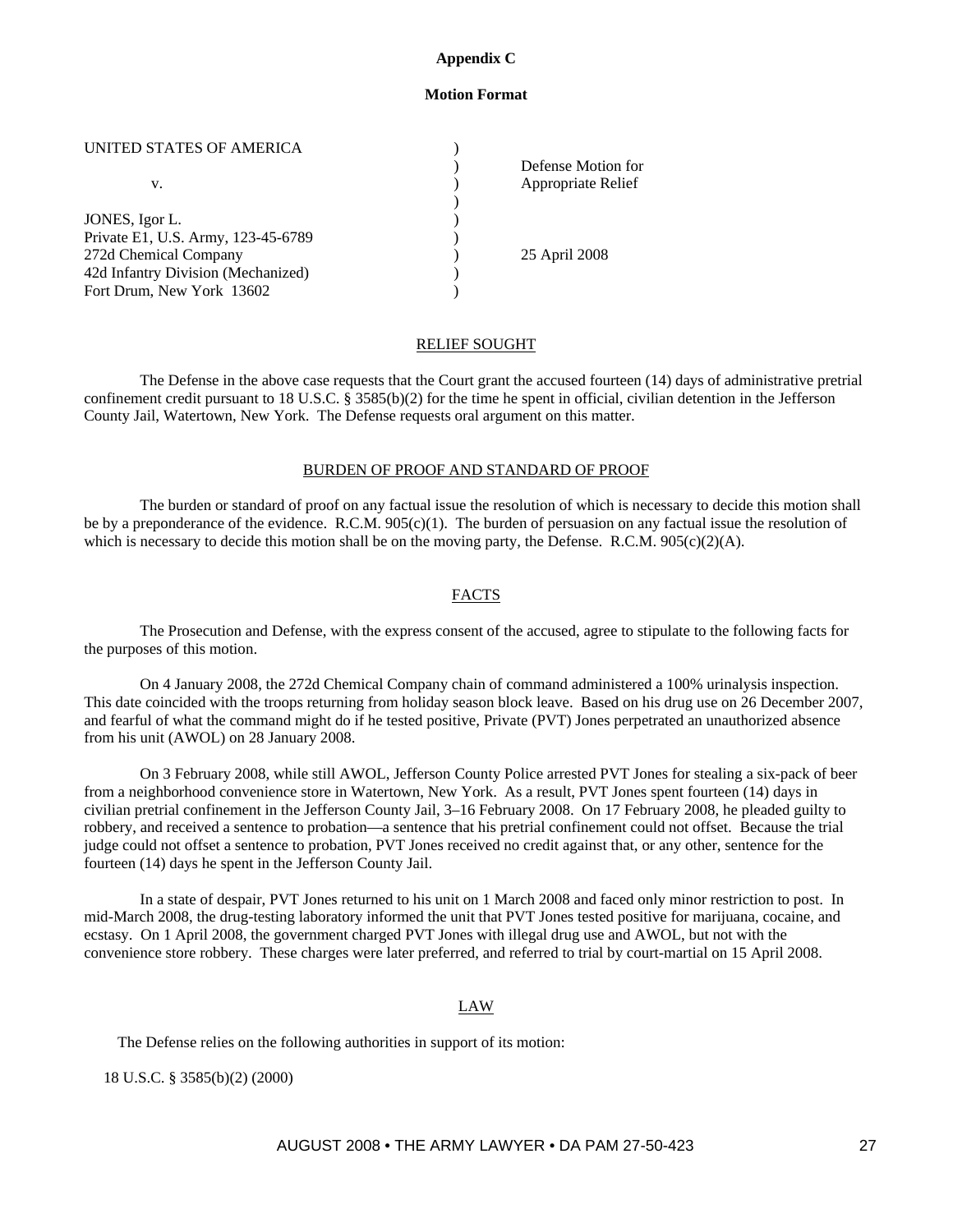R.C.M. 905(a), (b) (2008) R.C.M. 906(b) (2008)

 *United States v. Allen*, 17 M.J. 126 (C.M.A 1984)  *United States v. Murray*, 43 M.J. 507 (A.F. Ct. Crim. App. 1995)  *United States v. Rock*, 52 M.J. 154 (C.A.A.F. 1999)  *United States v. Sherman*, 56 M.J. 900 (A.F. Ct. Crim. App. 2002)  *United States v. Smith*, 56 M.J. 290 (C.A.A.F. 2002)

 U.S. DEP'T OF DEFENSE, INSTR. 1325.7, ADMINISTRATION OF MILITARY CORRECTIONAL FACILITIES AND CLEMENCY AND PAROLE AUTHORITY para. 6.3.1.5 (17 July 2001) (C1, 10 June 2003)

 U.S. DEP'T OF JUSTICE, FEDERAL BUREAU OF PRISONS PROGRAM STATEMENT 5880.28, SENTENCE COMPUTATION MANUAL (CCA of 1984) ch. I, para. 3c(1)(b) (19 July 1999)

## WITNESSES/EVIDENCE

 The Defense requests that the following witnesses and evidence be produced and present for this motion should the government later disagree with one or more of the stipulated facts, or withdraw from the stipulation in its entirety:

 Sergeant James E. Glowacki, Jailor, Jefferson County Jail Ms. Bertha B. Kool, Custodian of Records, Jefferson County Court Clerk's Office Jefferson County Jail Prisoner Log Book Jefferson County Court, Result of Trial for Igor L. Jones, dated 17 February 2008

# ARGUMENT

Private Jones is entitled to fourteen days of administrative pretrial confinement credit for the time he spent in official, civilian detention in the Jefferson County Jail, Watertown, New York. This credit is based upon 18 U.S.C. §  $3585(b)(2)$ .

In *United States v. Allen*, the court considered the assertion that military accused were entitled to the same pretrial confinement credit federal civilian prisoners received under federal law. This claim was based on "DOD Instruction 1325.4 (October 7, 1968) . . . [, which] state[d], *inter alia*, that procedures employed by the military services for computation of sentence[s] are to be in conformity with those published by the Department of Justice." *United States v. Allen* 17 M.J. 126 (C.M.A. 1984). The *Allen* Court agreed, holding that "the instruction as written . . . voluntarily incorporat[es into the military justice system] the pretrial-sentence credit extended to other Justice Department convicts" pursuant to 18 U.S.C. § 3568. *Id.* at 128.

After the court decided *Allen*, however, § 3568 was replaced by 18 U.S.C. § 3585(b), and DODI 1325.4 was updated and reissued as DODI 1325.7. Despite these changes, the Court of Appeals for the Armed Forces (CAAF) revalidated the *Allen* analysis in two subsequent opinions. In *United States v. Rock*, 52 M.J. 154, 157 (C.A.A.F. 1999), the court stated: "One thing is clear[,] . . . it is the Secretary of Defense himself who has mandated that the armed forces comply with federal practice and credit pretrial confinement." Three years later, in *United States v. Smith*, 56 M.J. 290, 293 (C.A.A.F. 2002), the CAAF observed that the regulatory basis for applying repealed § 3568—DODI 1325.4—"was later revised and reissued [as DODI 1325.7]," but "without significant change to the provision at issue in this case." The CAAF again revalidated the *Allen* analysis and expressly found: "As written, 18 U.S.C. § 3585(b) and DODI 1325.7 apply . . . to prisoners serving [court-martial] sentences to confinement." *Id.* at 293. As such, DODI 1325.7 is the regulatory conduit through which § 3585(b) applies to the military justice system.

18 U.S.C. § 3585(b) currently states:

A defendant shall be given credit toward the service of a term of imprisonment for any time he has spent in official detention prior to the date the sentence commences—

(1) as a result of the offense for which the sentence was imposed; or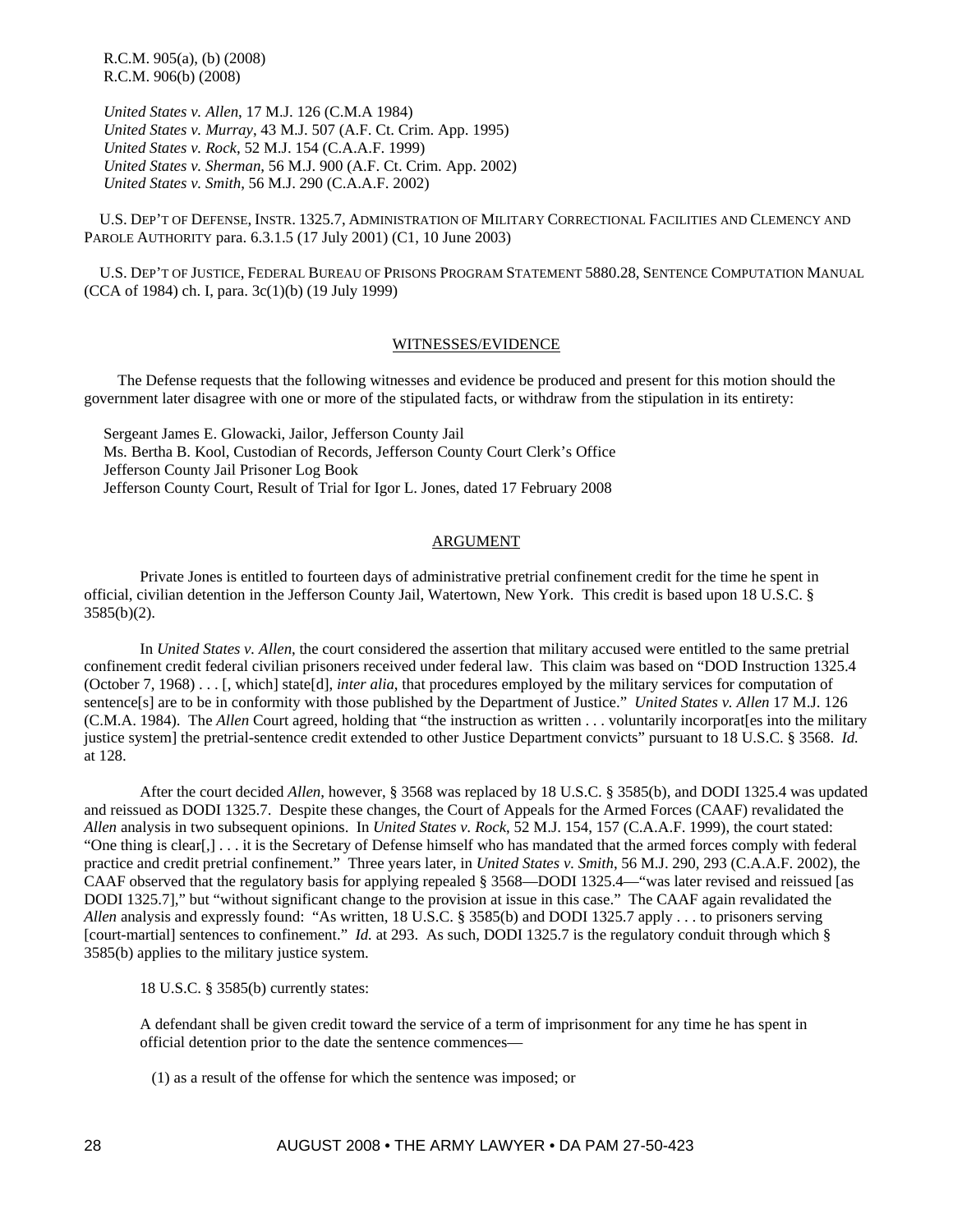(2) *as a result of any other charge for which the defendant was arrested after the commission of the offense for which the sentence was imposed*;

that has not been credited against another sentence.

Under § 3585(b)(2), PVT Jones is entitled to sentence credit for the pretrial confinement imposed in connection with the convenience store robbery—the so-called unrelated crime the government did not refer to trial by court-martial. Private Jones is eligible for unrelated-crimes credit under § 3585(b)(2) because his drug use and AWOL offenses predate the convenience store robbery. The civilian pretrial confinement imposed for that robbery has also not been credited against any other sentence to post-trial confinement. Specifically, the 3 February 2008 convenience store robbery qualifies as a "charge for which" PVT Jones "was arrested *after* the commission of" his 26 December 2007 drug use and 28 January 2008 AWOL "offense[s] for which" the court-martial may impose a sentence to confinement. 18 U.S.C. § 3585(b)(2).

 In deciding whether civilian pretrial confinement could be credited against a federal post-trial sentence, the Air Force Court of Criminal Appeals (AFCCA) issued an opinion in *United States v. Murray*, 43 M.J. 507 (A.F. Ct. Crim. App. 1995). The AFCCA conducted the following analysis of § 3585(b) with a positive result:

The meaning of 18 U.S.C. § 3585(b) is plain—as long as a federal prisoner has not already received credit for pretrial confinement against another sentence, he receives credit against his pending federal sentence. The statute does not discriminate based on the sovereign responsible for the pretrial confinement. Rather, it readily appears Congress intended this statute to cover state-imposed pretrial confinement. Otherwise, why use broad terms like "official detention" and "any other charge . . . after the commission of the offense," when Congress could have expressly narrowed the scope of the statute to federal custody? Moreover, we see the no-prior-credit proviso in the last line of the statute as including the scenario where a convict has committed crimes under both federal and state law. If a prisoner has been confined by the state after the commission of the offense, then he receives credit against his federal sentence—*unless* such custody already has been credited against a *state* sentence. The United States Sentencing Commission also shares this interpretation of the law.

More important, the United States courts have construed . . . the broader language of the current statute [18 U.S.C. § 3585(b)] to require federal credit for state pretrial confinement. In *Wilson*, the Supreme Court . . . did not dispute the Sixth Circuit's construction of the statute to require federal sentence credit for state pretrial confinement. Indeed, the Court expressly conceded the new statute had broadened the effect of its predecessor in three ways, including enlarging the class of defendants entitled to credit.

Therefore, . . . if [SrA Murray] had been convicted and sentenced in United States District Court, the Attorney General would credit his sentence for the [forty-six] days of state pretrial confinement. Department of Defense Directive 1325.4 [(1988)] requires the military to do the same. In our decretal paragraph, we will direct that [SrA Murray] receive [forty-six] days of additional sentence credit.

*Id.* at 514–15; *see also* U.S. DEP'T OF JUSTICE, FEDERAL BUREAU OF PRISONS PROGRAM STATEMENT 5880.28, SENTENCE COMPUTATION MANUAL (CCA of 1984) ch. I, para. 3c(1)(b) (19 July 1999) ("Prior Custody Credit will be given for time spent in official detention as the result of any federal, state or foreign arrest . . . ."). Although the AFCCA decided *Murray* based on § 3585(b)(1), the court reached the same result, based on § 3585(b)(2) and analogous facts, in its opinion in *United States v. Sherman*, 56 M.J. 900 (A.F. Ct. Crim. App. 2002).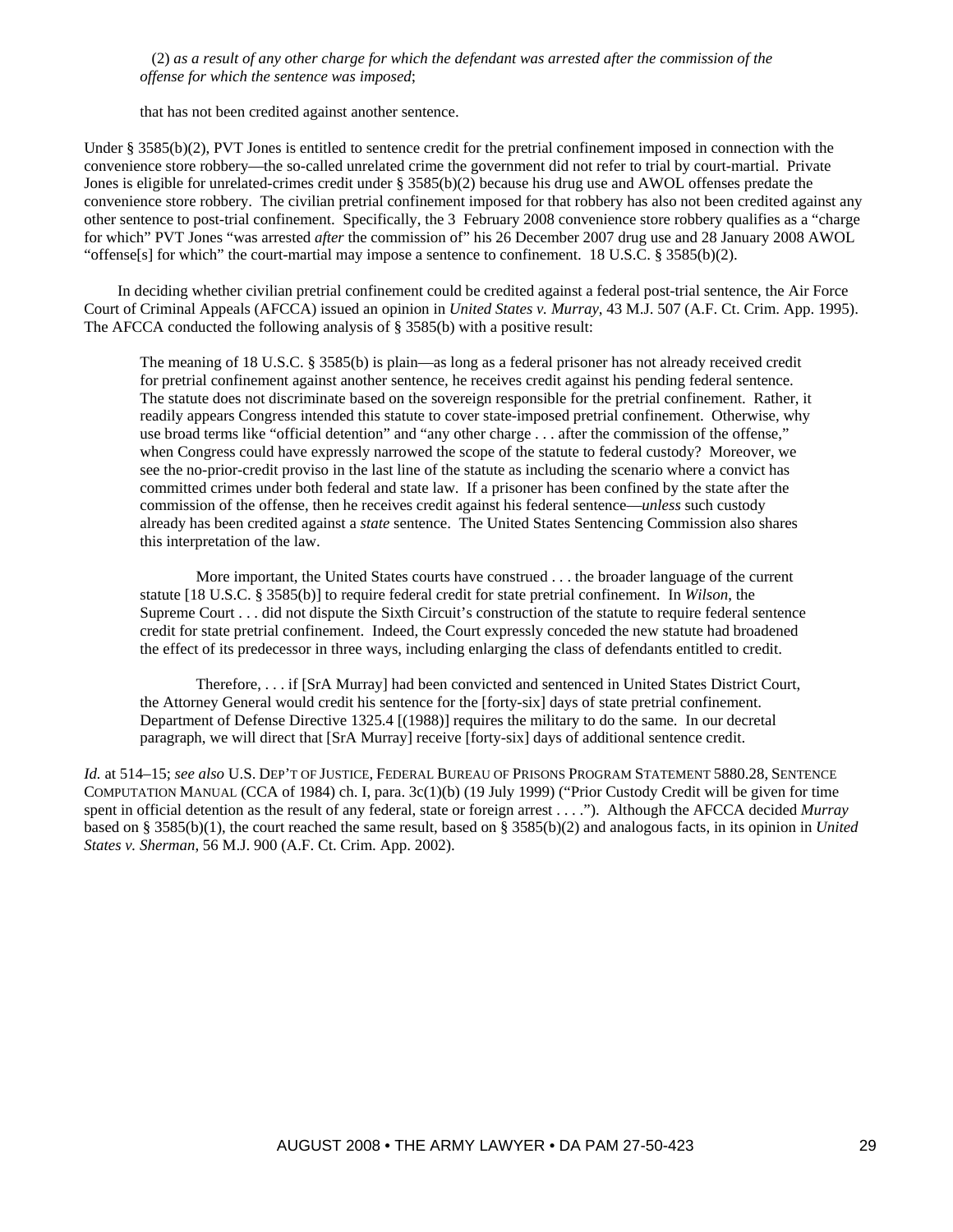# **CONCLUSION**

 Based on the above, the Defense requests that the Court grant the accused fourteen (14) days of administrative pretrial confinement credit pursuant to 18 U.S.C. § 3585(b)(2) for the time he spent in official, civilian detention in the Jefferson County Jail, Watertown, New York.

> Timothy J. Calhoun CPT, JA Defense Counsel

 I certify that I have served or caused to be served a true copy of the above motion on the Trial Counsel on  $\frac{200}{\ldots}$ .

> Timothy J. Calhoun CPT, JA Defense Counsel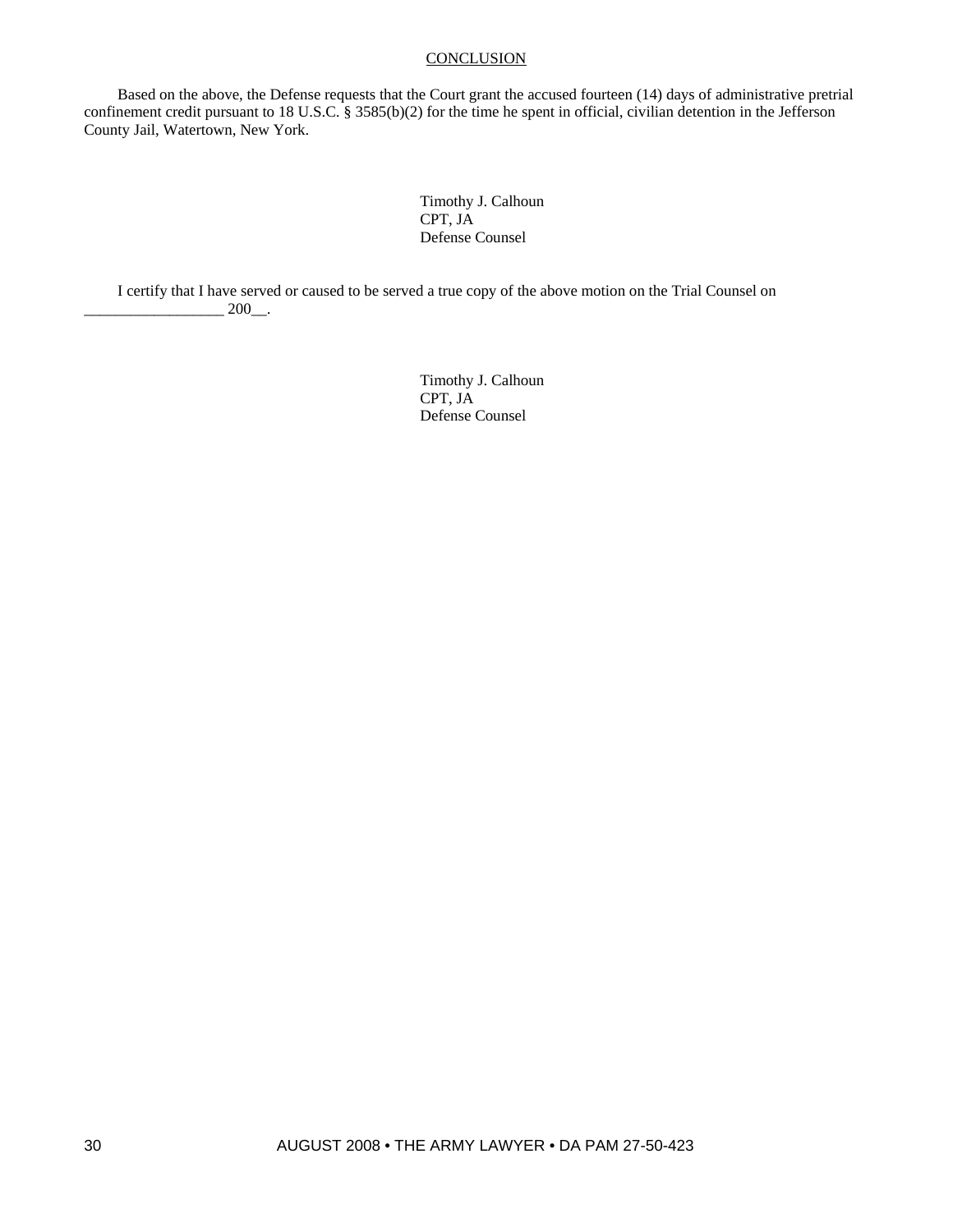## **Reclaiming the In-Service Conscientious Objection Program: Proposals for Creating a Meaningful Limitation to the Claim of Conscientious Objection**

*Major Joseph B. Mackey*<sup>∗</sup>

*Indeed, it seems that just as Voltaire could say that the Holy Roman Empire was neither holy, nor Roman, nor an empire, it could now be said that the* [*conscientious objection*] *exemption is available to those who are not religious in any orthodox sense, who have had no training whatever and whose assertion cannot be empirically tested.*<sup>1</sup>

## I. Introduction

 $\overline{a}$ 

The conscientious objection exemption to involuntary military service is an important tradition in the United States, but the governing military regulations have resulted in judicial interpretation that has expanded it far beyond its original scope. This expansion adversely affects the U.S. military primarily in two ways. First, heightened judicial scrutiny of the government's decisions concerning in-service conscientious objection applications has the effect of severely limiting discretionary authority in this specific type of personnel action. This scrutiny results in the alienation of applicant servicemembers and commanders from the conscientious objection procedural process. Second, the expansion of the conscientious objection military regulations created an extremely vague standard that is difficult to apply. Although such an expansive exemption may be necessary for deciding claims of involuntarily drafted servicemembers, such an interpretation creates an indefinite standard that results in an unnecessary, disruptive distraction from mission readiness in a volunteer military. After a brief discussion of the historical roots of conscientious objection in America, this article defines the current state of the law of the in-service conscientious objection program. Finally, this article explores the problems created by the current in-service conscientious objection program procedures and recommends regulatory changes to address these problems.

## A. Historical Background of Conscientious Objection

Conscientious objection to military service is deeply rooted in American history. From the time Europeans began forming North American settlements in the early 1600s, conscription has existed in America to assist in forming military units.<sup>2</sup> Colonial militias were formed primarily to defend against Native American attacks.<sup>3</sup> As colonies formed militias, some colonists exercised their ideological objections to war. It was no surprise that the same people who left Europe for religious freedom<sup>4</sup> would also be instrumental in the resistance against involuntary military service. Arguably the Quakers were the most influential group in the movement against military conscription.

The Quakers were among the first settlers to demonstrate their pacifist beliefs. One of the earliest recorded cases of antiviolence demonstrations in the United States occurred in the mid-1600s when a Native American war party decided not to attack a group of Quakers because the Quakers neither fought nor ran away.<sup>5</sup> After the Quakers invited the Native Americans

<sup>∗</sup> Judge Advocate, U.S. Army. Presently assigned as Command Judge Advocate for the 173d Airborne Brigade Combat Team, Caserma Ederle, Italy. LL.M., 2008, The Judge Advocate General's Legal Ctr. & Sch. (TJAGLCS), Charlottesville, Va.; J.D., 2004, University of Utah; B.S., 1996, Marquette University. Recent assignments include Trial Counsel, 3d Brigade Combat Team, 101st Airborne Division (Air Assault), Fort Campbell, Ky. (2006–2007) and Chief, Administrative Law, 101st Airborne Division (Air Assault), Fort Campbell, Ky. (2005–2006). Member of the bars of Utah and the Supreme Court of the United States. This article was submitted in partial completion of the Master of Laws requirements of the 56th Judge Advocate Officer Graduate Course. The author gives many thanks to Lieutenant Colonel Louis Birdsong, Administrative and Civil Law Department, TJAGLCS, for his mentorship and continuing efforts in making this article presentable. The author also thanks his wife Gabriela and son Jacob for their undying support and encouragement in all life's endeavors.

<sup>&</sup>lt;sup>1</sup> Armstrong v. Laird, 456 F.2d 521, 523 (1st Cir. 1972) (Aldrich, J., dissenting) (rejecting the majority's conclusion that there was no basis in fact for the draft board's rejection of an inductee's conscientious objection claim).

<sup>2</sup> Harry A. Marmion, *Historical Background of Selective Service in the United States*, *in* SELECTIVE SERVICE AND AMERICAN SOCIETY 35, 36 (Roger W. Little ed., 1969).

<sup>3</sup> Spencer P. Mead, *The Colonial Military: First American Soldiers,* J. AM. HIST. 120 (1907).

<sup>4</sup> DAVID YOUNT, HOW THE QUAKERS INVENTED AMERICA 1 (2007).

 $<sup>5</sup>$  In the mid-1600s during a time of exceptional hostilities with Native Americans tribes, the local authorities in western New York and Pennsylvania urged a</sup> local Quaker community to move inside the protective walls of a military fort. STEPHEN M. KOHN, JAILED FOR PEACE: THE HISTORY OF AMERICAN DRAFT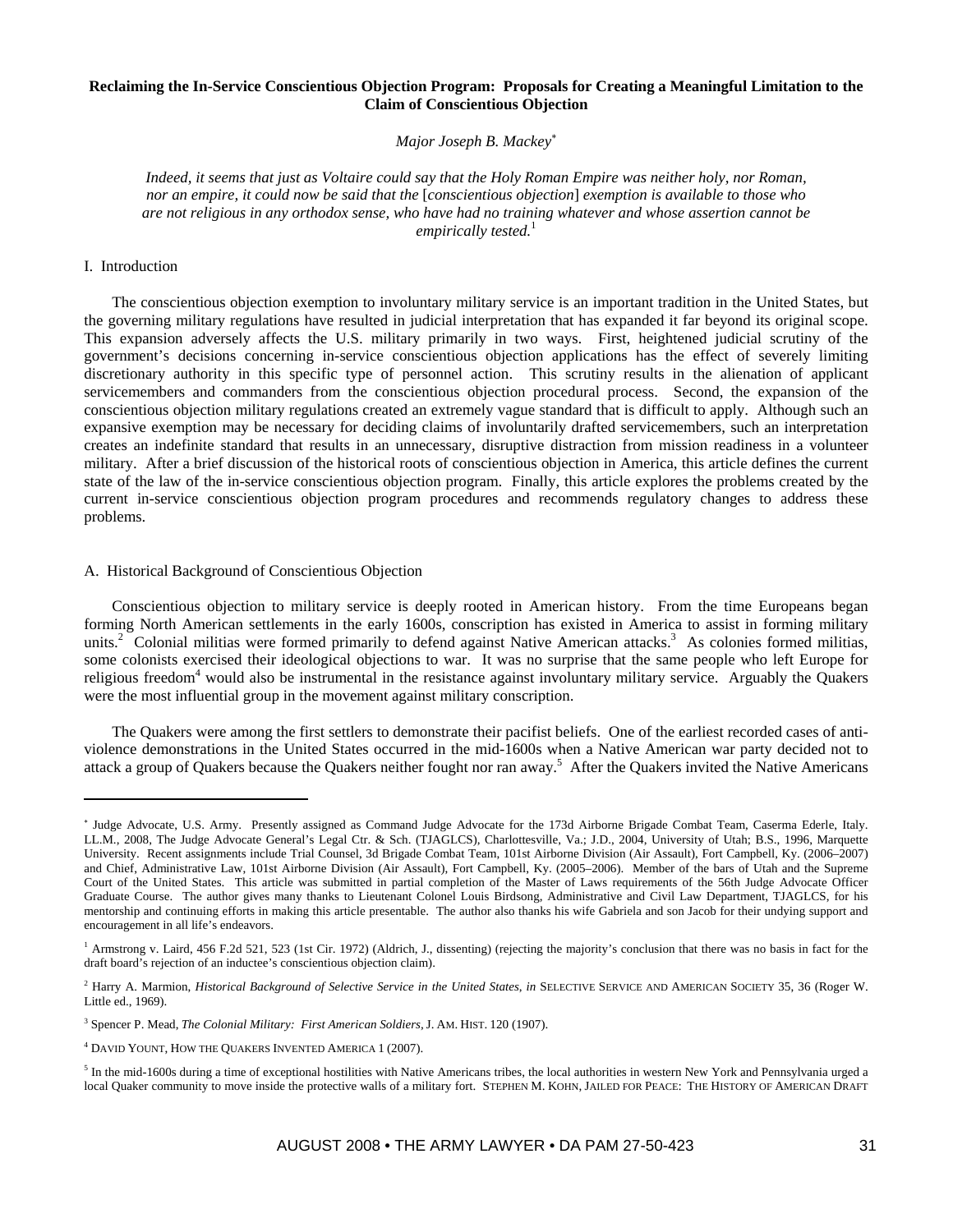into their homes while they prayed, the Indian chief vowed not to harm the Quakers.<sup>6</sup> The Quakers also heavily influenced the creation of the first conscientious objection exemptions to military conscription. In 1676 the Quakers bought West New Jersey and wrote into its charter a pacifist military policy.<sup>7</sup> In 1703, however, West and East New Jersey merged and a new militia law required military service.<sup>8</sup> But when a sympathetic jury refused to convict any of the Quakers who refused to enter military service, the militia law lost support and was not renewed.<sup>9</sup> All subsequent New Jersey militia acts contained exemptions specifically for Quakers.<sup>10</sup> When Virginia Quakers refused to participate in hostilities during the French and Indian War of 1756, Colonel George Washington was so impressed with the depth and sincerity of their beliefs that he released the Quakers from confinement and essentially relieved them of their service commitment.<sup>11</sup> As Quakers and other pacifists<sup>12</sup> continued to resist military conscription, colonial governments began to establish conscientious objection exemptions.<sup>13</sup>

In 1673, Rhode Island included a conscientious objection exemption in its militia law.<sup>14</sup> Even though Rhode Island feared an attack from both the Native Americans and the Dutch, the legislature passed the exemption because it considered conscientious objection part of the fundamental ideal of liberty of conscience.15 In 1775, the Continental Congress passed a resolution exempting conscientious objectors from military service.<sup>16</sup> In 1777, despite imminent British attacks on important American cities, George Washington believed conscientious objection to be so important that he called upon all persons except conscientious objectors to fight.<sup>17</sup> Several other states also believed conscientious objection to be a right and included exemptions in their constitutions.<sup>18</sup> However, an attempt to include a conscientious objection clause in the Bill of Rights failed.<sup>19</sup> After passing through the House of Representatives, the bill failed in a Senate committee because of concerns over states' rights.<sup>20</sup> Nonetheless, the U.S. Congress began inserting military service exemptions in draft laws. The first such exemption was passed in 1863 by the Union during the Civil War.<sup>21</sup> Not exclusive to conscientious objectors, the exemption to the Enrollment Act allowed individuals to avoid military service if they could either pay a commutation fee of \$300 or provide a suitable substitute to serve in their place.<sup>22</sup> The first federal exemption to military service specifically for conscientious objectors was included in the 1864 Draft Act.<sup>23</sup> Since 1864, every draft law passed by the federal government has included an exemption for conscientious objectors.<sup>24</sup>

 LAW VIOLATORS, 1658–1985, at 5–6 (1986).The Quakers refused to do so and were approached by a Native American war party. Seeing that they were engaged in worship and were a peaceful people, the war party decided not to kill them. *Id.* 

<sup>6</sup> *Id*. at 6.

 $^7$  *Id.* 

<sup>8</sup> *Id*. at 7.

 $9$  *Id.* 

<sup>10</sup> *Id*.

 $11$  *Id.* 

<sup>12</sup> Other pacifist religious groups included the Mennonites and the Brethren. 1 SELECTIVE SERVICE SYSTEM, CONSCIENTIOUS OBJECTION 9-13 (1950) [hereinafter SELECTIVE SERVICE SYSTEM, CONSCIENTIOUS OBJECTION] (Special Monograph No. 11).

<sup>13</sup> *Id.*

<sup>14</sup> 2 SELECTIVE SERVICE SYSTEM, BACKGROUNDS OF SELECTIVE SERVICE, MILITARY OBLIGATION: THE AMERICAN TRADITION 16 (1947) [hereinafter SELECTIVE SERVICE SYSTEM, MILITARY OBLIGATION] (Special Monograph No. 1, Part 12 Rhode Island Enactments).

15 KOHN, *supra* note 5, at 8.

<sup>16</sup> SELECTIVE SERVICE SYSTEM, BACKGROUNDS OF SELECTIVE SERVICE: A HISTORICAL REVIEW OF THE PRINCIPLE OF CITIZEN COMPULSION IN THE RAISING OF ARMIES 89 (1947) [hereinafter SELECTIVE SERVICE SYSTEM, CITIZEN COMPULSION] (Special Monograph No. 1).

17 KOHN, *supra* note 5, at 10.

18 These states were Del., Pa., N.Y., and N.H. *Id*.

19 SELECTIVE SERVICE SYSTEM, CONSCIENTIOUS OBJECTION, *supra* note 12, at 38.

20 KOHN, *supra* note 5, at 11.

21 SELECTIVE SERVICE SYSTEM, CITIZEN COMPULSION, *supra* note 16, at 132.

 $22$  *Id.* 

<sup>23</sup> *Id*. at 141.

<sup>24</sup> Selective Service Act, Pub. L. No. 65-12, 40 Stat. 76 (1917); Selective Service and Training Act, 54 Stat. 885 (1940); Military Selective Service Act of 1948, 50 U.S.C.S. §§ 451–473 (LexisNexis 2008).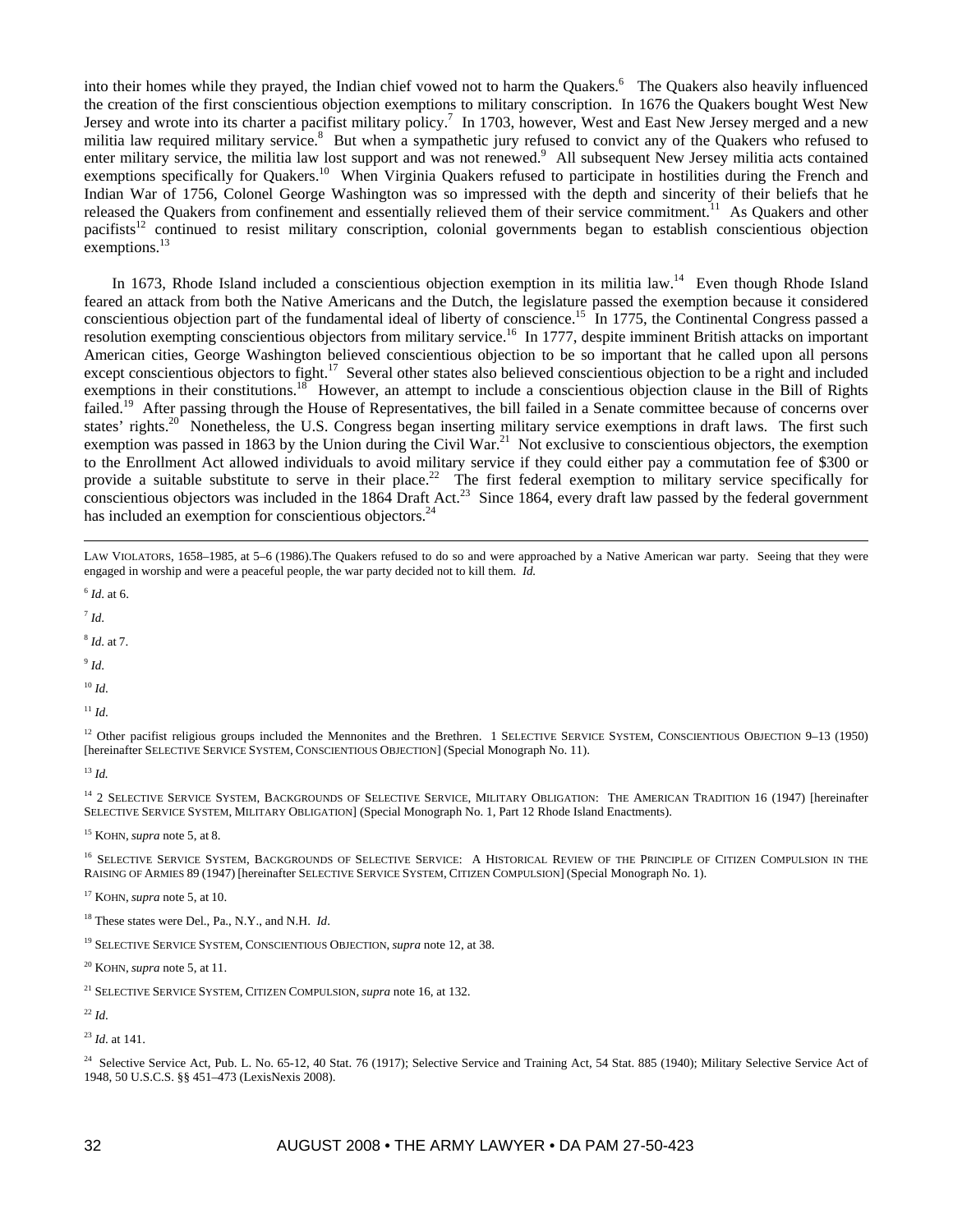#### B. Modern Statutory Conscientious Objection Exemption

The current statutory conscientious objection exemption is short, consisting of only one paragraph in the Military Selective Service Act.<sup>25</sup> Although the statute exempts conscientious objectors from combat service, those granted conscientious objector status must still serve the U.S. government in some capacity.<sup>26</sup> After being granted conscientious objector status, the individual must then either serve in the military as a non-combatant or serve in a non-military civilian work program.<sup>27</sup> Because the statute is so brief, the procedures for the exemption are included within the Selective Service regulations.<sup>28</sup> The Selective Service regulations spell out the substantive standards used by local draft boards to decide conscientious objection claims. Due to a large number of legal challenges by inductees whose claims were denied, there exists extensive judicial interpretation of the Selective Service Act.

#### C. Judicial Interpretation of the Conscientious Objection Exemption

Arguably the most important decision concerning conscientious objection claims is the 1996 Supreme Court case *Estep v. United States*. 29 In *Estep*, the Court announced the "basis in fact" standard of review for habeas corpus petitions involving denied conscientious objection claims.<sup>30</sup> Upon reviewing the Selective Service Act's language making local draft board's decisions regarding classification of inductees final, the Court held that Congress intended judicial review to be limited rather than precluded.<sup>31</sup> The Court held that judicial review of draft board classification decisions is limited to the question of whether there is a "basis in fact" for the decision.<sup>32</sup> However, the Court made it clear that courts are not to reweigh the evidence to determine if the decision made by the local draft board was justified.<sup>33</sup> Rather, the courts were to determine whether the decisions were made in conformity with the regulations.<sup>34</sup> All courts continue to use this standard of review which has been described as "the narrowest known to the law."<sup>35</sup> Thus, *Estep* set the firm precedent that classification of drafted military inductees is subject to judicial review, albeit a limited one.

However, the Supreme Court explored the shifting nature of the burden of persuasion in conscientious objection habeas corpus cases well before *Estep*.<sup>36</sup> In 1953, the Court explicitly stated that a claimant seeking conscientious objector status must first establish a prima facie case of entitlement to a conscientious objection exemption.<sup>37</sup> For a claimant to satisfy a

<sup>26</sup> *See id*.

<sup>27</sup> *Id*.

 $\overline{a}$ 

<sup>30</sup> *Estep*, 327 U.S. at 122.

<sup>31</sup> *Id*.

<sup>32</sup> *Id.* The Court borrowed this standard of review from deportation cases in which Congress had similarly declared deportation orders to be final decisions.

<sup>34</sup> *Id.*

<sup>37</sup> *Id*.

 $^{25}$  Although the U.S. Armed Forces is currently an all-volunteer force, the Selective Service Act remains in force to effectuate any possible future draft. The heart of the exemption is the introductory sentence: "Nothing contained in this title shall be construed to require any person to be subject to combatant training and service in the armed forces of the United States who, by reason of religious training and belief, is conscientiously opposed to participation in war in any form." 50 U.S.C.S. § 456(j).

<sup>28</sup> Selective Service System, 32 C.F.R. §§ 1602–1699 (2007).

 $29$  327 U.S. 114 (1946). The Court was reviewing the two appellants' convictions for refusing to submit to induction after the local draft board denied their request for exemption to service. *Id.* Although this case concerns an appellant who applied for the religious minister exemption of the Selective Service Act and not the conscientious objector exemption, all courts have followed the implicit holding in this case that denied conscientious objection claims may be appealed to federal court under habeas corpus proceedings. *See* Aguayo v. Harvey, 476 F.3d 971 (D.C. Cir. 2007); Alhassan v. Hagee, 424 F.3d 518 (7th Cir. 2005); Roby v. United States Dep't of the Navy, 76 F.3d 1052 (9th Cir. 1996); Rainey v. Garrett, 1993 U.S. App. LEXIS 5404 (4th Cir. 1993); Hager v. Sec'y of the Air Force, 938 F.2d 1449 (1st Cir. 1991); Naill v. Alexander, 631 F.2d 696 (10th Cir. 1980); United States *ex rel*. Checkman v. Laird, 469 F.2d 773 (2nd Cir. 1972). The Court later confirmed that the writ of habeas corpus is also available to unconfined servicemembers who submitted to induction even though their requests for a conscientious objection exemption were denied. Witmer v. United States, 348 U.S. 375, 377 (1955).

<sup>33</sup> *Id*.

<sup>35</sup> Naill v. Alexander, 631 F.2d 696, 698 (10th Cir. 1980); Bishop v. United States, 412 F.2d 1064, 1067 (9th Cir. 1969); Blalock v. United States, 247 F.2d 615, 619 (4th Cir. 1957).

<sup>36</sup> *See* Dickinson v. United States, 346 U.S. 389, 396 (1953).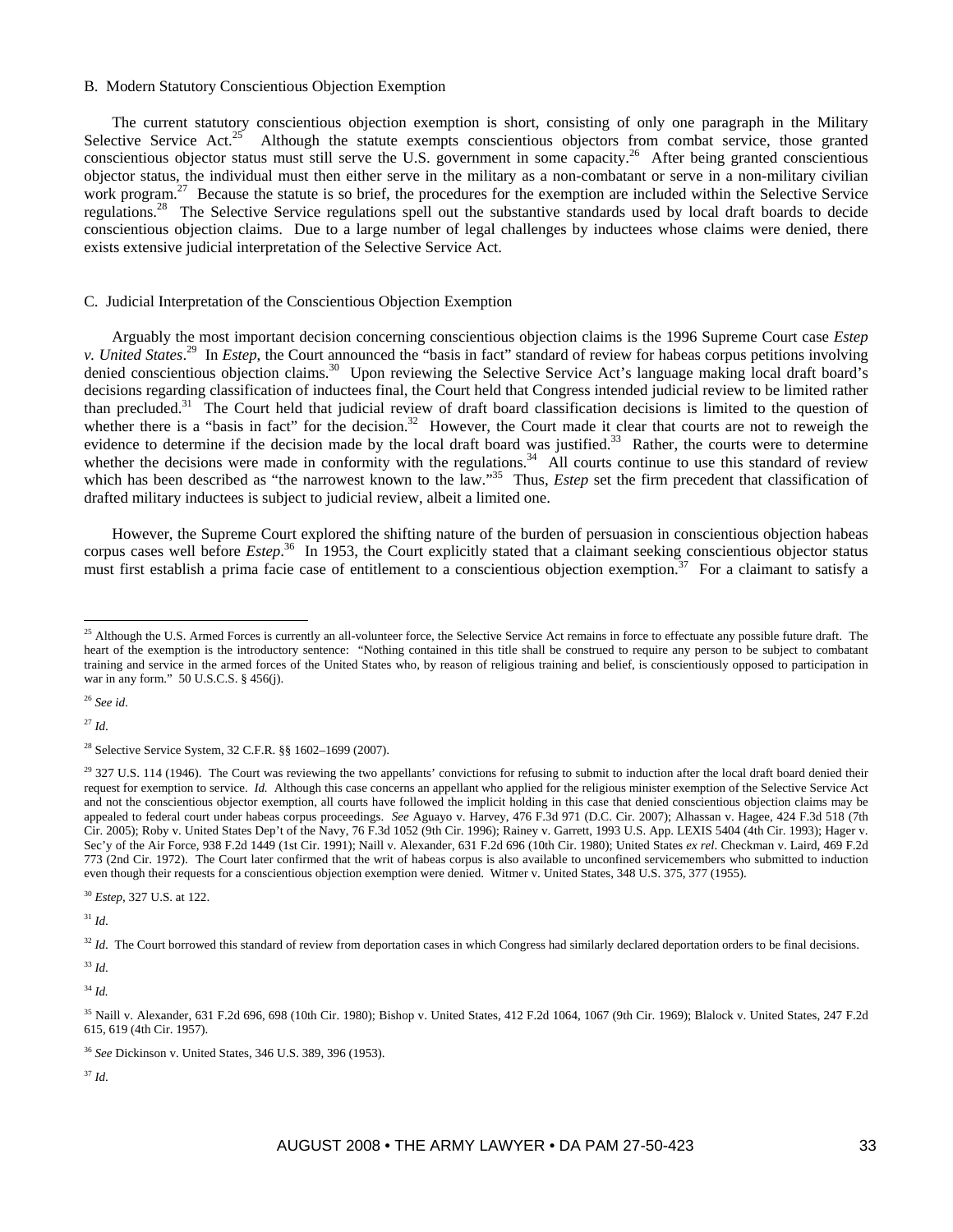prima facie case, he or she merely has to show that he or she completed the proper paperwork.<sup>38</sup> Once the claimant establishes a prima facie case, the Government must show that there was a basis in fact for the denial.<sup>39</sup> The effective result of the *Estep* decision was to place the burden of persuasion on the Government to disprove a claim of conscientious objection. In his dissent, Justice Jackson argued that the majority's interpretation of the standard is directly at odds with congressional intent.<sup>40</sup> He instead asserted that the burden of persuasion should be placed squarely on the claimant to prove misapplication of law or arbitrary action by the board.<sup>41</sup>

Throughout the Vietnam War, courts continued to hear draft exemption denial cases, resulting in a significant change in the Selective Service Act's conscientious objection exemption. Although a statutory exemption is not constitutionally required,<sup>42</sup> the courts have dramatically broadened the scope of the statutory conscientious objection exemption. This expansion began in *United States v. Seeger*, when the Supreme Court in 1965 interpreted the term "Supreme Being" in the Universal Military Training and Service Act's definition of "religious training and belief" to mean something other than a traditional view of God.43 The Court broadly interpreted the statute to mean that belief in a "Supreme Being" is one that occupies "the same place in the life of the objector as an orthodox belief in God holds in the life of one clearly qualified for exemption."44 In 1970 the Supreme Court took this one step further in *Welsh v. United States* when it held the appellant, who specifically characterized his belief as non-religious, qualified for conscientious objector status within the same statutory exemption of "religious training and belief."<sup>45</sup> Justice Harlan characterized the opinion as a "remarkable feat of judicial surgery to remove  $\dots$  the theistic requirement of [the conscientious objection exemption]."<sup>46</sup>

After the cessation of the draft in 1972, case law interpreting the Selective Service Act's conscientious objection exemption dramatically decreased. Although the Selective Service Act continued to require all males reaching the age of eighteen to register for the Selective Service, a prospective inductee could not submit his claim until after an order to report for induction.<sup>47</sup> Because no one has been inducted since the draft terminated in 1972, there have been no conscientious objector packets considered by local draft boards for approximately thirty-five years. Consequently, the focus of conscientious objection to military service shifted from drafted individuals to those already in service.

### D. The In-Service Conscientious Objection Program

The in-service conscientious objection program is a relatively recent phenomenon. Compared to the statutory conscientious objection exemption for involuntarily conscripted individuals, the need for a conscientious objection discharge provision for volunteers is not immediately obvious. But to dismiss the need for an in-service program for volunteers would be to under-appreciate the strong belief in individual freedom of thought and capacity for individuals to change their views over time. The in-service conscientious objection program recognizes that a person who volunteered for military service and

 $\overline{a}$ 

<sup>43</sup> See United States v. Seeger, 380 U.S. 163 (1965). The Court interpreted the statutory definition of religious training and belief as "an individual's belief in a relation to a Supreme Being involving duties superior to those arising from any human relation, but [not including] essentially political, sociological, or philosophical views or a merely personal moral code." *Id*. at 164 (quoting Universal Military Training and Service Act, 50 U.S.C. § 456(j) (1958)).

<sup>44</sup> *Id*. at 184.

45 398 U.S. 333 (1970).

<sup>46</sup> *Id.* at 355 (Harlan, J., concurring) (accusing the Court of a perverse re-writing of the statute to avoid deciding the constitutional question of whether the statute violated the Establishment Clause). The *Gillette* Court addressed this issue, finding that the exemption as amended by the *Welsh* and *Seeger* definitions did not violate the Establishment Clause. Gillette v. United States, 401 U.S. 437, 448–53 (1971).

<sup>38</sup> McGee v. United States, 402 U.S. 479, 488 (1971).

<sup>39</sup> *Dickinson*, 346 U.S. at 396.

<sup>40</sup> *Id*. at 400 (Jackson, J., dissenting).

<sup>41</sup> *Id*.

<sup>&</sup>lt;sup>42</sup> See Johnson v. Robison, 415 U.S. 361, 375 (1974). While holding that the denial of veterans benefits to discharged conscientious objectors was constitutional, the court noted that "Congress . . . is under no obligation to carve out the conscientious objector exemption for military training." *Id.* at 375 n.14 (quoting Robison v. Johnson, 352 F. Supp. 848 (D. Mass. 1973)).

<sup>47</sup> *See* Selective Service System, 32 C.F.R. § 1636.2 (2007).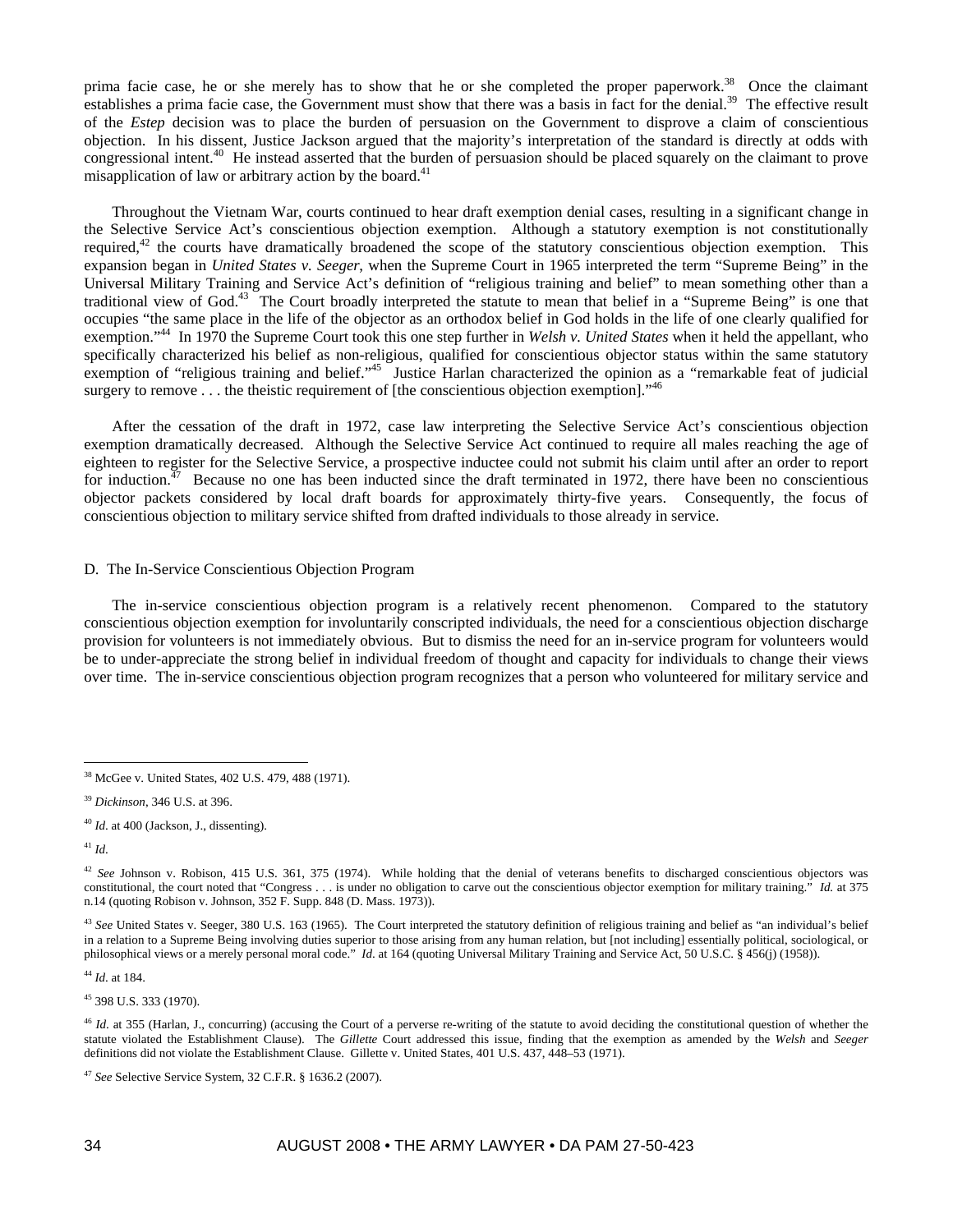affirmatively denied<sup>48</sup> being a conscientious objector can subsequently have a fundamental change in core values and beliefs that are radically inconsistent with military service.

In 1951, one of the earliest written policies for the Department of Defense (DOD) conscientious objection program only briefly mentioned the handling of in-service claims.<sup>49</sup> This policy required that conscientious objection claims by those servicemembers not previously classified<sup>50</sup> were to be treated in the same manner as claims by those who stated that their records failed to reflect a previously granted conscientious objector status.<sup>51</sup> The directive provided very little guidance and resulted in maximum discretion for military leaders to resolve conscientious objection claims. However, fifty-six years and four regulations later, the DOD has steadily lengthened its conscientious objection regulation and dramatically increased the administrative processing requirements.<sup>52</sup>

The DOD details its current policies and procedures for the in-service conscientious objection program in DOD Instruction (DODI) 1300.06. Although this Instruction explicitly announces that a discharge based on conscientious objection is discretionary within each military department, the policy is that such a discharge will be approved to the extent "practicable and equitable."53 However, a servicemember who possessed conscientious objection beliefs and failed to assert those beliefs before entering service is not eligible to apply for a conscientious objection discharge.<sup>54</sup> The regulation also places the burden of proof on the applicant to show by clear and convincing evidence that he or she is entitled to conscientious objector status.<sup>55</sup> The DOD recognizes two different categories of conscientious objectors. A Class  $1-O<sup>56</sup>$ objector is a person who sincerely objects to any form of military service and will be discharged from the service.<sup>57</sup> A Class 1-A-O objector, in contrast, is a person who sincerely objects to service as a combatant but who will remain in the service and perform non-combatant duties.<sup>58</sup> To earn conscientious objector status, the applicant must prove that (1) he is conscientiously opposed to war in any form, (2) his opposition is based on religious training and/or belief, and (3) his position is firm, fixed, sincere, and deeply held.<sup>59</sup> Once a claim is submitted, the applicant is interviewed by a chaplain and a psychiatrist.<sup>60</sup> An investigating officer is appointed to investigate the claim and holds an informal hearing.<sup>61</sup> The applicant has the right to be present and be represented by private counsel at the hearing.<sup>62</sup> Upon completion of the informal hearing, the investigating officer is required to complete a report and forward it through the chain of command.63 Although service

<sup>51</sup> *Id*.

 $\overline{a}$ 

53 DODI 1300.06, *supra* note 52, para. 4.1.

<sup>54</sup> *Id*. para 4.1.1.

<sup>55</sup> *Id*. para. 5.3.

<sup>56</sup> Although the DOD uses the designation 1-O and 1-A-O for types of conscientious objectors, the U.S. Army, U.S. Air Force, U.S. Navy and U.S. Marine Corps all use the slightly different designations of 1-0 and 1-A-0.

57 DODI 1300.06, *supra* note 52, para. 3.1. A servicemember granted 1-O status is discharged "at the convenience of the service." *Id*. para. 8.1.

<sup>58</sup> *Id*. para. 3.1.

<sup>59</sup> *Id*. para. 5.1.

<sup>61</sup> *Id*. para. 7.4.

<sup>62</sup> *Id*.

<sup>63</sup> *Id*. paras. 7.4, 7.5.

<sup>48</sup> Military induction forms require an enlistee to affirmatively deny current or previous conscientious beliefs. *See* U.S. Dep't of Defense, DD Form 1966, Record of Military Processing (Mar. 2007) [hereinafter DD Form 1966].

<sup>49</sup> *See* U.S. DEP'T OF DEFENSE, DIR. 1315.1, DISPOSITION OF CONSCIENTIOUS OBJECTORS (18 June 1951).

<sup>&</sup>lt;sup>50</sup> The directive effectively created two categories of servicemembers who could apply for in-service conscientious objection. *Id.* para. II.D. The first category was volunteers. *Id.* The second category was a catch-all category of those servicemembers who had "not been classified previously" as conscientiously objectors. *Id.* This second category was broad enough to include people whose views were formed before or after entering military service. *Id.* 

<sup>52</sup> Subsequent conscientious objection regulations include: U.S. DEP'T OF DEFENSE, DIR. 1300.6, UTILIZATION OF CONSCIENTIOUS OBJECTORS AND PROCEDURES FOR PROCESSING REQUESTS FOR DISCHARGE BASED ON CONSCIENTIOUS OBJECTION (21 Aug. 1962); U.S. DEP'T OF DEFENSE, DIR. 1300.6, CONSCIENTIOUS OBJECTORS (10 May 1968) [hereinafter DODD 1300.6, 10 May 1968]; U.S. DEP'T OF DEFENSE, DIR. 1300.6, CONSCIENTIOUS OBJECTORS (20 Aug. 1971) [hereinafter DODD 1300.6, 20 Aug. 1971]; and U.S. DEP'T OF DEFENSE, INSTR. 1300.06, CONSCIENTIOUS OBJECTORS (5 May 2007) [hereinafter DODI 1300.06].

<sup>&</sup>lt;sup>60</sup> The chaplain compiles a report evaluating the nature and basis of the claim and the applicant's sincerity and depth of conviction. *Id.* para. 7.3. The psychiatrist compiles a report evaluating whether the applicant possesses a psychiatric disorder that would warrant treatment or disposition through medical channels. *Id*.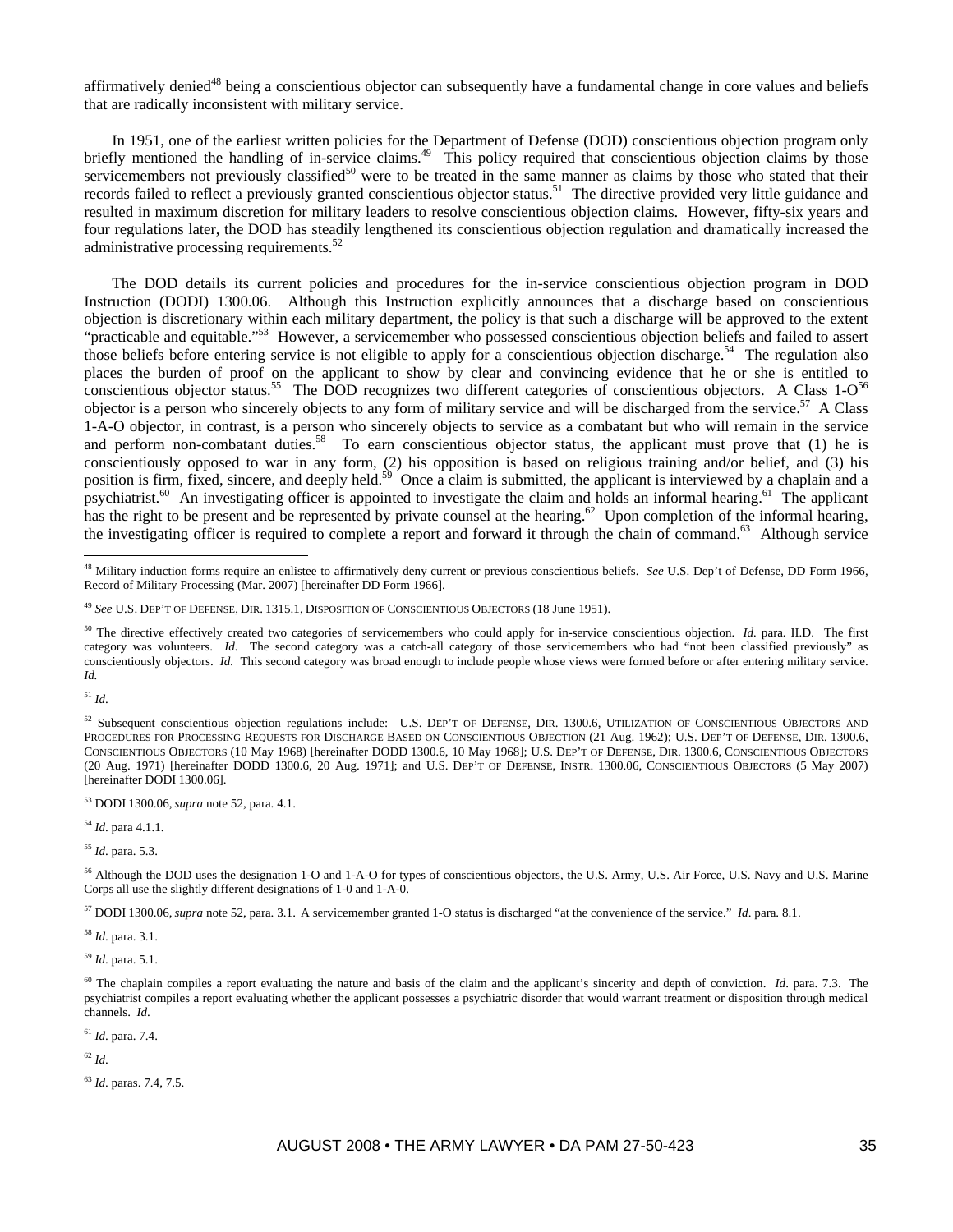Department Secretaries may delegate approval authority to general courts-martial convening authorities, only the Department Secretary concerned may disapprove an application.<sup>64</sup>

The DOD requires all service Departments to create their own service regulations that implement DODI 1300.06.<sup>65</sup> The Army implements its conscientious objection program through Army Regulation (AR) 600-43.<sup>66</sup> All other services have also promulgated regulations implementing the in-service conscientious objection program and containing substantially similar procedures. $^{67}$  The Army's conscientious objection program implements all DOD requirements and adds detail primarily to give investigating officers guidance to assist with investigating claims. One notable provision of AR 600-43 not found in DODI 1300.6 is the requirement for discharged conscientious objectors to repay any unearned bonus, special pay, or expended educational program funds.<sup>68</sup> As noted above, all in-service conscientious objection applications denied at the unit level are forwarded to the service Secretary for final action. The Army created the Department of the Army Conscientious Objection Review Board (DACORB) at the department level to decide these cases for the Secretary.<sup>69</sup> The board consists of three officers from the Army departmental level: a chaplain from the Office of the Chief, Army Chaplains; a Judge Advocate from the Office of the Judge Advocate General; and a line officer from Army Special Review Board of the Army G-1.<sup>70</sup> There are no regulations governing how the board reviews applications, only that it must provide reasons to an applicant if his packet is disapproved.<sup>71</sup> The board does not meet to review cases, but instead reviews them by staffing the action from office to office.<sup>72</sup> Each member votes and cases are decided by a simple majority.<sup>73</sup> There is no right for an applicant to appear before the board and no new matters can be presented except those submitted in response to any comments about the application made by the government at the unit level.<sup>74</sup>

E. Judicial Interpretation of the In-Service Conscientious Objection Program

In the 1972 case of *Parisi v. Davidson*, the Supreme Court opened the door for judicial review of denied in-service conscientious objection claims.75 For the first time, the Court allowed a servicemember who was denied in-service conscientious objector status to petition for habeas corpus.<sup>76</sup> The Court disposed of this issue in one sentence by declaring that the writ has long been available for servicemembers who claim unlawful retention in the service.<sup>77</sup> Although it was settled law that habeas corpus was available for jailed draft dodgers and conscripted individuals whose conscientious objection claims were denied by draft boards, $^{78}$  it was not clear that servicemembers raising a conscientious objection for the

<sup>65</sup> *Id*. para. 6.2.1.

<sup>68</sup> AR 600-43, *supra* note 66, para. 3-1.a.(3). The DODI 1300.06 is silent concerning the repayment of bonuses, special pay, and educational benefits. DODI 1300.06, *supra* note 52.

69 Other than requiring its existence, AR 600-43 provides no guidance on the structure or procedures of the DACORB. AR 600-43, *supra* note 66, para. 1- 4.a.(2). Once the DACORB decides a conscientious objection case, the Deputy Assistant Secretary of the Army (Review Boards) makes the final determination for the case. ASAMRA—Army Review Boards Agency, http://www.asamra.army.mil/mission\_arba.htm (last visited July 28, 2008).

 $70$  Interview with Major Eric Magnell, Administrative Law Attorney, Administrative Law Division, U.S. Army Office of the Judge Advocate General, in Arlington, Va. (Jan. 3, 2008) [hereinafter Magnell Interview].

71 AR 600-43, *supra* note 66, para. 2-8.d.(3).

72 Magnell Interview, *supra* note 70.

<sup>73</sup> *Id*.

<sup>74</sup> *Id*.

<sup>75</sup> Although the opinion focuses almost entirely on the issue of exhaustion of administrative remedies, I focus on the brief portion concerning habeas corpus relief for servicemembers seeking a discharge for conscientious objection. 405 U.S. 34 (1972).

76 Parisi applied for a conscientious objection discharge pursuant to AR 635-20, *Conscientious Objection*. *Id*. at 38.

<sup>77</sup> *Id*. at 39.

 $\overline{a}$ <sup>64</sup> *Id*. paras. 7.6, 7.1.

<sup>66</sup> U.S. DEP'T OF ARMY, REG. 600-43, CONSCIENTIOUS OBJECTION (21 Aug. 2006) [hereinafter AR 600-43].

<sup>67</sup> U.S. DEP'T OF NAVY, MANUAL 1900-020, CONVENIENCE OF THE GOVERNMENT SEPARATION BASED ON CONSCIENTIOUS OBJECTION (ENLISTED AND OFFICERS) (22 Aug. 2002); U.S. MARINE CORPS, ORDER 1306.13E, CONSCIENTIOUS OBJECTORS (21 Nov. 1986); U.S. DEP'T OF AIR FORCE, INSTR. 36-3204, PROCEDURES FOR APPLYING AS A CONSCIENTIOUS OBJECTOR (15 July 1994) [hereinafter AFI 36-3204]; U.S. DEP'T OF COAST GUARD, COMMANDANT INSTR. 1900.8, CONSCIENTIOUS OBJECTORS AND THE REQUIREMENT TO BEAR ARMS (30 Nov. 1990).

<sup>78</sup> *See, e.g.*, Gillette v. United States, 401 U.S. 437 (1971).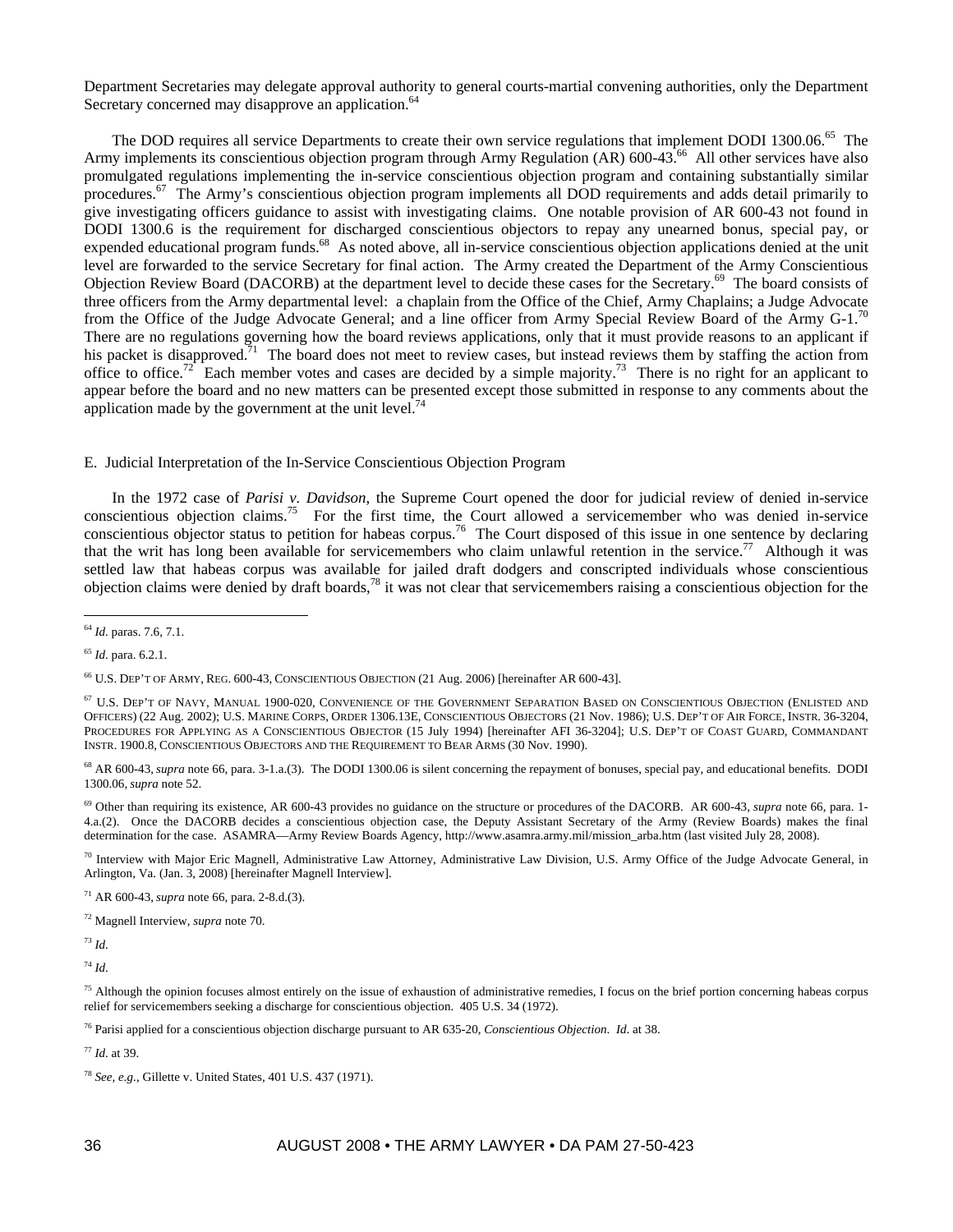first time after induction or voluntary enlistment could petition for habeas corpus. The Court completely skipped over any analysis of the custody requirement for a habeas corpus petition.<sup>79</sup> A possible explanation for this omission could be in the nature of Parisi's case. Parisi was actually drafted for military service and applied for conscientious objector status six months after entering the Army. Parisi was also incarcerated as a result of a court-martial conviction for refusing to deploy to Vietnam.<sup>80</sup> So, although Parisi's habeas corpus petition was based on a denied in-service conscientious objection claim, his circumstances looked a lot like all the previous cases decided under the Selective Service Act. The *Parisi* case proved to be the perfect bridge between the Selective Service Act induction cases and in-service conscientious objection cases. Thus, this decision established the precedent that courts could hear habeas corpus petitions concerning denied in-service conscientious objection claims.

The next major issue for the courts was to determine the standard of review applicable to denied in-service conscientious objection claims. With much assistance from the DOD, the Supreme Court once again disposed of this issue relatively easily. In the 1971 case *Gillette v. United States*, the Court held that in-service conscientious objection claims were to be measured using the same standards previously established by the Selective Service Act and interpreted by the courts.<sup>81</sup> The Court cited DODD 1300.6 as conclusive proof of regulatory intent to adopt the same standards of evaluation for in-service conscientious objection claims as those for the Selective Service Act.<sup>82</sup> Not only did the regulation contain much of the same language as the statute, but the regulation explicitly affirmed as policy that the standards should be consistent with the statute.<sup>83</sup>

However, the DOD also gave conflicting signals that it intended to limit the scope of review for in-service conscientious objection claims. In the same directive cited by the *Gillette* Court, DODD 1300.6, the DOD apparently attempted to limit reviewability of requested discharges. The directive stated that no one, including conscientious objectors, has a vested right to a discharge and that any such discharge is discretionary.<sup>84</sup> In the very next update to the conscientious objection regulation published after the *Gillette* case was decided, the DOD removed the language that any declared in-service claims are to be reviewed under the same standards as the Selective Service Act.<sup>85</sup> This same update also included additional language that a conscientious objection discharge was at "the convenience of the government."<sup>86</sup> Finally, the update also clarified that the burden was on the applicant to prove his claim by clear and convincing evidence.<sup>87</sup> However, no court has interpreted any of these changes as DOD's intent to depart from the *Gillette* Court's interpretation that it intended for in-service claims to be reviewed under the same standards as Selective Service Act claims. Therefore, all denied in-service conscientious objection claims continue to be reviewed under the same standards as the Selective Service Act.

The current in-service conscientious objection standards are unclear as to what qualifies as a religious training or belief. As noted by the *Gillette* majority, the danger of erratic decision-making is enhanced when a conscientious objection

<sup>82</sup> *Id*.

 $\overline{a}$ 

<sup>83</sup> *Id.*

Since it is in the national interest to judge all claims of conscientious objection by the same standards, whether made before or after entering military service, Selective Service System standards used in determining 1-O or 1-A-O classification of draft registrants prior to induction shall apply to servicemen who claim conscientious objection after entering military service.

*Id.* (quoting DODD 1300.6, 10 May 1968, *supra* note 52, para. IV.B.3.b.). The same regulation also cites Selective Service Act case law as the origin of some of its procedures. *Id.* para. V.B.

<sup>84</sup> *Id.*

*Id.* para. IV.B.1.

<sup>85</sup> *Id*.

<sup>86</sup> *Id*. para. 7.1.

<sup>79</sup> *Parisi*, 405 U.S. at 39; *see also* Habeas Corpus, 28 U.S.C.S. § 2241 (LexisNexis 2008).

<sup>80</sup> However, the Court notes how the conscientious objection claim predated and was independent of the court-martial. *Parisi*, 405 U.S. at 41.

<sup>81</sup> Although Gillette's case was based on a denied claim before induction, the companion case of *Negre v. Larsen* decided in the same opinion involved a post-induction claim pursuant to DODD 1300.06. *Gillette*, 401 U.S. at 442.

No vested right exists for any person to be discharged from military Service at his own request even for conscientious objection before expiration of his term of service, whether he is serving voluntarily or involuntarily. Administrative discharge prior to the completion of an obligated term of service is discretionary with the military Service concerned, based on judgment of the facts and circumstances in the case.

<sup>&</sup>lt;sup>87</sup> *Id*. para. 5.4. Before this added language, there was no defined burden of proof on the applicant.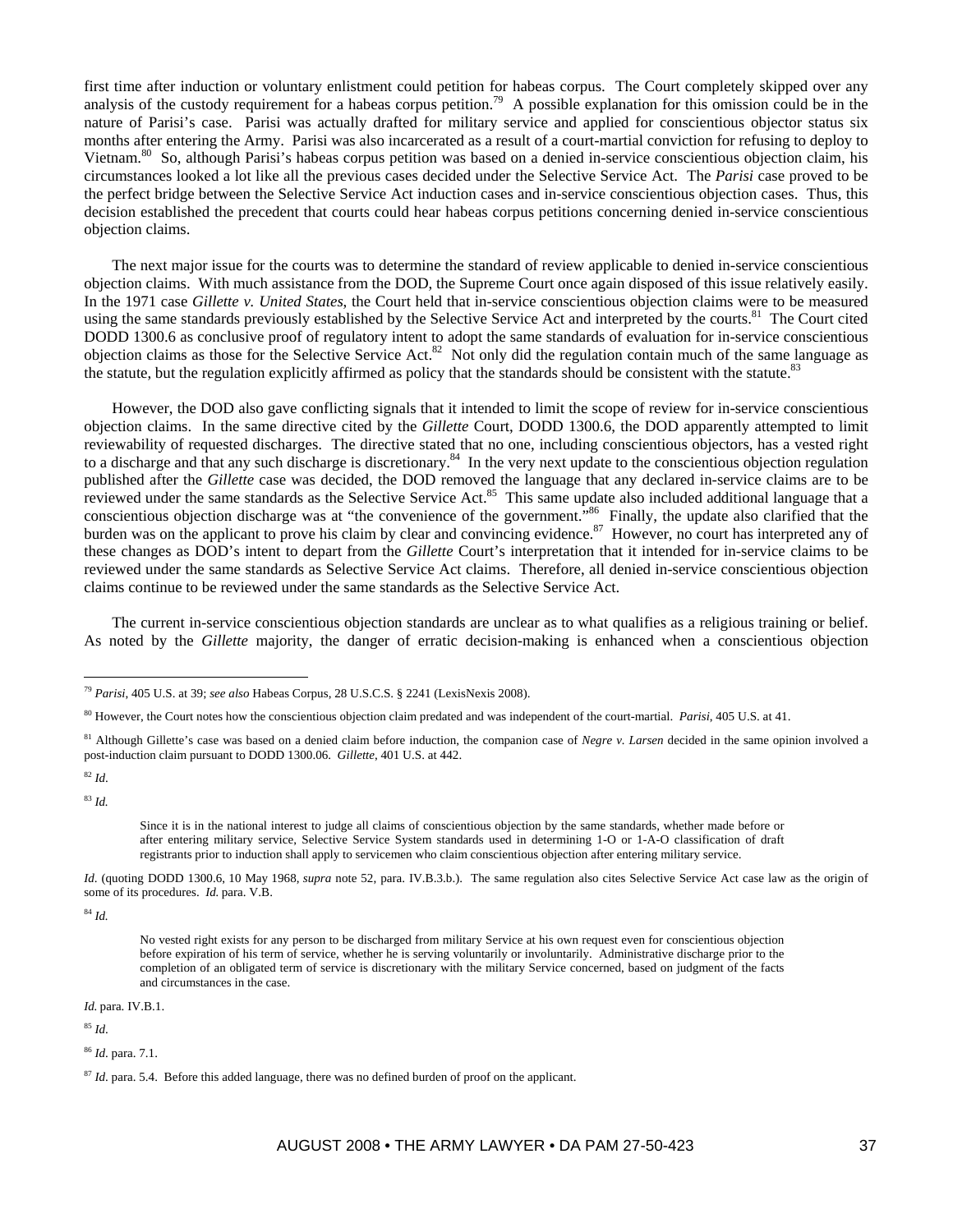exemption of indeterminate scope is honored.<sup>88</sup> This nebulous standard is also criticized as one that favors educated and articulate applicants because they are able to craft a conscientious objection claim that best parrots case law.89 As discussed further in the next section, the current judicial standard of review essentially forces the government to disprove a petitioner's conscientious objection claim once asserted. This places a near impossible standard on the government to produce evidence of the mental state of the petitioner. The remainder of this article explores the problems arising from the current conscientious objection program and proposes several remedial government actions to provide more meaningful standards and increase judicial deference to military personnel decisions concerning conscientious objection claims.

### II. The Problem with the Current In-Service Conscientious Objection Program and Potential Solutions

## A. The Problem: No Meaningful Standard Creates Confusion and Unfairness

The problem with the current in-service conscientious objection program is two-fold. First, the judicially-created standard adopted by the DOD is vague and easily met by an articulate applicant. The definition of "religious training or belief. has been expanded beyond its definition to incorporate almost any origin of belief.<sup>90</sup> Second, the currently configured regulatory framework of the in-service conscientious objection program arguably has resulted in the federal judiciary exercising the discretionary authority that rightfully belongs to the military. Previous military in-service conscientious objection regulations initially conveyed an intent to subject all in-service conscientious objection claims to judicial review using the same standards created for claims under the Selective Service System.<sup>91</sup> The courts have fully embraced this intent and currently judge all conscientious objection cases according to substantially the same standards.<sup>92</sup> Consequently, when the military denies a conscientious objection application, the applicant can appeal the decision up to the Supreme Court using rules designed for involuntarily drafted citizens. Even if the military concludes that an applicant has not met the regulatory conscientious objection standard, the current standard of judicial review creates a presumption of validity in favor of the applicant that is extremely difficult for the Government to overcome.

The difficulty with any conscientious objection program lies in the fact that the claim is inescapably subjective. By any definition, a claim of conscientious objection deals with the state of mind of the claimant. It is a matter of belief or, as aptly named, of conscience. As discussed earlier, the original conscientious objection exemption was available solely to applicants whose beliefs were based on religion. But the current regulatory definition expanded this exemption to specifically include non-religious beliefs that are held with the same intensity as a religious belief.<sup>93</sup> This expansion made an already difficult standard even more difficult to measure. Although any conscientious objection exemption cannot avoid the difficulty in reviewing subjective beliefs, the method used to analyze these beliefs can either amplify or reduce this difficulty.

Belief in an external power or "being" or deeply held moral or ethical belief, to which all else is subordinate or upon which all else is ultimately dependent, and which has the power or force to affect moral well-being. The external power or "being" need not be one that has found expression in either religious or societal traditions. However, it should sincerely occupy a place of equal or greater value in the life of its possessor. Deeply held moral or ethical beliefs should be valued with the strength and devotion of traditional religious conviction. The term "religious training and/or belief" may include solely moral or ethical beliefs even though the applicant may not characterize these beliefs as "religious" in the traditional sense, or may expressly characterize them as not religious. The term "religious training and/or belief" does not include a belief that rests solely upon considerations of policy, pragmatism, expediency, or political views.

DODI 1300.06, *supra* note 52, para 3.2.

91 DODD 1300.6, 10 May 1968, *supra* note 52, para. IV.B.3.b.

<sup>88</sup> Gillette v. United States, 401 U.S. 437, 448 (1971).

<sup>89</sup> James L. Lacy, *Alternative Service*, *in* SELECTIVE CONSCIENTIOUS OBJECTION: ACCOMMODATING CONSCIENCE AND SECURITY 107, 112 (Michael F. Noone, Jr. ed., 1989); *see also* ROBERT A. SEELEY, ADVICE FOR CONSCIENTIOUS OBJECTORS, *available at* http://www.objector.org/advice/contents.html (last visited July 28, 2008) (citing case law while providing specific advice on how to apply for conscientious objector status).

<sup>90</sup> *See supra* notes 43–45 and accompanying text. The in-service conscientious objection program currently defines "religious training and/or belief" as follows:

<sup>92</sup> *See, e.g.*, *Gillette*, 401 U.S. at 442. However, some courts interpret the in-service conscientious objection program standards differently. *See infra* note 141.

<sup>93</sup> *See* DODI 1300.06, 10 May 1968, *supra* note 52, para. 3.2.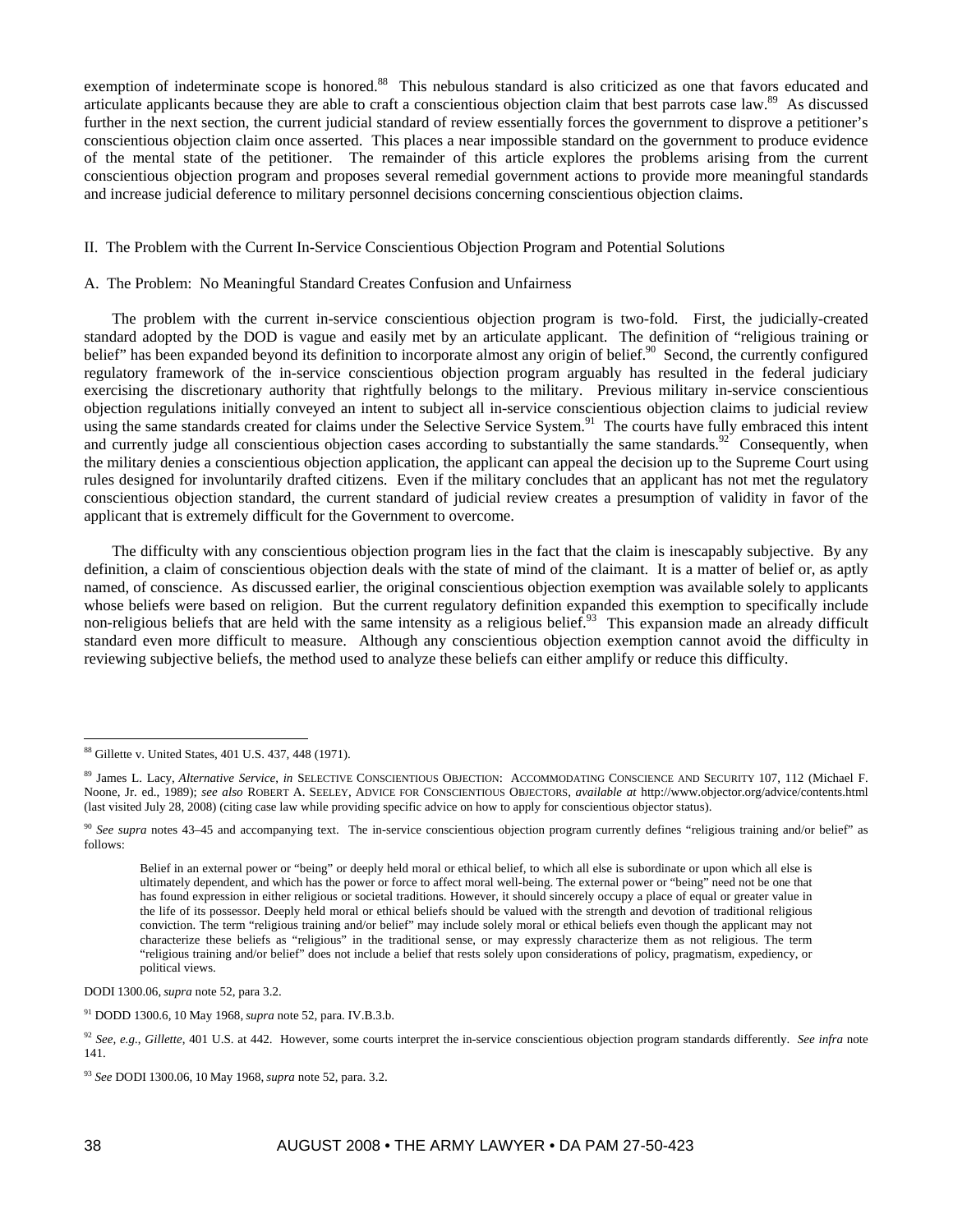The standard for judicial review of a denied conscientious objection application continues to be the "basis in fact" standard. That is, once an applicant establishes a prima facie case, the burden shifts to the government to show that there was a basis in fact for its decision.<sup>94</sup> An applicant establishes a prima facie case, when he "makes nonfrivolous allegations that, if true, would be sufficient under regulation or statute to warrant granting the requested reclassification."<sup>95</sup> Although the military updated its regulations to require an applicant to prove his conscientious objection belief by clear and convincing evidence, the majority of courts have not changed their standard of review.<sup>96</sup> Most courts still only require applicants to establish a prima facie case to satisfy their burden under a habeas corpus petition.<sup>97</sup> The courts have made it clear that although this standard of review is the "narrowest review known to the law," <sup>98</sup> "it is not toothless."<sup>99</sup> Courts require the government to show "hard, reliable, provable facts" that form a basis for disbelieving the applicant's sincerity, or to show something "concrete in the record which substantially blurs the picture painted by the applicant."<sup>100</sup> In short, suspicion by the Government that a servicemember is not sincere is insufficient. So although by regulation applicants must prove their conscientious objection beliefs to their military service by clear and convincing evidence in order to shift the burden to the Government, on appeal in federal court they only need to assert a prima facie case to do the same. This goes beyond the euphemism of allowing two bites of the apple. It allows a small initial nibble followed by an extraordinarily large chomp.

Another problem with the current in-service conscientious objection exemption is that it appears to favor the privileged. The vague legal standards for conscientious objection created by the Supreme Court in the 1960s and 1970s created a condition where determining the beliefs necessary to qualify for the exemption was confusing, at best. After analyzing the statistics concerning conscientious objection discharges, military historian James L. Lacy concluded that these vague standards resulted in a disproportionate number of exemptions being granted to educated whites during the Vietnam War.<sup>101</sup> Mr. Lacy noted a Selective Service survey from the 1970s concluding that of the Vietnam-era drafted individuals who were granted conscientious objection exemptions, 96% had graduated high school, 40% graduated college, and 70% had completed some college.<sup>102</sup> He also noted that very few blacks were granted conscientious objector status.<sup>103</sup> Although these statistics were collected from draft board conscientious objection determinations, they are relevant to the current in-service regulatory framework because the regulations have largely adopted the judicially created standards.<sup>104</sup> Because of the complexity of navigating the legal system, servicemembers able to appeal their conscientious objection denials are the ones wealthy or lucky enough to retain the assistance of competent legal counsel. A look at the most recent conscientious objection cases decided in federal courts continues the trends noted by Mr. Lacy. Of these cases, approximately 61% of

<sup>98</sup> *Woods*, 987 F.2d at 1456.

<sup>99</sup> *Hager*, 938 F.2d at 1454.

<sup>100</sup> *Id*.

 $\overline{a}$ 

<sup>102</sup> *Id*. Mr. Lacy fails to cite the study and the author was unable to locate it or an equivalent study to confirm his results.

<sup>103</sup> *Id*.

<sup>&</sup>lt;sup>94</sup> Most courts follow this burden-shifting analysis. Rainey v. Garrett, 1993 U.S. App. LEXIS 5404, at \*8 (4th Cir. Mar. 16, 1993); Shaffer v. Schlesinger, 531 F.2d 124, 128 (3rd Cir. 1976); Rosenfeld v. Rumble, 515 F.2d 498, 499 (1st Cir. 1975); Sanger v. Seamans, 507 F.2d 814, 816 (9th Cir. 1974); Chilgren v. Schlesinger, 499 F.2d 204, 207 (8th Cir. 1974); Smith v. Laird, 486 F.2d 307, 310 (10th Cir. 1973); *see* United States v. Bush, 509 F.2d 776, 783 (7th Cir. 1975) (applying the basis in fact standard to a pre-induction prima facie case of conscientious objection from an inductee); *see also* United States v. Fuller, 497 F.2d 551, 554 (6th Cir. 1974) (holding that because the inductee failed to establish a prima facie case for conscientious objection, the draft board was not required to show reasons for the application's denial). Some courts, however, appear to gloss over this burden shift and begin the analysis by searching the record for the government's basis in fact for it's denial of conscientious objection applications. Alhassan v. Hagee, 424 F.3d 518, 522 (7th Cir. 2005); Hager v. Sec'y of the Air Force, 938 F.2d 1449, 1454 (1st Cir. 1991) (failing to address the burden-shifting analysis it adopted earlier in *Rosenfeld*).

<sup>95</sup> Woods v. Sheehan, 987 F.2d 1454, 1456 (9th Cir. 1993) (quoting *Sanger*, 507 F.2d at 816).

<sup>96</sup> *See* Harris v. Schlesinger, 526 F.2d 467, 468 (9th Cir. 1975) (noting how the 12 June 1974 version of AR 600-43, *Conscientious Objection*, altered the burden of proof from the previous case law standard of prima facie case to clear and convincing evidence).

<sup>&</sup>lt;sup>97</sup> Only a few courts have addressed the new standard, but these courts appear to alter their standard of review in language only and provide no new tools for reviewing conscientious objection claims. *See Rainey*, 1993 U.S. App. LEXIS 5404, at \*4 (announcing the requirement for habeas corpus petitioners to prove a prima facie conscientious objection claim by clear and convincing evidence but providing no new analysis for reviewing claims); *see also* Zabala v. Hagee, 2007 U.S. Dist LEXIS 27423, at \*21 (N.D. Cal. Mar. 29, 2007) (quoting the new standard for applicants to prove a prima facie case by clear and convincing evidence but using exact same analysis from historical conscientious objection case law).

<sup>101</sup> Lacy, *supra* note 89, at 112.

<sup>&</sup>lt;sup>104</sup> The author was unable to obtain current race or rank-specific data for in-service conscientious objection applications. The most recent U.S. Government Accountability Office report on Conscientious Objectors does not detail statistics based on rank or race. U.S. GOV'T ACCOUNTABILITY OFFICE, MILITARY PERSONNEL: NUMBER OF FORMALLY REPORTED APPLICATIONS FOR CONSCIENTIOUS OBJECTORS IS SMALL RELATIVE TO THE TOTAL SIZE OF THE ARMED FORCES 8 (2007) [hereinafter GAO CONSCIENTIOUS OBJECTOR REPORT 2007].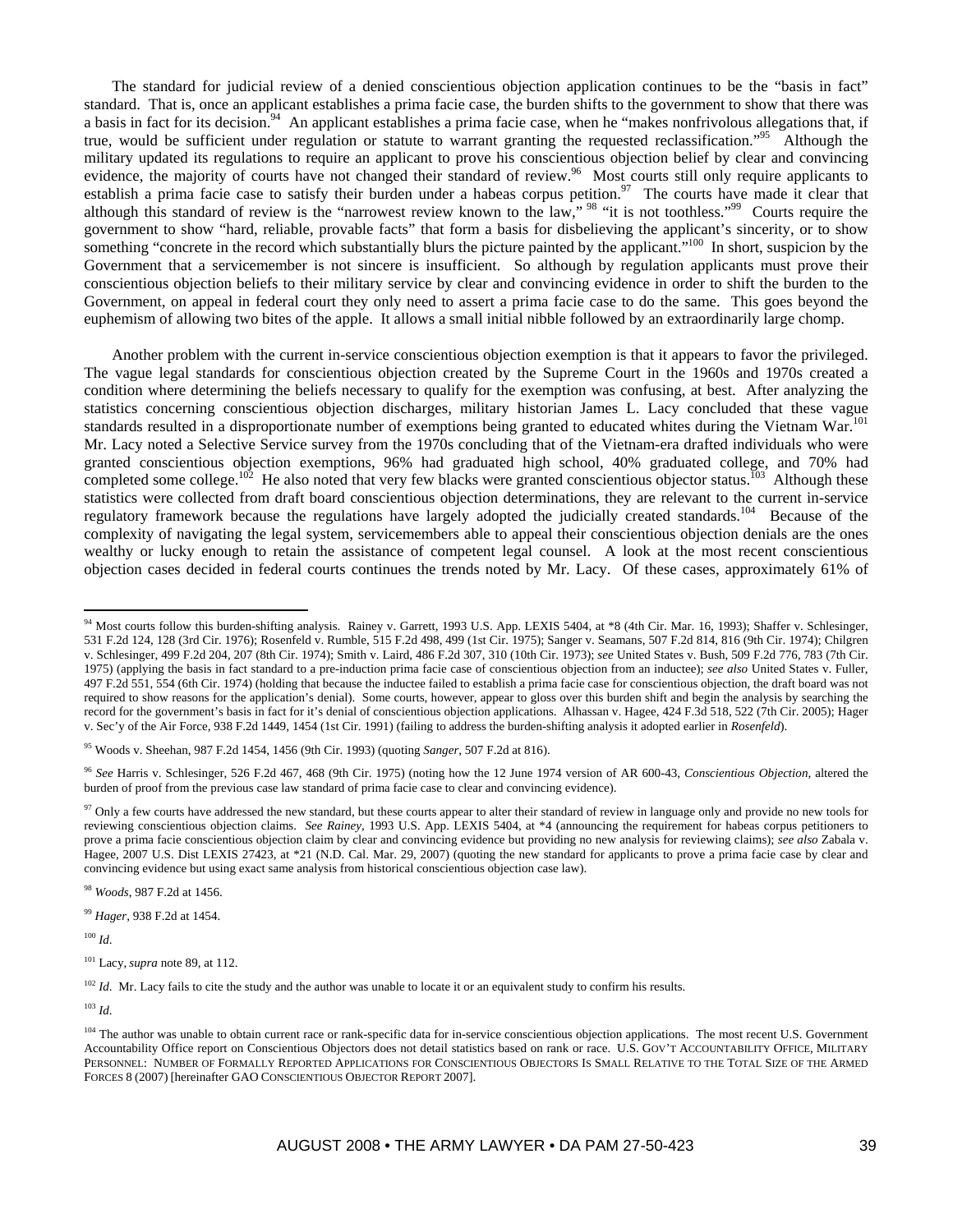officers were granted writs of habeas corpus, while only about 33% of enlisted were granted the same.<sup>105</sup> Although these numbers are not conclusive, they suggest that education may still play a significant role in resolving in-service conscientious objection cases at the judicial level.

One argument against any change in the current regulatory scheme is that conscientious objectors have little impact on military operations because there are so few applicants. The latest U.S. Government Accountability Office report on conscientious objection in 2007 concluded that the number of applications for in-service conscientious objector status was small compared to the overall size of the military.<sup>106</sup> Although it reached a similar conclusion in its 1993 report, the U.S. General Accounting Office stopped short of concluding that there was no impact on military readiness.<sup>107</sup> Another prominent figure in the 2007 report is the average processing time for conscientious objection applications. On average, it takes the DOD about seven months to process a conscientious objection application.<sup>108</sup> This, of course, does not include the additional time that federal litigation can add to the processing time. Seven or more months is a significant amount of time to ask a commander to make special accommodations for conscientious objection applicants so their duties do not interfere with their alleged beliefs.<sup>109</sup> This is even more significant when combat units are continually training for and deploying in support of the Global War on Terror. Although the effect on military readiness is certainly nowhere near the effect felt by the military during the Vietnam War, $^{110}$  the impact is still significant.

The vague in-service conscientious objection standards allow for various interpretations and creates uncertainty. These standards have a negative impact on military units and individual servicemembers. Commanders and their Soldiers need predictability in order to plan for the future. In order to train for missions, commanders need to be able to accurately predict whether their Soldiers will be granted conscientious objector status. Soldiers need this predictability just as much or more than commanders do because it profoundly affects their lifestyle. A vague conscientious objection standard that fails to provide such predictability results in wasted resources for the government and a sense of mystery or unfairness for the Soldier. Both of these results ultimately end in frustration for everyone involved because of lack of control and understanding of the process.

<sup>&</sup>lt;sup>105</sup> The author compiled these rudimentary statistics by searching all federal courts for habeas corpus cases involving denied conscientious objection claims since 1980. From a total of twenty nine cases, the following numbers were compiled: Eight of the thirteen officers were granted the writ, while only four of twelve enlisted were granted the writ. Oddly, all eight of the victorious officers were physicians. This also supports the conclusion that better educated servicemembers have a greater chance at achieving conscientious objector status. The cut off date of 1980 was chosen at random. Aguayo v. Harvey, 476 F.3d 971 (D.C. Cir. 2007); Alhassan v. Hagee, 424 F.3d 518 (7th Cir. 2005); Roby v. United States Dep't of the Navy, 76 F.3d 1052 (9th Cir. 1996); Woods v. Sheehan, 987 F.2d 1454 (9th Cir. 1993); Perler-Tomboly v. Sec'y of the Air Force, 1993 U.S. App. LEXIS 31022 (9th Cir. Nov. 24, 1993); Rainey v. Garrett, 1993 U.S. App. LEXIS 5404 (4th Cir. Mar. 16, 1993); Hager v. Sec'y of the Air Force, 938 F.2d 1449 (1st Cir. 1991); Walshe v. Toole, 663 F.2d 320 (1st Cir. 1981); Naill v. Alexander, 631 F.2d 696 (10th Cir. 1980); Rogowskyj v. Conway 2007 U.S. Dist. LEXIS 17162 (D.D.C. Mar. 13, 2007); Watson v. Geren, 483 F. Supp. 2d 226 (D.N.Y. 2007); Kwon v. Sec'y of the Army, 2007 U.S. Dist. Lexis 26201 (E.D. Mich. Apr. 9, 2007); Zabala v. Hagee, 2007 U.S. Dist. LEXIS 27423 (D. Cal. Mar. 29, 2007); Hanna v. Sec'y of the Army, 2006 U.S. Dist. LEXIS 74326 (D. Mass. Oct. 6, 2006); Jashinski v. Holcomb, 482 F. Supp. 2d 785 (D. Tex. 2006); Reynolds v. Widnall, 1997 U.S. Dist. LEXIS 6976 (D. Mass. Mar. 26, 1997); Leonard v. Dep't of Navy, 786 F. Supp. 82 (D. Me. 1992); Reiser v. Stone, 791 F. Supp. 1072 (D. Pa. 1992); Allison v. Stone, 1992 U.S. Dist. LEXIS 12429 (D. Cal. Aug. 6, 1992); Jones v. Mundy, 792 F. Supp. 1009 (D.N.C. 1992); United States *ex rel.* Brandon v. O'Malley, 1991 U.S. Dist LEXIS 11492 (D. Ill. Aug. 19, 1991); Chapin v. Webb, 701 F. Supp. 970 (D. Conn. 1988); Lewis v. Marsh, 1988 U.S. Dist. LEXIS 13930 (D. Ky. Sep. 26, 1988); Goodrich v. Marsh, 659 F. Supp. 855 (D. Ky. 1987); Bailey v. Sec'y of Army, 1987 U.S. Dist. LEXIS 10804 (D. Ala. Nov. 18, 1987); Koh v. Sec'y of Air Force, 559 F. Supp. 852 (D. Cal. 1982); Lawton v. Lehman, 531 F. Supp. 139 (D. Va. 1982); Cywinski v. Binney, 488 F. Supp. 674 (D. Md. 1980).

<sup>&</sup>lt;sup>106</sup> The report found that between 2002 and 2006 there were only 425 applications submitted from approximately 2.3 million servicemembers in the entire U.S. Armed Forces. GAO CONSCIENTIOUS OBJECTOR REPORT 2007.

<sup>&</sup>lt;sup>107</sup> The General Accounting Office noted that although the number of overall applications more than doubled from any of the previous four years, the number of applicants probably had no measurable impact on readiness during the Persian Gulf War. *See* U.S. GEN. ACCOUNTING OFFICE, CONSCIENTIOUS OBJECTORS: NUMBER OF APPLICATIONS REMAINED SMALL DURING THE PERSIAN GULF WAR 4 (1993).

<sup>&</sup>lt;sup>108</sup> The Navy had the shortest average processing time of about five months while the Air Force Reserve had the longest processing time of about one year. GAO CONSCIENTIOUS OBJECTOR REPORT 2007, *supra* note 104, at 15. The U.S. Army and Air Force do, however, impose application processing standards through their respective regulations. The Army requires an application be forwarded to Department of the Army within ninety days of submission. AR 600- 43, *supra* note 66, para. 2-1.b. The U.S. Air Force imposes a guideline that each individual involved in the process forward the application to the next person within three working days. AFI 36-3204, *supra* note 67, para. 5.7.

<sup>&</sup>lt;sup>109</sup> Although commanders are not absolutely required to assign applicants to duties that do not conflict with their beliefs, the regulation directs commanders to "make every effort" to do so. DODI 1300.06, *supra* note 52, para. 7.9.

<sup>110</sup> Near the end of the Vietnam War in 1972, more people were being granted conscientious objector status than were being inducted into the military. *See* KOHN, *supra* note 5, at 93.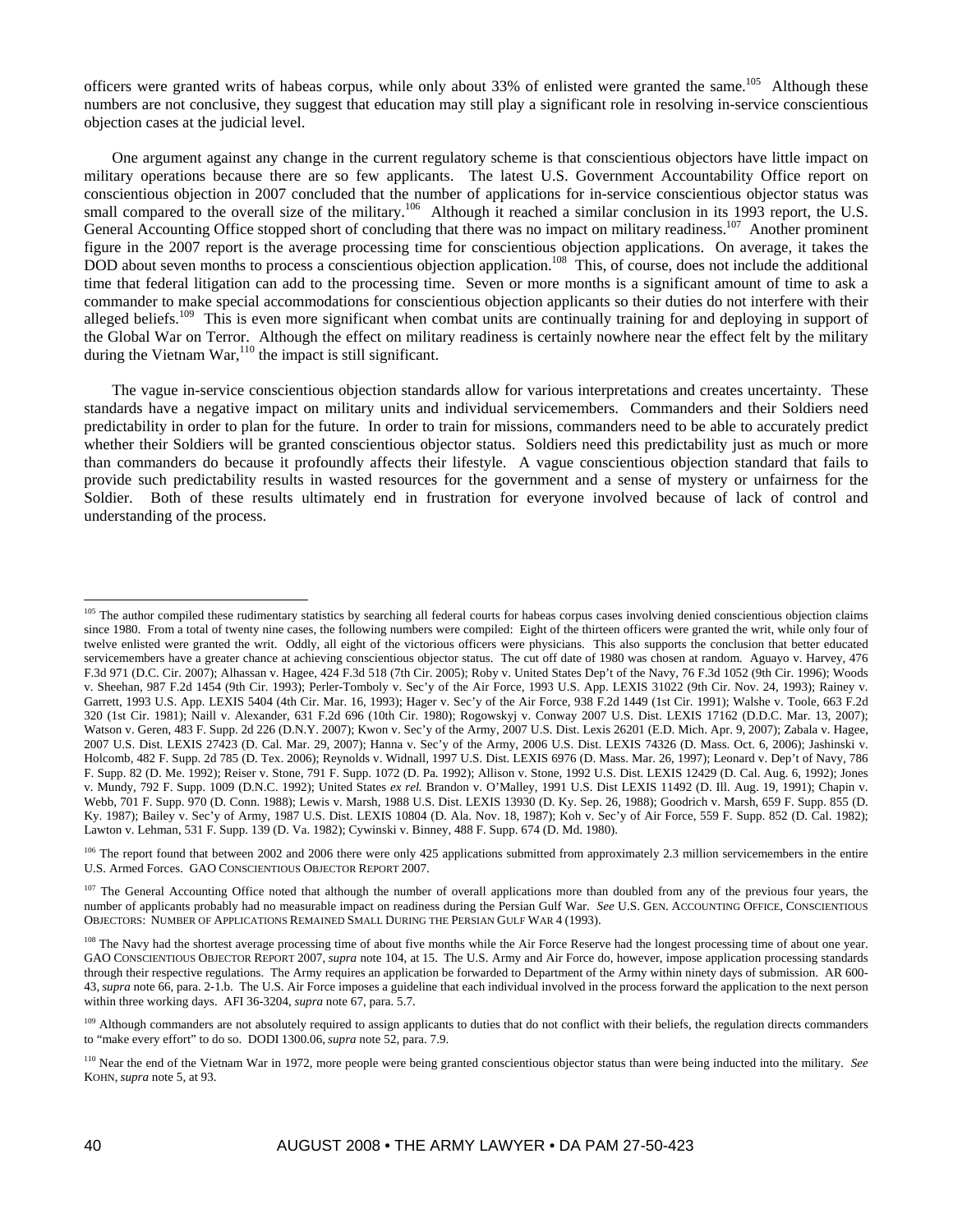### B. Potential Solutions

#### *1. The Nuclear Option: Abandoning the In-Service Conscientious Objection Program*

An extreme solution to the current in-service conscientious objection exemption problem is to eliminate the program entirely. Terminating the in-service conscientious objection exemption would eliminate not only the need for an administrative procedure to process in-service claims, but also any need for judicial review of those decisions. This option would bypass the difficult problem of how to revise the currently confusing process of handling in-service conscientious objector claims.

As tempting as it may be to simply eliminate the exemption, this is likely not the best option. As discussed earlier, conscientious objection exemption from military service has deep historical roots. Our nation has always valued freedom of individual belief and allowed for conscientious objection to service.<sup>111</sup> This holds true even in an all-volunteer military because people's beliefs can change.<sup>112</sup> Although history and national values weigh heavily against this option, it warrants some discussion because it undoubtedly has some advocates.

A conscientious objection exemption from military service is not constitutionally required and eliminating it would create no significant basis for a legal challenge based on the U.S. Constitution.113 Furthermore, because the current in-service exemption is not statutorily created, the DOD could unilaterally eliminate the exemption by merely publishing a new regulation. Congress has already granted the President and the Secretary of Defense the power to prescribe regulations for the military.114 The most persuasive argument for eliminating the in-service exemption is that a servicemember should not be allowed to claim conscientious objection after he has volunteered to serve. Potential servicemembers are required to affirmatively state that they are not conscientious objectors and have no beliefs that would prevent them from participating in war.<sup>115</sup> The argument follows that a servicemember forfeits any right to claim conscientious objection at the time of enlistment. However, this argument dismisses the idea that a person can become a conscientious objector after previously disavowing any such belief. This argument also ignores the negative consequences of having sincere conscientious objectors serving in the military, such as degraded combat effectiveness during military operations and increased criminal and administrative procedures for servicemembers who refuse to train or fight.

Forcing sincere conscientious objectors to remain in the military compels them to choose either to follow their beliefs or to pick up a weapon and fight. But if sincere and deeply held, these beliefs prevent a conscientious objector from participating in military training and combat. This collision of military needs and personal beliefs results in either a refusal to train for combat or a refusal to fight during combat operations. Either way, forcing a conscientious objector to continue performing military service can have dire consequences not only for the individual, but for his entire military unit. Although some may think that requiring the servicemember to make such a decision is the perfect way to determine if he or she is a sincere conscientious objector, such a method would likely only create additional burdens for military units and leaders.<sup>116</sup>

<sup>114</sup> *See* 10 U.S.C.S. § 121 (LexisNexis 2008); *see also id.* § 113(b).

<sup>115</sup> *See* DD Form 1966, *supra* note 48.

<sup>&</sup>lt;sup>111</sup> Parisi v. Davidson, 405 U.S. 34, 45 (1972) (noting the "historic respect in this Nation for valid conscientious objection to military service").

<sup>112</sup> Additionally, some servicemembers who volunteered can be forced to serve for longer than their original contractual commitment. *See* Dep't of Army Message No. 06-232, subject: Active Army Stop Loss/Stop Movement Program for Units Scheduled to Deploy OCONUS in Support of OIF and OEF (22 Aug. 2006); *see also* Michelle Tan, *Stop-Loss Likely to Last Into Fall 2009*, ARMY TIMES, May 5, 2008, *available at*  http://www.armytimes.com/news/2008/05/army\_stoploss\_050308/.

<sup>&</sup>lt;sup>113</sup> See Johnson v. Robison, 415 U.S. 361, 375 (1974). While holding that the denial of veterans benefits to discharged conscientious objectors was constitutional, the court noted that "Congress . . . is under no obligation to carve out the conscientious objector exemption for military training." *Id.* (quoting Robison v. Johnson, 352 F. Supp. 848 (D. Mass. 1973).

<sup>&</sup>lt;sup>116</sup> The case of Army Specialist (SPC) Katherine Jashinski provides a good example of problems that arise from requiring a servicemember to continue military service in spite of claimed conscientious objection beliefs. Jashinski v. Holcomb, 482 F. Supp. 2d 785 (D. Tex. 2006). Specialist Jashinski volunteered for the National Guard and applied for conscientious objector status after receiving activation orders to deploy to Afghanistan. *Id.* After her application was twice denied by the DACORB, she filed suit in federal district court. *Id.* She sought a temporary restraining order to prohibit the Army from deploying her to Afghanistan and a writ of habeas corpus to discharge her from the Army. *Id.* Although her unit deployed to Afghanistan shortly after she submitted her conscientious objection application, the Army allowed SPC Jashinski to remain in the United States until her application and court case were resolved. *Id.* One year after her unit had been deployed to Afghanistan, the court denied both the temporary restraining order and writ of habeas corpus. *Id.* After losing her case, SPC Jashinski refused to conduct weapons training and deploy to Afghanistan. Assoc. Press, *Soldier from Wis., Denied CO Status, Gets Bad Conduct Discharge*, LACROSS TRIB., May 26, 2006, http://www.lacrossetribune.com/articles/2006/05/26/wi/soldier.txt.She was tried by court-martial, convicted of disobeying a lawful order, and sentenced to 120 days confinement and a bad-conduct discharge. *Id.*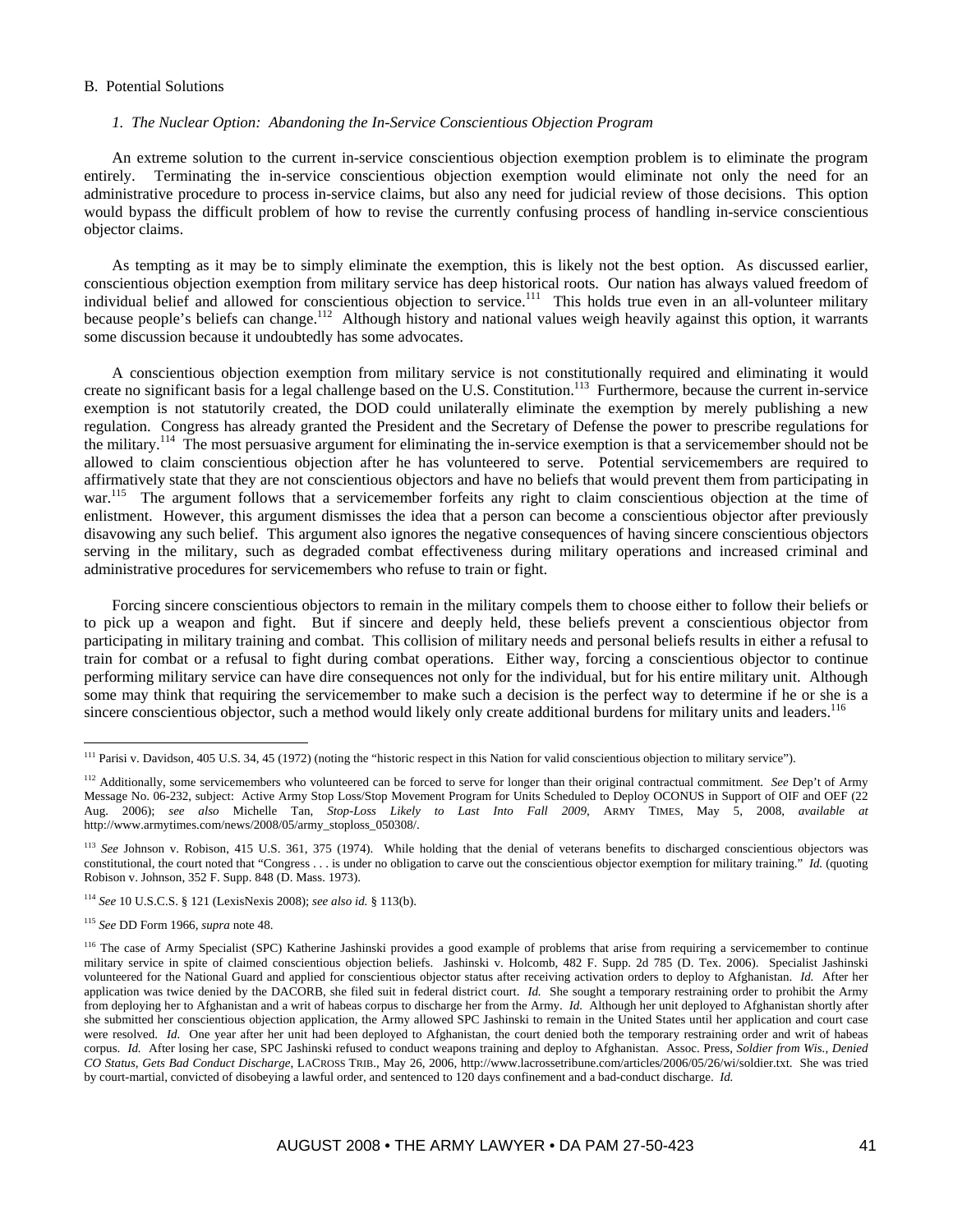Another strong argument for eliminating the in-service conscientious objection program is that the current in-service conscientious objection regulatory scheme already results in the likelihood that sincere conscientious objectors will be forced to continue service in the military. Under the current program, a claimant who possessed conscientious objection beliefs prior to entering the military is barred from claiming the conscientious objection exemption after entry.<sup>117</sup> So, applicants who fail to recognize and make known their pre-existing beliefs prior to enlistment forever waive the right to apply for conscientious objection and must continue military service in their assigned military occupation.118 The apparent reason for this waiver provision is to encourage people to voice their objections prior to enlisting. This provision demonstrates that our national policy of honoring conscientious objection beliefs is not without limit. It shows that Congress and DOD are willing to compromise the free expression of beliefs in order to set a meaningful limitation on the claim of conscientious objection. This is one of the few provisions currently in our system that helps provide an objective standard by which the conscientious objection program can be measured.

An in-service exemption is needed as a tool for military leaders to maintain morale and discipline. A deeply sincere conscientious objector who will not or cannot obey military orders can seriously and detrimentally affect mission accomplishment. Not only will conscientious objectors refuse to train or fight, but they can also affect morale and discipline in their units. This presents military leaders with two potential problems. First is the concern that other servicemembers will follow the lead of the conscientious objector and refuse to train or fight. A refusal to follow orders has the potential to spread throughout a unit like a disease. Second is the possibility that other servicemembers will harm the conscientious objector for refusing to train or fight. Violence against conscientious objectors was rampant in earlier conflicts<sup>119</sup> and is certainly foreseeable in today's military as well. But apart from the concerns about the individual conscientious objector and the concerns of the military unit, deeper societal concerns argue against forcing sincere conscientious objectors to continue military service.

Although the military could unilaterally repeal the in-service conscientious objection exemption, such a move would go against our national values.<sup>120</sup> The United States was built on the foundation of religious freedom and independent thought. Since its inception, the United States has embraced these ideals by including a conscientious objection exemption in the earliest military conscription laws.<sup>121</sup> Our nation also deeply believes in the ability of individuals to develop and change their own beliefs.<sup>122</sup> It is not only a recognized and accepted principle of the United States, but an accepted principle of the international community as well. The United Nations High Commissioner for Human Rights has called on all nations to exempt conscientious objectors from military service.<sup>123</sup> This national and international support for conscientious objectors suggests that a repeal of the in-service program would, at best, result in social discontent. At worst, it could result in congressional action to codify an in-service conscientious objection exemption or judicial interference in the military personnel decision-making process. Regardless of any potential ramifications of eliminating the exemption, the in-service conscientious objection program appears to be permanently embedded in military planning. Although significantly narrowing the scope of the in-service program may be appropriate, a complete elimination would likely prove to be a mistake.

<sup>&</sup>lt;sup>117</sup> The DOD regulation actually limits this waiver to servicemembers who failed to file under the Selective Service System, rendering this limitation in an all-volunteer force meaningless. *See* DODI 1300.06, *supra* note 52, para. 4.1.1. This is essentially the same scheme as found in the Selective Service System where inductees are required to submit claims for service exemption before induction. Selective Service System, 32 C.F.R. § 1633.2 (2007). However, the service regulations make up for the DOD's failure by requiring that conscientious objection beliefs be claimed before any kind of entry into service, including voluntary enlistment. *See* AR 600-43, *supra* note 66; *see also* U.S. MARINE CORPS, ORDER 1306.13E, CONSCIENTIOUS OBJECTORS para. 4.c (21 Nov. 1986).

<sup>&</sup>lt;sup>118</sup> See Grubb v. Birdsong, 452 F.2d 516 (6th Cir. 1971) (holding that the applicant waived his right to conscientious objection because he failed to assert his fixed beliefs prior to induction); *see also* Aguayo v. Harvey, 476 F.3d 971 (D.C. Cir. 2007) (upholding the lower court's decision that the applicant forfeited his claim of conscientious objection by failing to assert his beliefs prior to enlistment).

<sup>119</sup> *See* KOHN, *supra* note 5, at 29–33.

<sup>&</sup>lt;sup>120</sup> "As the Defense Department itself has recognized, 'the Congress . . . has deemed it more essential to respect a man's religious beliefs than to force him to serve in the Armed Forces.'" Parisi v. Davidson, 405 U.S. 34, 45 (1972) (quoting DODD 1300.6, 10 May 1968, *supra* note 52).

<sup>121</sup> *See supra* Part I.A.

<sup>&</sup>lt;sup>122</sup> Our criminal justice system's dependence on the sentencing philosophy of rehabilitation further demonstrates our society's fundamental belief that people can change. *See* MANUAL FOR COURTS-MARTIAL, UNITED STATES, R.C.M. 1001(g) (2008).

 $123$  By using the language "[a]ware that persons performing military service may develop conscientious objections," the resolution implies that states should have an in-service conscientious objection exemption in addition to the exemption from conscription. U.N. CHR, 55th Sess., 58th mtg., U.N. Doc. E/CN.4/1998/77 (Apr. 22, 1998).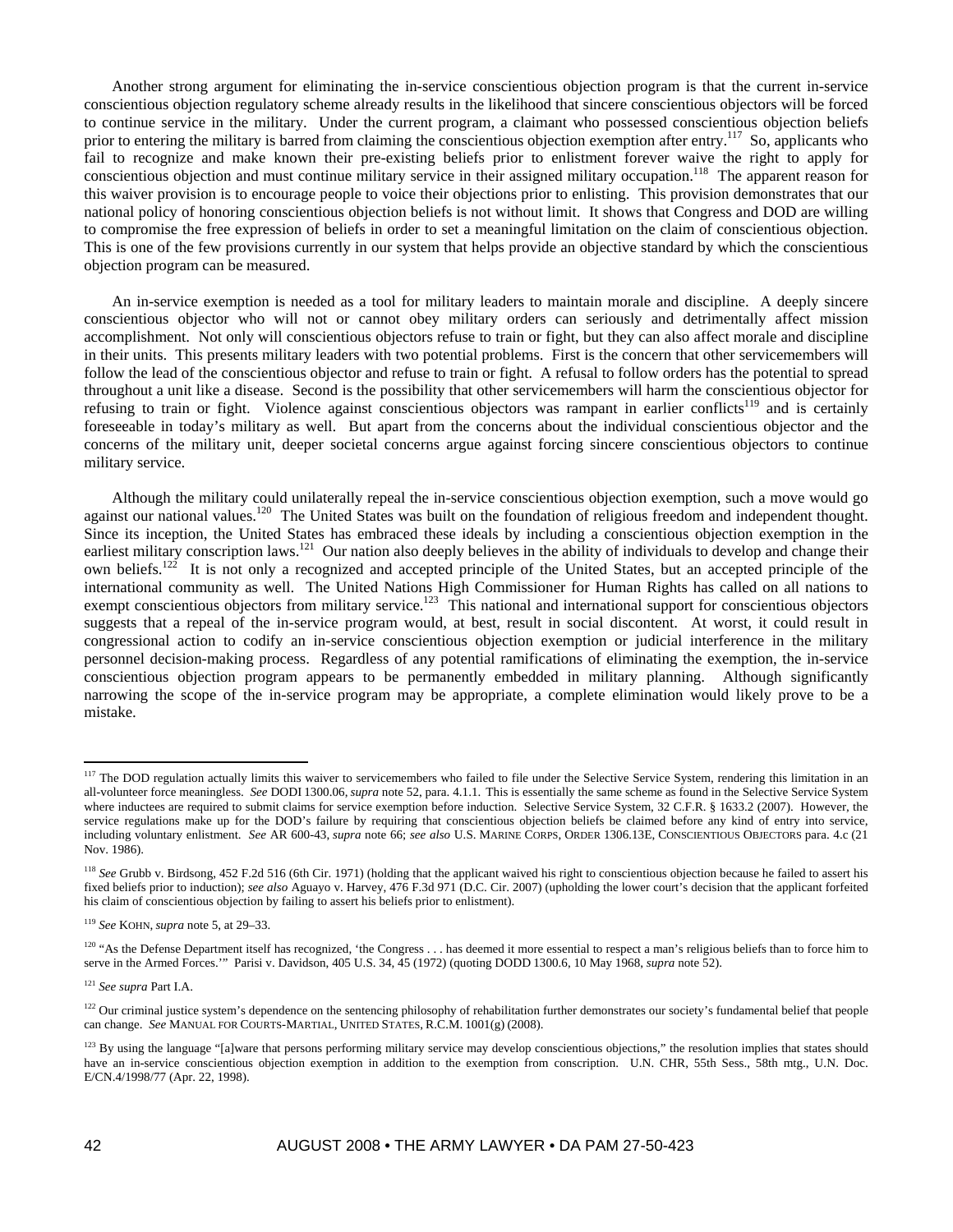### *2. The Middle Ground: Eliminating the Class 1-O Exemption*

Another possible change to the basic scheme of the in-service conscientious objection program would be to eliminate the discharge provision while retaining the non-combatant status provision. This option is essentially a compromise between total elimination of the program and preserving the existing program as is. Eliminating the Class 1-O exemption would produce the same benefits as would total elimination while continuing to provide accommodation to sincere conscientious objectors by allowing non-combatant service.<sup>124</sup> This option would produce many of the same benefits discussed above as a total elimination of the program. It would help provide a deterrent to insincere applicants by requiring continued service, minimize other servicemembers' feelings of unfairness by requiring continued service, and reduce risk of harm to applicants by moving them to a different unit. Another significant benefit for this option is that it would reduce processing times because applications would no longer need to go to the service headquarters for final approval.<sup>125</sup>

The arguments against elimination of the Class 1-O option are similar to those against total elimination of the in-service conscientious objection program. The strongest argument against this option continues to be that the exemption is historically entrenched in our society and that forcing a servicemember to continue serving counters the basic American value of individual beliefs. This argument is strong, but is counterbalanced by the fact that all of our servicemembers currently volunteer and explicitly state they are not conscientious objectors when they enlist. It is important to recall that the historical roots of the conscientious objection exemption are grounded in the earliest conscription laws. Furthermore, our current program already requires that even the most sincere conscientious objectors compromise their beliefs to some degree.

In some regard, the current in-service conscientious objection program already produces a similar result. While a servicemember's application is pending, he is required to continue service and follow lawful orders until the event of application approval and subsequent discharge.<sup>126</sup> Because commanders are only required to make efforts to accommodate the applicant's beliefs during the application process, servicemembers are not only subject to service in contravention to their beliefs but also may have to perform actual combat duties.<sup>127</sup> Eliminating the Class 1-O exemption would merely be another step in the direction of requiring continued service that contravenes asserted beliefs.

In a larger sense, all U.S. citizens are already forced to provide support to the U.S. military by virtue of their citizenship. United States citizens are required to provide support to the military through the payment of federal taxes. Nearly a quarter of the federal budget is allocated to the DOD.<sup>128</sup> There is no tax exemption for conscientious objection to military operations, and courts have rejected all legal arguments for such an exemption.<sup>129</sup> So, although a conscientious objector may claim an absolute right to abstain from any support to the military, U.S. citizens are already required to provide some contribution to the military through government spending.

As already discussed, any change in the in-service conscientious objection program could be accomplished merely by changing the regulations. The current regulations would not have to be significantly revised to incorporate this change. The Class 1-O and Class 1-A-O conscientious objection categories are primarily distinguished by the definitions alone. Although both classes similarly object to participation in war, the Class 1-A-O conscientious objector's beliefs are "such as to permit

DODI 1300.06, 10 May 1968, *supra* note 52, para. 3.3.

<sup>125</sup> *See id*. para. 7.7.

<sup>126</sup> *Id*. para. 7.9.

<sup>127</sup> *See id*.

<sup>&</sup>lt;sup>124</sup> Non-combatant service currently means

<sup>(1)</sup> service in any unit that is unarmed at all times, (2) any other assignment the primary function of which does not require the use of arms in combat provided that such other assignment is acceptable to the individual concerned and does not require him or her to bear arms or to be trained in their use, or (3) service aboard an armed ship or aircraft or in a combat zone . . . unless the individual concerned is personally and directly involved in the operation of weapons.

<sup>&</sup>lt;sup>128</sup> In fiscal year 2007, the DOD accounted for 22.8% of federal spending. U.S. DEP'T OF TREASURY: 2007 FINANCIAL REPORT OF THE U.S. GOVERNMENT 41 (2007).

<sup>&</sup>lt;sup>129</sup> A long line of cases in federal courts have concluded that such a self-authorized "war-tax deduction" is invalid. *See* United States v. Lee, 455 U.S. 252, 260 (1982); *see also* Jenkins v. Comm'r, 483 F.3d 90 (2d Cir. 2007); Adams v. Comm'r, 170 F.3d 173 (3d Cir. 1999); Lull v. Comm'r, 602 F.2d 1166 (4th Cir. 1979); Nelson v. United States, 796 F.2d 164 (6th Cir. 1986); First v. Comm'r, 547 F.2d 45 (7th Cir. 1976); Autenrieth v. Cullen, 418 F.2d 586 (9th Cir. 1969); Randall v. Comm'r, 733 F.2d 1565 (11th Cir. 1984).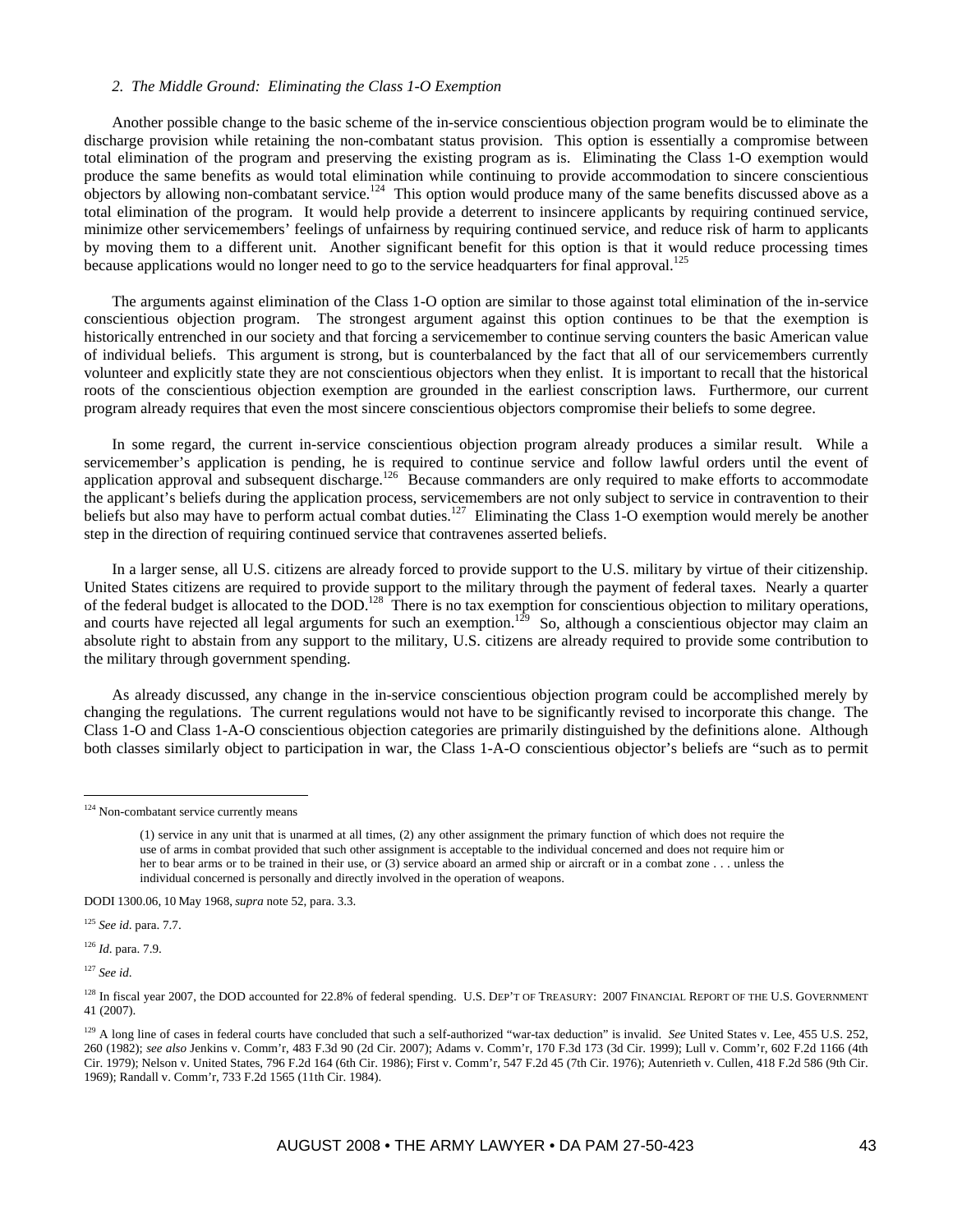military service in a non-combatant status."<sup>130</sup> Thus, the regulatory revision to incorporate this change can be accomplished by literally deleting all mention of the Class 1-O conscientious objector.

## *3. Separate the In-Service Conscientious Objection Program Standard from the Selective Service Exemption Standard*

Yet another option is to adopt completely separate standards for reviewing in-service conscientious objection applications from the standard that has been created by the courts. As already discussed, the military formatted its in-service conscientious objection program to mirror the standards created by federal courts for induction.<sup>131</sup> Some of these definitions have severely restricted how an in-service conscientious objection application could be reviewed. When the military first adopted the judicially created standards for conscientious objection, the DOD concluded that it was in the national interest to judge all claims alike.<sup>132</sup> This policy was more appropriate for a system in which people were involuntarily selected and forced to join the military. However, when every recruit must now affirmatively deny any conscientious objection beliefs before voluntarily entering the military, this policy is arguably outdated. From a practical standpoint, it makes sense to consider these factors when formulating standards for review of conscientious objection claims.

A good example of a judicially created standard adopted by the DOD concerns the timing of an application. According to this rule, application timing alone could not be the only factor in determining whether someone is a sincere conscientious objector. This standard was announced as early as 1971 by the Court of Appeals for the Fifth Circuit in *Rothfuss v. Resor*<sup>133</sup> and first showed up in military regulations several years later.<sup>134</sup> This rule quickly morphed from the initial proposition that a delay in applying cannot be a rationale for denial,<sup>135</sup> to the proposition that an application immediately following deployment orders cannot be a rationale for denial.136 According to this rule, the fact that a servicemember raises the issue of conscientious objection for the first time literally on the eve of a combat deployment cannot be the only basis for denial. In its analysis, the *Rothfuss* court based its decision in adopting the timing rule partially on the fact that the applicable regulations did not announce that timing could be a factor.<sup>137</sup> A potential change in the regulation to separate the in-service program standards from the judicial standards for induction would be to simply state that application timing alone may be the only factor for determining applicant sincerity. Another means to accomplish this same end would be to simply bar claims of conscientious objection for a certain period before a deployment. There are positives and negatives to changing the weight given to the timing factor. While there is arguably merit to the idea that the gravity of facing an imminent combat deployment is sometimes the period when a servicemember searches deep enough to realize his sincerely held conscientious objection beliefs,138 this argument becomes tenuous when the predeployment phase is abbreviated. However, the point is that the DOD is theoretically free to depart from the court-made standards for induction by simply revising the applicable regulations.

The military has the authority to depart from the judicially created Selective Service standards for conscientious objection. Courts have held that the military has in fact already done so. In 1996, in *Roby v. United States Department of Navy*, the Court of Appeals for the Ninth Circuit held that the military had in fact created a fourth element for the conscientious objector status by requiring that a belief be both sincere and deeply held.<sup>139</sup> Although the court found a basis for its decision both in Supreme Court precedent and military regulations, the court clearly based its decision on deference to

<sup>130</sup> DODI 1300.06, *supra* note 52, para. 3.1.

<sup>131</sup> *See supra* Part II.A.

<sup>132</sup> DODD 1300.6, 10 May 1968, *supra* note 52, para. IV.B.3.b.

<sup>133</sup> *See* 443 F.2d 554, 558–59 (5th Cir. 1971).

<sup>&</sup>lt;sup>134</sup> This rule first appeared in the 1974 version of AR 600-43 but has yet to appear in any DOD regulations. *See* U.S. DEP'T OF ARMY, REG. 600-43, CONSCIENTIOUS OBJECTION para. 1-4(5) (12 June 1974).

<sup>135</sup> United States v. Clifford, 409 F.2d 700, 707 (4th Cir. 1969).

<sup>136</sup> *See Rothfuss*, 443 F.2d at 558–59.

<sup>137</sup> *Id*. at 559.

<sup>&</sup>lt;sup>138</sup> *See* Hager v. Sec'y of Air Force, 938 F.2d 1449, 1456–57 (1st Cir. 1991) (providing a better discussion of this argument).

<sup>&</sup>lt;sup>139</sup> 76 F.3d 1052, 1057 (9th Cir. 1996) (rejecting the First and Second Circuits' holdings that depth of conviction was an improper factor). The 1971 version of DODD 1300.6 in effect at the time of the case defined conscientious objector as someone "who is conscientiously opposed to participation in war in any form; whose opposition is found on religious training and belief; and whose position is sincere and deeply held." DODD 1300.6, 20 Aug. 1971, *supra* note 52 para. 5.1.1.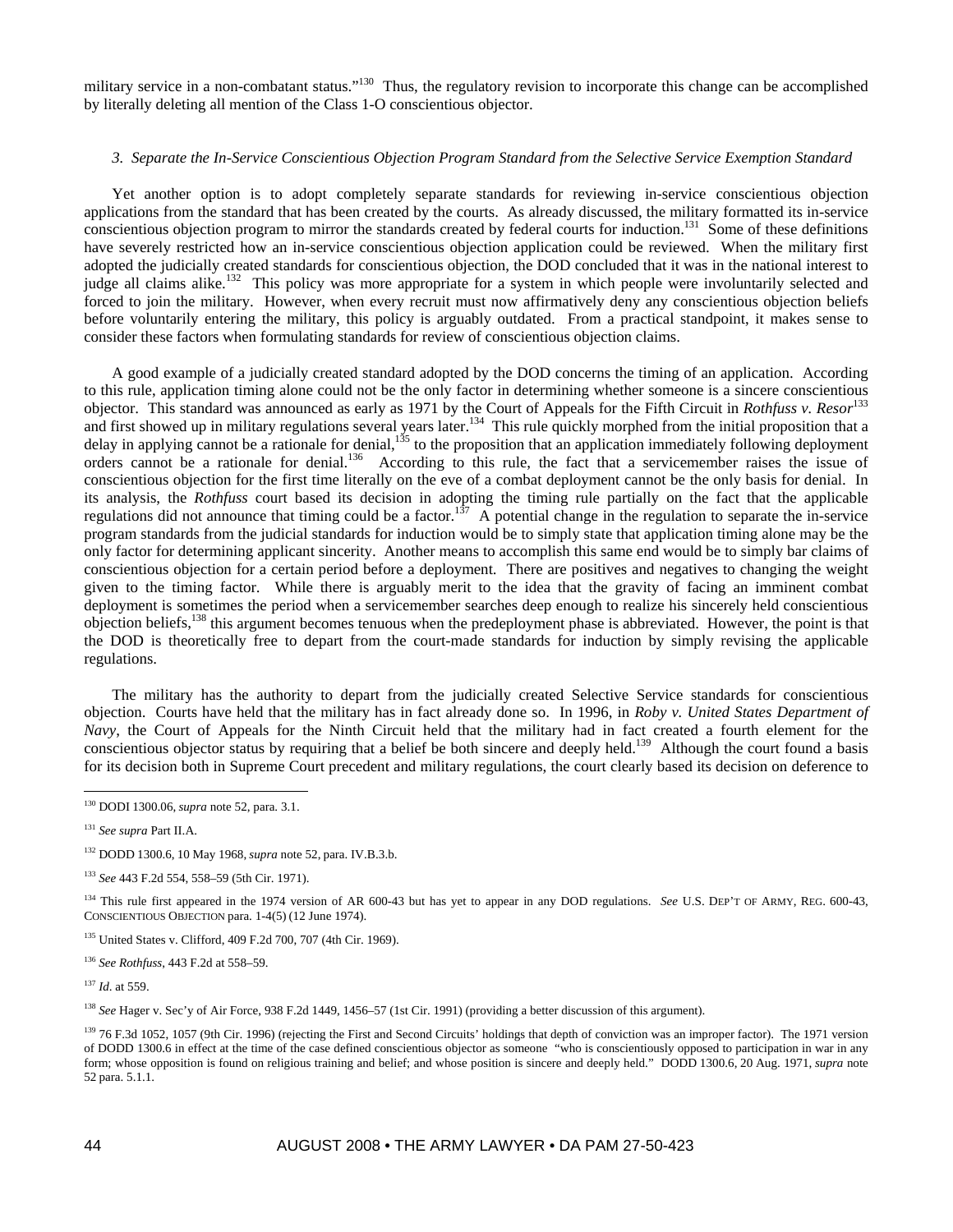military regulations.<sup>140</sup> The circuit courts are currently split on this issue,<sup>141</sup> but there is clear precedent for the military to amend its regulatory standards for in-service conscientious objection. A solution to resolve this split would be for the DOD to clearly articulate an intent to depart from the judicially created Selective Service conscientious objection exemption standards. Absent a military regulation stating this intent, courts are forced to rely on the previously announced policy to measure such claims in accordance with the Selective Service exemption. The DOD could announce this intent in a new regulation by both explicitly denouncing the previous policy and altering its court-adopted standards for reviewing in-service conscientious objection claims. Then courts will be free to establish a new line of precedents distinct and separate from the Selective Service system cases.

#### *4. Alternative Service: Civilian Non-Military Work Requirement*

Another consequence of having vague and confusing standards for the in-service conscientious objection applications is that insincere applicants may be undeservingly granted a military discharge. One option to deter insincere claimants deals not with the standard of review, but with the consequences of a conscientious objection discharge. Requiring discharged conscientious objectors to perform alternative civilian work would provide a deterrent to those who are merely looking to avoid their service commitment. Currently, the primary deterrent to prevent insincere applicants from seeking a conscientious objection discharge is the requirement to repay any unearned bonuses, specialty, or education funds at the time of discharge.<sup>142</sup> And although applicants are required to sign a form acknowledging potential loss of most veterans benefits, $143$  this does not provide an effective deterrent because these benefits are determined independent of conscientious objector status.<sup>144</sup> The single determining factor for veterans benefits eligibility is the characterization of discharge.<sup>145</sup> Currently, most conscientious objectors receive honorable discharges,<sup>146</sup> which qualify them for full veterans benefits.<sup>147</sup> Although one argument against alternative service is that it may deter sincere servicemembers from applying for conscientious objection, this argument is tenuous because sincere applicants are presumably concerned with military service that counters their beliefs, not service altogether.<sup>148</sup> That said, requiring alternative service as a condition for discharge would provide a real disincentive for insincere conscientious objectors to seek the in-service conscientious objection exemption because it does not allow them to pursue immediate employment in the private sector.

Further, an alternative service program serves goals other than deterrence. It serves the goal of fairness by showing other servicemembers that a discharged conscientious objector is following through on his commitment to serve the United States. Just as important, an alternative service program benefits individual conscientious objectors by providing them the satisfaction of service to their country. Finally, an alternative service program has the ability to provide needy social programs with skilled employees. For example, a physician who still owes a service obligation and is granted a conscientious objection discharge could serve in an impoverished community that has trouble recruiting doctors. Although the number of discharged conscientious objectors remains low, an alternative service program can still make a significant difference by benefiting the public and individual conscientious objectors.

<sup>145</sup> *Id*.

<sup>140</sup> *See Roby*, 76 F.3d at 1057.

<sup>141</sup> *See* Kemp v. Bradley, 457 F.2d 627, 629 (8th Cir. 1972) (rejecting a separate depth of conviction test for conscientious objection); *see also Hager*, 938 F.2d at 1459 (joining the Eighth Circuit in rejecting a separate depth of conviction test for conscientious objection).

<sup>142</sup> *See* 37 U.S.C.S. § 303a (LexisNexis 2008).

<sup>143</sup> DODI 1300.06, *supra* note 52, para. 7.2.2.

<sup>144</sup> *See* GAO CONSCIENTIOUS OBJECTOR REPORT 2007, *supra* note 104, at 17.

<sup>146</sup> Out of 224 discharged conscientious objectors between 2002 and 2006, 207 received honorable discharges and 14 received general discharges. *Id.* The type of discharge for the remaining three is unknown. *Id*. at 23.

<sup>147</sup> Dep't of Veterans Affairs, 38 C.F.R. § 3.12 (2007).

<sup>&</sup>lt;sup>148</sup> However, some conscientious objectors will still be opposed to fulfilling any service commitment. In *Smith v. Laird*, the applicant appealed the district court decision granting him a writ of habeas corpus on the condition that he serve the remainder of his commitment to the military in the Selective Service Alternative civilian work program. *See* Smith v. Laird, 486 F.2d 307 (10th Cir. 1973) (reversing the lower court's decision to require service in the alternative civilian work program as a condition on the granted writ of habeas corpus because neither Congress nor the regulations required such a condition on discharged conscientious objectors).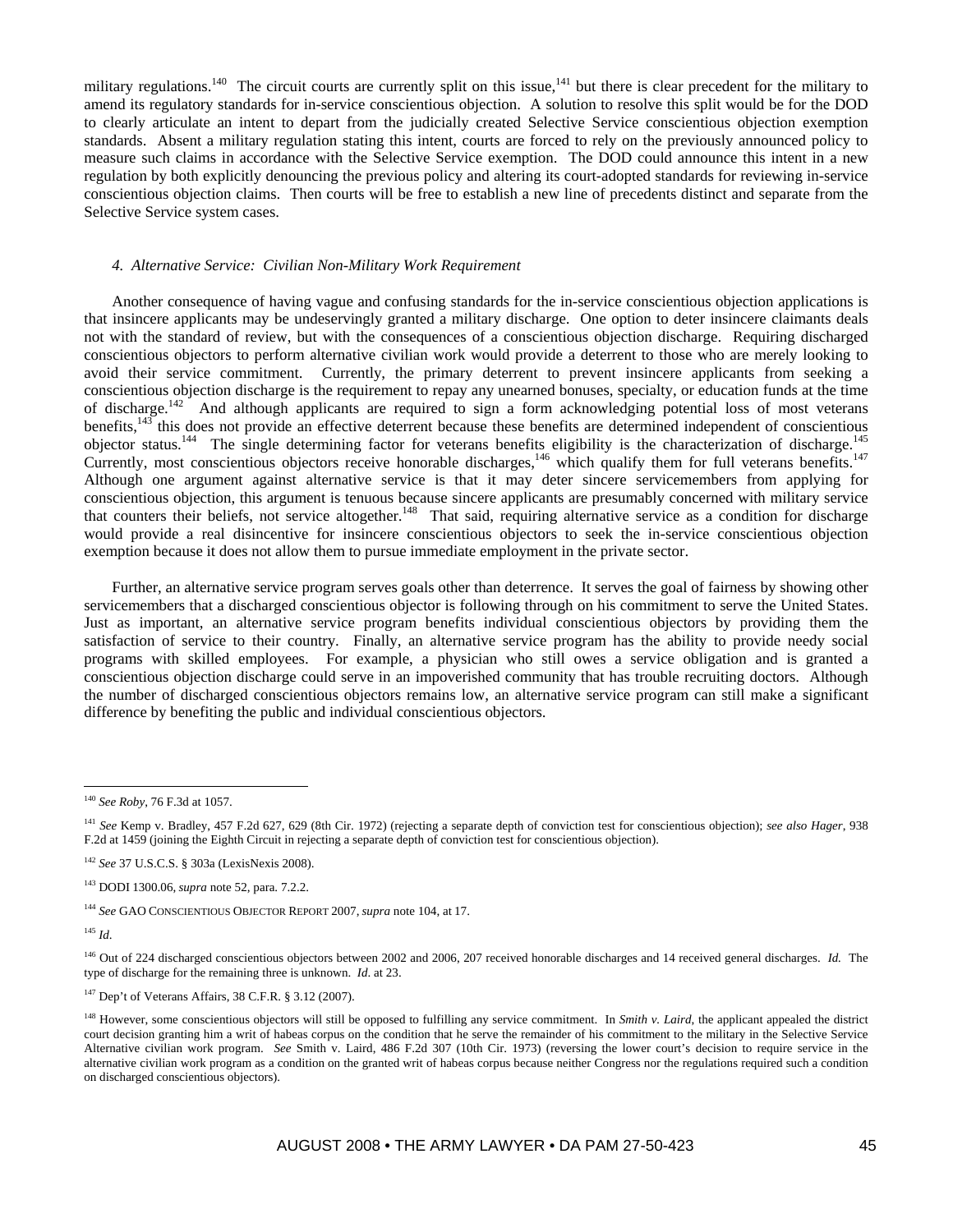The key to this analysis is that the Selective Service Act already requires an alternative service program for conscientious objectors exempted from military conscription.<sup>149</sup> The purpose of the alternative service program is to allow exempted conscientious objectors to fulfill their service obligation by performing "appropriate civilian work contributing to the national health, safety, or interest."150 Under the statutory system, a person exempt from military service as a Class 1-O conscientious objector would be ordered to perform alternative service by his local draft board.<sup>151</sup> Conscientious objectors then reports to the local Alternative Service Office where they are assigned "appropriate work" and monitored until their service obligation is complete.<sup>152</sup> Appropriate types of employment include work in health care services, educational services, environmental programs, social services, community services, and agricultural services.153 Alternative Service Program employers are limited to U.S. government offices and private entities primarily engaged in either charitable or public improvement activities.154 Eligible employers are approved by the Alternative Service Office and are listed in the Alternative Service Employer Network.155 In an apparent effort to prevent this program from being perceived as some form of punishment for conscientious objectors, the Selective Service System makes it clear that its policy is to "treat persons in the Alternative Service Program fairly and with dignity, and to assign them to positions which will make genuine contributions to the national health, safety, or interest."<sup>156</sup>

The Selective Service's Alternative Service Program would be the perfect organization to assist the DOD with administering an alternative in-service program for discharged Class 1-O conscientious objectors. Although the current absence of a draft eliminates a need for the Selective Service System to continuously operate a large-scale program, the Alternative Service Program is establishing the programs necessary to accomplish this mission in the event of a return to the draft.157 Administering an Alternative Service Program for discharged in-service conscientious objectors would help ensure that the Selective Service System has the proper systems in place in the event of a draft. Compared to full-scale operations during war time, the amount of resources necessary for administering a program for in-service conscientious objectors would be minimal.<sup>158</sup>

Finally, alternative service is not a new concept, and it should be seriously considered for servicemembers seeking a voluntary discharge before their commitment has ended. The very first military conscription laws required that conscientious objectors somehow fill the void created by their absence.<sup>159</sup> An argument against alternative service, and perhaps against any limitation to a conscientious objection exemption, is that servicemembers who volunteer should be given much greater deference to follow a life path that takes them out of the military. But even though the U.S. military is an all-volunteer force, it still must maintain its numbers in a predictable manner so that it can accomplish its mission. This goal is the reason that the military requires volunteers to commit to specific terms of service. A practice of allowing servicemembers to essentially "un-volunteer" would undermine this goal of predictability. Requiring volunteers to fulfill this time commitment, even in an alternative civilian work program, deters insincere applicants who are merely looking to abdicate their responsibilities. At the same time, sincere conscientious objectors will likely be primarily concerned that they receive the significant benefit of service that does not conflict with their beliefs.

 $\overline{a}$ 

<sup>153</sup> *Id*. § 1656.5.

<sup>154</sup> *Id*.

155 Selective Service System: Alternative Service Employer Network, https://www.sss.gov/PDFs/PrinterFriendly/asen.pdf (last visited July 29, 2008).

156 Selective Service System: Alternative Service for Conscientious Objectors, http://www.sss.gov/FactSheets/FSaltsvc.pdf (last visited July 29, 2008).

<sup>&</sup>lt;sup>149</sup> Military Selective Service Act of 1948, 50 U.S.C.S. § 456(j) (LexisNexis 2008).

<sup>150</sup> *Id*.

<sup>&</sup>lt;sup>151</sup> Selective Service System, 32 C.F.R. § 1656.2 (2007).

<sup>152</sup> *Id*. § 1656.4.

<sup>157</sup> *See* U.S. SELECTIVE SERVICE SYSTEM, FISCAL YEAR 2006 ANNUAL REPORT TO THE CONGRESS OF THE UNITED STATES 23 (2006).

<sup>&</sup>lt;sup>158</sup> There were a total of 224 Class 1-O conscientious objectors discharged from the DOD from 2002 to 2006 that could have performed alternative service. GAO CONSCIENTIOUS OBJECTOR REPORT 2007, *supra* note 104, at 10. Compare that to 11,950 conscientious objectors during World War II that were assigned alternative service. KOHN, *supra* note 5, at 46. During the Vietnam War, there were approximately 172,000 conscientious objectors that were required to perform alternative service (although nearly 50,000 of those simply "dropped out" due to lack of accountability). Lacy, *supra* note 89, at 112.

<sup>&</sup>lt;sup>159</sup> The draft law of 1863 required a conscientious objector to do one of four things: (1) find a substitute, (2) pay a fee, (3) work in hospitals, or (4) care for freedman. Lacy, *supra* note 89, at 111.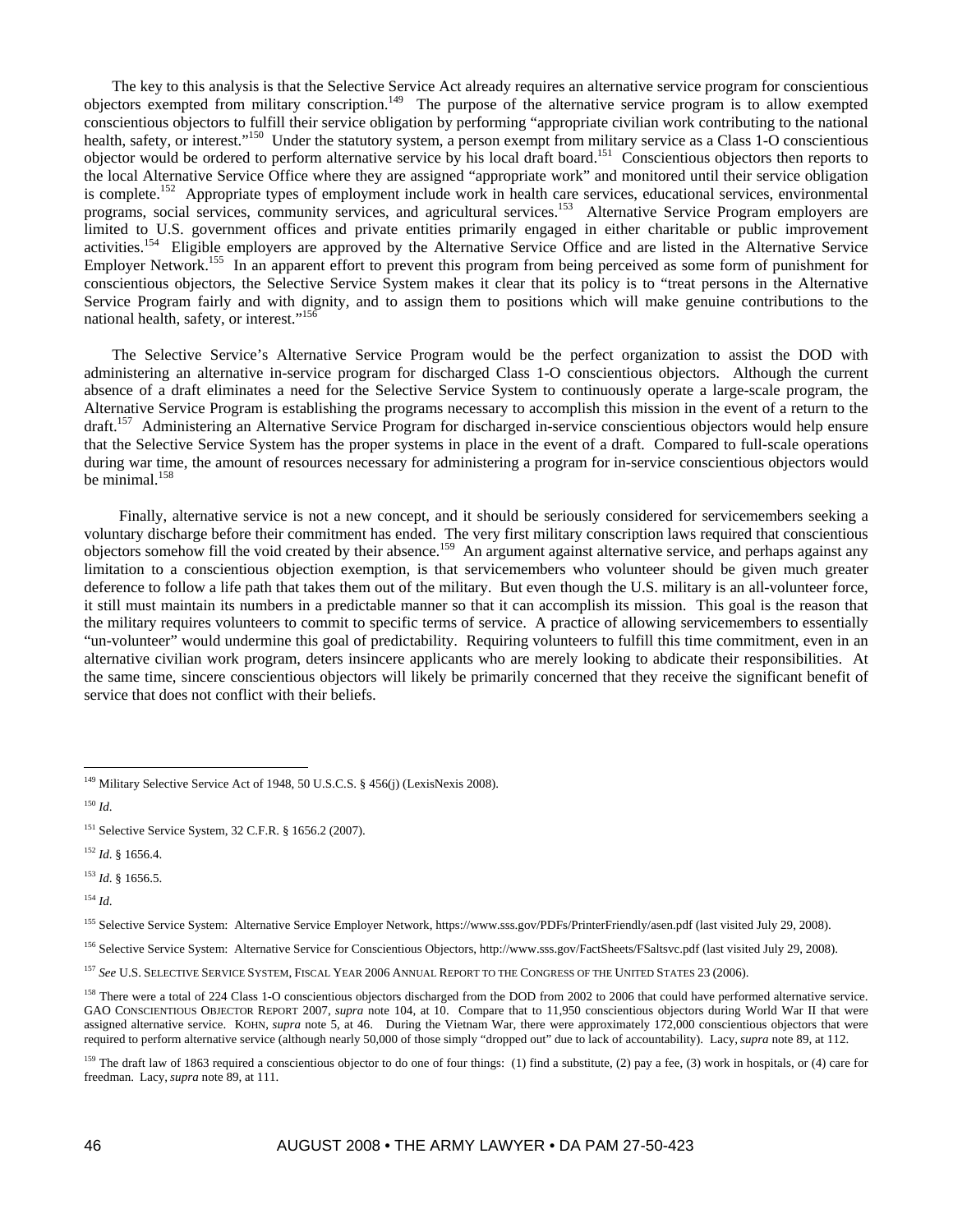## *5. Limiting the Conscientious Objection Exemption to Traditionally Religious Beliefs*

Another option to improve the current in-service conscientious objection program is to limit the exemption to claims arising only from traditionally held religious beliefs. This change would effectively reverse the longstanding DOD policy of honoring conscientious objection claims originating from extra-religious beliefs as adopted from the *Seeger* and *Welsh* Supreme Court cases.<sup>160</sup> This could be done by merely amending the regulatory definition of "religious training and belief" to exclude any claims based on non-religious beliefs.

In a 1993 military law review article on the in-service conscientious objection program, Army Judge Advocate Major (MAJ) William Palmer similarly concluded that the program's standard is "confusing and overbroad."<sup>161</sup> Accordingly, he proposed a new definition for the "religious training and belief" requirement to qualify for conscientious objection.<sup>162</sup> The proposed standard limits in-service conscientious objection qualification to only those beliefs that society recognizes as traditionally religious.<sup>163</sup> Major Palmer proposed this new standard to correct the overbroad judicially-created standard.<sup>164</sup> Such a restriction in the definition would accomplish the goal of increasing predictability and fairness in the in-service program by judging conscientious objection claims against a relatively objective standard.

The most significant potential roadblock for instituting a purely religious conscientious objection is that it may violate the Constitution. The First Amendment states, in part, that "Congress shall make no law respecting an establishment of religion, or prohibiting the free exercise thereof."<sup>165</sup> Although MAJ Palmer provides ample support to conclude that his proposed definition would not violate the Free Exercise Clause of the First Amendment, he fairly quickly brushes over the more problematic Establishment Clause when making the same conclusion.<sup>166</sup> The weaker constitutional argument against a religious only exemption is that it violates the Free Exercise Clause by prohibiting the practice of people's religious, albeit non-traditional, beliefs.<sup>167</sup> Nonetheless, a long line of cases have clearly held that there is no constitutional requirement to provide a religious exemption from military service.<sup>168</sup>

The stronger constitutional argument against a religious only exemption for conscientious objection is that it would violate the Establishment Clause. Because only people with religious pacifist beliefs would be exempted from military service, it could constitute a government endorsement of religion. Major Palmer relies primarily on the *Gillette* case for concluding that a religious only exemption would not violate the Establishment Clause.<sup>169</sup> However, the *Gillette* Court assessed the constitutionality of a definition that had an effect of discriminating between different religious beliefs, not between secular and religious beliefs.170 The *Gillette* Court intentionally did not address this issue of entanglement or government overreaching in religious affairs.171 In *Lemon v. Kurtzmon*, the Court laid out the three-pronged test to determine

<sup>162</sup> Major Palmer's proposed definition for religious training and belief:

Beliefs arising from recognition of a supernatural component to life. This supernatural component may be represented by belief in God, belief in an afterlife, or belief in the ability to reach a higher existence beyond the world as we understand it. These beliefs must provide an explanation for existence; must impose moral obligations; must encourage or demand specific behaviors or practices; and must be shared by a community of believers.

*Id*. at 223.

 $\overline{a}$ 

<sup>163</sup> *See id*.

<sup>164</sup> *See supra* Part II.A.

<sup>165</sup> U.S. CONST. amend. I. These clauses are commonly referred to as the Establishment Clause and Free Exercise Clause, respectively.

<sup>166</sup> *See* Palmer, *supra* note 161, at 225.

 $167$  *Id.* 

<sup>168</sup> *Id.* 

<sup>169</sup> *Id*. at 234.

<sup>170</sup> It is also important to note that the *Gillette* court reviewed the religious exemption as modified by the *Welsh-Seeger* courts and not a religious-only definition as proposed by Major Palmer. *See* Gillette v. United States, 401 U.S. 437 (1971).

<sup>171</sup> *See id.* at 450 (noting that the petitioners were actually asking for greater entanglement by asking the government to expand the conscientious objection to include religious objections to particular wars. The Court, however, superficially addressed the other *Lemon* factors and found no Establishment violation.).

<sup>160</sup> *See supra* notes 43–44 and accompanying text.

<sup>161</sup> Major William D. Palmer, *Time to Exorcise Another Ghost from the Vietnam War: Restructuring the In-Service Conscientious Objector Program*, 140 MIL. L. REV. 179, 236 (1993).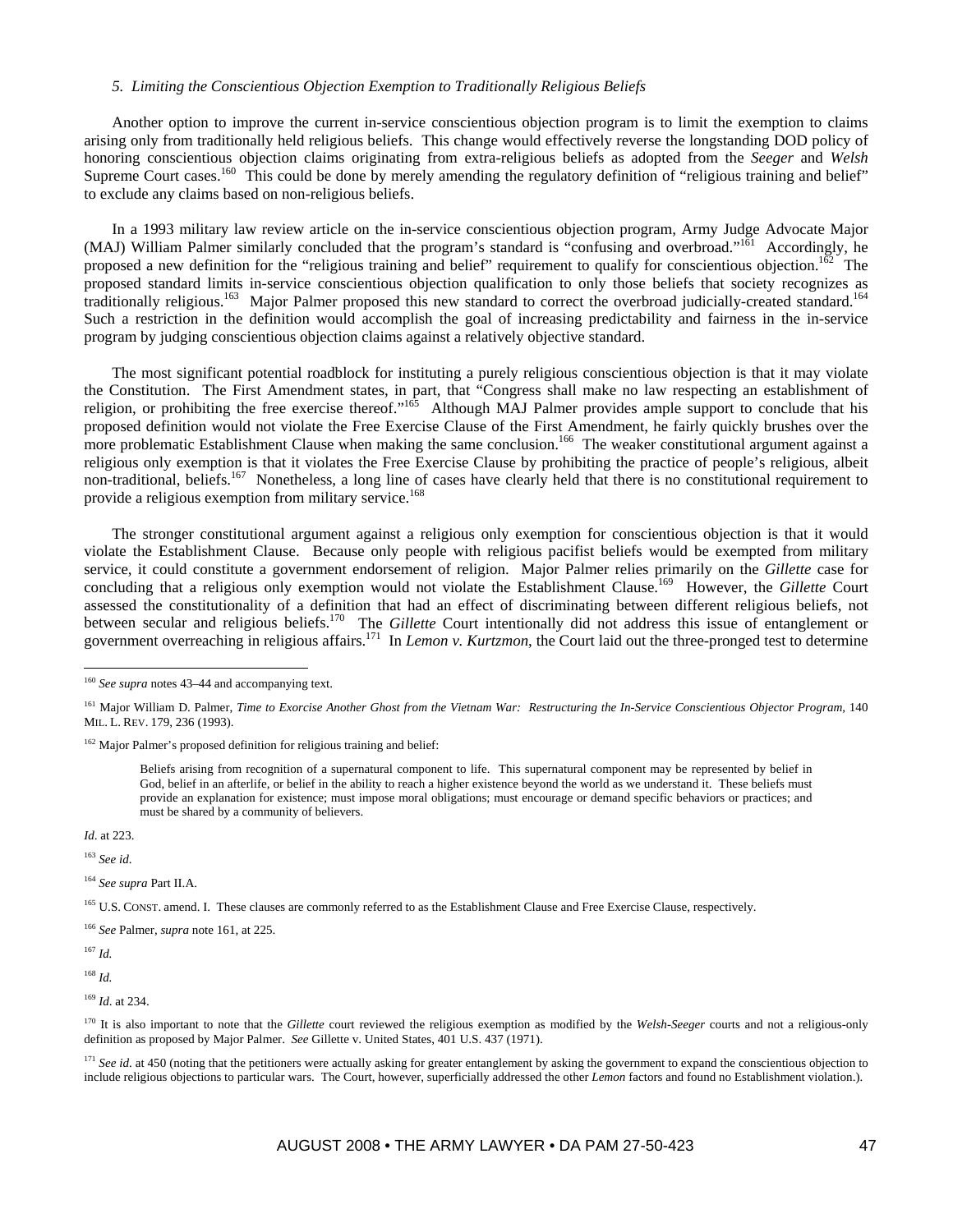if a government action violated the Establishment Clause.<sup>172</sup> In order to survive an Establishment Clause challenge, a government action must have a secular legislative purpose, must have a principle or primary effect that neither advances nor inhibits religion, and must not foster excessive government entanglement with religion.<sup>173</sup> Although the Supreme Court refused to strictly apply the *Lemon* test to a recent Establishment Clause case,<sup>174</sup> it remains a commonly used test<sup>175</sup> and continues to provide a valid rationale for analysis. In this case, the first prong of the test is easily satisfied because the purpose of the religious only definition is to provide a fair and meaningful standard by which conscientious objection cases could be judged.<sup>176</sup> The second and third prongs, however, are more complicated and require extensive analysis that could easily be the subject of a separate article.<sup>177</sup> Undoubtedly, a religious only conscientious objection exemption would raise complicated First Amendment issues that may prove to be a significant challenge to implementation.

Although restricting the in-service conscientious objection program to a religious only belief would be a positive step toward the goal of fairness and predictability, many problems unrelated to constitutional concerns would remain. The problem of interpreting a subjective definition of the qualifying belief would be eliminated. Theoretically, this would restrict the number of people eligible for the exemption since the objection would have to be religious based. However, the difficulty in subjectively evaluating the sincerity of someone's innermost beliefs would still be present. The DOD and courts agree that an applicant's sincerity is the crux of the conscientious objection determination.<sup>178</sup> However, switching to a purely religion based definition raises the danger that the in-service conscientious objection program would receive more, not less judicial scrutiny. At least initially it is likely that the resulting heightened scrutiny would increase the chances of judicial interference in these cases.

#### *6. Make an In-Service Conscientious Objection Discharge a Discretionary Act*

Another approach to change the in-service conscientious objection program is to amend the program's procedures to make it a truly discretionary governmental act. The government apparently intended to make the in-service conscientious objection program completely discretionary within the government. Both explicit and implicit regulatory language of the program shows this intent to create a discretionary conscientious objection program.179 Nevertheless, courts have interpreted the currently drafted program to mandate discharge of an applicant once he makes a claim for conscientious objection unless the government can produce a tangible basis in fact for the denial.<sup>180</sup> However, the courts have concluded that the program itself is discretionary.<sup>181</sup> Because the military could arguably eliminate the program, it could also theoretically restructure the program to make each individual discharge discretionary by the military service concerned. The military currently operates such discretionary discharge programs for reasons other than conscientious objection, such as for mental disorders<sup>182</sup> and

 $\overline{a}$ 

<sup>178</sup> *See* DODI 1300.06, *supra* note 52, para. 5.2.2; *see also* Witmer v. United States, 348 U.S. 375, 381 (1955).

<sup>172</sup> *See* Lemon v. Kurtzmon, 403 U.S. 602 (1971).

<sup>173</sup> *Id*. at 612.

<sup>&</sup>lt;sup>174</sup> *See* Van Orden v. Perry, 545 U.S. 677, 686 (2005) (refusing to strictly follow the *Lemon* test in deciding whether erection of a stone monument on the Texas state capital grounds violates the Establishment Clause).

<sup>&</sup>lt;sup>175</sup> McCreary County v. ACLU, 545 U.S. 844, 859 (2005).

<sup>176</sup> Although *Gillette v. United States* was decided before *Lemon v. Kurtzmon*, the Gillette court relied on the secular purpose test when deciding the Establishment Clause issue. *See Gillette*, 401 U.S. at 454.

<sup>&</sup>lt;sup>177</sup> A starting point for this analysis would be Justice Harlan's dissent in Welsh, where he concludes that a religious-only conscientious objection exemption from the draft would violate the Establishment Clause. Welsh v. United States, 398 U.S. 333, 344–67 (1970) (Harlan, J., concurring) (accusing the Court of a perverse re-writing of the statute to avoid deciding the Establishment Clause question).

<sup>&</sup>lt;sup>179</sup> "Administrative discharge due to conscientious objection prior to the completion of an obligated term of service is *discretionary* with the Military Department concerned, based on a judgment of the facts and circumstances in the case." DODI 1300.06, *supra* note 52, para. 4.1 (emphasis added). "[A]n application for classification as a Conscientious Objector *may* be approved . . . for any individual [who satisfies the three elements of the exemption]." *Id*. para. 5.1 (emphasis added). "Applicants requesting discharge who are determined to be Class 1-O Conscientious Objectors will be discharged for the *convenience of the Government*." *Id*. para. 8.1 (emphasis added).

<sup>180</sup> *See supra* Part II.A.

<sup>181</sup> *See* Johnson v. Robison, 415 U.S. 361, 375 (1974).

<sup>&</sup>lt;sup>182</sup> U.S. DEP'T OF DEFENSE, DIR. 1332.14, ENLISTED ADMINISTRATIVE SEPARATIONS para. E3.A1.1.3.4.8. (21 Dec. 1993) (C1, 4 Mar. 1994) [hereinafter DODD 1332.14].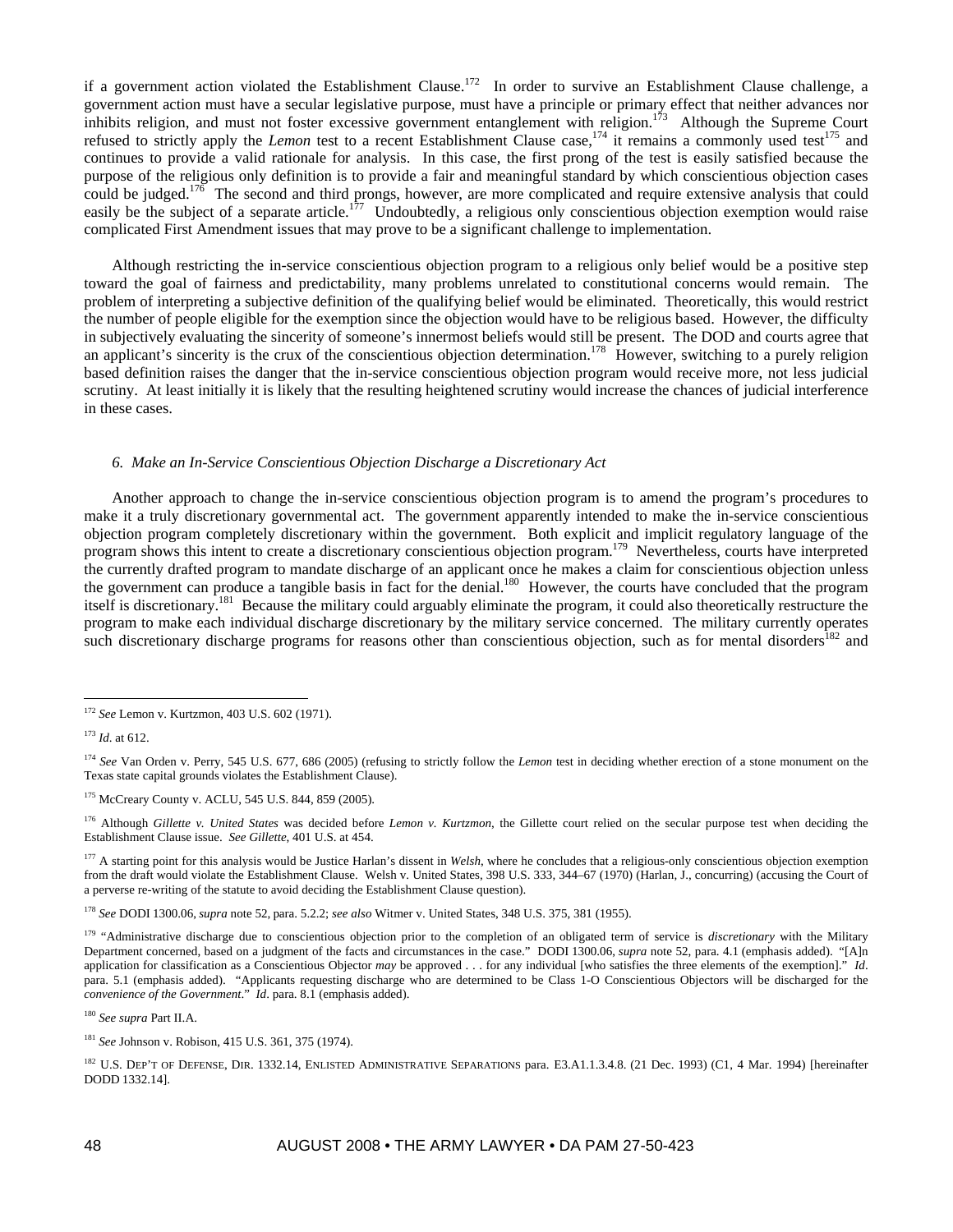homosexual conduct.<sup>183</sup> These other programs could provide a basis of comparison for converting the non-discretionary inservice conscientious objection program to a discretionary one.

Although the government claims its conscientious objection program is discretionary, the courts interpret the current regulatory procedures as providing no such discretion. A government regulation must clearly state that its decision is committed to agency discretion. In *Chapin v. Webb*, the court highlighted the difference in the Navy's discharge programs for personality disorders and conscientious objection.<sup>184</sup> In that case, the applicant applied for both types of discharge.<sup>185</sup> The court's interpretation of the applicable regulations was that the personality disorder discharge was committed to agency discretion.<sup>186</sup> The court noted that the personality disorder discharge regulations merely established procedures for commanders to initiate and document discharges and did not include substantive standards for evaluation.<sup>187</sup> The court compared these procedures with language from the conscientious objection program regulation that stated "conscientious objector requests 'will be approved to the extent practicable and equitable' within limitations imposed by regulations."188 The court also cited the language that personality disorders were to be made "at the convenience of the government" as further proof that the decision was committed to agency discretion.<sup>189</sup> Another critical difference noted by the court was the fact the decision to initiate the procedures for a personality disorder discharge belonged to the government, not the individual servicemember.<sup>190</sup> This case shows that differences in drafting discharge procedures have a significant impact on whether the discharge decision is committed to agency discretion.

The military homosexual conduct program provides another good comparison to the in-service conscientious objection program. This program, like the personality disorder discharge, was reviewed and found to be committed to agency discretion.191 Like the petitioner in *Chapin*, the petitioner in *Adkins v. United States* filed a habeas corpus petition to be discharged from the Navy.<sup>192</sup> Adkins claimed that the Navy's regulations required it to process him for separation due to his homosexual conduct.<sup>193</sup> The court held that the decision not to process Adkins for separation was unreviewable and committed to agency discretion for several reasons.<sup>194</sup> First, the court noted that the Navy regulation clearly stated a policy to process for discharge any servicemember who solicited, attempted, or engaged in homosexual acts.<sup>195</sup> The first step in this process was for the commander to investigate the facts surrounding the claim of homosexual conduct.<sup>196</sup> The commander then either dismissed the claim or proceeded with the process, depending on whether the investigation supported the claim. The court found it important that although the policy required processing, there was no mechanism for review of a claim of homosexuality.197 But perhaps the most important difference was highlighted by the court when Adkins cited the *Parisi* case and suggested that the homosexual conduct policy was on par with the conscientious objection program.<sup>198</sup> The court quickly

<sup>185</sup> *Id*.

 $\overline{a}$ 

<sup>188</sup> *Chapin*, 701 F. Supp. at 974 (quoting NAVAL MILITARY PERSONNEL MANUAL, *supra* note 186. para. 1860120.1). The current in-service conscientious objection regulation continues to use this same language. DODI 1300.06, *supra* note 52, para. 4.1.

<sup>189</sup> See Chapin, 701 F. Supp. at 974 (quoting the NAVY MILITARY PERSONNEL MANUAL *supra* note 184, para. 3620200.1.f(3)). Oddly, this language is also found in the current conscientious objection program, but courts continue to hold that the discharge decisions are reviewable. DODI 1300.06, *supra* note 52, para. 8.1.

<sup>190</sup> *See Chapin*, 701 F. Supp. at 976.

<sup>192</sup> *See id*.

<sup>193</sup> *See id*.

<sup>194</sup> *Id*. at 898.

<sup>195</sup> *Id*. at 897.

<sup>196</sup> *Id*.

<sup>197</sup> *Id*. at 898.

<sup>198</sup> *Id.* 

<sup>183</sup> *Id*. para. E3.A1.1.8.

<sup>184 701</sup> F. Supp. 970 (D. Conn. 1988).

<sup>&</sup>lt;sup>186</sup> "Assuming petitioner does suffer from a personality disorder, the regulations he cites do not bind the Navy to discharge him. Indeed, automatic discharge is not mandated under any set of circumstances . . . ." *See id*. at 974 (interpreting the U.S. NAVAL MILITARY PERSONNEL MANUAL para 3620200.1.f(3) (22 Aug. 2002) [hereinafter NAVAL MILITARY PERSONNEL MANUAL].

<sup>&</sup>lt;sup>187</sup> *Id*. The current personality disorder discharge procedures are included under the title "Other designated physical or mental condition." DODD 1332.14, *supra* note 182, para. E3.A1.1.3.4.8.

<sup>191</sup> *See* Adkins v. United States Navy, 507 F. Supp. 891 (D. Tex. 1981).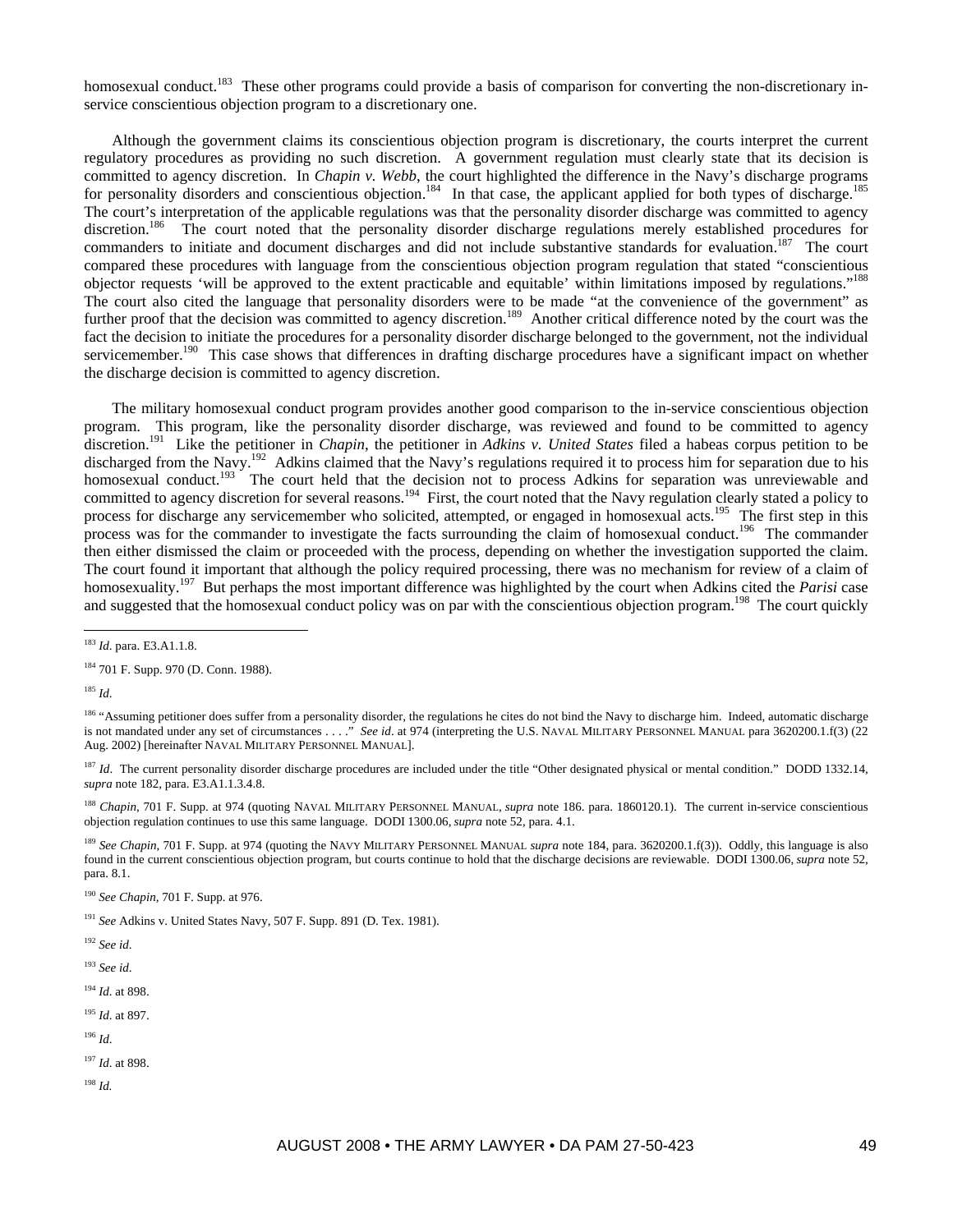disposed of this argument by stating that the two programs had completely different purposes.<sup>199</sup> The difference was that the conscientious objection program was designed for the benefit of conscientious objectors and set out a precise method for servicemembers seeking a discharge.<sup>200</sup> In comparison, the homosexual conduct policy was designed to benefit the Navy by providing a method for "discharging persons believed to be unsuitable for service."<sup>201</sup> This case shows that the method of initiation and purpose of the program are driving factors in determining whether or not a discharge decision is committed to agency discretion.

Although the homosexual conduct and in-service conscientious objection programs differ with respect to the military's discretionary authority, the procedural similarities of the two programs are worth highlighting. Both programs include detailed procedures and substantive standards for determining when a servicemember should be discharged. The presence of substantive standards was one of the primary factors the *Chapin* Court used in determining whether a government decision was reviewable.<sup>202</sup> Also present in both programs is the written policy that a servicemember will be separated upon satisfying the substantive standards.203 It is this language in the conscientious objection program policy that the *Chapin* Court found to obligate the military to mandatory action and made that action non-discretionary.<sup>204</sup> These similarities make the two separation programs the most similar of all separation programs. The similarities also reinforce the conclusion that the primary difference in the two programs affecting reviewability is the method of initiation of separation. When the power to initiate separation is held by the servicemember, the separation decision becomes non-discretionary and is subject to judicial review. However, when the power to initiate separation is held by the military, the separation becomes discretionary and unreviewable.

Reversing the power of separation initiation is the fundamental change necessary to transform the in-service conscientious objection program into the intended discretionary governmental action. Making this change would require reformulating the basic initiating and processing procedures of the program to a scheme similar to those in the homosexual conduct policy. Like the homosexual conduct policy, there are other programs for separating servicemembers from the military for the convenience of the government.<sup>205</sup> These other programs are designed to discharge a servicemember whose conduct is incompatible with military service. Although other programs exist for involuntarily separating servicemembers for the convenience of the military, the homosexual conduct policy most closely resembles the in-service conscientious objection program in depth of substantive and procedural requirements.206 Much like the current in-service conscientious objection policy, the homosexual conduct policy requires the command to conduct an initial investigation to determine a factual basis for separation.<sup>207</sup> However, unlike the in-service conscientious objection program, the homosexual conduct policy allows local commanders to take no action if they find no factual basis for separation.<sup>208</sup> Separation under the homosexual conduct policy uses administrative board procedures.<sup>209</sup> This method affords the servicemember the most rights

 $\overline{a}$ 

<sup>207</sup> *Id*. para. E3.A4.

<sup>209</sup> *Id*. para. E3.A1.1.8.4.

<sup>199</sup> *Id*. at 899.

<sup>200</sup> *Id*.

<sup>&</sup>lt;sup>201</sup> *Id*. Another purpose of the conscientious objection program, however, is to benefit the military by discharging an individual rather than wasting resources on the "hopelessness of converting a sincere conscientious objector into an effective fighting man." Gillette v. United States, 401 U.S. 437, 453 (1971).

<sup>202</sup> *See* Chapin v. Webb, 701 F. Supp. 970, 974 (D. Conn. 1988).

<sup>&</sup>lt;sup>203</sup> The U.S. government policy on homosexual conduct in the military is that "[a] member of the armed forces shall be separated from the armed forces *under regulations prescribed by the Secretary of Defense if one or more of the following findings is made and approved in accordance with procedures set forth in such regulations* . . . " 10 U.S.C.S. § 654 (LexisNexis 2008) (emphasis added). The DOD policy on the same, of course, mirrors that found in the U.S. Code. DODD 1332.14, *supra* note 182, para. E3.A1.1.8.1.2. Similarly, the DOD policy on conscientious objection is that "a request for classification as a conscientious objector and relief from or restriction of military duties in consequence thereof will be approved to the extent practicable and equitable . . . ." DODI 1300.06,*supra* note 52, para. 4.1.

<sup>204</sup> *See Chapin*, 701 F. Supp. at 974.

<sup>&</sup>lt;sup>205</sup> For example, separation for parenthood or "other designated physical or mental conditions" (such as a personality disorder) are other involuntary separations for the convenience of the government not involving misconduct. *See* DODD 1332.14, *supra* note 182, para. E3.A1.1.3.

<sup>&</sup>lt;sup>206</sup> Comparing the homosexual conduct policy to the parenthood and the physical or mental condition discharge policy, the latter two offer very little substantive guidance. See id. para. E3.A1.1.3. The homosexual conduct policy also contains additional detailed procedural requirements to conduct investigations prior to initiation of separation proceedings. *Id*.

<sup>208</sup> *Id*. para E3.A4.4.2; *see also id*. para. E3.A1.1.8.4.1.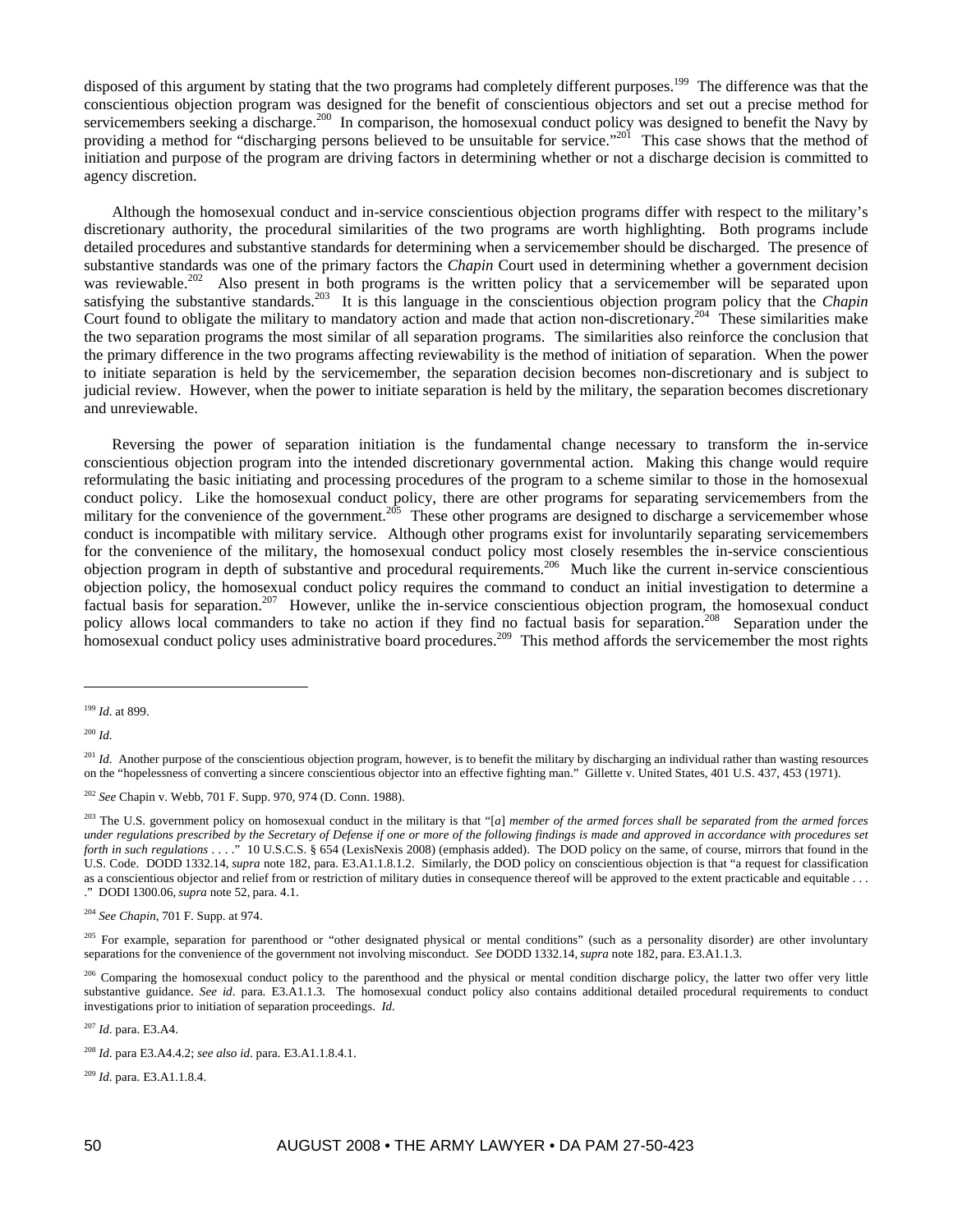under administrative separation procedures.<sup>210</sup> One important difference in the homosexual conduct separation procedures is that the local administrative board may retain a servicemember when it determines that he engaged in homosexual conduct for the purpose of terminating military service or when doing so is in the best interest of the military.<sup>211</sup> The administrative separation procedures used for all other separations allows a board to factor in all of the servicemember's circumstances and cumulative performance when deciding whether or not to discharge the servicemember.<sup>212</sup> Once the board has heard the evidence in the case, it makes a recommendation to the separation authority.<sup>213</sup> The separation authority then makes the final decision, but cannot discharge a servicemember if the board recommends retention.<sup>214</sup> Converting the current in-service conscientious objection program to a similar procedural scheme would eliminate the need for review at the service secretary level and give this power to commanders at the unit level.

A stark difference in the two programs is found in the opposite desires of the servicemembers subject to either one. The servicemember who holds conscientious objection beliefs usually desires to be discharged from the military while the servicemember who has engaged in homosexual conduct often desires to remain in the military. This raises the concern that reserving the right of separation initiation in the commander will preclude a servicemember from being able to assert conscientious objection beliefs in an attempt to seek a discharge. The procedures of the homosexual conduct policy account for this possibility by allowing the servicemember to essentially raise the issue of separation merely by making a statement.<sup>215</sup> Although the homosexual conduct policy does not require a commander to investigate homosexual conduct, the in-service conscientious objection program procedures could include such a requirement to initiate a fact-finding investigation for the sole purpose of determining whether a basis exists for separation.<sup>216</sup> Desires of servicemembers subject to the two programs concerning continued service may be different, but the basic inquiry is the same. The fundamental issue to be resolved is whether the individual servicemember is suitable for continued service in the armed forces.

Transitioning the in-service conscientious objection program to a commander-initiated separation action would provide the military with the discretion necessary in military personnel decisions. The only truly discretionary decisions are those which clearly place the decision for separation initiation on the government, not the individual. The benefits of a discretionary decision may be obvious, but are worth stating. The benefits of the homosexual conduct policy are a good indication of what to expect from making this program discretionary. Not only do commanders initiate the separation process, but the process itself contains thorough substantive and procedural requirements designed to provide detailed guidance on a very complicated subject. This detailed guidance clearly pushes commanders toward certain gates, but the latitude allowed in the regulations also provides them the discretion to decide when it is unnecessary to go through those gates. Certainly many may criticize such a scheme as creating a situation ripe for abuse by local commanders who may ignore policy and blindly retain all servicemembers who claim to be conscientious objectors, but this argument disregards the basic responsibility of commanders to safeguard the well-being of individual servicemembers and their military units as a whole. Commanders at the unit level have a vested interest in maintaining morale, discipline, and unit cohesion. This requires that legitimate conscientious objectors are separated from the military and insincere ones are retained. Further, because local commanders know their servicemembers and units better than a Department of the Army panel or a federal court, they are in a much better position to accurately make this determination.

### III. Conclusion

 $\overline{a}$ 

Analyzing the military's in-service conscientious objection program reveals a program out of control. The program contains confusing, vague, standards that produce a high likelihood of inconsistent results. Not only are the outcomes

<sup>&</sup>lt;sup>210</sup> Administrative board procedures afford the servicemember the right to formal notice of the proceedings, to a hearing in front of at least three experienced servicemembers, to present evidence and witnesses at the hearing, to question any government witnesses, to a summarized transcript of the hearing, and to have military legal representation (or civilian counsel at the servicemember's expense) at the hearing. *Id*. para. E3.A3.1.3.

<sup>211</sup> *See id*. para. E3.A1.1.8.4.

<sup>212</sup> *See id*. para. E3.A2.1.1.2.4.

<sup>213</sup> *See id*. paras. E3.A3.1.2.4, E3.A3.1.3.6.

<sup>214</sup> *See id*. para. E3.A3.1.3.6.4.2.

<sup>215</sup> *See id.* para. E3.A4.4.5.

<sup>&</sup>lt;sup>216</sup> See id. para. E3.A4. Currently, the in-service conscientious objection program requires commanders to conduct an investigation, but commanders have no discretion to disregard a claim of conscientious objection due to lack of factual basis. DODI 1300.06, *supra* note 52, paras. 7.4, 7.5.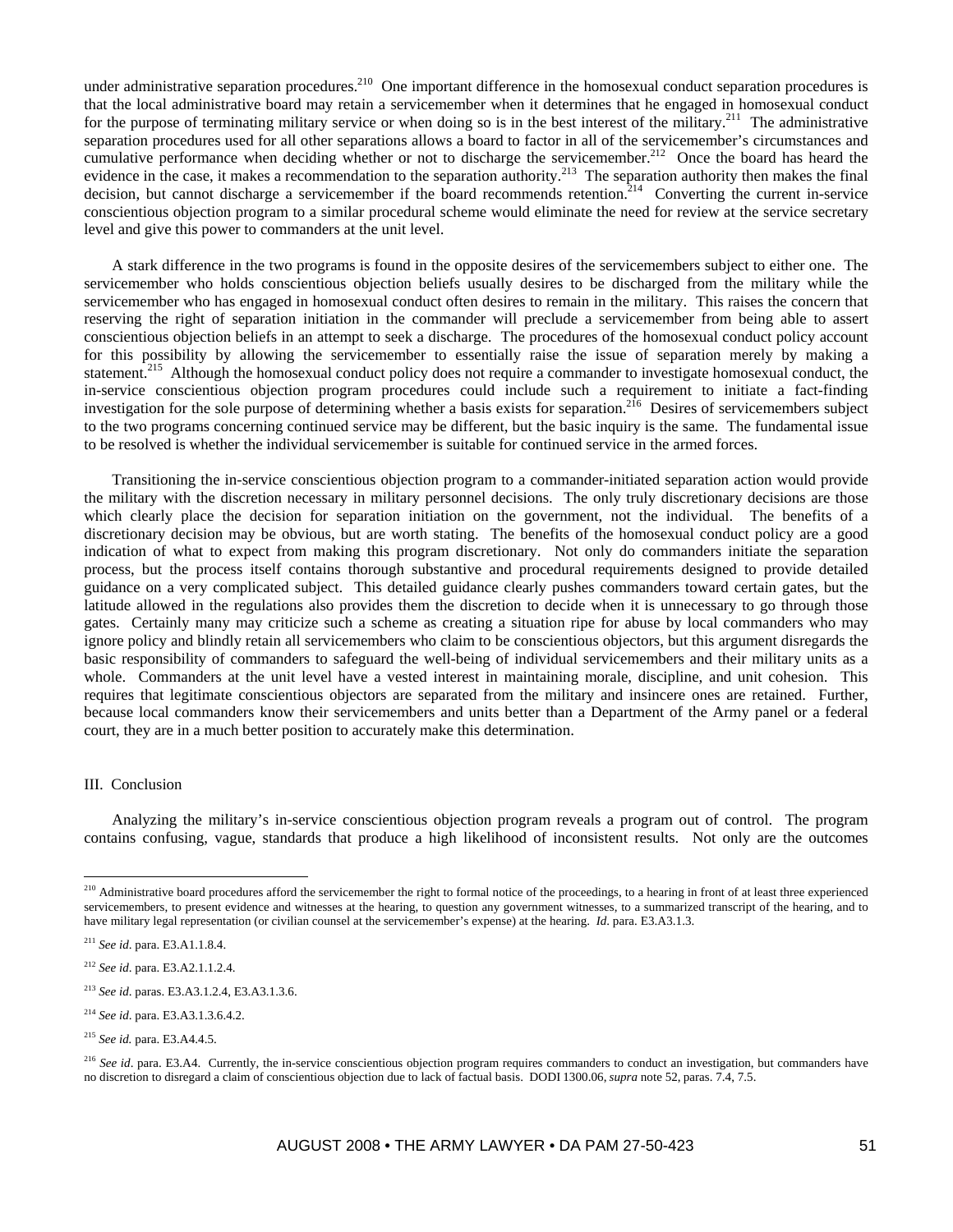sometimes difficult to understand, the final decisions for in-service conscientious objection cases are often made far removed from the military units by civilian judges at the highest level of our federal judiciary. The current system results in a delayed decision-making process that leaves individual servicemembers and the military units to which they belong in a state of uncertainty while the application process drags on. The delayed system results in seemingly endless opinions by investigators, interviewers, commanders, and reviewers.<sup>217</sup> While a case navigates the extended procedures, applicants must defy their stated conscientious objection beliefs by performing military service that supposedly conflicts with these strongly held pacifist beliefs, or risk prosecution. This extended uncertainty leaves servicemembers and their commanders detached from the decision-making procedure, feeling confused and powerless.

This article discussed several potential methods of returning control of the in-service conscientious objection program to the DOD. The methods ranged in severity from complete termination of the in-service exemption to modification of the adopted Selective Service System standards. Except for a do-nothing alternative, the least disruptive alternative would be for the DOD to adopt the latter and explicitly declare its intent to break from the Selective Service System conscientious objection program standards. At the very least, the government should announce its intended departure from these rules in the very next DOD conscientious objection regulation. However, the foundation of such a system would have to rely on tangible standards evaluating demonstrated conduct by the servicemember. The clash between an inherently intangible claim of belief and the current all volunteer system of military manpower requires that the burden of proving a changed belief rests squarely on the servicemember. The current system allows a servicemember to shift the burden to the government by merely by asserting an unproven claim that, if true, would grant him conscientious objector status.<sup>218</sup> This system leaves the government with the task of proving a negative, which under the current system is nearly impossible, and at the very least, extraordinarily difficult, time consuming, and resource intensive.

Although a departure from the Selective Service Act's conscientious objection exemption review standards would dramatically improve the in-service program, an outright shift in the separation initiation authority to the government is the surest way to return discretion to military leaders. As the courts have held that the personality disorder and homosexual conduct separation provisions are completely discretionary, the in-service conscientious objection program could also be a truly discretionary military personnel decision. By converting the in-service conscientious objection program to one that resembles other involuntary separations for the convenience of the government, commanders would be placed in the driver's seat for controlling this program. Placing the authority for initiation of the separation on the local commanders empowers them to carry out their inherent responsibilities to do what is best for their servicemembers and the unit as a whole.

Of course, all of the proposed changes discussed in this article will have some effect of limiting the current in-service conscientious objection program. The historical underpinnings of the conscientious objection exemption to military service reflect its national value and strongly suggest that the conscientious objection program should be salvaged. But the current form of the program essentially removes this military personnel decision-making authority to not only the highest level of each military service, but ultimately to the highest level of the U.S. judiciary. While the numbers of conscientious objection applications remain low, there appears to be no widespread uproar from either the military or civilian community concerning the current state of the program. However, every unwarranted discharge can weaken our military's ability to fight and win wars. This is true for all ranks and specialties, but it can have an especially detrimental impact on our most highly specialized positions.<sup>219</sup> It is not difficult to anticipate a time when in-service conscientious objection applications increase as the military continues to face more deployments in support of the war on terror. Whether the applicant is in an enlisted infantryman or an officer physician, his chain of command should have the authority to review the application using a uniform and understandable standard that produces predictable results. Revising the in-service conscientious objection program can achieve this goal. Failing to revise the program will only continue to reinforce a broken system that produces flawed results for both servicemembers and the U.S. military.

<sup>&</sup>lt;sup>217</sup> The whole process can result in up to thirteen different opinions in the U.S. Army's model if a denied application is appealed to the highest possible authority: (1) Psychiatrist, (2) Chaplain, (3) Investigating Officer, (4) Company Commander, (5) Battalion Commander, (6) Brigade Commander, (7) Staff Judge Advocate, (8) General Court-Martial Convening Authority, (9) DACORB, (10) Deputy Assistant Secretary of the Army (Army Review Boards), (11) U.S. District Court, (12) U.S. Circuit Court, and (13) the U.S. Supreme Court.

<sup>218</sup> *See supra* Part II.A.

<sup>&</sup>lt;sup>219</sup> See supra note 105 and accompanying text (noting that since 1980, all of the successful federal habeas corpus petitions by officers for denied conscientious objection applications were filed by physicians).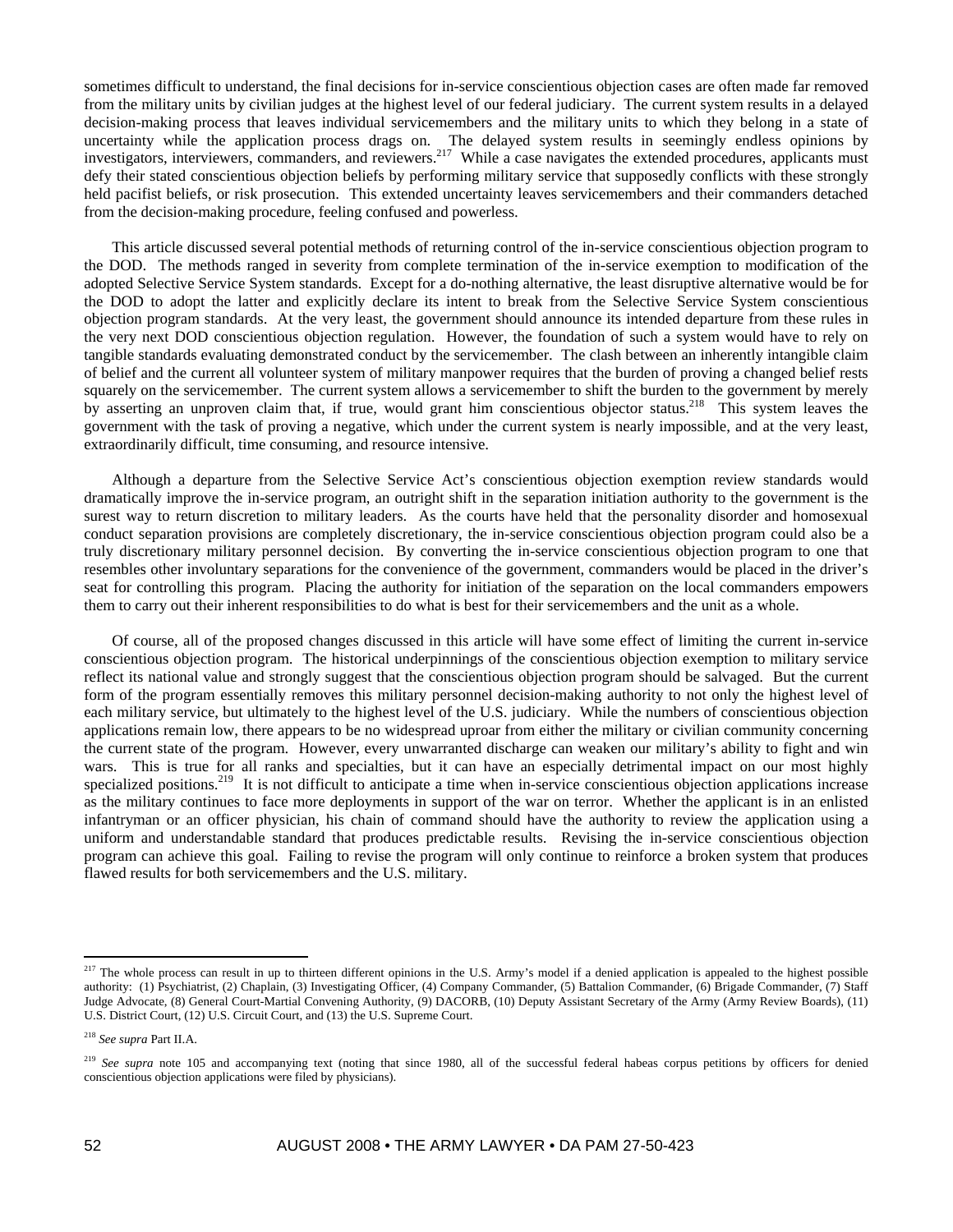# Bulletproof<sup>1</sup> Your Trial: How to Avoid Common Mistakes that Jeopardize Your Case on Appeal

## *Colonel Louis J. Puleo, USMC*<sup>2</sup>

### **Introduction**

"Be careful that victories do not carry the seed of future defeats."<sup>3</sup> This article attempts to apply this sage advice by examining some of the common seeds of appellate defeat sown during the course of a trial. The intent of this article is to identify several of the more frequent trial errors with the expectation that counsel will recognize and thus avoid them or, at the very least, mitigate any appellate impact. While even astute practitioners cannot avoid all the issues that may have a potential impact on appeal, counsel can recognize common pitfalls and take appropriate measures to protect the record and minimize the risk of appellate relief. While it would be presumptuous to assume that this article will cover all, or even most, of the common errors, it will attempt, at the very least, to identify those that can be most readily avoided or corrected.

### **Standards of Review and Findings of Fact**

While not an article on appellate standards of review, it would be productive to briefly examine these standards in order to better understand the measures suggested herein and how to "protect the record"<sup>4</sup> for appeal.

Appellate review is a three-step process during which the reviewing court will assess: (1) whether there is an error;<sup>5</sup> (2) whether the party claiming error preserved the issue for appeal; $<sup>6</sup>$  and, when required, (3) whether the error had an effect on</sup> the trial.<sup>7</sup> With certain exceptions,  $\delta$  an appellant is entitled to relief only if, in the absence of plain error,  $\delta$  the party did not waive or forfeit the error<sup>10</sup> and the error materially prejudiced a substantial right of the accused.<sup>11</sup> The last-mentioned requirement, assessing prejudice, while relevant to the trial practitioner, is beyond the scope of this article. The second requirement, preserving the issue for appeal, is generally not in the interest of the Government,<sup>12</sup> except when the Government itself seeks to raise the issue through an interlocutory appeal.<sup>13</sup> Rather, the goal for the trial practitioner is to avoid errors in the first instance and "protect the record," ensuring that the military judge's decision, when favorable to the Government, is sustained on appeal.

Whether the military judge's ruling will be upheld depends upon on the issue involved and the "standard of review" applied by the appellate court, i.e., whether the error involves a constitutional or non-constitutional right and how much

<sup>6</sup> *See* MANUAL FOR COURTS-MARTIAL, UNITED STATES, R.C.M. 905(e) (2008) [hereinafter MCM] (failure to raise a defense, objection, motion, or request in a timely manner will constitute waiver); *Id.* MIL. R. EVID. 103(a) (failure to object to erroneous ruling waives the error absent plain error).

7 UCMJ art. 59(a) (2008).

 $\overline{a}$ 

<sup>8</sup> See United States v. Reynolds, 49 M.J. 260 (C.A.A.F. 1998) (structural defect is presumed to be prejudicial); United States v. Meek, 44 M.J. 1, 6 (C.A.A.F. 1996) (defining a "structural defect" as a defect "which renders any trial unreliable and unfair").

<sup>9</sup> United States v. Powell, 49 M.J. 460, 462 (C.A.A.F. 1998) (applying a three part "plain error" test to determine material prejudice in situations were the error is forfeited due to a party's failure to bring the matter to the attention of the military judge); *see* United States v. Baker, 57 M.J. 330, 337 (C.A.A.F. 2002) (Crawford, J., dissenting) (suggesting a fourth factor in the plain error analysis: "error seriously affect[ing] the fairness, integrity, or public perception of judicial proceedings") (citations omitted).

<sup>10</sup> *Olano*, 507 U.S. at 733 ("Waiver is different from forfeiture. Whereas forfeiture is the failure to make the timely assertion of a right, waiver is the 'intentional relinquishment or abandonment of a known right.'") (quoting Johnson v. Zerbst, 304 U.S. 458, 464 (1938)).

 $11$  UCMJ art. 59(a).

<sup>&</sup>lt;sup>1</sup> Bulletproof: "not subject to correction, alteration, or modification." Merriam-Webster OnLine; http://www.merrian-webster.com/dictionary/bulletproof (last visited Apr. 28, 2008).

<sup>&</sup>lt;sup>2</sup> Director, Navy-Marine Corps Appellate Government Division.

<sup>3</sup> Ralph W. Stockman (1889–1970).

<sup>&</sup>lt;sup>4</sup> "Protect the record" refers to the practice of introducing sufficient facts or offers of proof into the record along with the necessary legal theory and authorities supporting a particular issue that would sustain the military judge's decision on appeal, without resort to extraordinary appellate action.

<sup>&</sup>lt;sup>5</sup> United States v. Olano, 507 U.S. 725, 732–33 (1993) (defining "error" as a "deviation from a legal rule").

<sup>&</sup>lt;sup>12</sup> See United States v. Reynoso, 65 M.J. 208 (C.A.A.F. 2008) (finding defense's general "foundation" objection, without more specificity, either expressed or implied from the context of the objection, will forfeit later appellate challenges, absent plain error).

<sup>13</sup> *See* UCMJ art. 62; MCM, *supra* note 6, R.C.M. 908.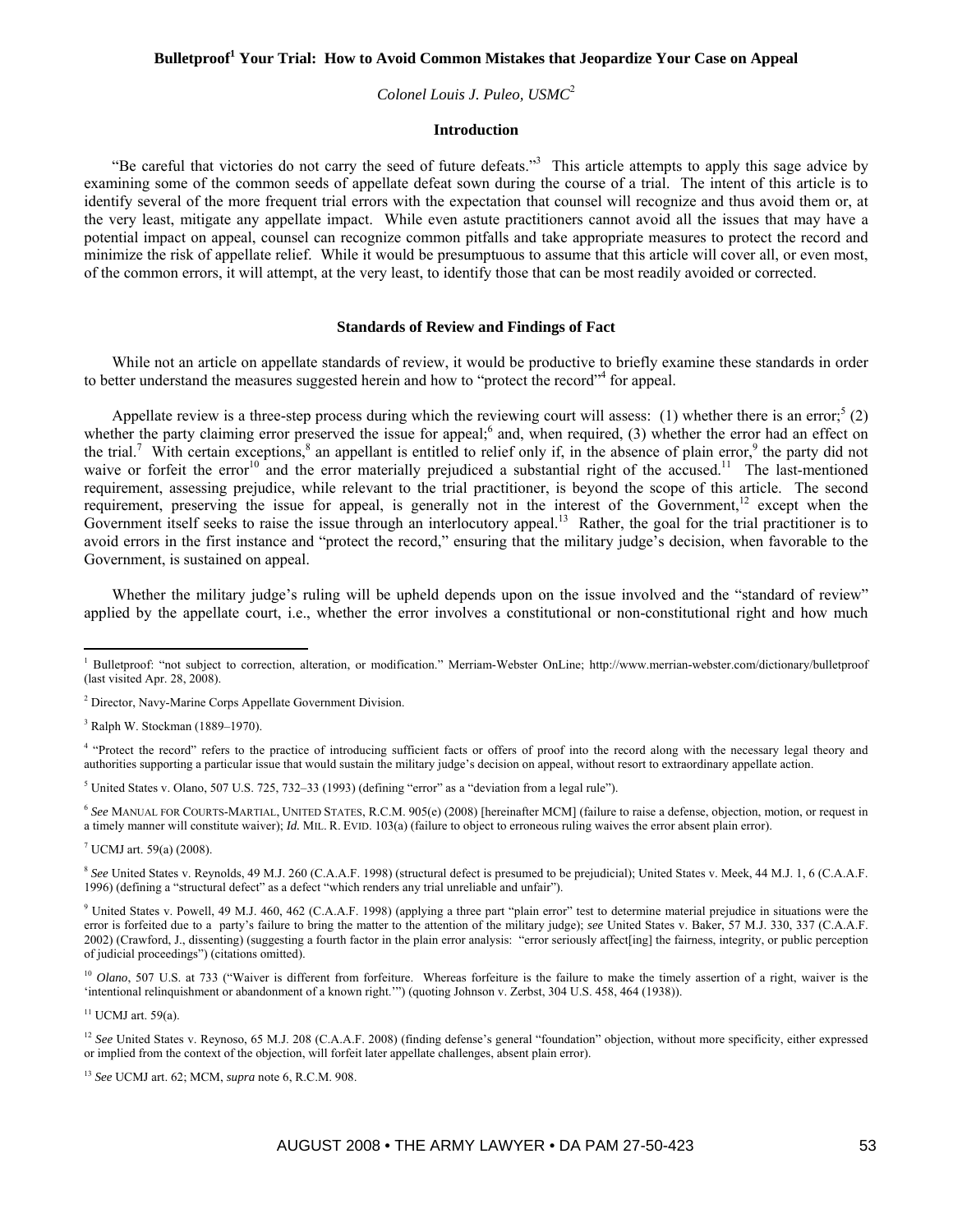deference the appellate court will give to the military judge's ruling. The more deference given to the military judge's ruling, the less likely an appellate court will overturn that ruling. Military judges' decisions are a product of the application of the historical facts of the case to the relevant law or legal standard.<sup>14</sup> For matters of law, appellate courts will review a judge's decision "de novo."<sup>15</sup> The court will give no deference to the military judge and will substitute its own judgment in order to determine whether he applied the correct legal standard to the issue presented. In these circumstances the practitioner should ensure that the record clearly reflects: (1) the law, standard, or authority being applied by the military judge; and, (2) the party who has the burden of production or proof for the specified issue.<sup>16</sup> While it is best for the military judge to reduce his legal findings to writing and attach those to the record, it is not always practical or necessary. Therefore, trial counsel should press the military judge to state on the record the legal basis for this ruling.

Issues of fact, however, remain the focus of the trial counsel's practice. Unlike matters of law, factual determinations or "findings of fact,"<sup>17</sup> with certain exceptions, are reviewed under a "clearly erroneous standard."<sup>18</sup> Thus, the military judge's findings of fact will be afforded substantial deference by the reviewing court unless those findings are fanciful, arbitrary, or unsupported by the facts contained in the record.<sup>19</sup> Provided there is "some evidence" in the record to support the military judge's factual determinations, the factual predicate for his decisions will not be disturbed by appellate authorities.<sup>20</sup> So, counsel must develop a factual record in support of the Government's position and secure findings of fact by the military judge that reflect the basis for the military judge's ruling. That way, upon review, the appellate courts will be bound by those facts.<sup>21</sup> This trial practice protects the judge's decision by restricting the appellate court's review of the specified issue to those facts contained in the military judge's findings of fact.<sup>22</sup>

The importance of a well-developed factual record accompanied by specific findings of fact from the military judge cannot be overstated. As a matter of competent trial practice, counsel should, with few exceptions, $^{23}$  provide the military judge with proposed findings of fact in writing. This not only frames the issue for the military judge from the Government's perspective but also serves as an invaluable tool in preparing for motion practice. Most often, because of poor planning, practitioners rely on argument as ersatz evidence during the litigation of a motion. Argument, however, is not evidence and cannot substitute for the facts necessary to support one's position or the military judge's decision.<sup>24</sup> The military judge needs

<sup>19</sup> United States v. Leedy, 65 M.J. 208, 212-13 (C.A.A.F. 2007); see United States v. Beatty, 64 M.J. 456, 458 (C.A.A.F. 2007) (finding that the legal and factual review by the appellate court is limited to the matters contained in the record of trial, that is those introduced at trial and not from those outside the record, such as during the Article 32, UCMJ, investigation).

<sup>&</sup>lt;sup>14</sup> See Ornelas–Ledesma v. United States, 517 U.S. 690, 696–97 (1996) (Application of the historical facts of the case to the relevant legal standard is know as mixed questions of law and fact. "The historical facts are admitted or established, the rule of law is undisputed, and the issue is whether the facts satisfy the [relevant] statutory [or constitutional] standard, or to put it another way, whether the rule of law as applied to the established facts is or is not violated.") (alternations in original) (quoting Pullman-Standard v. Swint, 456 U.S. 273, 289 n.19 (1982)).

<sup>&</sup>lt;sup>15</sup> Bose Corps. v. Consumers Union of United States, Inc., 466 U.S. 485, 514 n.31 (1984) (defining "*de novo*" review as an "original appraisal of all the evidence" in order for the court to decide for itself whether the judgment or decision is correct); United States v. Harcrow, 66 M.J. 154 (C.A.A.F. 2008) (questions of law are reviewed *de novo*).

<sup>&</sup>lt;sup>16</sup> See MCM, supra note 6, R.C.M. 905(c) (burden and assignment of proof generally on moving party); United States v. Brandell, 35 M.J. 369, 372 (C.M.A. 1992). To avoid waiver, objecting party had burden to identify the specific grounds for challenge to evidence unless "all parties at trial fully appreciate the substance of the defense objection and the military judge has full opportunity to consider it." *Id.*

<sup>&</sup>lt;sup>17</sup> MCM, *supra* note 6, R.C.M. 905(d) ("Where factual issues are involved in determining a motion, the military judge shall state the essential findings on the record."); *see* United States v. Salinas, 65 M.J. 927, 929 (N-M. Ct. Crim. App. 2008) (absence of sufficient findings of fact to support the military judge's opinion would "[o]rdinarily . . . require a rehearing or return of the record to the military judge for entry of complete essential findings.") (citing United States v. Doucet, 43 M.J. 656, 659 (N-M. Ct. Crim. App. 1995)).

<sup>&</sup>lt;sup>18</sup> United States v. Harris, 66 M.J. 166, 168 (C.A.A.F. 2008) ("[W]e defer to the military judge's findings of fact . . . where they are not clearly erroneous.") (citations omitted).

<sup>20</sup> *Leedy*, 65 M.J. at 212–13.

<sup>&</sup>lt;sup>21</sup> United States v. Dowty, 60 M.J. 163, 171 (C.A.A.F. 2004) (appellate courts bound by military judge's findings of fact unless they are clearly erroneous).

<sup>&</sup>lt;sup>22</sup> Culombe v. Conn., 367 U.S. 568, 603 (1961) ("[A]ll testimonial conflict is settled by the judgment of the state courts. Where they have made explicit findings of fact, those findings conclude us and form the basis of our review―with the one *caveat* . . . we are not to be bound by findings wholly lacking support in evidence."); *Dowty*, 60 M.J. at 171 ("[W]e are bound by the military judge's findings of fact unless they are 'clearly erroneous."") (citation omitted).

<sup>&</sup>lt;sup>23</sup> Of course, there are practical and tactical reasons for not providing the military judge with findings of fact such as when the issue could not be foreseen prior to trial or because the proponent of the motion does not wish to disclose the full factual basis to opposing counsel prior to litigation.

<sup>&</sup>lt;sup>24</sup> United States v. Clifton, 15 M.J. 26, 29 (C.M.A. 1983).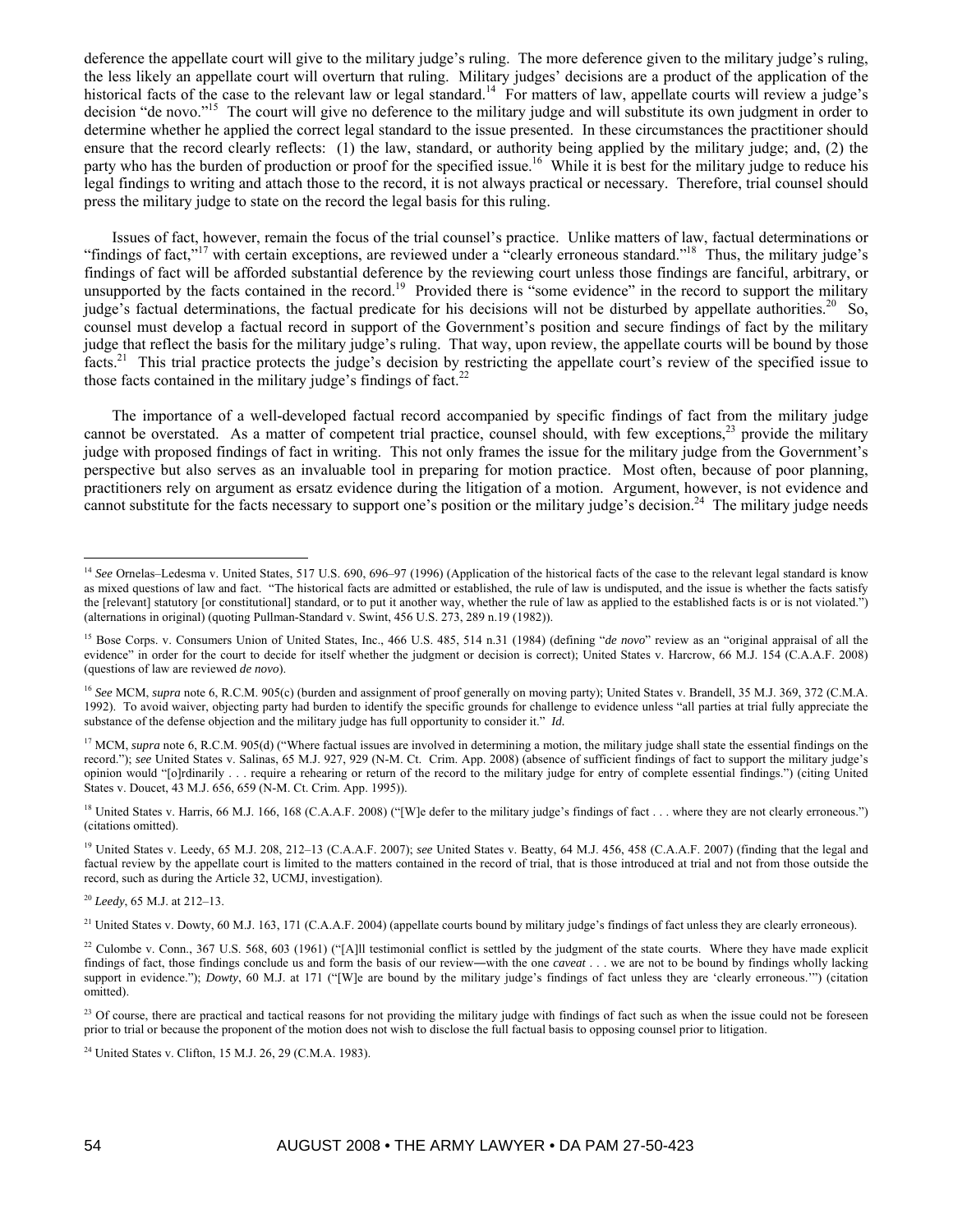facts.<sup>25</sup> When challenged on appeal, the appellate court needs findings of fact in order to assess whether the military judge abused his discretion.<sup>26</sup> Done appropriately, findings of fact, supported by the record, will bind the appellate court during review.27

*Lessons to be Learned*: In order to preserve a ruling favorable to the Government, the record must support the military judge's findings of fact. This is the trial counsel's responsibility. The military judge's findings must logically support both the appropriate inferences derived from the facts and the application of the appropriate legal standard. There is no substitute for proffering written findings of fact. As an advocacy tool, the findings provide the military judge with a means to rule in the Government's favor and, as a practical matter, supply the necessary foundation for the military judge's decision during appellate review.

### **Pretrial Agreements**

## *Forfeiture Provisions and the Accused's Benefit of His Bargain*

From the Government's perspective, one of the most troubling issues in recent years is dealing with the breach of the pretrial agreement forfeiture provisions, which is epitomized by the decision in *United States v. Perron*. 28 These breaches arise when the convening authority, pursuant to the terms of a pretrial agreement, agrees to take mitigating action by providing some measure of relief from the automatic forfeiture or reduction in pay grade provisions of the Uniform Code of Military Justice (UCMJ), $^{29}$  or from forfeitures or reduction adjudged as part of the accused's sentence. This is done, presumably, out of concern for the financial security of the accused's family especially during any period of the accused's confinement. Unfortunately, after trial, the parties learn that the financial benefits intended cannot or will not be realized due to some intervening factor, such as when the accused is beyond his enlisted contract obligation, when the accused is indebted to the Government,<sup>30</sup> or when the accused's military pay is affected due to incorrect interpretations of law and regulations.<sup>31</sup>

In *Perron*, the accused was convicted, pursuant to his pleas, of wrongful use and possession of a controlled substance. <sup>32</sup> He was sentenced to a bad conduct discharge, ninety days confinement, and reduction to pay grade E-3. Pursuant to a pretrial agreement, the convening authority agreed to suspend all confinement in excess of sixty days for a period of six months, and waive all automatic forfeitures for the benefit of Perron's family during the period of his confinement.<sup>33</sup> Unbeknownst to the parties, the accused's enlistment had expired prior to trial, which placed him in a no-pay status upon confinement.<sup>34</sup> Thus, his family did not receive the financial benefits intended by the parties and memorialized within the pretrial agreement. On remand, to provide Perron with the benefit of his bargain, the convening authority disapproved all confinement, which allowed Perron to receive pay for the previously approved and executed period of confinement.<sup>35</sup> Not satisfied with the outcome, during the second appeal Perron claimed that the timing of the payments, as well as the amount, were material terms of the agreement.<sup>36</sup> Because his family was not paid during the period of his confinement, Perron asserted that he had

 $\overline{a}$ 

<sup>28</sup> *Perron III*, 58 M.J. 78 (C.A.A. F. 2003).

<sup>32</sup> *Perron III*, 58 M.J. 78.

<sup>33</sup> *Id*. at 79.

34 United States v. Perron (*Perron I*), 53 M.J. 774, 774–75 (C.G. Ct. Crim. App. 2000), *rev'd*, 58 M.J. 78 (C.A.A.F. 2003).

<sup>25</sup> Not all facts in support of a proponent's position need to be in the form of admissible evidence. *See* MCM, *supra* note 6, MIL. R. EVID. 401(a).

<sup>&</sup>lt;sup>26</sup> United States v. Salinas, 65 M.J. 927 (N-M. Ct. Crim. App. 2008) ("[W]e note that when factual issues are involved in determining a motion, the military judges are to state essential findings on the record. . . . Ordinarily [a failure to do so would] require a rehearing or return of the record to the military judge for entry of complete essential findings.") (citing United States v, Doucet, 43 M.J. 656, 659 (N–M. Ct. Crim. App. 1995)).

<sup>27</sup> *Dowty*, 60 M.J. at 171.

<sup>&</sup>lt;sup>29</sup> UCMJ arts. 58(a), (b) (2008) (statutorily mandated reduction in pay grade and forfeiture of pay and allowances based upon the application of certain courtmartial punishments).

<sup>&</sup>lt;sup>30</sup> *E.g.*, United States v. Olson, 25 M.J. 293 (C.M.A. 1987); United States v. Flores, No. 200501199, 2007 CCA LEXIS 73 (N-M. Ct. Crim. App. Mar. 15, 2007).

<sup>31</sup> *E.g*., United States v. Lundy (*Lundy I*), 58 M.J. 802 (A. Ct. Crim. App. 2003), *aff'd* 63 M.J. 299 (C.A.A.F. 2006) (misinterpretation of transitional assistance legislation and its effect on forfeiture provisions within the pretrial agreement); United States v. Mitchell, 2000 CCA LEXIS 150 (A.F. Ct. Crim. App. 2000),  $rev'd$ , 58 M.J. 251 (C.A.A.F. 2003) (misinterpretation of agency regulations regarding enlistment extensions and its effect on forfeiture provisions of the pretrial agreement).

<sup>35</sup> United States v. Perron (*Perron II*), 57 M.J. 597, 598 (C.G. Ct. Crim. App. 2001), *rev'd*, 58 M.J. 78 (C.A.A.F. 2003).

<sup>36</sup> *Id*.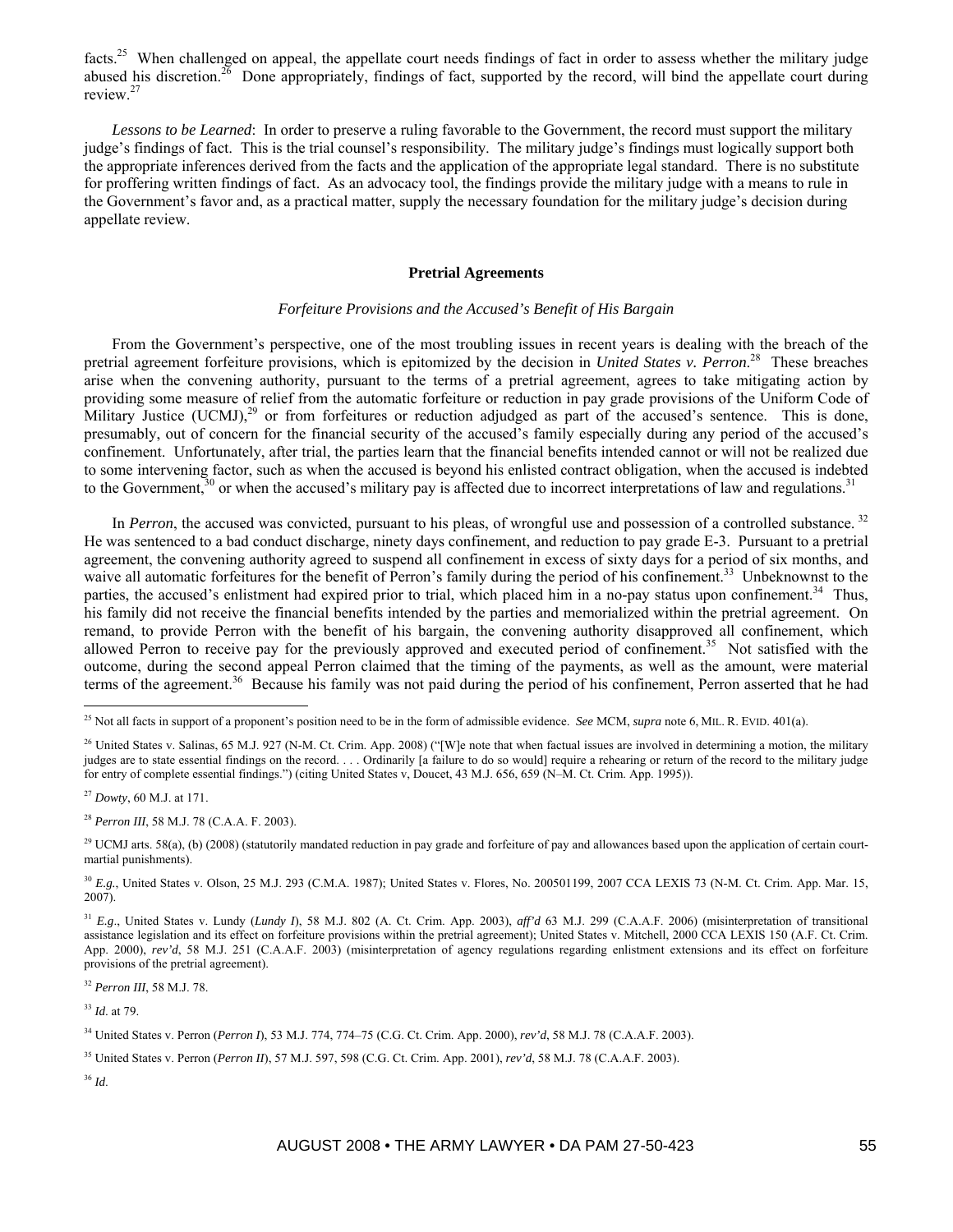not received the expected benefit of his bargain, which was the basis for his guilty pleas. Guilty pleas, which waive certain fundamental constitutional rights, $37$  must be made knowingly and voluntarily.<sup>38</sup> Since the parties were mistaken as to the financial consequences of the guilty pleas, Perron asserted that his pleas were improvident and required the court to set aside the findings and sentence.<sup>39</sup> Attempting again to provide Perron with the full benefit of his intended bargain, the Coast Guard Court of Criminal Appeals took further remedial action on the sentence.<sup>40</sup>

The subsequent appeal to the Court of Appeals for the Armed Forces (CAAF) went beyond prior precedent<sup>41</sup> and agreed with Perron, finding that even in the absence of express terms dealing with time, the timing of payment was material to the pretrial agreement.<sup>42</sup> Thus, due to the mutual misunderstanding by the parties, Perron's pleas were not knowingly and voluntarily made, rendering them not provident.<sup>43</sup> In such circumstances there exist only three remedial options:  $(1)$  the court can order specific performance of the pretrial agreement terms; (2) the court can set aside the finding and sentence and allow the accused to withdraw his guilty pleas; or,  $(3)$  the court can provide some alternative relief.<sup>44</sup> From the Government's perspective, having the court fashion alternative relief was the most preferred option if specific performance was not otherwise available.<sup>45</sup> Despite early precedent giving broad discretion to the appellate courts to fashion such remedies,<sup>46</sup> the *Perron* court all but eliminated that option. The CAAF found that any alternative remedial action imposed on an unwilling accused "intrudes upon an [accused's] decision to plead guilty" and may "result in erroneous conclusions of voluntariness."47 Since a guilty plea waives a variety of constitutional rights, imposing alternative remedies upon the accused without his express consent violates the "knowing and voluntary" requirements of a constitutional guilty plea.<sup>48</sup> Thus, without the express consent of the accused, alternative remedies are no longer available to remedy the Government's defective performance under the pretrial agreement.<sup>49</sup>

Since Perron did not consent to either the convening authority's or the lower court's alternative remedies, of the two remaining options, specific performance was impossible given the court's reading of a time-of-the-essence term into the forfeiture provisions of the pretrial agreement. Criticism of the court's reasoning aside and the tenuous grounds relied upon to infuse new terms into the pretrial agreement,<sup>50</sup> the only remaining option was to set aside the findings and sentence and allow the Government to retry the accused if it could do so.<sup>51</sup>

One would suspect that the trial defense counsel bears some responsibility for the breach, since he is in the best position to discover the effect administrative matters would have on the terms of the pretrial agreement. The CAAF has addressed defense counsel's responsibility to advise his client concerning the collateral consequences of a guilty plea. $52$  However, the

<sup>39</sup> *Id*. at 599.

 $\overline{a}$ 

<sup>42</sup> *Perron III*, 58 M.J. 78, 85 (C.A.A.F. 2003).

<sup>43</sup> *Id*.

<sup>44</sup> *Id*. at 84.

<sup>45</sup> *Id*.

<sup>46</sup> *See* United States v. Albert, 30 M.J. 331 (C.M.A. 1990); United States v. Olson, 25 M.J. 293 (C.M.A. 1987).

<sup>47</sup> *Perron III*, 58 M.J. at 85.

<sup>48</sup> *Id*.

<sup>51</sup> *Id.* at 86.

<sup>&</sup>lt;sup>37</sup> Santobello v. New York, 404 U.S. 257, 264 (1971) (Douglas, J., concurring) ("[A] guilty plea is a serious and sobering occasion inasmuch as it constitutes a waiver for the fundamental rights to a jury trial, . . . to confront one's accusers, . . . to present witnesses in one's defense, . . . to remain silent, . . . and to be convicted by proof beyond a reasonable doubt . . . .") (citations omitted).

<sup>38</sup> *Perron II*, 57 M.J. at 598.

<sup>40</sup> *Id*. (setting aside reduction in grade).

<sup>&</sup>lt;sup>41</sup> United States v. Williams (*Williams II*), 53 M.J. 293 (C.A.A.F. 2000) (finding accused's pleas improvident where accused relied upon the incorrect advice by counsel and the military judge concerning the effect his guilty plea would have on the forfeiture provisions of his pretrial agreement); United States v. Hardcastle, 53 M.J. 299 (2000) (finding accused's pleas improvident when Government failed to fulfill the terms of the pretrial agreement).

<sup>&</sup>lt;sup>49</sup> *Id.* at 85–86. *But see* United States v. Lundy (*Lundy II*), 63 M.J. 299, 304 (2006) (Effron, J., concurring in part and in the result) (regarding lower court's ability to craft a remedy for a breach of the terms of a pretrial agreement, distinction is made between "alternative relief," which requires the consent of the accused, and "adequate remedy," which allows the court to craft a remedy that provides the accused the benefit of his bargain regardless of his consent).

<sup>50</sup> *Perron III*, 58 M.J. at 86–89 (Crawford, J., dissenting).

<sup>52</sup> *See* United States v. Williams, 55 M.J. 302, 307 (C.A.A.F. 2001) ("[C]hief reliance must be placed on defense counsel to inform an accused about the collateral consequences of a court-martial conviction and to ascertain his willingness to accept those consequences.") (quoting United States v. Bendania, 12 M.J. 373, 376 (C.M.A. 1982)).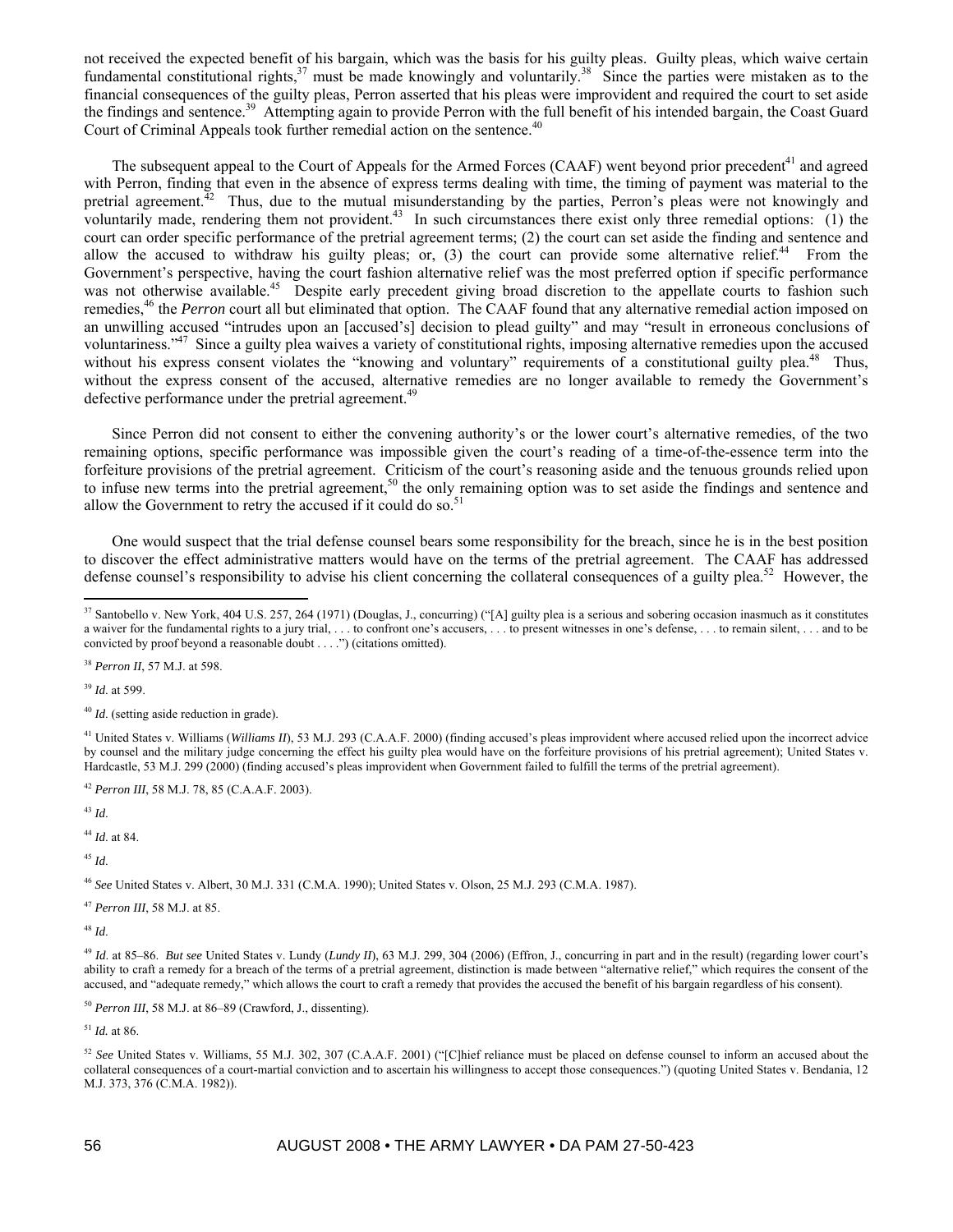court has never held the trial defense counsel directly responsible for failing to recognize that the accused's status or agency regulations would negate the forfeiture provisions of a pretrial agreement.<sup>53</sup> While placing blame upon the defense counsel may not change the outcome, as the case may be overturned on an ineffective assistance of counsel claim,<sup>54</sup> the consequences of failing to provide the accused with the intended financial benefit of his bargain under the pretrial agreement fall squarely on the Government.<sup>55</sup>

*Lessons to be Learned*: As with other matters discussed in this article, counsel must pay attention to detail. However, there are instances when matters beyond the control of the convening authority arise, especially regarding issues of pay. This can come from an unexpected source such as when the Government recoups its loss, arising either from the offenses for which the accused is charged or from other administrative matters such as a prior overpayment, by withholding some or all of the accused's pay.56 What is certain is that the accused, despite the charges and maximum confinement, will claim that but for the forfeiture provisions he would not have entered into the agreement.<sup>57</sup> The convening authority can no longer presume that the defense counsel, who is in a better position to know of potential pay issues and the financial needs of the accused, will properly advise the accused of the consequences that might affect his pay. When coupled with the court's ability to read time of the essence terms into the pretrial agreement, the consequences of failing to abide by the forfeiture provisions are extreme: finding the pleas improvident and setting aside the conviction.<sup>58</sup> Therefore, given the complexity of fiscal regulations, the effect of automatic forfeiture and reduction provisions, and the uncertainty of events that legitimately or otherwise may interfere with the accused's pay, perhaps the best approach is to avoid negotiating forfeiture or reduction protection as part of a pretrial agreement. If the convening authority or the accused is concerned about the financial status of the accused or his family, the convening authority always has the option of granting clemency after trial.<sup>59</sup> Of course the parties must avoid the real or perceived issue of *sub rosa* agreements,<sup>60</sup> but the convening authority can determine what he would consider as appropriate relief during pretrial negotiations and each convening authority must weigh the individual merits against good order and discipline.<sup>61</sup> By avoiding forfeiture or reduction protections in the pretrial agreement, one eliminates the possibility that events beyond the convening authority's control will interfere with the pretrial agreement and jeopardize the plea on appeal.62 Despite attempts to minimize errors and avoid unintended consequences, there is no substitute for a close examination of the terms of a pretrial agreement, a thorough review of the accused's circumstances and status, and a careful plea inquiry by the military judge in order to avoid appellate issues.

## *Forfeiture or Fine Provisions*

A fine may not be approved against the accused unless it is clear that he was aware that a fine could be imposed. <sup>63</sup> In United States v. Norman,<sup>64</sup> the court disapproved an adjudged fine due to the ambiguity created by the pretrial agreement provision addressing "Forfeitures *or* Fines," when the accused was awarded both forfeitures *and* a fine. While the military

<sup>58</sup> *Williams*, 55 M.J. at 306.

 $\overline{a}$ 

59 MCM, *supra* note 6, R.C.M. 1107(d).

<sup>53</sup> *E.g*., *Lundy*, 63 M.J. 299 (internal agency regulations affecting pay).

<sup>&</sup>lt;sup>54</sup> See Williams II, 53 M.J. 293, 296 (C.A.A.F. 2000) ("Ignorance of the law on a material matter cannot be the prevailing norm in the legal profession or in the court-martial process.").

<sup>55</sup> *Williams*, 55 M.J. at 306 ("If an accused does not receive the benefit of the bargain reflected in a negotiated pretrial agreement, the pleas will be treated as improvident, the findings will be set aside, and the accused will be subject to retrial.").

<sup>56</sup> *See* United States v. Flores, No. 200501199, 2007 CCA LEXIS 73 (N-M. Ct. Crim. App. Mar. 15, 2007) (setting aside accused's guilty plea because of the Government's failure to pay the accused in accordance with the implied "time of the essence" terms of the pretrial agreement due, in part, to offsets to the accused pay to recoup previous overpayments).

<sup>57</sup> *See* United States v. Williams (*Williams I*), 49 M.J. 542, 545 (N-M. Ct. Crim. App. 1998), *rev'd*, 53 M.J. 293 (C.A.A.F. 2000).

<sup>60</sup> *Sub rosa*, "Confidential; secret; not for publication." BLACK'S LAW DICTIONARY 1469 (8th ed. 2004); United States v. Green, 1 M.J. 453, 456 (C.M.A. 1976) (military judge required to inquiry into any promises made by the Government in exchange for accused's guilty plea); United States v. Troglin, 44 C.M.R. 237, 242 (C.M.A. 1972) (condemn sub rosa agreements); MCM, *supra* note 6, R.C.M. 705 (requirement to have all promises between accused and Government in writing).

<sup>61</sup> MCM, *supra* note 6, R.C.M. 705.

<sup>&</sup>lt;sup>62</sup> *But see* United States v. Capers, 62 M.J. 268 (C.A.A.F. 2005) (challenging convening authority's clemency action when parties were mistaken as to accused ability to receive pay).

<sup>63</sup> United States v. Williams, 18 M.J. 186, 189 (C.M.A. 1984).

<sup>64</sup> No. 200700042, 2007 CCA LEXIS 313 (N-M. Ct. Crim. App. Aug. 8, 2007).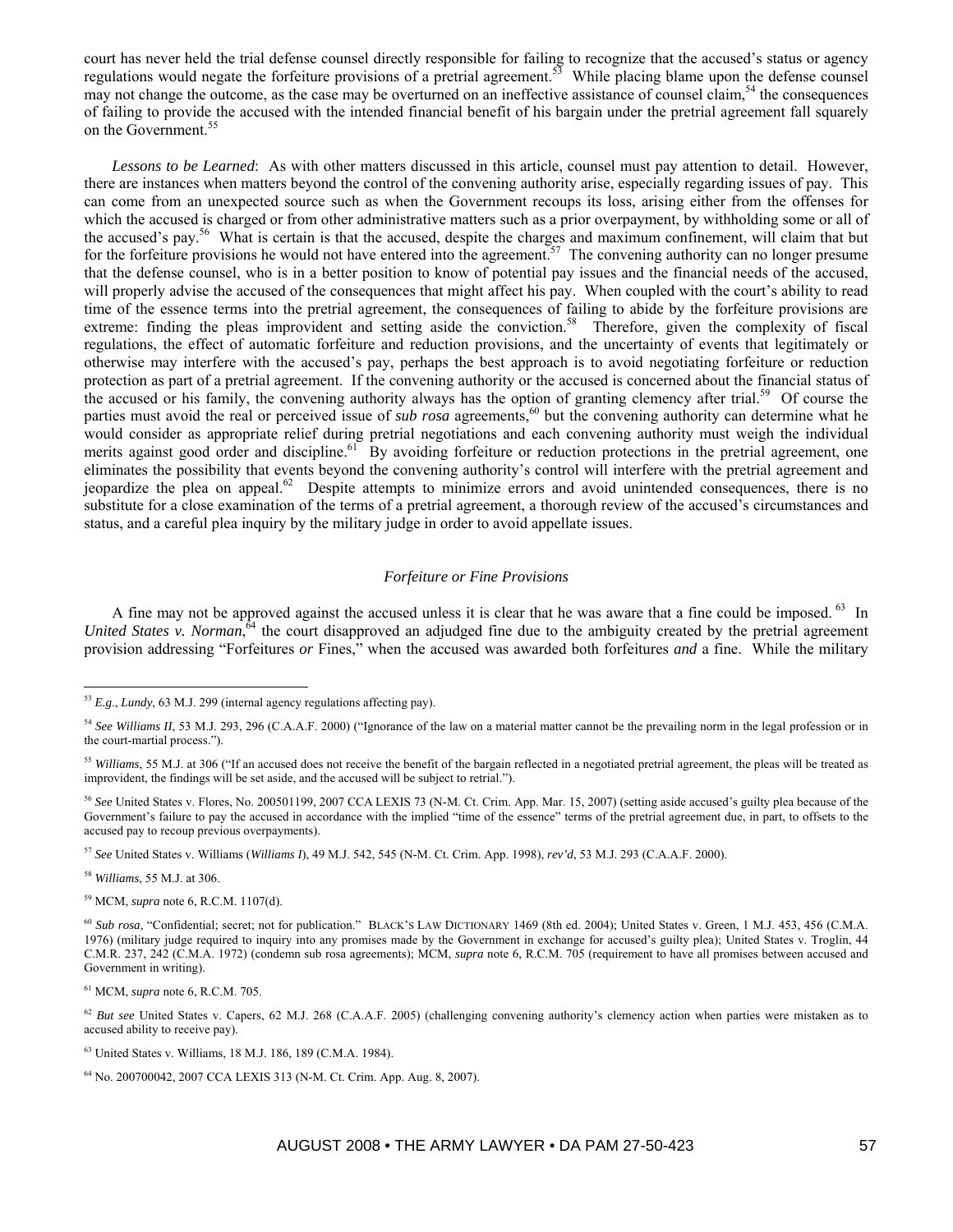judge did advise the accused that the sentence could include, inter alia, "total forfeitures, a fine, and to be dismissed from the naval service," the judge did not advise the accused that his financial liability could exceed total forfeiture of pay and allowances―"that is, that a fine could be awarded *in addition to* total forfeitures."65 Since ambiguity in the pretrial agreement is held against the Government, the court disapproved the adjudged fine.

*Lesson to be Learned*: Caption the forfeiture and fine paragraph in the sentence limitation page<sup>66</sup> of the pretrial agreement correctly to avoid possible confusion. Further, counsel should ensure that the military judge addresses the prospect of both total forfeitures and a fine, which would exceed total forfeitures at a general court-martial, as a potential sentence. Perhaps, like the position taken above, the simple solution is not to grant relief from forfeiture or fines as part of the pretrial agreement but rather to reserve the right to grant such relief as a matter of clemency.

## **Guilty Pleas**

Two common appellate challenges to an accused's guilty plea are an inadequate factual basis to support the plea<sup>67</sup> and matters raised during trial that are inconsistent with the plea, calling into question whether the plea was knowing and voluntary.<sup>68</sup> With the exception of statutory elements required to establish an offense, which are reviewed de novo,<sup>69</sup> the military judge's decision to accept a guilty plea is reviewed during appeal under the deferential abuse of discretion standard.<sup>70</sup> A guilty plea will not be set aside unless the record demonstrates "a 'substantial basis' in law and fact for questioning the guilty plea."<sup>71</sup> While the accused bears the burden of establishing that a substantial basis exists, $\frac{72}{1}$  the trial counsel still has a responsibly to protect the record and preserve the accused's plea on appeal. Thus, he must pay particular attention during the providence inquiry to ensure that the accused admits to every element of the offenses pled, including the requisite intent and theory of culpability,73 and that the military judge addresses and resolves any inconsistencies and defenses during the trial that may give rise to a defense or otherwise call into question the voluntariness of the plea.<sup>74</sup>

### *Stipulations of Fact*

It is axiomatic that before accepting a plea, the military judge must ensure that an adequate factual basis exists to support the plea.<sup>75</sup> This requires the military judge to conduct a detailed colloquy<sup>76</sup> with the accused in order to ensure that he understands the meaning and effect of his plea, that it is rendered voluntarily, and that the accused is willing and able to admit the facts necessary to support each element of the offenses pled.<sup>77</sup>

 $\overline{a}$ 

70 United States v. Inabinette, 66 M.J. 320, 322 (C.A.A.F. 2008) (military judge's decision to accept guilty plea is reviewed for abuse of discretion and "questions of law arising from the guilty plea [are reviewed] de novo"); United States v. Eberle, 44 M.J. 374, 375 (C.A.A.F. 1996).

71 United States v. Prater, 32 M.J. 433, 436 (C.M.A. 1991).

75 United States v. Mitchell, 66 M.J. 176 (C.A.A.F. 2008); MCM, *supra* note 6, R.C.M. 910(e).

<sup>&</sup>lt;sup>65</sup> *Id.* at \*9 (emphasis in original).

<sup>&</sup>lt;sup>66</sup> MCM, *supra* note 6, R.C.M. 705(d)(2) (an agreement memorializing the specific action to be taken by the convening authority on the adjudged sentence must be set out in a writing separate from other aspects of the agreement).

<sup>&</sup>lt;sup>67</sup> See, e.g., United States v. Mitchell, 66 M.J. 176 (C.A.A.F. 2008) (challenge to guilty plea for indecent assault based on accused claim that the record did not reflect the request specific intent element); United States v. Aleman, 62 M.J. 281 (C.A.A.F. 2006) (challenging providence of plea to willfully suffering the sale of military property because inquiry did not establish a factual basis for omission of a certain duty as required by the article).

<sup>&</sup>lt;sup>68</sup> Bradshaw v. Stumpf, 545 U.S. 175, 183 (2005). In order to be constitutional, a guilty plea must be knowingly, intelligently, and voluntarily made, "with sufficient awareness of the relevant circumstances and likely consequences." *Id.* (citations omitted).

<sup>69</sup> United States v. Holbrook, 66 M.J. 31, 32 (C.A.A.F. 2008).

<sup>72</sup> United States v. Hays, 62 M.J. 158, 167 (C.A.A.F. 2005).

<sup>73</sup> *See* MCM, *supra* note 6, pt. IV, ¶ 1(b) (liability as a perpetrator or other party).

<sup>&</sup>lt;sup>74</sup> United States v. Frederick, 23 M.J. 561, 563 n.4 (A.C.M.R. 1986) ("We believe that trial counsel, who have a continuous duty to protect the record, should remain alert throughout a providence inquiry, and respectfully bring to the military judge's attention any areas which counsel believe have not been sufficiently covered and could result in a plea of guilty subsequently being found improvident.").

<sup>&</sup>lt;sup>76</sup> United States v. Jordan, 57 M.J. 236, 239 (C.A.A.F. 2002) (accused agreement with legal conclusions by the military judge will not support the necessary factual predicate to uphold a plea); United States v. Outhier, 45 M.J. 326, 331 (C.A.A.F. 1996); MCM, *supra* note 6, R.C.M. 910(d).

<sup>77</sup> *Mitchell*, 66 M.J. at 178; MCM, *supra* note 6, R.C.M. 910(c), (d).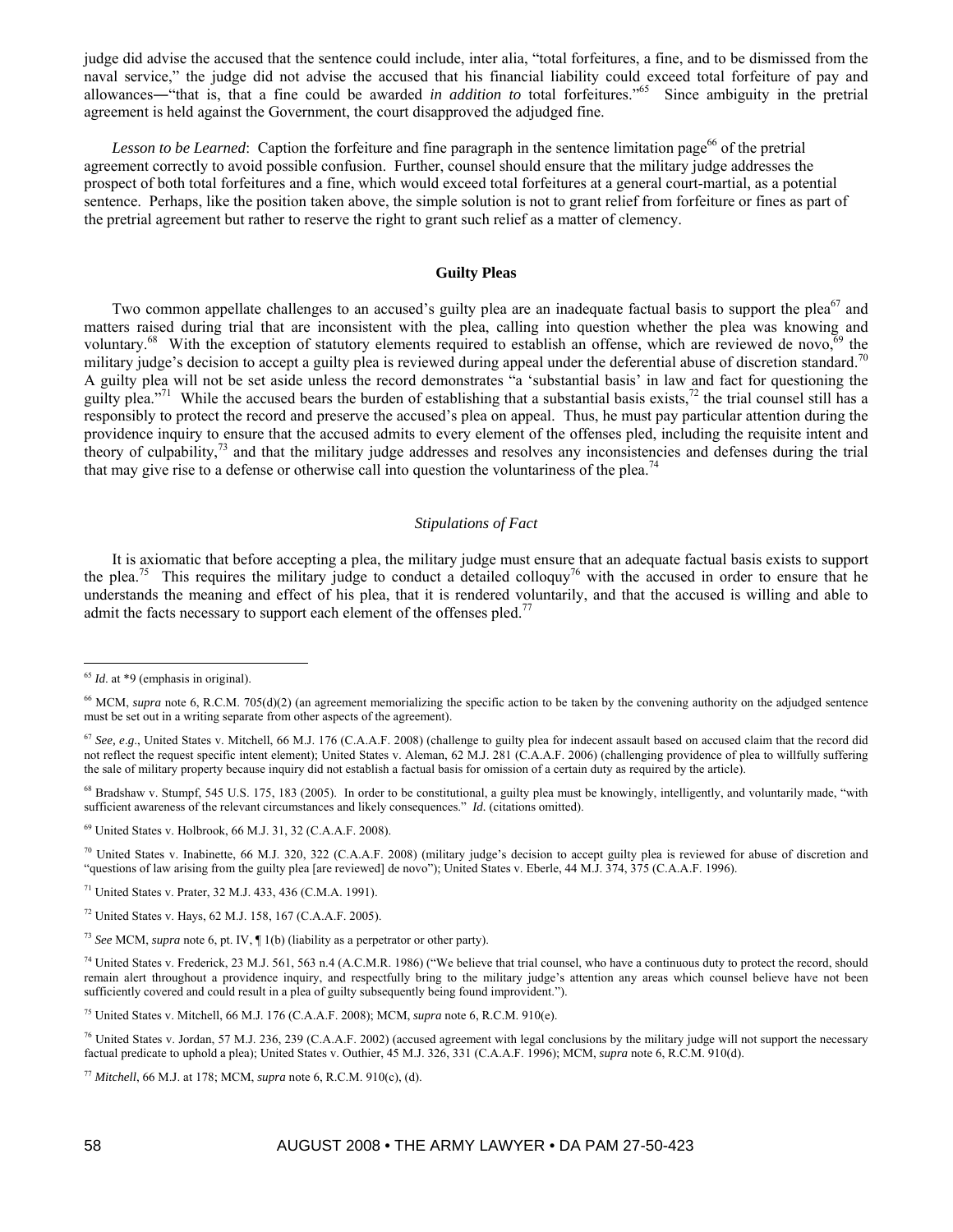One method to secure the factual and legal predicates necessary to sustain a guilty plea is to insist upon a stipulation of fact as part of any pretrial agreement.<sup>78</sup> The stipulation should be incorporated into the terms of the pretrial agreement and the parties should agree that the evidence contained in the stipulation would be admissible or the accused, with the advice of counsel, affirmatively waives any objection to the stipulation or the information contained therein.<sup>79</sup> Counsel must exercise due diligence to ensure that the otherwise inadmissible evidence sought to be included within the stipulation of fact is subject to waiver by the accused and will not be challenged on appeal as plain error.<sup>80</sup> Within the stipulation, counsel should address the way in which the prosecution, sentencing authority, convening authority, and appellate courts may use the information.<sup>81</sup> This includes: (1) during the providence inquiry to determine the sufficiency and basis of the accused's pleas; ${}^{82}$  (2) as part of the Government's case-in-chief if the Government elects to go forward as to a greater offense or other offenses that rely on the facts in the stipulation;<sup>83</sup> (3) as matters in aggravation by the Government;<sup>84</sup> (4) to approve the findings and sentence by the convening authority and deny or grant clemency as appropriate; and, (5) as part of the review process by the appellate courts.<sup>85</sup> Counsel must ensure that the military judge addresses the specific uses of the stipulation and clarifies any ambiguities on the record.<sup>86</sup> Parties should also make clear that the military judge's acceptance of the stipulation is a material term of the pretrial agreement. That way, if the judge refuses to accept any part of the stipulation or the accused objects or seeks to withdraw from the stipulation, either at trial or on appeal, the pretrial agreement will become void.

The stipulation of fact should also clearly state that the agreement and execution of the stipulation by the accused does not amount to the beginning of performance under Rule for Court-Martial (RCM) 705(d)(4)(B), which would otherwise prematurely bind the convening authority to the agreement.<sup>87</sup> Rather, it should be agreed for the purposes of the stipulation that the beginning of performance occurs when the military judge accepts it.

From the trial counsel's perspective, a well-written stipulation of fact can act as both a sword and a shield. It ensures that all necessary elements are addressed, provides evidence in aggravation, protects the record by securing a factual basis for the plea, and incorporates facts necessary to negate possible defenses. Further, unlike a stipulation of expected testimony,<sup>88</sup> stipulations of fact bind the parties to the facts stipulated and neither party may introduce contradictory information.<sup>89</sup> While this limits the defense, it also serves as a trap for the unwary trial counsel and may restrict some aspect of the Government's

<sup>81</sup> MCM, *supra* note 6, R.C.M. 910 (f)(4) (the military judge had the obligation to ensure that the accused understands and consents to the terms of the pretrial agreement); *see id.* R.C.M. 811(c), prior to accepting stipulation the military judge must be satisfied that the parties consent to its admission.

<sup>82</sup> United States v. Aleman, 62 M.J. 281, 283 (C.A.A.F. 2006); United States v. Redlinski, 58 M.J. 117, 122 (C.A.A.F. 2003) (finding factual basis for guilty plea may be satisfied by stipulation); United States v. Sweet, 42 M.J. 183, 185 (C.A.A.F. 1995) (relying on stipulation of fact to provide factual basis necessary for military judge to accept a guilty plea).

83 United States v. Resch, 65 M.J. 233 (C.A.A.F. 2007) (during a guilty plea to an lesser included offense to the charged offense, finding the military judge's failure to advise accused that stipulation of fact could be used as part of the Government's case-in-chief to the greater offense was error).

84 United States v. Gogas, 58 M.J. 96, 98 (C.A.A.F. 2003) (finding matters in aggravation may be presented through stipulation of fact).

<sup>85</sup> United States v. Thomas, 65 M.J. 132 (C.A.A.F. 2007) (finding a plea improvident, the court used the stipulation of fact to affirm conviction to a lesser included offense).

86 Resch, 65 M.J. at 237 (finding error in using the stipulation of fact as part of Government's case-in-chief to prove the greater offense, after accused plea of guilty to the less included offense, given the ambiguity concerning how the stipulation of fact would be used).

88MCM, *supra* note 6, R.C.M. 811 (e).

<sup>&</sup>lt;sup>78</sup> MCM, *supra* note 6, R.C.M. 705(c)(2)(A) (permissible term of a pretrial agreement includes a promise to enter into a stipulation of fact regarding the offense to which the accused will plead guilty).

<sup>&</sup>lt;sup>79</sup> United States v. McCrimmon, 60 M.J. 145, 154 (C.A.A.F. 2004) ("This Court has stated, assuming no overreaching by the Government, evidence of uncharged misconduct, otherwise inadmissible evidence, may be presented to the court by stipulation and may be considered by the court."); United States v. Clark, 53 M.J. 280, 282 (C.A.A.F. 2000) (adding that evidence otherwise inadmissible may be admitted through a stipulation if the "military judge finds no reason to reject the stipulation 'in the interest of justice.'"); United States v. Rivera, 46 M.J. 52, 54 (C.A.A.F. 1997); United States v. Gibson, 29 M.J. 379, 382 (C.M.A. 1990); MCM, *supra* note 6, R.C.M. 811(b) ("The military judge may, in the interests of justice, decline to accept a stipulation.").

<sup>80</sup> *Clark*, 53 M.J. 280, 282–83 (finding plain error, under MRE 707, when the accused's stipulation, entered pursuant to a pretrial agreement, contained a reference that the accused failed a polygraph); United States v. Goldberg, No. 200601093, 2007 CCA LEXIS 8 (N-M. Ct. Crim. App. Jan. 24, 2007) (finding, in dicta, that despite the accused's agreement to enter into a stipulation the military judge has a duty to determine admissibility to ensure the interests of justice are served).

<sup>87</sup> *See* United States v. Williams, 60 M.J. 360, 363 (C.A.A.F. 2004) (questions raised whether the accused's execution of a stipulation of fact is beginning performance that would prevent the convening authority from withdrawing from the agreement except on other grounds set out in RCM 705 (d)(4)(B)); *see also* United States v. Bray, 49 M.J. 300 (C.A.A.F. 1998) (finding convening authority's ability to withdraw from a pretrial agreement more limited than that of the accused, if a proper withdrawal, convening authority is not bound by prior agreement).

<sup>89</sup>*Id*.; United States v. Fisher, 58 M.J. 300, 303 (C.A.A.F. 2003).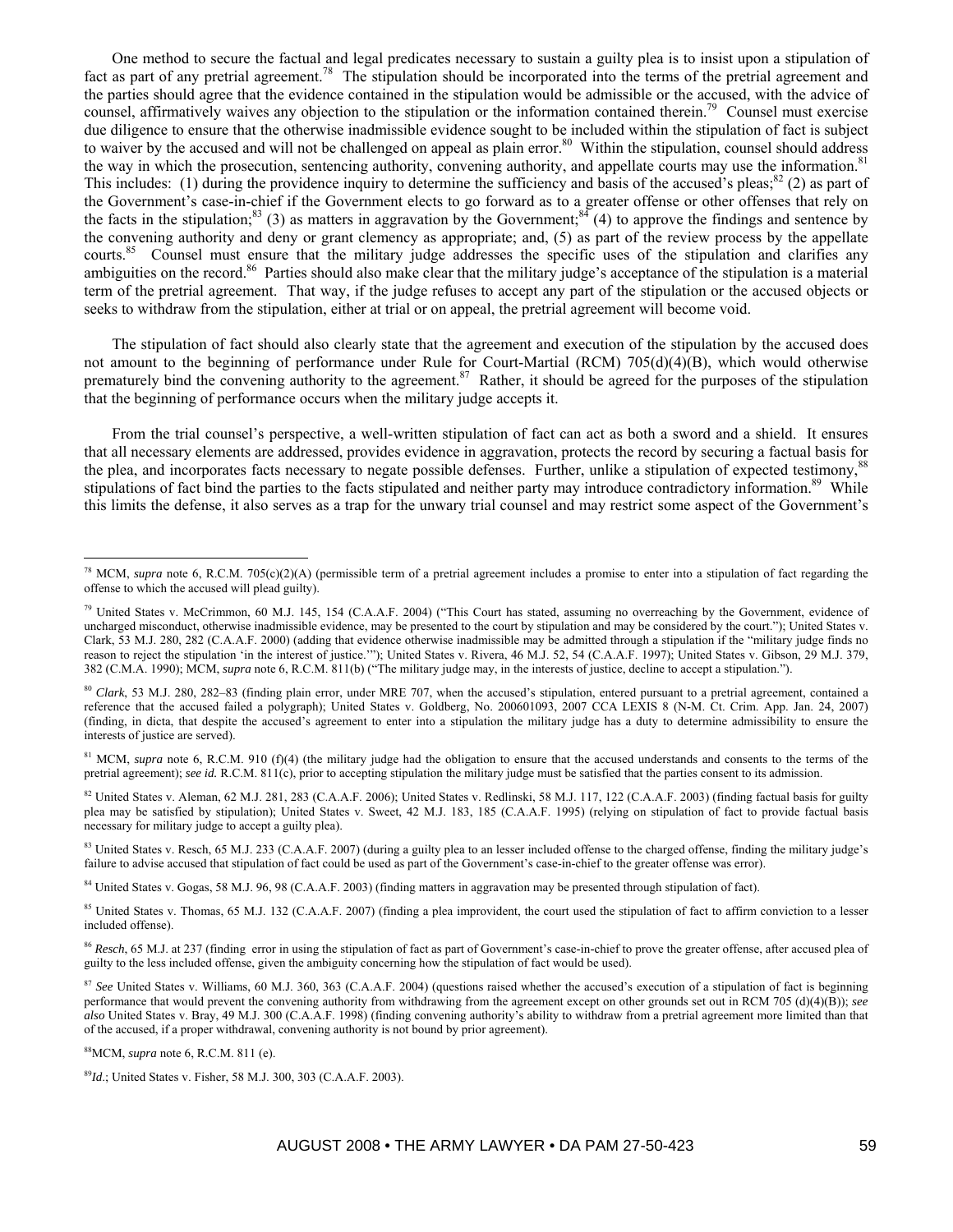case, especially during presentencing.<sup>90</sup> Astute counsel, however, knows that there is a distinction between evidence that "goes beyond" the stipulated facts and evidence that contradicts those facts: the former is not prohibited.<sup>91</sup> "Stipulations of fact do not prohibit proof of facts which are neither designated nor necessarily implied in the stipulation."92 Thus, in *United States v. Terlep*, the court found that victim's pre-sentencing testimony<sup>93</sup> describing rape did not contradict the stipulation of fact, which supported the guilty plea to the lesser included offense of assault consummated by a battery, since the stipulation did not, expressly or implicitly, rule out the possibly of a rape.  $94$ 

Stipulations of fact are not without limits. A confessional stipulation,<sup>95</sup> which admits to all elements of a charged offense and amounts to a de facto plea of guilty,  $96$  required as part of a pretrial agreement, must be done with care. If the accused cannot or will not plead to certain charges and the Government intends to go forward on those charges, using a confessional stipulation to prove the contested charges must fulfill certain procedural safeguards. A confessional stipulation will not be accepted unless the record reflects: (1) that the accused understands the right not to stipulate; (2) that the stipulation will not be accepted unless the accused consents; (3) that the accused understands the content and effect of the stipulation; (4) that there exists a factual basis for the stipulation; and, (5) that the accused, in consultation with counsel, consents to the stipulation.<sup>97</sup> While confessional stipulations that follow procedural safeguards are not prohibited, it is error to couple a confessional stipulation with an agreement that prevents the defense from raising any defenses or motions.<sup>98</sup> Along with the confessional stipulation inquiry, the military judge must also ascertain if there are any agreements between the parties in connection with the stipulation and, if so, the terms of such agreements.<sup>99</sup>

#### *Inconsistencies with the Plea: Mental Responsibility Issues*

A common challenge to a guilty plea arises when the accused raises an issue during trial that is inconsistent with his plea of guilty, such as the existence of a defense.<sup>100</sup> Once raised the military judge has the duty to inquire further into the inconsistency in order to resolve the conflict or otherwise reject the plea.<sup>101</sup>

This often happens when the defense infuses an issue of mental responsibility into the trial, usually in the form of testimony regarding a possible mental disorder during defense's case in extenuation and mitigation.<sup>102</sup> This is especially salient given the court's historically preferential treatment of mental responsibility issues<sup>103</sup> and the mental disorders arising from current combat operations in Iraq and Afghanistan.<sup>104</sup> When confronted with such evidence, if the military judge does

<sup>92</sup> *Id*.

 $\overline{a}$ 

93 MCM, *supra*, note 6, R.C.M. 1001(b).

<sup>94</sup> *Terlep*, 57 M.J. at 348.

<sup>95</sup> *See* MCM, *supra* note 6, R.C.M. 811(c) discussion. A confessional stipulation is a statement of facts "equivalent of a guilty plea, . . . establish[ing] directly or by reasonable inference, every element of a charge offense and when the defense does not present evidence to contest any potential remaining issue of the merits." *Id.* 

96 United States v. Bertelson, 3 M.J. 314, 316 n.2 (C.M.A. 1977) ("[A] 'confessional stipulation' is a stipulation which practically amounts to a confession. We believe that a stipulation can be said to amount 'practically' to a judicial confession when, for all facts and propose, it constitutes a *de facto* plea of guilty, *i.e.*, it is the equivalent of entering a guilty plea to the charge."); MCM, *supra* note 6, app. 21, R. 811(c) ("[A] stipulation practically amounts to a confession when it amounts to a "*de facto*" plea of guilty, rather than simply one which makes out a *prima facie* case.").

97 MCM, *supra* note 6, R.C.M. 811(c) discussion.

98 United States v. Davis, 50 M.J. 426, 430 (C.A.A.F. 1999).

<sup>99</sup> *Id*.; *see* MCM, *supra* note 6, R.C.M. 910(f).

<sup>100</sup> *See, e.g.*, United States v. Garcia, 44 M.J. 496, 498 (C.A.A.F. 1996).

<sup>101</sup> *Id*.; United States v. Prater, 32 M.J. 433, 436 (C.M.A. 1991); MCM, *supra* note 6, R.C.M. 910(h)(2).

102 MCM, *supra* note 6, R.C.M. 1001(c).

<sup>103</sup> United States v. Young, 43 M.J. 196, 197 (C.A.A.F. 1995).

<sup>104</sup> Charles W. Hoge et al., *Combat Duty in Iraq and Afghanistan, Mental Health Problems, and Barriers to Care*, 351 NEW ENG. J. MED. 13, 14 (2004) ("Given the ongoing military operations in Iraq and Afghanistan, mental disorders are likely to remain an important health care concern among those who serving there."); *see* United States v. Shaw, 64 M.J. 460, 462 (C.A.A.F. 2007) (finding mental health issues enjoy special status in the military owing in part to the recognition that combat operations may "generate or aggravate" such conditions, especially post-traumatic stress disorder).

<sup>&</sup>lt;sup>90</sup> United States v. Gerlach, 37 C.M.R. 3 (C.M.A. 1966) (finding trial counsel's argument during presentencing, which contradicted facts contained in the stipulation of fact, was error and required setting aside the sentence).

<sup>&</sup>lt;sup>91</sup> United States v. Terlep, 57 M.J. 344, 348 (C.A.A.F. 2002).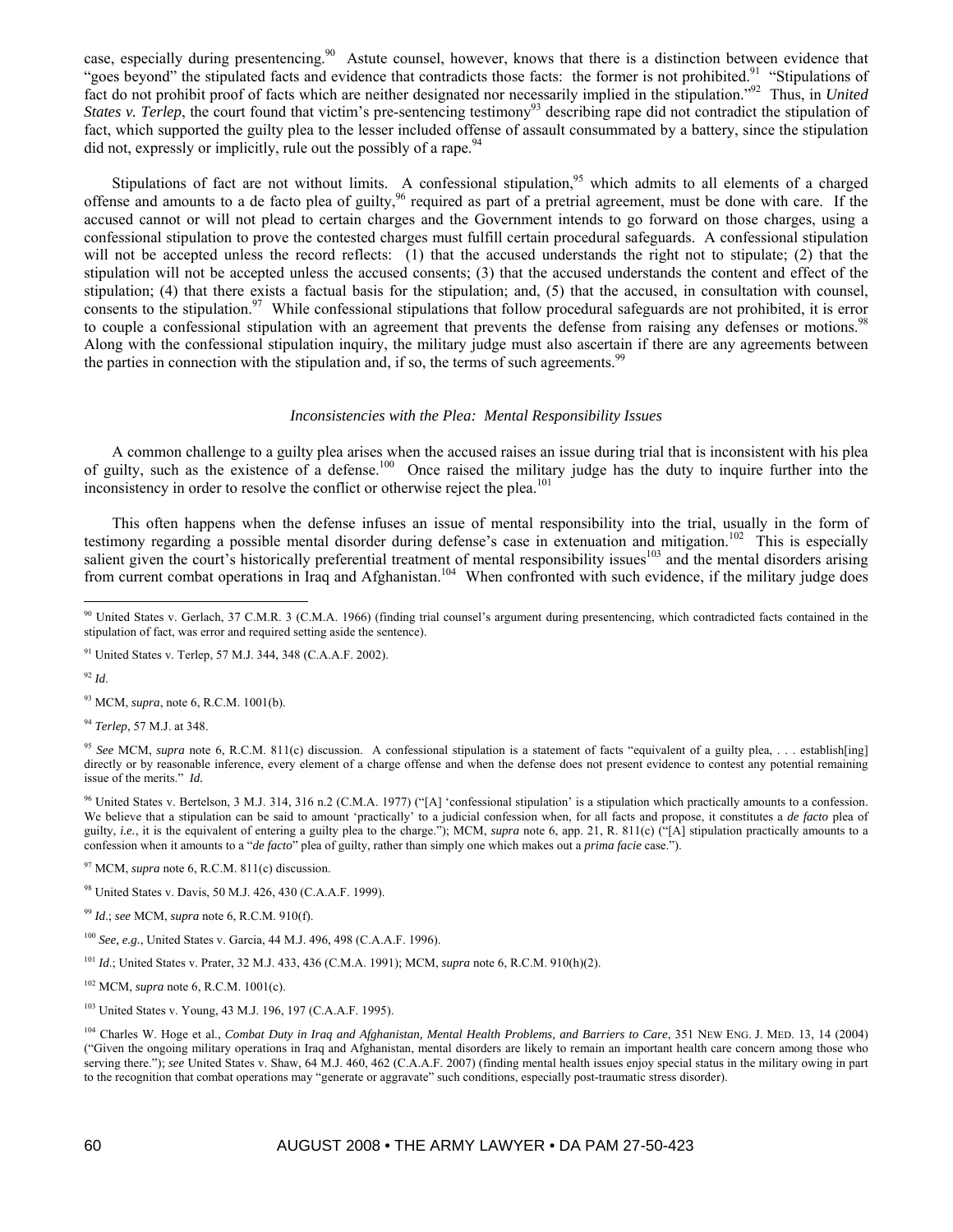not reopen providence in order to address the issue or does so but is insufficient in the *Care*<sup>105</sup> inquiry,<sup>106</sup> on appeal the accused will assert that his pleas were not provident because they were not knowingly made.<sup>107</sup> The court has acknowledged the validity of this challenge stating:

We do not see how an accused can make an informed plea without knowledge that he suffered a severe mental disease or defect at the time of the offense. Nor is it possible for a military judge to conduct the necessary *Care* inquiry into an accused's pleas without exploring the impact of any mental health issue on those pleas. $108$ 

Against the underlying presumptions that the accused is sane<sup>109</sup> and the defense counsel is competent,<sup>110</sup> when reasonably raised the military judge has a duty to inquire into the possibility of a mental health defense.<sup>111</sup> The existence of a defense, unless noted and disavowed, is inconsistent with a knowing and voluntary plea.<sup>112</sup> When, in the context of a guilty plea, a possible mental responsibility defense is raised, the military judge must inquire further.<sup>113</sup> If, however, the evidence raises only a "mere possibility" of a defense further inquiry is not necessary.<sup>114</sup> Where the line is drawn between "a possible" defense and "a mere possibility" of a defense is less than finite and depends on the facts of each case and the quality of evidence presented on the issue.<sup>115</sup> Further inquiry is required when there is evidence that a mental disorder may have influenced the accused's pleas, which then raises concerns about the accused's mental capacity to plead, or raises questions about whether the accused was able to appreciate the nature and quality or wrongfulness of the acts.<sup>116</sup> How much evidence is necessary to raise such inconsistency is a matter of debate.<sup>117</sup>

*United States v. Inabinette*<sup>118</sup> represents the CAAF's latest attempt to clarify the issue.<sup>119</sup> Inabinette challenged the providence of his guilty pleas alleging that a diagnosis of bipolar disorder raised a defense that was inconsistent with his plea.<sup>120</sup> The CAAF rejected the challenge finding that despite psychiatric testimony on behalf of the accused, the military judge's questions to the psychiatrist and the accused properly resolved any inconsistency between a potential mental

107 United States v. Glenn, 66 M.J. 64 (C.A.A.F. 2008); United States v. Harris, 61 M.J. 391 (C.A.A.F. 2005).

<sup>108</sup> *Harris*, 61 M.J. at 398.

109 MCM, *supra* note 6, R.C.M. 916(k)(3)(A).

110 United States v. Scott, 24 M.J. 186, 188 (C.M.A. 1987) (competence of counsel presumed).

111 United States v. Phillippe, 63 M.J. 307, 310–11 (C.A.A.F. 2006) ("[W]hen, either during the plea inquiry or thereafter, and in the absence of prior disavowals . . . circumstances raise a possible defense, a military judge has a duty to inquire further to resolve the apparent inconsistency.").

112 United States v. Shaw, 64 M.J. 460, 462 (C.A.A.F. 2007).

<sup>113</sup> *Id*.

 $\overline{a}$ 

114 United States v. Glenn, 66 M.J. 64, 66 (C.A.A.F. 2008); United States v. Prater*,* 32 M.J. 433, 436–37 (C.M.A. 1991).

<sup>115</sup> *Shaw*, 64 M.J. at 464 ("Whether further inquiry [by the military judge] is required as a matter of law is a contextual determination."). *Compare* United States v. Harris, 61 M.J. 391, 398 (C.A.A.F. 2005) (conflicting evidence of mental health professionals concerning the accused's mental state gave rise to finding that the accused who did not know that he suffered from a mental disease or defect could not render an informed waiver of constitutional protection necessary for a provident guilty plea), *with Glenn*, 66 M.J. at 66 (finding accused sworn statement and the assessment of a social worker regarding the accused possible mental disorders—cyclothymic disorder—raised only a "mere possibility"), *and Shaw*, 64 M.J. at 462 (unsworn testimony of accused during sentencing that he was assaulted and beaten with a lead pipe leading to a coma, skull fractures, bruising and bleeding of the brain, deafness in one ear, blindness in one eye with a diagnosis of "bi-polar" syndrome amounted to only a "mere possibility" of a defense that did not warrant further inquiry by the military judge).

<sup>116</sup> *Shaw*, 64 M.J. at 462–64.

<sup>117</sup> *Id.* at 464 (Effron, J., dissenting) (contrary to the majority's opinion, finding the unsworn statement of the accused raising bi-polar disorder triggered the military judge's responsibility to inquiry into the matter in order to resolve the inconsistency, since the inconsistency need not rise to the level of a complete defense, only a possible defense).

118 66 M.J. 320 (C.A.A.F. 2008).

<sup>119</sup> *Id.* at 322 (applying a de novo standard to review to determine whether the record raised a mere possibility of a defense or a possible defense, i.e., whether the facts on the record triggered the military judge's duty to make further inquiries).

<sup>120</sup> *Id.* at 321.

<sup>105</sup> United States v. Care, 40 C.M.R. 247 (C.M.A. 1969).

<sup>&</sup>lt;sup>106</sup> United States v. Zachary, 63 M.J. 438, 444 (C.A.A.F. 2006) ("This Court has held that a military judge has a duty under Article 45, UCMJ, to explain to the accused the defenses that an accused raises during a providence inquiry. . . . '[I]nconsistencies and apparent defenses must be resolved by the military judge or the guilty pleas must be rejected.' Where an accused is misinformed as to possible defenses, a guilty plea must be set aside.") (citations omitted).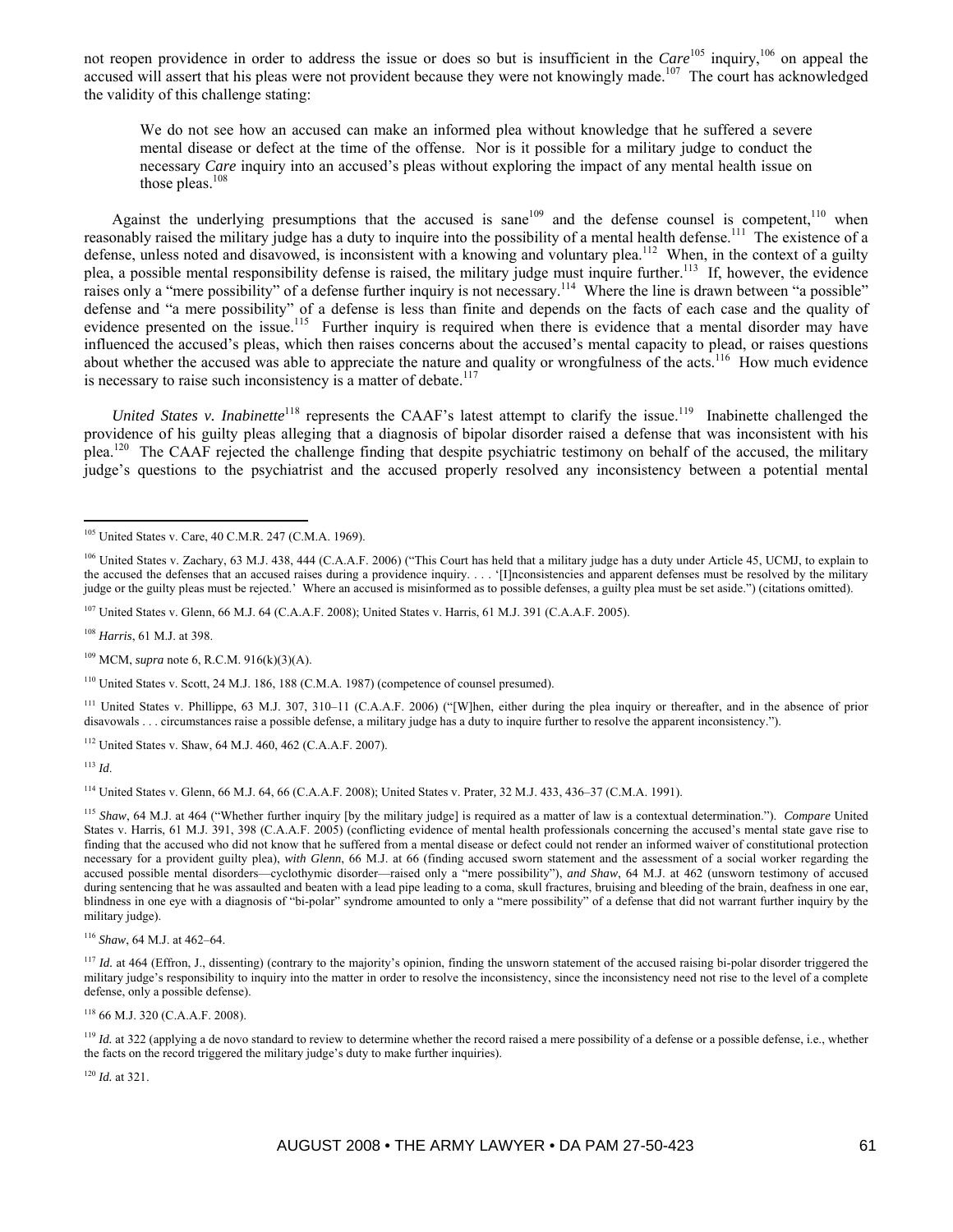responsibility defense and the guilty pleas.<sup>121</sup> This questioning was done "against the backdrop of consistent R.C.M. 706 board findings [that the accused was able to appreciate the nature and wrongfulness of his behavior]."<sup>122</sup> A reading of *Inabinette* in the context of the court's comparison with two other cases involving bipolar disorder, *United States v. Harris*<sup>123</sup> and *United States v. Shaw*,<sup>124</sup> further illustrates the subjective approach the CAAF takes in distinguishing a mere possibility of a defense against a possible defense, which defines the military judge's duty to make further clarifying inquiries.<sup>125</sup>

*Harris* is instructive when attempting to determine what the military judge is required to do to reconcile inconsistencies between possible defenses and a guilty plea. *Harris* dealt with the inconsistency between an RCM 706<sup>126</sup> sanity board inquiry, done pre-trial and finding no mental disease or defect, and a post-trial psychiatric diagnosis, finding that the accused's bipolar disorder rendered him unable to control his actions or appreciate the wrongfulness of his conduct.<sup>127</sup> The convening authority appropriately ordered a post-trial Article 39(a), UCMJ, hearing "'to determine whether the accused's pleas of guilty were provident and should have been accepted' in light of [the post-trial] diagnosis."<sup>128</sup> The military judge conducted a post-trial inquiry, questioning the doctors who authored the conflicting reports, and found that while the accused was suffering from bipolar disorder he was able to appreciate the wrongfulness of his actions and was competent to stand trial, therefore his pleas remained provident.<sup>129</sup> Thereafter, the convening authority ordered another RCM 706 sanity board inquiry, which found that the accused was suffering from a severe mental disease, bipolar disorder, at the time of the offenses but was able to appreciate the wrongfulness of his conduct.<sup>130</sup>

Although *Harris* was largely a case involving the applicable standards for a new trial under Article 73, UCMJ, and RCM  $1210$ ,<sup>131</sup> the court did address the providence of the accused's pleas.<sup>132</sup> The court found a substantial basis to question Harris's pleas asserting that he could not make an informed plea without knowing that he suffered from a mental disease or defect and the military judge could not engage in an adequate plea inquiry without exploring the impact the mental disease had on the accused's pleas.<sup>133</sup> Apparently, what the military judge failed to do, despite his post-trial hearings and findings, was ask the accused whether he still wished to plead guilty despite the possible mental responsibility defense.<sup>134</sup> *Harris* is both instructive and troubling for the same reason. The holding invites gamesmanship since defense counsel could have petitioned the convening authority for a rehearing 135 based upon the results of RCM 706 sanity boards and the psychiatric diagnosis, if he thought the accused had a viable mental responsibility defense. Instead, the defense chose to use the posttrial diagnosis as part of their request for clemency.136 Thus, despite an intentional decision or, perhaps, negligence by the

<sup>122</sup> *Id.*

123 61 M.J. 391 (C.A.A.F. 2005).

124 64 M.J. 460 (C.A.A.F. 2007).

<sup>125</sup> *Id.* at 464–65 (Effron, J., and Erdmann, J., dissenting).

. . . .

Appellant's assertion that he suffered from bipolar disorder raised an apparent inconsistency with respect to his plea, thereby triggering the military judge's duty to conduct further inquiry.

 A statement by the accused's triggers the military judge's responsibility . . . when it raises the possibility that a defense may apply. The accused's statement need not assert a complete defense.

*Id.* 

- 126 MCM, *supra* note 6.
- <sup>127</sup> *Harris*, 61 M.J. at 393.
- <sup>128</sup> *Id.*

<sup>129</sup> *Id.*

<sup>130</sup> *Id.* at 394.

131 MCM, *supra* note 6.

<sup>132</sup> *Harris*, 61 M.J. at 398.

<sup>133</sup> *Id*.

<sup>134</sup> *Id.* at 398 n.13 ("He could have inquired whether Appellant still wished to plead guilty, now aware of the possible affirmative defense based on mental illness. Alternatively, the military judge could have advised the convening authority that a substantial basis in law and fact now existed to question whether Appellants pleas were provident.").

<sup>136</sup> *Id.* R.C.M. 1105.

 $\overline{a}$ <sup>121</sup> *Id.* at 323.

<sup>135</sup> *See* MCM, *supra* note 6, R.C.M. 1107(e).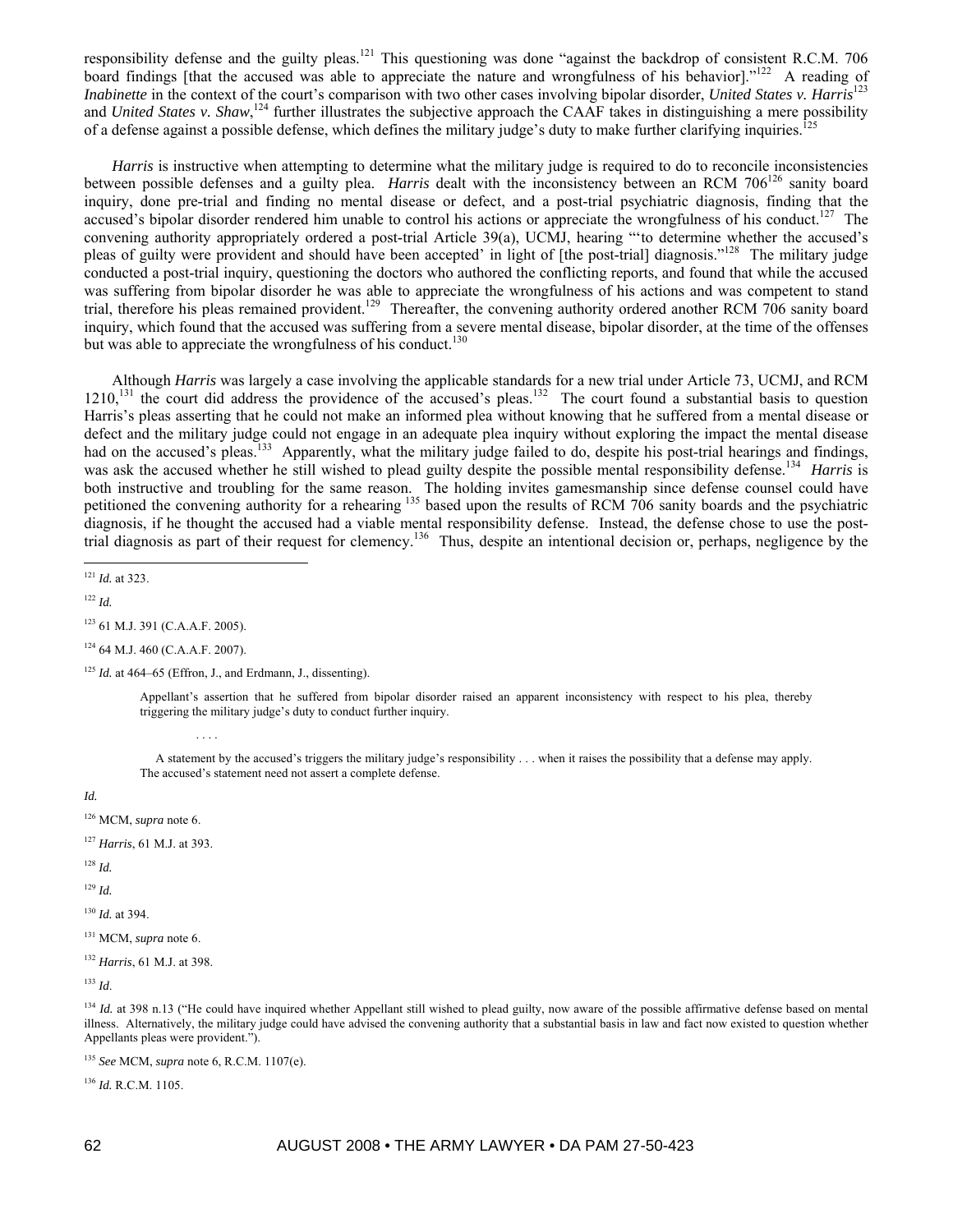defense counsel, not to petition for a rehearing, it is ultimately the command that will have to resolve the issue. While the court never addresses the defense counsel's obligations, *Harris* is instructive for trial counsels and staff judge advocates. When a mental health issue could have: (1) influenced the accused's pleas; (2) affected his capacity to plead; or, (3) rendered the accused unable to appreciate the nature and quality or wrongfulness of his acts,<sup>137</sup> trial counsels and staff judge advocates have a responsibility to ensure that any inconsistencies between possible defenses and the guilty pleas are resolved on the record and that the guilty pleas remain knowing and voluntary.

In *Shaw*, the CAAF confronted the issue of whether a mental responsibility defense was raised during Shaw's unsworn statement when he said that he was diagnosed with "bipolar syndrome" after being beaten with a lead pipe that left him in a coma for several days.<sup>138</sup> Under these circumstances, the court found that the military judge did not have a duty to inquire further into the matter because the accused's statement alone only raised the "mere possibility' of a defense."<sup>139</sup> Reading *Inabinette*, where the military judge's duty to inquiry into a possible defense was apparently triggered by testimony of the forensic psychiatrist, with *Harris* and *Shaw*, one would draw the conclusion that a "possible defense" is triggered only when evidence beyond the accused's statement raises the issue.<sup>140</sup> This, of course, is not true. Courts have held that evidence beyond the accused's statements may not lend sufficient weight beyond a mere possibility of a defense,<sup>141</sup> while others have found that the accused's statements alone trigger further inquiry.142 Thus *Inabinette* adds nothing new to the analysis except to recognize that the subtle distinction between a possible defense and a mere possibility of a defense remains case specific and incorporates both evidence introduced at trial and matters raised post-trial. Due to this uncertainly, both trial counsels and staff judge advocates should be vigilant when confronted with a possible mental health defense.

*Lessons to be Learned*: Whether the appellate court will view, in the context of a guilty plea, a reference to a mental or emotional ailment as raising a possible defense or as a mere possibility of a defense is subject to uncertainty. What is certain is that an appellate issue will exist if the military judge does not: (1) address the matter by "clearly and concisely explain[ing] the elements of the defense in addition to securing a factual basis to assure that the defense is not available";<sup>143</sup> and, (2) ascertain that both the accused and his counsel have explored the possibility of such defense and agree that it does not exist,<sup>144</sup> thus disclaiming the issue. This is especially true since during appellate review since, "to determine whether 'the providence inquiry provides facts inconsistent with the guilty plea, [the court will] take the accused's version of the facts "at face value.''"<sup>145</sup> As a prophylactic measure, trial counsel should treat all mental health related concerns as raising a possible defense. Counsel must ensure that the military judge makes a factual record that resolves any ambiguity concerning possible defenses.<sup>146</sup> During a guilty plea, it is not unusual for the accused to attempt to minimize or rationalize his guilt. This element of humanness is recognized by the court.<sup>147</sup> Despite these attempts, the plea will be provident provided the military judge makes a factual record not only satisfying the elements of the offenses to which the accused pleads but also the factual elements that negate possible defenses, with appropriate disavowals from the accused and counsel.<sup>148</sup> Furthermore, beyond the availability of a viable mental health defense, the record should clearly resolve the *Harris/Shaw* question: what effect, if

 $\overline{a}$ 

<sup>143</sup> United States v. Jemmings, 1 M.J. 414, 418 (C.M.A. 1976).

<sup>144</sup> MCM, *supra* note 6, R.C.M. 916(k)(3)(B) (military judge may direct an inquiry into the mental status of the accused under RCM 706).

<sup>145</sup> United States v. Heitkamp, 65 M.J. 861, 863 (A. Ct. Crim. App. 2007) (citations omitted).

<sup>146</sup> *Phillippe*, 63 M.J. at 310.

<sup>&</sup>lt;sup>137</sup> United States v. Shaw, 64 M.J. 460, 462–63 (C.A.A.F. 2007).

<sup>138</sup> *Id.* at 461.

<sup>139</sup> *Id.* at 464.

<sup>&</sup>lt;sup>140</sup> United States v. Inabinette, 66 M.J. 320, 323 (C.A.A.F. 2008) (Conceding that the accused raised the issue of bipolar disorder after "suffering a severe brain injury," Shaw did not "offer any further evidence of his bipolar condition, nor did he assert that his condition implicated his mental responsibility for his offense.") (citations omitted); *Shaw*, 64 M.J. at 462 ("[U]nlike . . . *United States v. Harris,* . . . there was no factual record developed during or after the trial substantiating Appellant's statement or indicating whether and how bipolar disorder may have influenced his plea.").

<sup>&</sup>lt;sup>141</sup> United States v. Glenn, 66 M.J. 64 (C.A.A.F. 2008) (during sentencing, accused's sworn testimony concerning diagnosed personality disorder, testimony by a forensic counselor that a doctor had diagnosed accused with cyclothymic disorder, and testimony of the accused's sister concerning a family history of bipolar disorder, did not raise any inconsistency with the accused's guilty plea that triggered military judge's duty to reopen providence).

 $142$  United States v. Phillippe, 63 M.J. 307 (C.A.A.F. 2006) (in a guilty plea to unauthorized absence, the accused's claims during sentencing that he attempted to return to military control earlier than the termination date plead to triggered military judge's duty to reopen providence and resolve inconsistency in guilty plea for unauthorized absence).

<sup>&</sup>lt;sup>147</sup> United States v. Penister, 25 M.J. 148, 153 (C.M.A. 1987) (Cox, J., concurring) ("One aspect of human beings is that we rationalize our behavior and, although sometimes the rationalization is 'inconsistent with the plea,' more often than not it is an effort by the accused to justify his misbehavior.").

<sup>&</sup>lt;sup>148</sup> United States v. Garcia, 44 M.J. 496, 498 (C.A.A.F. 1996).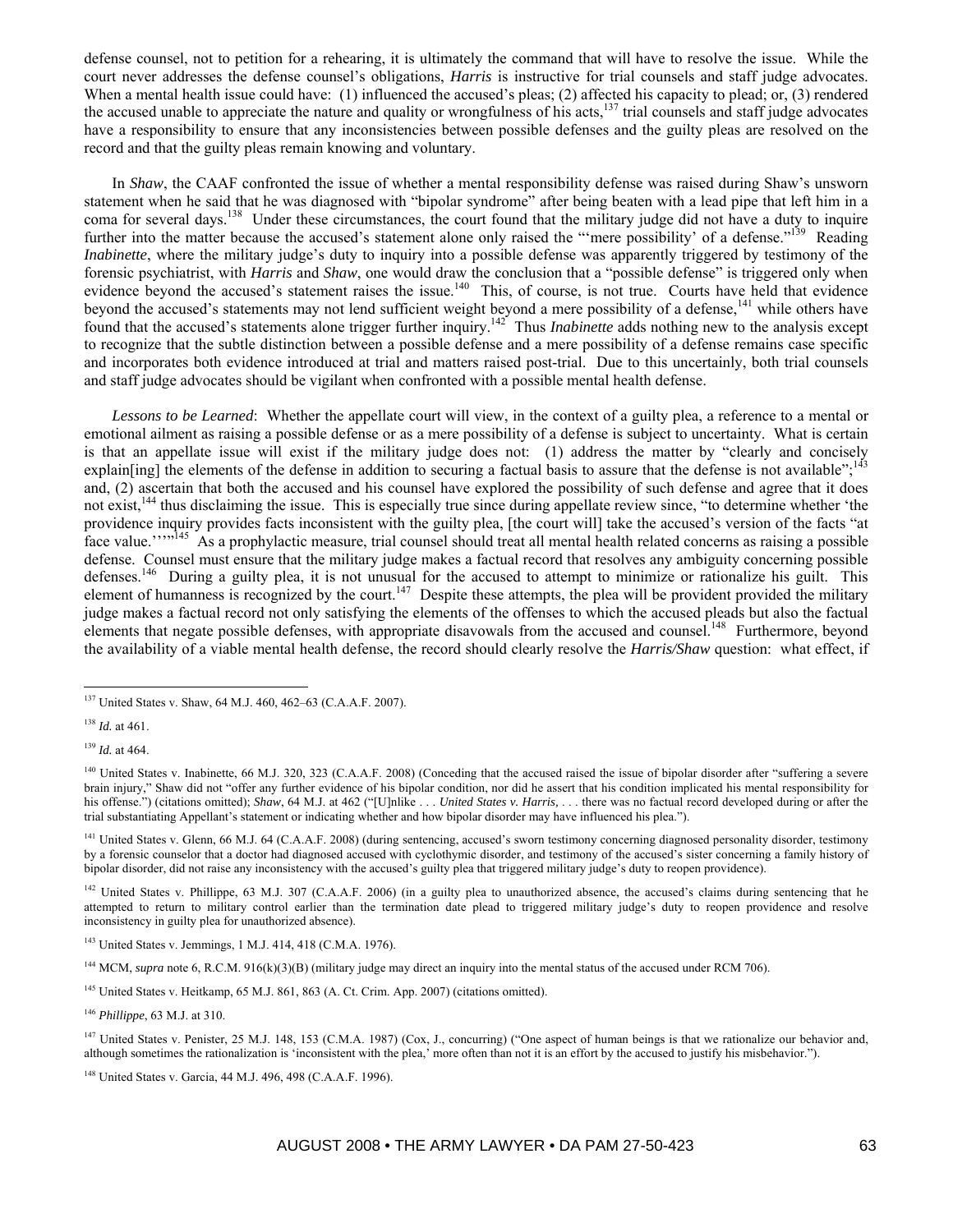any, does a mental health issue have on the accused's decision<sup>149</sup> or capacity to enter guilty pleas<sup>150</sup> and the knowing and voluntary nature of the plea?<sup>151</sup>

### **Voir Dire**

### *Implied Bias*

An area of recent frustration, for the court as well as appellate counsel, is the failure of military judges to address the issue of implied bias when confronted with a challenge for cause by the defense counsel. Pursuant to RCM  $912(f)(1)(N)$ , "A member shall be excused for cause whenever it appears that the member . . . . Should not sit as a member in the interest of having the court-martial free from substantial doubt as to legality, fairness, and impartiality."<sup>152</sup> This provision for challenge encompasses both actual and implied bias.<sup>153</sup>

Actual bias is a firmly held belief that will not yield to the military judge's instruction or the evidence presented at trial.154 In reviewing a military judge's decision to deny a defense challenge on actual bias grounds, the appellate court affords the military judge broad discretion and will accept the judge's findings concerning the demeanor and sincerity of the member's disclaimers of bias.<sup>155</sup>

Implied bias, however, is governed by a different standard. Implied bias is subject to an objective test that requires the court to view the circumstance through the eyes of the public in order to determine whether there would be substantial doubt as to the fairness or impartiality of the proceedings given the member's presence on the panel.<sup>156</sup> The amount of deference given a military judge's decision under an implied bias analysis depends on whether the facts present a "close" case and whether the military judge applied the three part test expressed in *United States v. Clay*: (1) whether the military judge recognized, on the record, the existence of implied bias concern; (2) whether he applied the court's mandate that instructs the military judge to grant defense challenges liberally (the liberal grant mandate); and, (3) whether the military judge articulated the facts relied upon that negated the appearance of implied bias.<sup>157</sup> A member's affirmation of impartiality and the military judge's finding that such declarations are sincere, unlike under an actual bias analysis, carry little weight.<sup>158</sup>

Where the military judge fails to address all three elements on the record, the court will review the matter with less deference than if he had applied these elements to the challenge.<sup>159</sup> If the court finds the military judge abused his discretion, and the defense preserved the issue on appeal, it is likely the case will be overturned.

When a case is "close" in order to invoke the *Clay* factors is a matter of debate.<sup>160</sup> When the facts presented amount to a "close case" it is clear that the application of the *Clay* factors is required to avoid overturning the case on appeal. When a

 $\overline{a}$ 

152 MCM, *supra* note 6, R.C.M. 912(f)(1), (f)(1)(N).

<sup>159</sup> *Clay*, 64 M.J. at 274.

<sup>&</sup>lt;sup>149</sup> United States v. Shaw, 64 M.J. 460, 462–63 (C.A.A.F. 2007).

<sup>150</sup> *Id.*

<sup>151</sup> United States v. Harris, 61 M.J. 391 (C.A.A.F. 2005).

<sup>153</sup> *See id.* R.C.M., 912(f) discussion.

<sup>154</sup> United States v. Reynolds, 23 M.J. 292, 294 (C.M.A. 1987).

<sup>155</sup> United States v. Daulton, 45 M.J. 212, 217 (C.A.A.F. 1996).

<sup>156</sup> United States v. Bragg, 66 M.J. 325 (C.A.A.F. 2008); United States v. Armstrong, 54 M.J. 51 (C.A.A.F. 2000).

<sup>157</sup> United States v. Clay, 64 M.J. 274, 277 (C.A.A.F. 2007).

<sup>&</sup>lt;sup>158</sup> United States v. Strand, 59 M.J. 455, 460 (C.A.A.F. 2004) ("[D]isclaimers of bias, . . . are not dispositive with regard to implied bias . . . . Nonetheless, a 'member's unequivocal statement of a lack of bias can . . . carry weight' when considering the application of implied bias.") (citing United States v. Youngblood, 47 M.J. 338, 341 (C.A.A.F. 1977)).

<sup>&</sup>lt;sup>160</sup> United States v. Townsend, 65 M.J. 460 (C.A.A.F. 2008) (dispute among the justices as to what constitutes a close case when applying the implied bias standard); *see* United States v. Briggs, 64 M.J. 285 (C.A.A.F. 2007).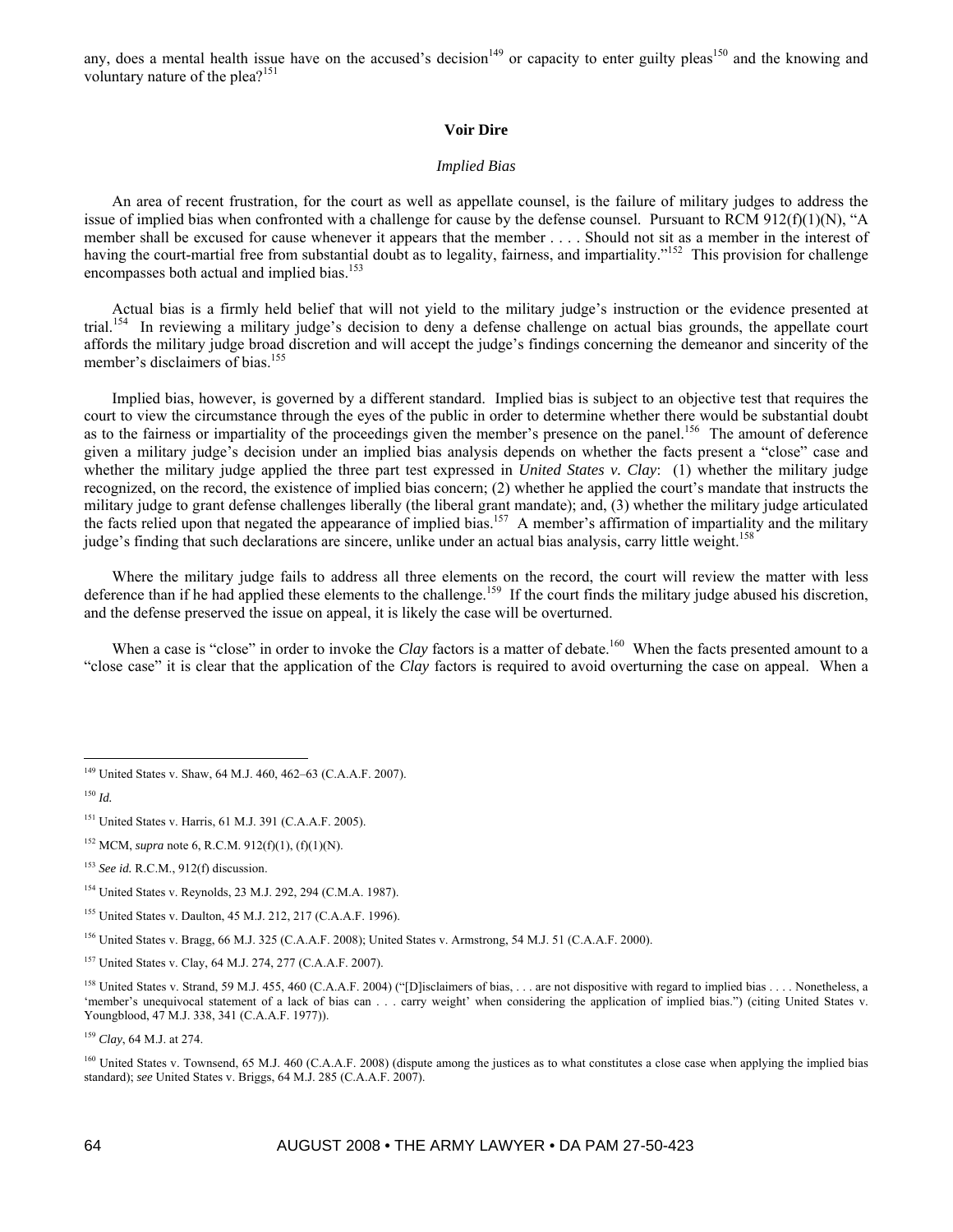case is not close, the *Clay* factors are less relevant.<sup>161</sup> The court, however, does not provide any specific guidance on the issue. Rather, *Clay* appears to invite a prophylactic approach to the issue.<sup>162</sup>

*Lessons to be Learned.* Until the court provides definitive guidance,<sup>163</sup> trial counsel should ensure that when a defense's challenge for cause is denied, the military judge applies the *Clay* analysis. Specifically, the military judge should recognize his duty to address the challenge under the implied bias standard and the court's liberal grant mandate. The military judge should state on the record what facts, other than the member's assurances of impartiality and the credibility of such assertions, he relied upon it determining that a member of the public, who is familiar with military justice matters, would not substantially doubt the fairness or impartiality of the court-martial given the members' presence on the panel.

## *Hypothetical Questions*

A relatively new area, but one that will provide some level of appellate review now that the court has addressed the matter, is the propriety of hypothetical questions during voir dire.<sup>164</sup>

Hypothetical questions, while not per se impermissible, are improper if they present the member with case-specific facts and seek to commit the member to a particular verdict based upon those facts or to commit the member to resolving certain "aspects of the case in a specific way."165 In *United States v. Nieto*, the court found that such questions by the trial counsel did not amount to plain error in absence of an objection by trial defense counsel, given that the court had not previously provided guidance on the issue.<sup>166</sup> Nieto was charged with wrongful use of cocaine, in violation of Article 112a, UCMJ.<sup>16</sup> The Government's case relied upon the results of a urinalysis, which was the product of faulty urine collection process.<sup>168</sup> During individual voir dire, in an attempt to explore the effects the case-specific deviation would have on a member's decision, the trial counsel designed hypothetical questions that incorporated the case-specific collection error, e.g., "And so it wouldn't necessarily be per se invalid if the coordinator didn't put his initials on the bottle . . . ."<sup>169</sup> The intent of the questions was to ascertain whether the member would convict despite the collection error. While not holding that such "commitment" questions were per se impermissible, it is clear from the court's analysis that they are "disfavored" and, in subsequent cases, likely to be error on appeal. $170$ 

*Lessons to be Learned*: A question is appropriate if it furthers the stated purpose of voir dire; i.e., the opportunity to "obtain information for the intelligent exercise of challenges"<sup>171</sup> and a "tool" used to preserve the right to an impartial trial.<sup>172</sup> Questions may not to be used as a means of arguing the case<sup>173</sup> or gaining some tactical advantage at trial. Provided counsel

<sup>166</sup> *Nieto*, 66 M.J. 146.

<sup>167</sup> *Id*.

 $\overline{a}$ 

<sup>168</sup> *Id*. at 148.

<sup>169</sup> *Id.*

<sup>&</sup>lt;sup>161</sup> *Id*.; United States v. Downing, 56 M.J. 419 (C.A.A.F. 2002) (finding no abuse of discretion in denying accused's challenge despite absence on the record of the military judge's consideration of the liberal grant mandate).

<sup>162</sup> *Townsend*, 65 M.J. at 467 (Baker, J., *dubitante*) ("Why would a military judge take a chance, where, in fact, the accused has objected to the member sitting on his court and preserved the issue? Why take the chance that an appellate court will disagree and reset the clock after years of appellate litigation?").

<sup>&</sup>lt;sup>163</sup> The CAAF's application of the implied bias analysis is inconsistent. *Compare* United States v. Elfayoumi, 66 M.J. 354 (C.A.A.F. 2008) (in a male-onmale forcible sodomy and indecent assault case, finding no implied bias when member expressed strong moral and religious objections to homosexuality and pornography), *with Clay*, 64 M.J. at 278 (in a rape and indecent assault case, finding implied bias when a member expressed a "moral conviction" regarding the crime of rape).

<sup>164</sup> United States v. Nieto, 66 M.J. 146 (C.A.A.F. 2008).

<sup>&</sup>lt;sup>165</sup> *Id.*; United States v. Rolle, 53 M.J. 187, 191 (C.A.A.F. 2000) ("[N]either side 'is entitled to a commitment' during *voir dire* about 'what they will ultimately do." (quoting United States v. Reynolds, 23 M.J. 292, 294 (C.M.A. 1987)); United States v. Rockwood, 52 M.J. 98, 114 (C.A.A.F. 1999) (Gierke, J., concurring) (finding improper voir dire questions asking for a sentencing commitment).

<sup>&</sup>lt;sup>170</sup> *Id.* at 150 (Stucky, J., concurring).

<sup>&</sup>lt;sup>171</sup> MCM, *supra* note 6, R.C.M. 912(d) discussion.

<sup>172</sup> United States v. Belflower, 50 M.J. 306, 308–09 (C.A.A.F. 1999) (citing Morgan v. Ill., 504 U.S. 719 (1992)); United States v. Jefferson, 44 M.J. 312, 318 (C.A.A.F. 1996).

<sup>&</sup>lt;sup>173</sup> MCM, *supra* note 6, R.C.M. 912(d) discussion.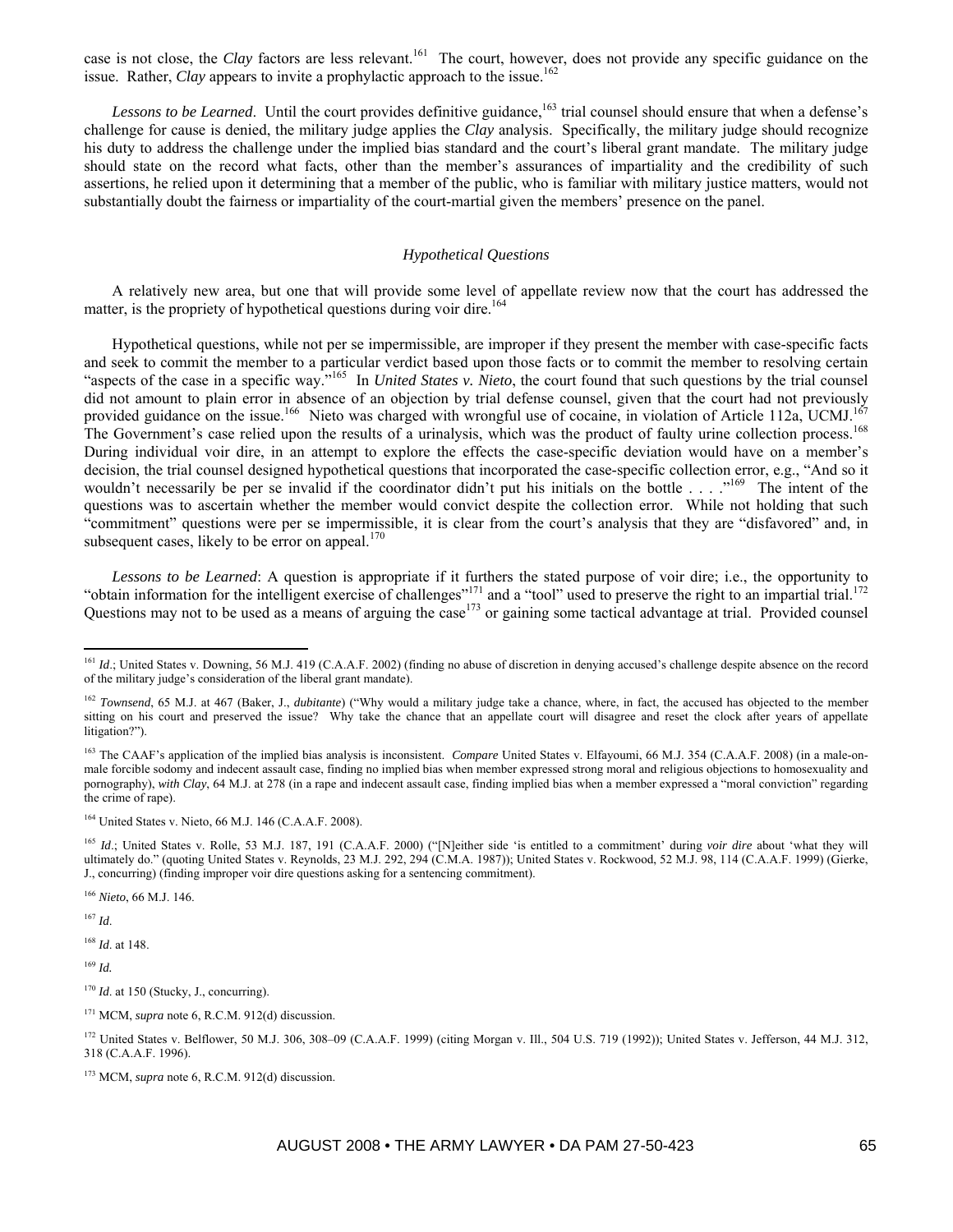can provide a nexus between his voir dire question and the proper purpose of voir dire (determining whether grounds for challenge exist under RCM 912 or exposing a member's bias or prejudice) $174$  the question should be allowed. Trial counsel should avoid hypothetical questions that seek to commit a member to a particular verdict or sentence or to resolve a disputed factual matter in the case.

### **Argument**

Another fertile ground for appeal arises from counsel's improper argument. Three of the most frequent grounds for challenge on appeal are arguments alleged to inflame the passions and prejudices of the members; those that play upon the sheer number of charges to infer guilt; i.e., spillover, and those that comment on the accused's exercise of a constitutional right.175

### *Inflaming the Passions and Bias of the Members*

An argument designed to unduly inflame the passions or prejudices of members or divert the members from their duty to decide the case on the evidence presented at trial is improper.<sup>176</sup> For example, it would be improper to compare the accused to a known terrorist, third-world dictator, or mass murder.<sup>177</sup> Counsel should also carefully review the propriety of drawing analogies during argument, especially if the analogy attempts to draw some relevance between the accused's offenses and offenses committed by others, especially those in the public eye.<sup>178</sup>

Defining exactly where an argument crosses over the line of propriety and inflames passions or prejudices is often difficult to establish<sup>179</sup> and depends upon the context in which the comments were made.<sup>180</sup> A common error is counsel's arguments that rely on "irrelevant matters, such as personal opinions and facts not in evidence."<sup>181</sup> Improper opinions injected into counsel's argument include the counsel's personal opinions concerning the truth or falsity of testimony or evidence,<sup>182</sup> the accused's guilt or character,<sup>183</sup> or the character or style of the defense counsel.<sup>184</sup> Note that the impropriety stems from counsel's personal opinions and not from the state of the evidence as presented by the Government or the Government's theory of the case. Improper personal opinions also arise when counsel vouch for the credibility or veracity of Government witnesses or evidence,<sup>185</sup> or engage in personal attacks against the accused.<sup>186</sup>

<sup>181</sup> United States v. Schroder, 65 M.J. 49, 58 (C.A.A.F. 2007) (citation omitted).

<sup>182</sup> *Fletcher*, 62 M.J. 175.

<sup>184</sup> *Fletcher*, 62 M.J. at 181.

<sup>&</sup>lt;sup>174</sup> *See Jefferson*, 44 M.J. at 318 (implying voir dire questions designed to develop rapport with members, indoctrinate members to the facts and law, and provide counsel with a basis for exercising peremptory challenges is proper) (citing *Morgan*, 504 U.S. at 729).

<sup>175</sup> *See* MCM, *supra* note 6, R.C.M. 919(b) discussion (listing examples of improper argument).

<sup>176</sup> United States v. Shamberger, 1 M.J. 377 (C.M.A. 1976).

<sup>&</sup>lt;sup>177</sup> United States v. Erickson, 65 M.J. 221 (C.A.A.F. 2007) (references to Hitler, Saddam Hussein, and Osama bin Laden, during sentencing argument are improper but did not amount to plain error); United States v. Nelson, 1 M.J. 235, 237 (C.M.A. 1975) (comparing defense witness' tactics with those of Hitler is an improper argument).

<sup>&</sup>lt;sup>178</sup> United States v. Clifton, 15 M.J. 26 (C.M.A. 1983) (argument making the analogy between adultery and heroin use improper); United States v. Fletcher, 62 M.J. 175, 184 (C.A.A.F. 2005) (referencing celebrities is not per se improper, especially if it involves matters within common knowledge and not designed to inflame passions, yet comparisons by trial counsel during argument to cases involving Jesse Jackson, Jerry Falwell, Jim Bakker, Dennis Quaid, Matthew Perry, and Robert Downy Jr. improperly introduced inflammatory facts not in evidence into accused's court-martial); *Nelson*, 1 M.J. at 238 ("It is also improper to associate the accused with other offensive conduct or persons, without justification of evidence in the record.") (citations omitted).

<sup>&</sup>lt;sup>179</sup> See ABA STANDARDS FOR CRIMINAL JUSTICE, PROSECUTION AND DEFENSE FUNCTION, Standard 3-5.8, Argument to the Jury (1993); United States v. Knickerbocker, 2 M.J. 128 (C.M.A. 1977) (Fletcher, J., concurring).

<sup>&</sup>lt;sup>180</sup> United States v. Young, 470 U.S. 1, 16 (1985) (requiring a contextual analysis of counsel's comments); United States v. Baer, 53 M.J. 235, 237 (C.A.A.F. 2000) (members are asked to make their decision based upon an unemotional application of the facts to proper sentencing principles, not on "blind outrage and visceral anguish.") (citations omitted); *Clifton*, 15 M.J. at 30 (calling accused a "lair" is "a dangerous practice").

<sup>&</sup>lt;sup>183</sup> *Id.* at 181 (citing United States v. Modica, 663 F.2d 1173, 1181 (2d Cir. 1981)); United States v. Barrazamartinez, 58 M.J. 173, 176 (C.A.A.F. 2003) ("almost a traitor" during sentencing argument potentially inflammatory).

<sup>185</sup> *Id*. at 180 (citing *Young*, 470 U.S. 1).

<sup>186</sup> United States v. Clifton, 15 M.J. 26 (C.M.A. 1983); United States v. Knickerbocker, 2 M.J. 128, 129–30 (C.M.A. 1977).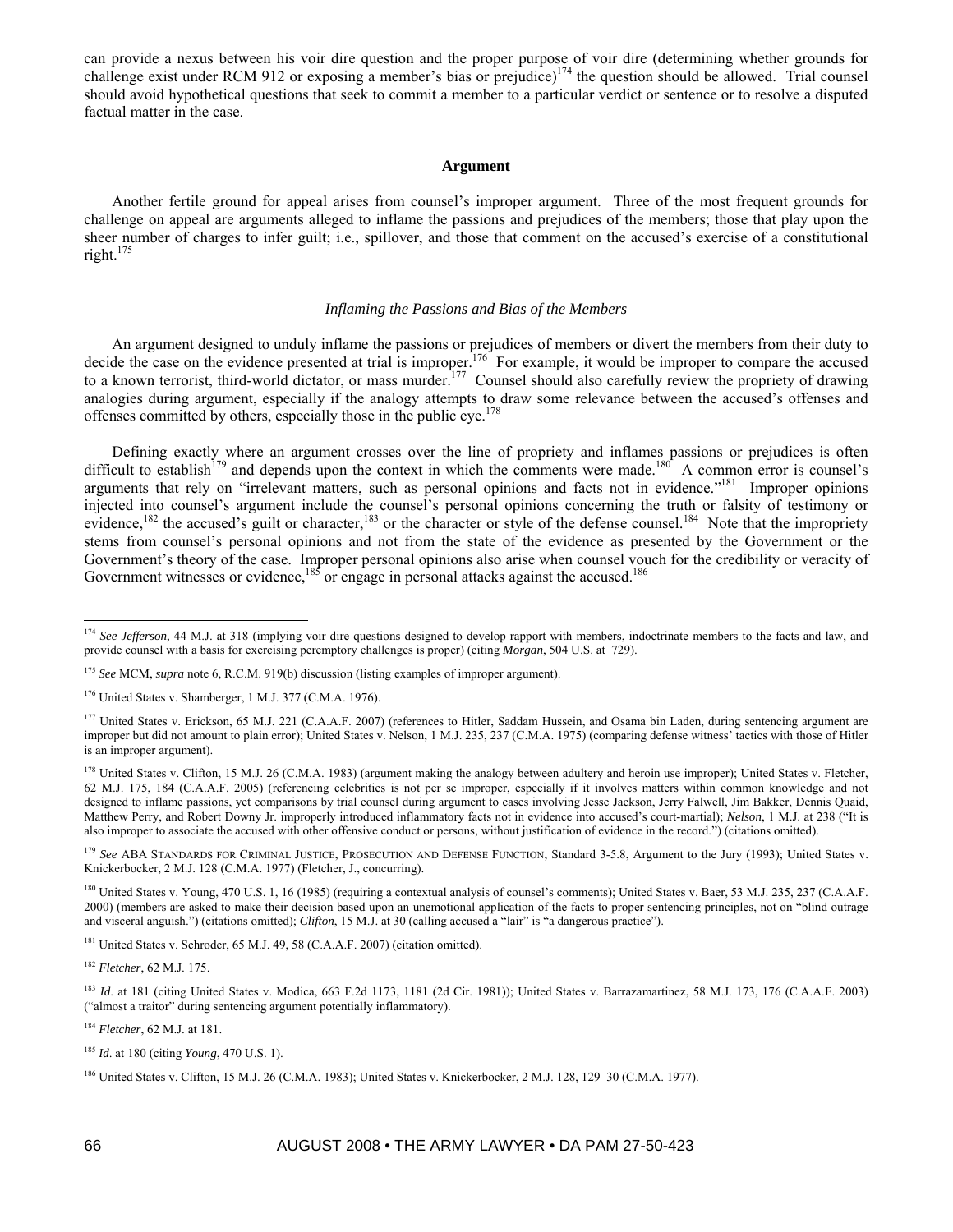During argument counsel should not go beyond the facts introduced at trial, with the exception of "contemporary history or matters of common knowledge within the community."<sup>187</sup> "Going beyond" includes attempts to draw comparisons or analogies to other cases.<sup>188</sup> Error also occurs when counsel invokes the "Golden Rule," asking the members to "place themselves in the shoes of the victim."189 What is permissible is to invite the members to consider the circumstances of the victim during the crime, imagining the victim's pain, fear, anguish or suffering.190 What is improper is to ask the members to place themselves in the victim's place.<sup>191</sup> Counsel must be aware of the distinction and carefully walk that fine line in order to avoid creating appellate issues and jeopardizing a case on appeal.

One of the more troubling aspects of improper argument is the use, during argument, of "uncharged misconduct" evidence introduced during trial under Military Rule of Evidence (MRE)  $404(b)$ , 413, or 414. Under MRE  $404(b)$ ,<sup>192</sup> counsel cannot use the uncharged misconduct evidence to argue propensity.<sup>193</sup> Provided counsel limit the use of the "other crimes, wrongs, or acts,"<sup>194</sup> to the purpose for which the evidence was admitted, and appropriate instructions are given to the members, there should be no issue on appeal.<sup>195</sup>

When the charge involves sexual assault or child molestation as defined by MRE 413 or 414,<sup>196</sup> the risk of raising an appellate issue is greater. This is because the prior uncharged acts of sexual assault or child molestation are admissible and can be used "for its bearing on any matter to which it is relevant,"<sup>197</sup> including that which would be barred by MRE 404(b), i.e., to prove a propensity to commit the charged offenses.<sup>198</sup> The caveat is that while the members may use the "uncharged" acts as bearing on the accused's propensity to commit the charged offense, they may not convict the accused of the charged offenses solely because they believe he committed the uncharged acts or because they believe he has a propensity to commit such acts.<sup>199</sup> This fine distinction remains a trap for the unwary trial counsel during the fervor of argument. The burden of establishing each element of the charged offense rests with the Government. The Government may not relieve itself of that burden merely because the members believe the accused has a propensity to commit such offenses.<sup>200</sup> This means the trial counsel must walk a fine line when using the uncharged acts of sexual assault or child molestation during argument.<sup>201</sup>

In *United States v. Schroder*, the court found that the trial counsel's argument asking for justice for a victim of the uncharged misconduct along with that for the victims of the charged offenses was error.<sup>202</sup> "The MRE 414 safeguards<sup>203</sup> could be undermined if trial counsel's comments were permitted to range outside the realm of legally 'relevant matters' and express a sense of outrage and injustice for the victims of the uncharged misconduct."<sup>204</sup> In other words the trial counsel

<sup>189</sup> United States v. Baer, 53 M.J. 235, 237 (C.A.A.F. 2007) (finding "golden rule" argument improper because it "'encourages the jury to depart from neutrality and to decide the case on the basis of personal interest and bias rather than on the evidence'") (citations omitted).

<sup>190</sup> *Id*. at 238.

 $\overline{a}$ 

<sup>191</sup> *Id.*; United States v. Shamberger, 1 M.J. 377, 379 (C.M.A. 1976) (finding improper trial counsel's argument asking members to place themselves in the position of the victim's husband who was held down while the accused and others raped the victim).

192 MCM, *supra* note 6, MIL. R. EVID. 404, 413, 414.

<sup>193</sup> *See* United States v. Franklin, 35 M.J. 311, 316 (C.M.A. 1992) (evidence of acts admitted under MRE 404(b) may not be used to prove criminal disposition or propensity).

194MCM, *supra* note 6, MIL. R. EVID. 404(b).

<sup>195</sup> United States v. Levitt, 35 M.J. 114, 119 (C.M.A. 1992) (setting forth the elements of a proper MRE 404(b) limiting instruction).

196 MCM, *supra* note 6, MIL. R. EVID. 413, 414.

<sup>197</sup> *Id*.

198 United States v. Wright, 53 M.J. 476 (C.A.A.F. 2000).

199 United States v. Schroder, 65 M.J. 49, 55 (C.A.A.F. 2007).

<sup>200</sup> *Id*.

<sup>201</sup> See United States v. Sentance, No. 34693, 2004 CCA LEXIS 27 (A.F. Ct. Crim. App. Jan. 7, 2004) (in a sexual assault case, military judge prohibited trial counsel from arguing that the accused had a propensity to commit sexual assault).

<sup>202</sup> *Schroder*, 65 M.J. at 58.

<sup>203</sup> *Id.* at 52–56 (citing *Wright*, 53 M.J. at 482) (finding proper safeguards include special instructions on the use of the MRE 414 uncharged acts, proper threshold findings, and application of MRE 403 balancing factors specific to MRE 414 evidence).

<sup>204</sup> *Id*. at 58.

<sup>187</sup> *Fletcher*, 62 M.J. at 183 (providing a list of examples of matters within the common knowledge of the community).

<sup>&</sup>lt;sup>188</sup> *Clifton*, 15 M.J. at 29–30 (drawing such comparisons violates the precept that counsel's argument is not evidence and that the accused may only be convicted on evidence introduced at his court-martial).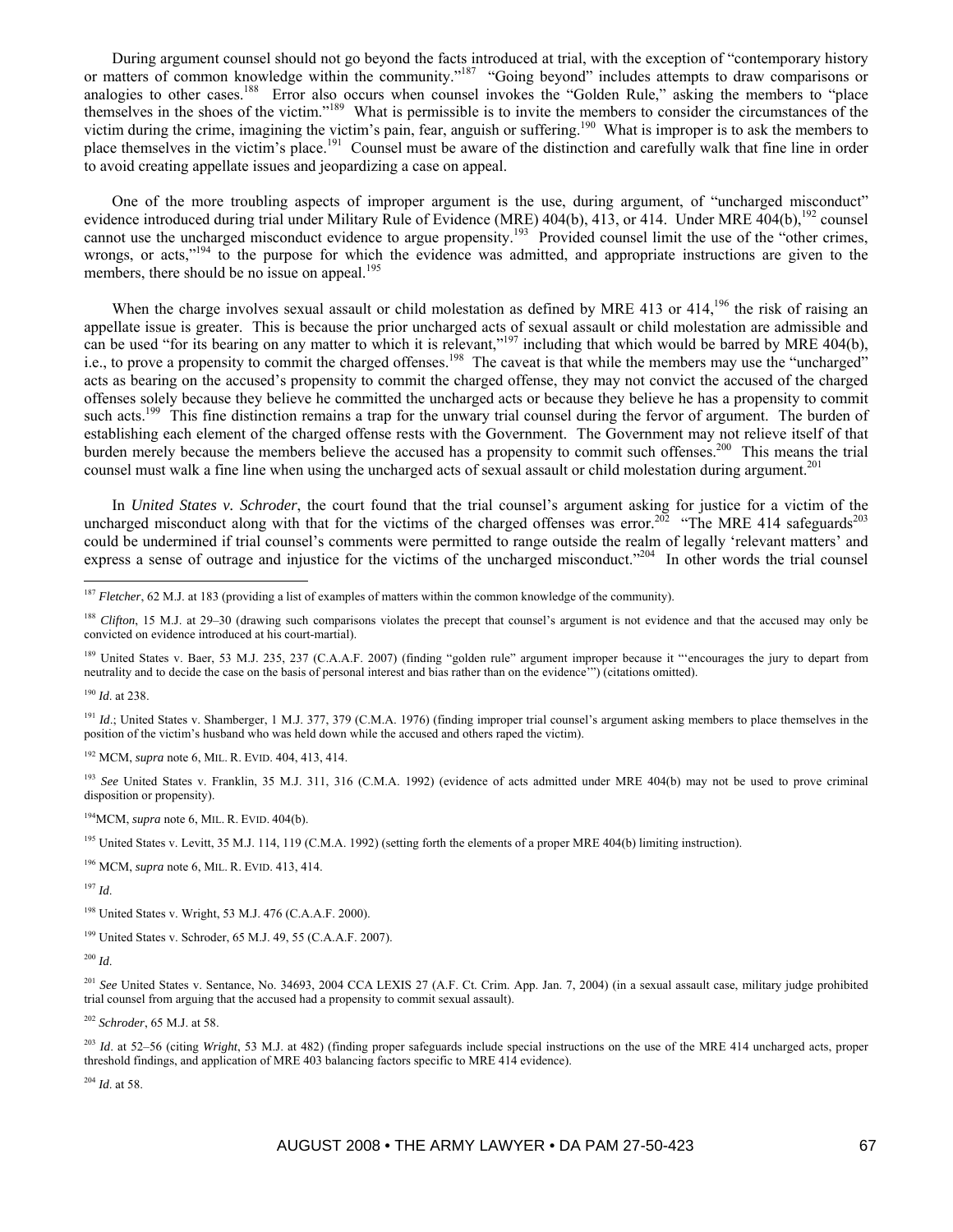could use the uncharged misconduct evidence as evidence of propensity as long as it was clear that the members could not bootstrap that evidence and convict the accused merely because they believed he committed the uncharged misconduct or because they believed he had a propensity to commit such offenses. Trial counsel's request to provide justice for the victim of the uncharged misconduct was unduly inflammatory and invited the members to convict on the charge offenses in order to punish the accused for the uncharged misconduct.<sup>205</sup>

#### *Spillover*

When separate offenses are charged together for a single trial there exists a danger that members will use the evidence of one offense "to infer a criminal disposition on the part of an accused in regard to other crime(s) charged."<sup>206</sup> This may result in a verdict based upon the character of the accused rather than the proof at trial.<sup>207</sup> This is commonly referred to as "spillover."<sup>208</sup> In order to overcome the presumption of innocence, due process requires the prosecution prove each element of the charged offense beyond a reasonable doubt.209 To ensure the members understand and abide by the constitutional requirement, the standard spillover instruction is often given.<sup>210</sup>

The risk of improper spillover is especially prevalent in courts-martial separately charging several similar offenses. The temptation during argument to link two or more similar offenses together is especially compelling, natural, and likely to lead to appellate relief. $211$ 

*Lessons to be Learned*: Trial counsel should structure his argument to ensure that the evidence for each offense is compartmentalized thus avoiding the spillover effect. When counsel takes steps to separate the presentation of evidence during trial and argument, and ensures the military judge instructs the members appropriately, it is unlikely that spillover will be an issue.<sup>212</sup> Furthermore, if there is the potential for impermissible spillover, the trial counsel should request that the spillover matter be addressed during voir dire<sup>213</sup> and the spillover instruction be given at several appropriate times during the  $\text{trial}$ <sup>214</sup>

### *Infer Guilt-Based upon Accused's Exercise of Constitutional Rights*

Any reference during argument that directly, indirectly, or by innuendo, comments on the accused's exercise of his constitutional rights is impermissible.<sup>215</sup> It is error for trial counsel to comment on the accused's failure to plead guilty;<sup>216</sup> the

209 Estelle v. McGuire, 502 U.S. 62, 78 (1991); *see* United States v. Southworth, 50 M.J. 74 (C.A.A.F. 1999) (applying a three prong test to determine if a manifest injustice occurred to the detriment of the accused due to the effect of spillover).

210 U.S. DEP'T OF ARMY, PAM. 27-9, MILITARY JUDGES' BENCHBOOK 877 (15 Sept. 2002) (C2, 1 July 2003) ("Each offense must stand on its own and you must keep the evidence of each offense separate. The burden is on the prosecution to prove each element of each offense beyond a reasonable doubt. Proof of one offense carries with it no inference that the accused is guilty of any other offense.").

<sup>211</sup> Myers, 51 M.J. at 581–52 ("[T]he Governments' cases regarding the separate offenses [of rape against two different victims] were weak . . . . When joined together, the temptation of the member to apply 'where there's smoke there must be fire' logic simply cannot be discounted or ignored. We additionally note that the prosecution could not resist the temptation to make the compelling 'similarity' argument to the members . . . .").

<sup>212</sup> United States v. Duncan, 53 M.J. 494, 498 (C.A.A.F. 2000); United States v. Hogan, 20 M.J. 71, 73 (C.M.A. 1985) (finding curative spillover instructions would have substantially diminished any prejudicial effect on the trial).

<sup>213</sup> United States v. Will, No. 9802134, 2002 CCA LEXIS 218, at \*20 (N-M. Ct. Crim. App. Sept. 27, 2002) ("A number of measures may serve to limit impermissible spillover. Prospective members may be question during voir dire whether they can keep the evidence separate.").

<sup>214</sup> United States v. Sentance, No. 34693, 2004 CCA LEXIS 27, at \*9 (A.F. Ct. Crim. App. Jan. 7, 2004) (finding defense requested spillover instruction given during voir dire, after an evening recess, and during instructions on finding was a proper prophylactic measure); *Will*, No. 9802134, 2002 CCA LEXIS, at \*20.

216 United States v. Edwards, 35 M.J. 351, 355 (C.M.A. 1992).

 $\overline{a}$ <sup>205</sup> *Id*.

<sup>206</sup> United States v. Myers, 51 M.J. 570, 579 (N-M. Ct. Crim. App. 1999).

<sup>207</sup> *Id*.

<sup>&</sup>lt;sup>208</sup> The "where there is smoke there is fire" analogy is used to describe the spillover effect. Thus, the quantity of evidence or number of charges is used to infer guilt regardless of whether the evidence is sufficient to satisfy the elements of each offense beyond a reasonable doubt. *See* United States v. Ryan, 2007 CCA LEXIS 111, at \*10 (N-M. Ct. Crim. App. Mar. 29, 2007), *aff'd in part*, *rev'd in part*, 65 M.J. 328 (C.A.A.F. 2007). *But see* MCM, *supra* note 6, R.C.M. 601(e)(2) ("Ordinarily all know charges should be referred to a single court-martial.").

<sup>&</sup>lt;sup>215</sup> United States v. Moran, 65 M.J. 178, 186 (C.A.A.F. 2007); United States v. Mobley, 31 M.J. 273, 279 (C.M.A. 1990).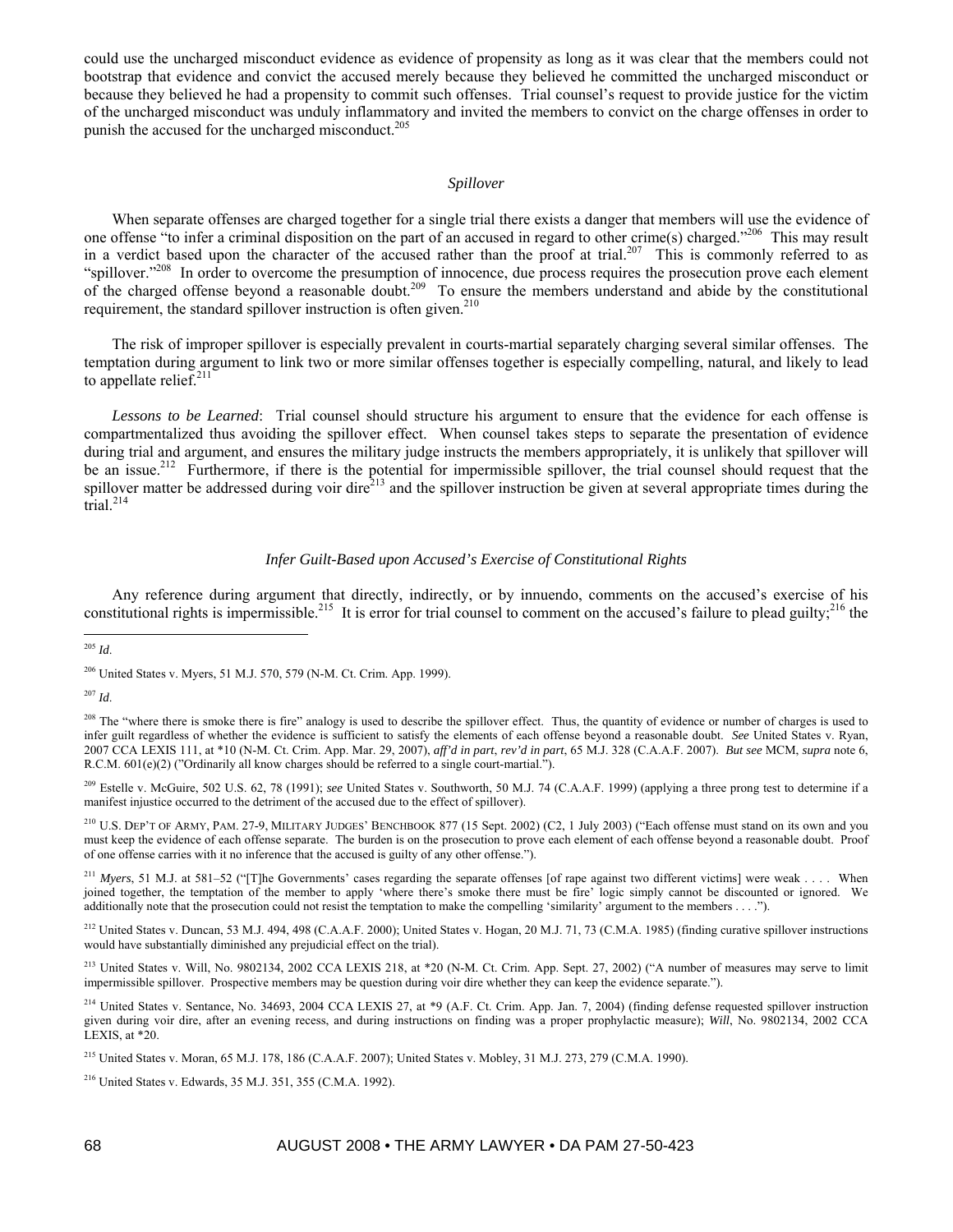exercise of his right to remain silent;<sup>217</sup> the refusal to consent to a consent search;<sup>218</sup> or, the request to speak with an attorney.219 It is also improper to ask the members to infer guilt or draw an adverse inference from the accused's constitutional exercise of his right to challenge the Government's case or from his reliance on the reasonable doubt standard.<sup>220</sup> Finally, it is improper to use the accused's failure to produce witnesses or evidence on his behalf as evidence against him.<sup>221</sup> These caveats apply during argument on findings as well as sentencing.<sup>222</sup>

A common error occurs when trial counsel attempts to shift the burden of proof or otherwise refers to the lack of evidence that only could come from the accused, thus commenting indirectly on the accused's right to remain silent. In *United States v. Carter*, the court found the trial counsel's repeated reference to the Government's "uncontroverted" and "uncontradicted" evidence to be error when the defense presented no evidence during the case-in-chief.<sup>223</sup> While it is proper for the Government to comment on the defense's failure to refute the Government's case or to support claims made by the defense, "a constitutional violation occurs [] if either the defendant alone had the information to contradict the Government evidence referred to or the jury 'naturally and necessarily' would interpret the summation as comment on the failure of the accused to testify." $224$  Airman First Class Carter was charged, among other things, with indecent assault.<sup>225</sup> The Government's case consisted of one witness, the victim of the assault, and the defense presented no witnesses or evidence during their case-in-chief.<sup>226</sup> Since the only witnesses to the contested offense were the accused and the victim, the trial counsel's repeated comment that the Government's evidence was "uncontroverted" and "uncontested" was an impermissible reference to the accused's right to remain silent and an impermissible attempt to shift the burden of proof by inferring that the accused had the obligation to produce evidence to contradict the Government's case.<sup>227</sup> In *Carter* the court analyzed the trial counsel's argument against the doctrine of "invited reply,"<sup>228</sup> which would allow the prosecution to rebut matters otherwise prohibited when first introduced by the defense.<sup>229</sup> The trial counsel's comments were not specifically tailored to address matters first introduced by the defense either during their case-in-chief or as a result of cross-examination. Without a carefully crafted nexus that ties the substance of trial counsel's argument to matters introduced by the defense, any reference that appears to shift the burden of proof or inferentially comment on the accused's right to testify will be challenged on appeal.

A careful examination of the evidence at trial may allow trial counsel to comment on that which would otherwise be prohibited. Within the context of the evidence presented and the issues raised, $230$  a matter interjected into the trial by the

 $\overline{a}$ 

 $^{220}$  United States v. Clifton, 15 M.J. 26, 30 (C.M.A. 1983) ("What [trial counsel] in fact conveyed is clear: An innocent man has nothing to hide, no reason to exercise his rights; the fact that appellant sought refuge behind his rights suggests he was not innocent.").

221 United States v. Mobley, 31 M.J. 273, 279 (C.M.A. 1990); United States v. Swoape, 21 M.J. 414 (C.M.A. 1986).

<sup>222</sup> United States v. Johnson, 1 M.J. 213, 215 (C.M.A. 1975) (trial counsel's argument on sentencing that the members use the fact that the accused did not plead guilty as evidence in aggravation is an improper comment on the accused's right to be presumed innocent, plead not guilty, and have the Government prove his guilt with competent evidence beyond a reasonable doubt).

223 61 M.J. 30, 32–33 (C.A.A.F. 2005).

<sup>224</sup> *Id.* at 33 (quoting United States v. Coven, 662 F.2d 162, 171 (2d Cir. 1981) (citations omitted)); *see* United States v. Saint John, 48 C.M.R. 312 (C.M.A. 1974). Unless the contradiction could only have come from the accused, "there is 'considerable authority indication that a bare statement that the prosecution's evidence, or some designated part of it, is uncontradicted, does not per se involve an impermissible reference to the defendant's failure to testify." *Id.* (citation omitted).

225 The accused in *Carter* had pled guilty to several offenses unrelated to the contested charge of indecent assault. *Carter*, 61 M.J. at 31.

<sup>226</sup> *Id.* at 31–32.

<sup>227</sup> *Id*. at 33–34. *But see* Lockett v. Ohio, 438 U.S. 586 (1978) (prosecution's reference to the Government's evidence as uncontradicted was not error when made in response to the defense's statement before the jury that the defendant would be called as a witness and never was).

<sup>228</sup> Carter refers to "invited reply" or "invited response" as a doctrine that would allow trial counsel to comment properly on matters otherwise improper because of the actions or remarks by the defense counsel. *Carter*, 61 M.J. at 33. However, in *United States v. Young*, 470 U.S. 1 (1985), the Court notes that the terms "invited response" or "invited reply" have evolved from the Court's original intent. Originally envisioned the "invited response" or "invited reply" doctrine was not intended to suggest judicial approval of a prosecutor's remarks or actions that were in response to remarks first made by the defense. Rather, the doctrine was a means to determine whether an otherwise improper response by the prosecution unfairly prejudiced the defendant. *Young*, 470 U.S. at 11–12.

<sup>229</sup> *Carter*, 61 M.J. at 33–34.

<sup>230</sup> *Id.* at 33 ("A prosecutorial comment must be examined in light of its context within the entire court-martial."); *Young*, 470 U.S. 1 (court must determine whether the prosecution's remarks, in context and taking into account the actions and remarks by the defense, unfairly prejudice the defendant).

<sup>217</sup> United States v. Toro, 37 M.J. 313, 318 (C.M.A. 1993).

<sup>218</sup> *Moran*, 65 M.J. at 186–87.

<sup>219</sup> United States v. Gilley, 56 M.J. 113, 123 (C.A.A.F. 2001).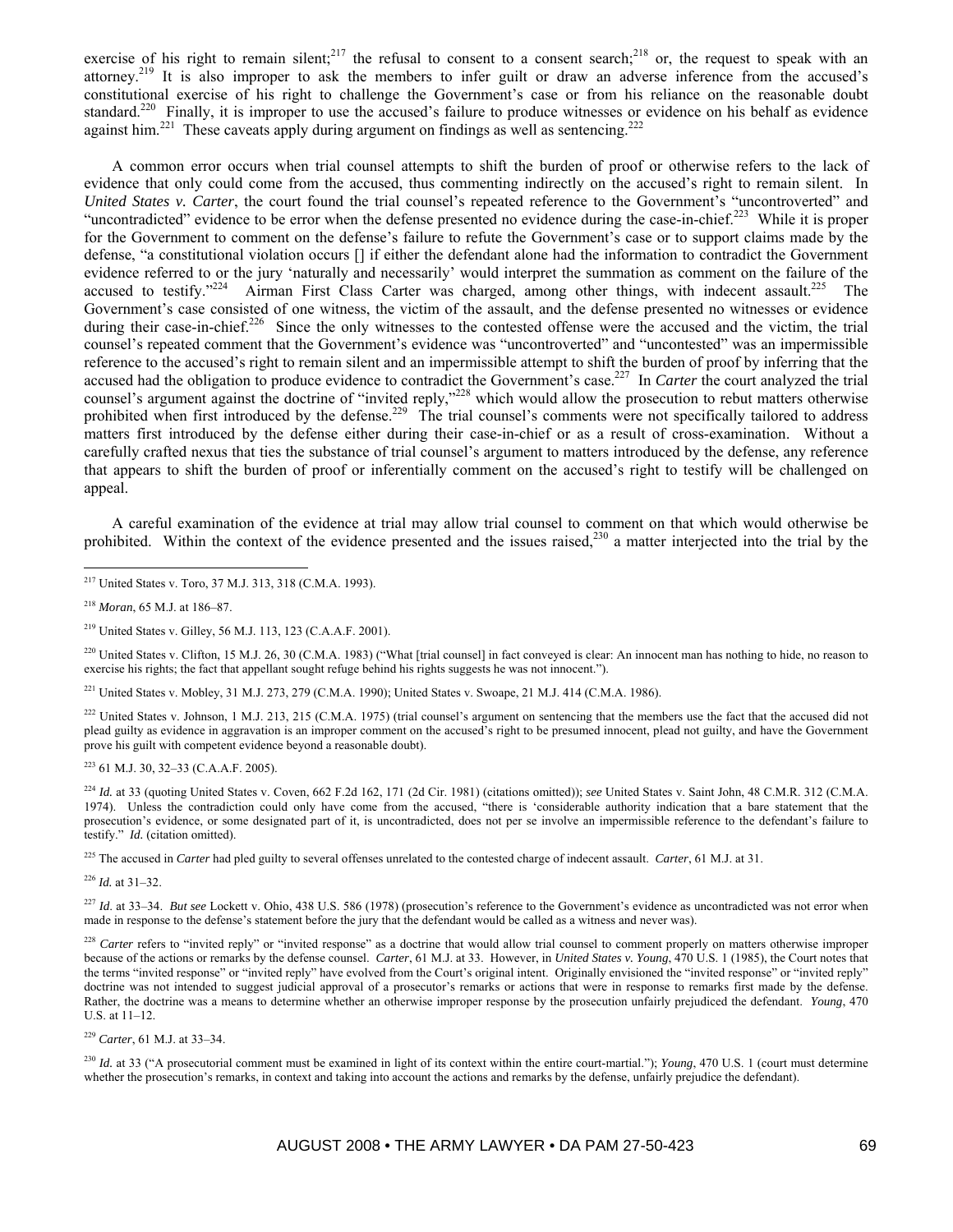defense would allow trial counsel rebuttal under the doctrine of "invited reply" or "invited response."231 Trial counsel should ensure that the comments are in response to proper evidence introduced at trial and the fair inferences that can be draw therefrom.232 In *United States v. Haney*, the court cautioned trial counsel to be careful when commenting on the accused's invocation of his rights under Article 31, UCMJ, even though it found that the counsel's references were in response to the defense's coerced confession theory, first introduced into the trial by the accused.<sup>233</sup>

Likewise, in *United States v. Gilley*, the court found no material prejudice under the doctrine of invited reply.<sup>234</sup> The trial counsel's comments referencing Gilley's request for counsel and his refusal to sign a written confession were in response to the defense's theme, first introduced by the defense counsel during opening statement, that the accused never read the confession and refused to sign it because law enforcement agents fabricated the statement.<sup>235</sup> Again, the court is cautious about opening the rebuttal door too wide. It will closely scrutinize the text of the trial counsel's argument to ensure that there is a direct nexus between the rebuttal comments and the facts raised by the defense.<sup>236</sup> Even if the comments during argument are fair rebuttal, counsel must ensure not to draw too much attention to the invocation of constitutional rights since repetition may lead "the members to attach a significance to such invocation that went beyond fair rebuttal of appellant's allegation."237

One final note regarding common errors during argument: counsel must be careful about interjecting personal pronouns into the argument as this often gives rise to claims of improper vouching for the veracity of a witness, evidence, or status of the case.238 The court addressed this issue in *United States v. Fletcher*, offering counsel some acceptable terms to replace the personal pronouns, to include: "'you are free to conclude,' 'you may perceive that,' 'it is submitted that,' or 'a conclusion on your part may be drawn."<sup>239</sup> As awkward as these rote phrases are, counsel should modify them to fit one's own style while avoiding personal pronouns.

*Lessons to be Learned*: Argument should be a well-reasoned, logical explanation of the Government's theory of the case based upon the evidence introduced at trial and the inference that reasonably could be drawn from the facts. Trial counsel must remember that they represent the United States, thus they have a duty to ensure that justice is done and must "refrain from improper methods calculated to produce a wrongful conviction."<sup>240</sup> Trial counsel should suppress the impulse to reference personal opinions,<sup>241</sup> religious views,<sup>242</sup> or invoke the name of mass murders, evil dictators,<sup>243</sup> or known terrorist no matter how clever and brilliant the analogy may seem at the time. The goal is not only "[t]o seek justice, not merely to convict,"244 but also preserve the finding and sentence on appeal.

<sup>235</sup> *Id.* at 121–22

<sup>236</sup> *Id.* at 123.

<sup>237</sup> *Id*.

 $\overline{a}$ 

<sup>239</sup> *Id*.

<sup>241</sup> *Id.* at 179–81.

<sup>243</sup> *But see* United States v. Wernecke, 138 F.2d 561 (7th Cir. 1943) (finding prosecution's reference to Hitler during argument proper given the defendant's affiliation with various National Socialist activities).

<sup>244</sup> *Fletcher*, 62 M.J. at 182 (citations omitted).

<sup>231</sup> United States v. Robinson, 485 U.S. 25, 32–33 (1988) ("fair response" doctrine); *see* United States v. Paxton, 64 M.J. 484 (C.A.A.F. 2007) (finding proper trial counsel's argument concerning lack of rehabilitative potential, based upon the testimony of a defense expert, however, cautioning counsel not to tie such remarks to the accused's failure to testify or admit guilt); United States v. Nelson, 1 M.J. 235, 237 (C.M.A. 1975) (finding proper trial counsel's comment during argument on the failure of the accused to mention an alibi defense during his testimony at the Article 32, UCMJ hearing); *see also* Walder v. United States, 347 U.S. 62, 65 (1954) ("It is one thing to say that the Government cannot make an affirmative use of evidence unlawfully obtained. It is quite another to say that the defendant can turn the illegal method by which evidence in the Government's possession was obtained to his own advantage, and provide himself with a shield against contradiction of his untruths.").

<sup>&</sup>lt;sup>232</sup> United States v. White, 36 M.J. 306, 308 (C.M.A. 1993) ("This Court has consistently cautioned counsel to 'limit' arguments on findings or sentencing 'to evidence in the record and to such fair inferences as may be drawn therefrom.'").

<sup>233</sup> United States v. Haney, 64 M.J. 101, 105–06 (C.A.A.F. 2006).

<sup>234</sup> United States v. Gilley, 56 M.J. 113 (C.A.A.F. 2001).

 $^{238}$  United States v. Fletcher, 62 M.J. 175, 180 (C.A.A.F. 2005) ("Improper vouching can include the use of personal pronouns in connection with assertions that a witness was correct or to be believed. Prohibited language includes 'I think it is clear,' 'I'm telling you,' and 'I have no doubt.'") (internal citations omitted).

<sup>&</sup>lt;sup>240</sup> *Id.* at 179 (quoting Berger v. United States, 295 U.S. 78, 88 (1935)).

<sup>242</sup> Bains v. Cambra, 204 F.3d 964, 974–75 (9th Cir. 2000).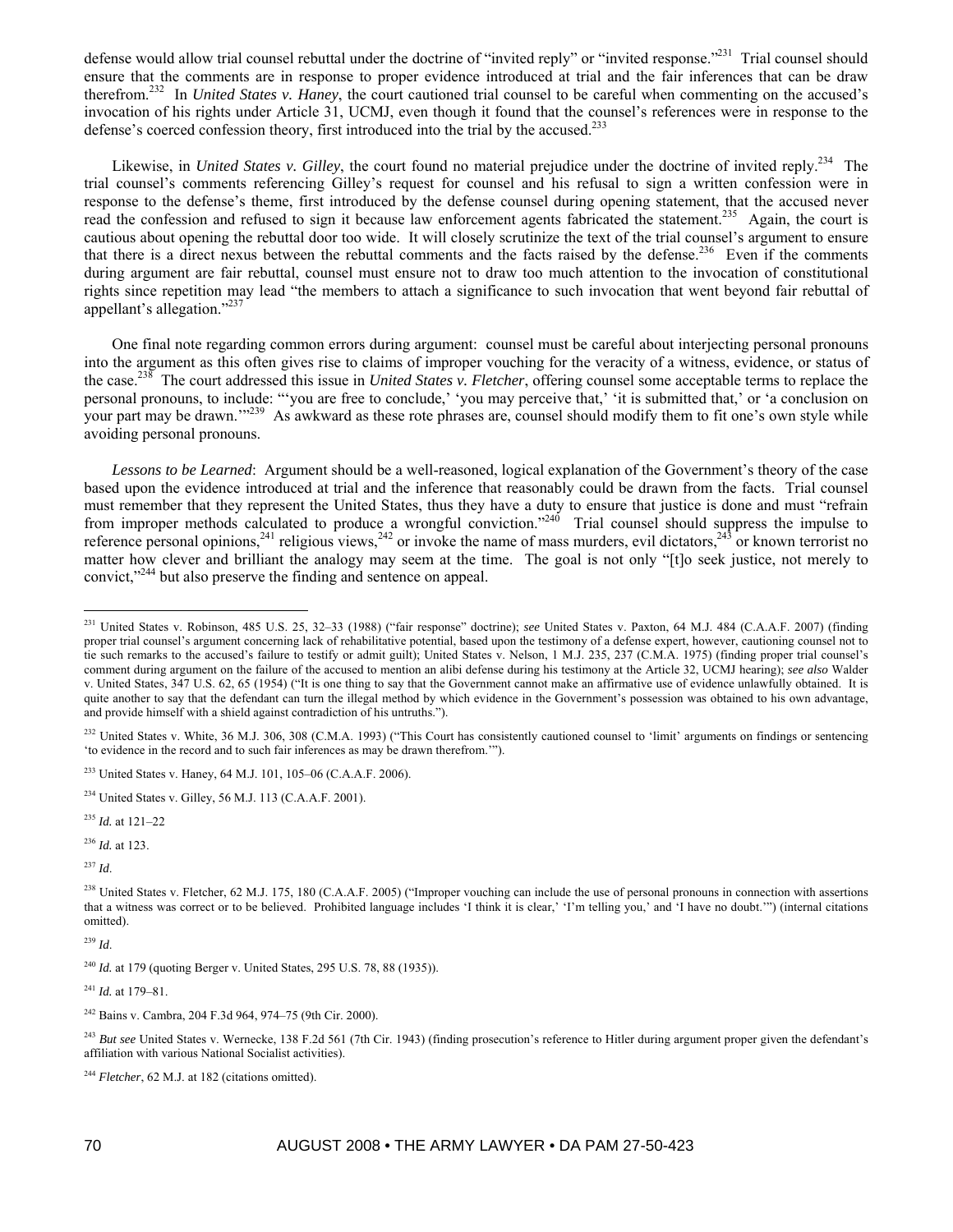If the defense's objection to counsel's argument is sustained or the military judge interjects sua sponte, trial counsel should ensure that corrective instructions are given immediately and then again during the instruction phase of trial. In order to cure any potential taint, curative instructions must focus on the impropriety and be given at a time when the curative instruction would have its intended effect.<sup>245</sup> Trial counsel should not repeat the same error thus negating the curative nature of the instruction.<sup>246</sup>

If the trial counsel does comment, under the "invited response" doctrine, two essential factors should be present: (1) counsel should ensure that the record contains clear and unmistakable defense evidence or comment that would justify the invited reply doctrine or, in a Article 39(a), UCMJ, session, place on the record exactly what defense claim or evidence the comments seek to rebut; and, (2) trial counsel should ensure that the military judge gives the proper limiting instructions, subject to the objection of the defense,  $247$  in order to avoid any allegation that the members placed improper or undue significance to the remarks.<sup>248</sup>

# **Conclusion**

While not a complete list of common appellate issues, the matters identified in this article represent frequent and easily avoided appellate issues. Trial counsel must understand that the case is not complete when the military judge announces final adjournment.<sup>249</sup> Rather, it is merely the end of one process and the beginning of another that includes post-trial processing and appellate review. With that in mind, competent counsel protect the record to ensure that the case is as "bulletproof" as possible for appeal.

 $\overline{a}$ 

<sup>&</sup>lt;sup>245</sup> *Id.* at 185 (curative instructions at an early point in the proceeding may dispel taint); United States v. Knickerbocker, 2 M.J. 128, 129 (C.M.A. 1977).

<sup>246</sup> United States v. Carter, 61 M.J. 30, 35 (C.A.A.F. 2005).

 $247$  Lakeside v. Or., 435 U.S. 333, 345 (1978) (Stevens, J., dissenting) (commenting on the adverse effects of giving a cautionary instruction regarding the accused right to remain silent over the defense's objection).

<sup>&</sup>lt;sup>248</sup> *Id.* at 340 ("It may be wise for a trial judge not to give such a cautionary instruction over a defendant's objection. . . . We hold only that the giving of such an instruction over the defendant's objection does not violate the privilege against compulsory self-incrimination guaranteed by the Fifth and Fourteenth Amendments."); United States v. Charette, 15 M.J. 197, 201 (C.M.A. 1983) (no error if military judge fails to provide a cautionary instruction regarding the accused's right to remain silent on the express request by defense counsel not to give such instruction).

<sup>249</sup> MCM, *supra* note 6, R.C.M. 1011.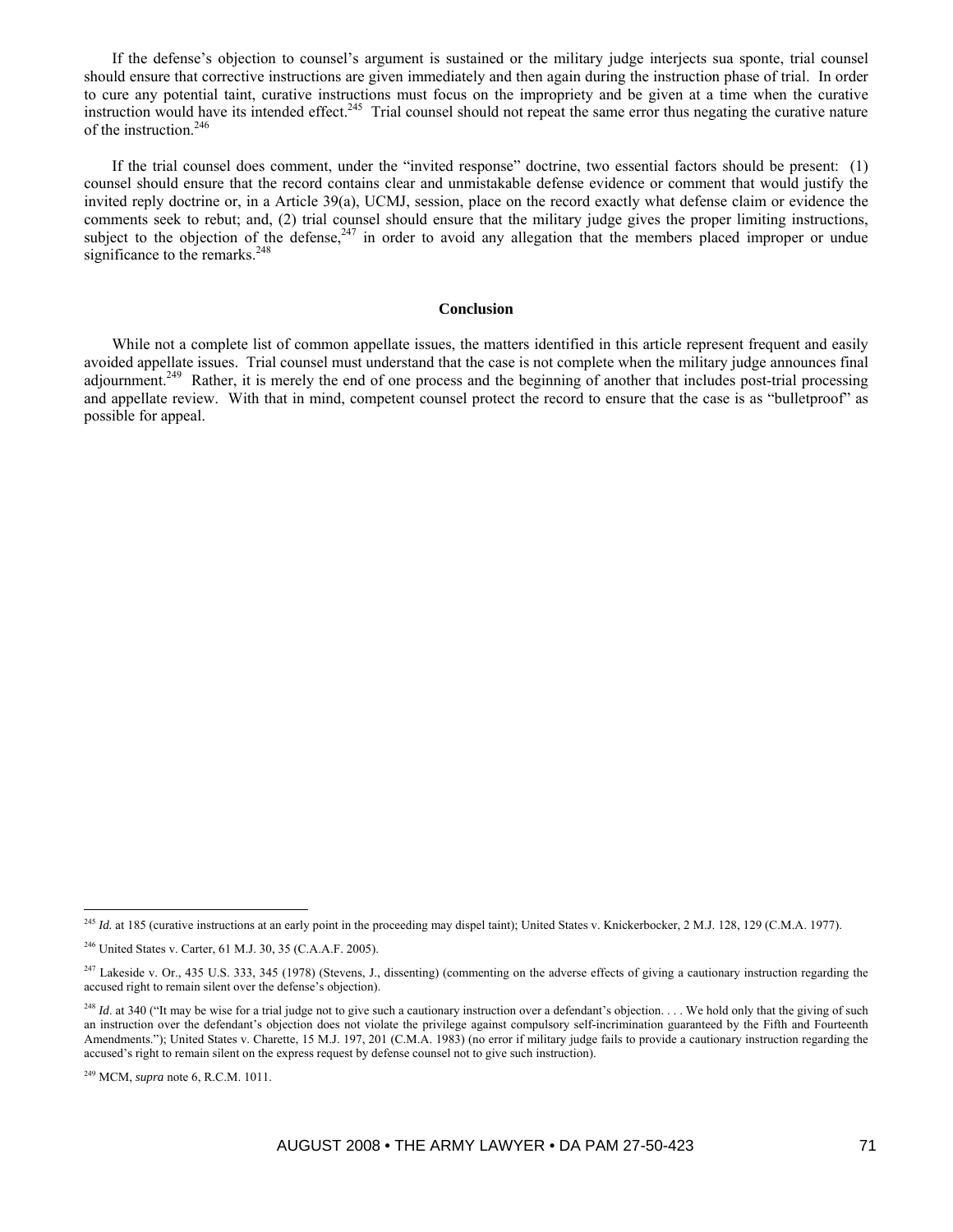#### **State of Denial: Bush at War, Part III**<sup>1</sup>

#### REVIEWED BY MAJOR DANIEL A. WOOLVERTON<sup>2</sup>

*[I also want to speak to] those of you who did not support my decision to send troops to Iraq: I have heard your disagreement, and I know how deeply it is felt. Yet now there are only two options before our country—victory or defeat. And the need for victory is larger than any president or political party, because the security of our people is in the balance. I don't expect you to support everything I do, but tonight I have a request: Do not give in to despair, and do not give up on this fight for freedom.*<sup>3</sup>

#### I. Introduction

Bob Woodward did it again. An editor at *The Washington Post* and a reporter for thirty-five years, Woodward "has authored or coauthored ten #1 national non-fiction bestsellers."4 This time, in *State of Denial,* Woodward provides an inside look into the Bush Administration with a focus on its actions in post war Iraq.<sup>5</sup> As the title suggests, Woodward describes President George W. Bush and his Administration as being in denial concerning the military and political progress being made in post war Iraq.<sup>6</sup>

The inside look into the Bush Administration during this critical time period is the greatest attribute of this book. In addition to this unique perspective, Woodward offers his readers a view of the unity of command issues during Operation Iraqi Freedom along with the top military leaders points of view concerning the Chairman of the Joint Chiefs of Staff (CJCS), both of which should be important to military readers. However, there are three issues that hamper the book's excellence. First, the author mistakes President Bush's optimism for the success of the military in Iraq for denial. Secondly, the book's format is awkward. Lastly, the credibility of some of the assertions made by sources in the book is questionable.

#### II. The Book's Strengths

State of Denial is a great addition to any professional development reading list for several reasons.<sup>7</sup> First, and most importantly, Woodward gives his readers an insider's view of the Bush Administration. Secondly, for those who study the military profession, this book provides a case study into the importance of unity of command. Lastly, this book reveals what military leaders think of the effectiveness of the CJCS.

The tremendous strength of this book is Woodward's unparalleled behind-the-scenes access into the highest levels of the Bush Administration. This inside view provides readers not only a glimpse into the personalities of the Administration members, but also exposes the personal relationships between key players. While the American public only sees these figures at press conferences and public appearances, this book goes beyond the public personas to reveal the true characters.

The real personalities of those within the Bush Administration are the most entertaining aspect of this book. For example, the book discloses that President Bush has a sense of humor and enjoys the occasional "frat-boy prank."<sup>8</sup> In addition, one personality stood out from the rest—Colonel Steve Rotkoff.<sup>9</sup> Colonel Rotkoff was an intelligence officer in

<sup>4</sup> *Id.* at inside back cover.

5 WOODWARD, *supra* note 1.

<sup>6</sup> *See id*. at 488–89.

<sup>8</sup> *Id*. at 402.

<sup>9</sup> *See id*. at 98–99.

 $\overline{a}$ <sup>1</sup> BOB WOODWARD, STATE OF DENIAL: BUSH AT WAR, PART III (2006).

<sup>&</sup>lt;sup>2</sup> U.S. Army. Currently assigned as Trial Attorney, Contract and Fiscal Law Division, U.S. Army Legal Services Agency, Arlington, Va. Written while assigned as a Student, 56th Judge Advocate Officer Graduate Course, The Judge Advocate General's Legal Ctr. & Sch. U.S. Army, Charlottesville, Va.

<sup>&</sup>lt;sup>3</sup> WOODWARD, *supra* note 1, at 435 (quoting President George W. Bush, Address from the Oval Office (Dec. 18, 2005) (transcript available at http://frwebgate.access.gpo.gov/cgi-bin/getdoc.cgi?dbname=2005\_presidential\_ documents&docid=pd26de05\_txt-10).

 $^7$  The book provides two examples of the value and importance of reading for professional development from the highest levels of military command. First, Admiral Clark, Chief of Naval Operations, is depicted as an avid read reader, whose favorite book is *Good to Great* by Jim Collins. *Id*. at 55. Secondly, General Shelton, Chairman, Joint Chiefs of Staff, insisted that each of the service Chiefs read *Dereliction of Duty: Lyndon Johnson, Robert McNamara, the Joint Chiefs of Staff, and the Lies That Led to Vietnam*, by H. R. McMaster. *Id*. at 61.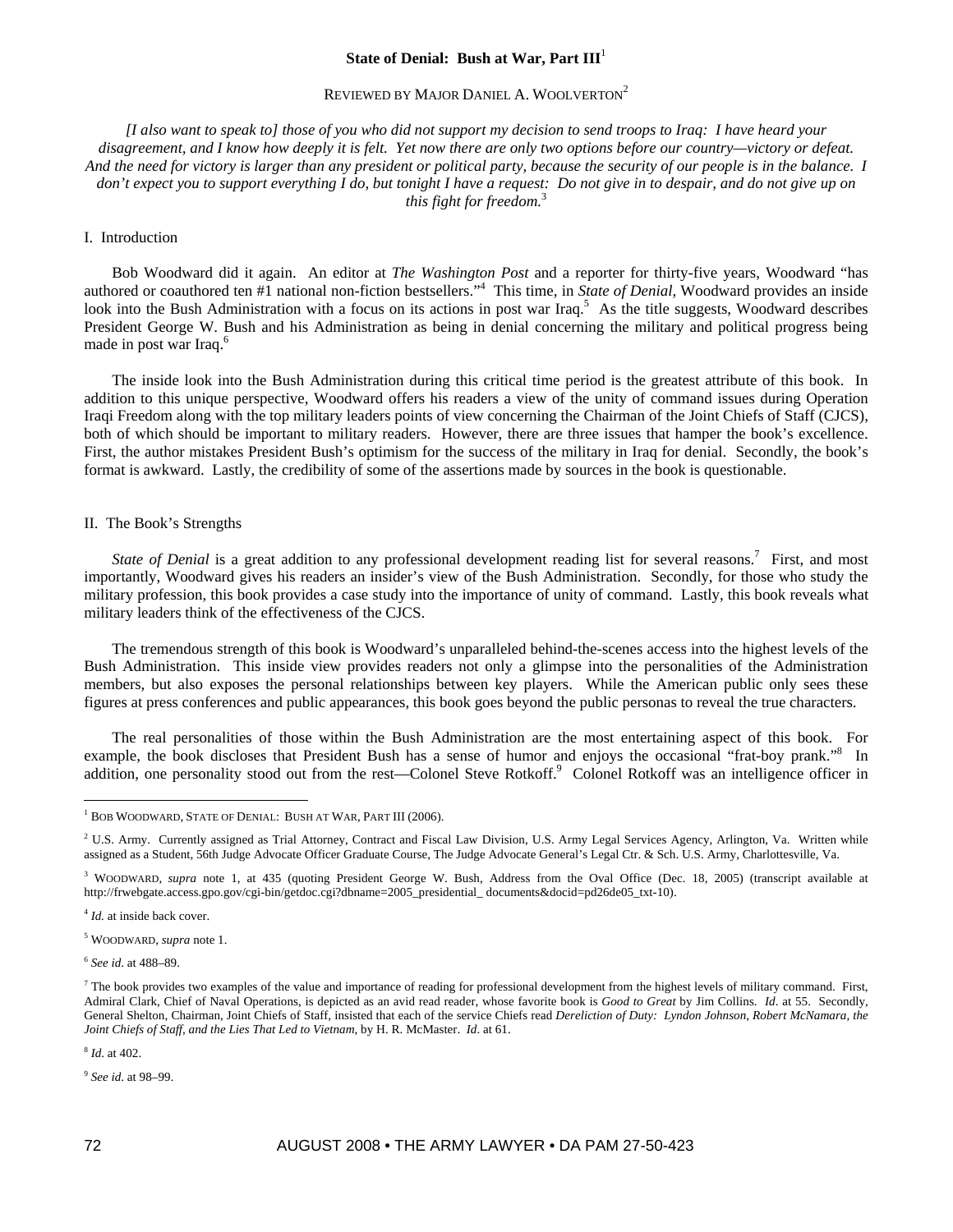Iraq at the start of the conflict and would display his sense of humor through the use of his colorful, yet insightful, haikus.<sup>10</sup> However, the real interest of the book lies with the interaction between the many personalities working together behind the scenes. Often times, the public sees only the positive spin coming from government officials during news conferences and may not be able to see the tension between certain officials or what created that tension.<sup>11</sup> This book provides a more realistic view of the relationships exposing how members of the Administration feel about one another.<sup>12</sup> The revelation of the real relationships, as well as the personalities within the Bush Administration, provide an insight that many other books lack.

A must read for Soldiers, this book illustrates the importance of unity of command during an operation. Unity of command is a principle of war, which means, "a single commander directs and coordinates the actions of all forces toward a common objective."<sup>13</sup> In this book, Woodward describes a lack of unity of command with regard to the conflict in Iraq.<sup>14</sup> When it is not possible to have unity of command, those in charge should cooperate with one another to ensure the mission is conducted in an effective and efficient manner.<sup>15</sup> As the book reveals, however, there wasn't always cooperation between those in charge in Iraq, either. $16$ 

Soldiers will also benefit from learning what the top military leaders really thought of the U.S. military's top position, the CJCS.17 While the CJCS is supposed to be the principal military advisor to the President, Secretary of Defense, and the National Security Council,18 *State of Denial* reveals that some of the top military leaders feel that the power of the CJCS has diminished since  $1991^{19}$  and in some cases, provides no real value to the country.<sup>20</sup> According to General Jones<sup>21</sup>, "Military" advice is being influenced on a political level."<sup>22</sup> In fact, according to Woodward, General Jones believes the Goldwater-Nichols Act needs to be amended to reempower the service chiefs.<sup>23</sup> The perspectives of the nation's top military leaders, especially on this issue, may be of interest to Soldiers.

Where is WMD?

 $\overline{a}$ 

What a kick if he has none

Sorry about that

*Id*. at 192; *see also id*. at 98, 102, 147–48, 154, 210–11.

<sup>11</sup> A great example is the relationship between Lieutenant General (LTG) (Ret.) Jay Garner and Paul Bremer. At a press conference held on 18 June 2003, Jay Garner praised Bremer saying, "I think all the things he's doing are absolutely the right things." *Id*. at 221. When in reality, LTG (Ret.) Garner vehemently disagreed with Bremer and even informed Secretary Rumsfeld of the mistakes that Bremer made in Iraq. *Id*. at 219–21.

<sup>12</sup> For example, Steve Herbits thinks that Douglas Feith is worthless. *Id.* at 208. General Abizaid admires Secretary Rumsfeld but doesn't really like him. *Id*. at 115.

<sup>13</sup> U.S. DEP'T OF ARMY, FIELD MANUAL 3-0, OPERATIONS para. 4-4 (14 June 2001) [hereinafter FM 3-0].

<sup>14</sup> General Keane tells LTG (Ret.) Garner that there is an issue with unity of command. WOODWARD, *supra* note 1, at 142. Secretary of State Powell tells President Bush that there is an issue with unity of command. *Id*. at 145.

<sup>15</sup> FM 3-0, *supra* note 13, para. 4-45 (Unity of command isn't always possible in multinational or interagency operations.).

16 WOODWARD, *supra* note 1*,* at 265, 269, 276–77.

<sup>17</sup> "The Chairman, while so serving, holds the grade of general or, in the case of an officer of the Navy, admiral and outranks all other officers of the armed forces. However, he may not exercise military command over the Joint Chiefs of Staff or any of the armed forces." 10 U.S.C. § 152(c) (2000).

<sup>18</sup> *Id*. § 151.

19 WOODWARD, *supra* note 1, at 404–05.

<sup>20</sup> According to Woodward, General Jones had stated, "The Joint Chiefs have been systematically emasculated by Rumsfeld." *Id.* at 404. In addition, the book states that General Myers, CJCS, at times wondered why he was even around because Secretary Rumsfeld was so hands on, requiring Myers to "adapt[] his mind to match Rumsfeld's." *Id.* at 72.

<sup>21</sup> General (Ret.) James L. Jones was the Commandant of the Marine Corps before becoming the North Atlantic Treaty Organization (NATO) Supreme Allied Commander and the U.S. Combatant Commander for Europe in 2003. *Id*. at 53, 104.

<sup>22</sup> *Id*. at 404.

<sup>23</sup> *Id*.

 $10$  An example of Colonel Rotkoff's sense of humor is revealed in the following haiku that he wrote while in Iraq: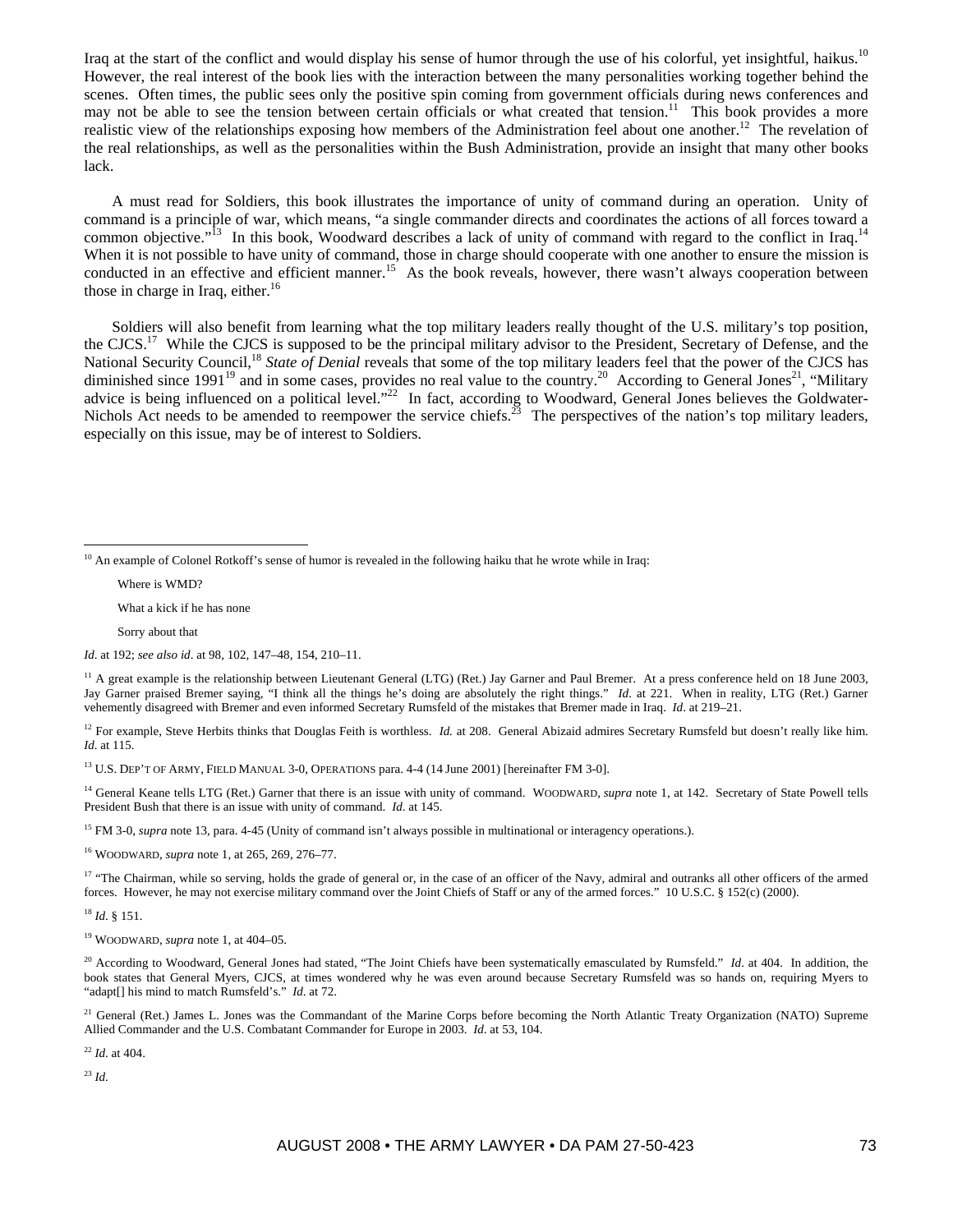#### III. The Book's Downfalls

*State of Denial* presents three weaknesses. First, Woodward misinterprets President Bush's optimism regarding the progress of the conflict in Iraq for denial. Second, the format of the book is awkward, presenting the story as essentially a daily chronicle of events. Lastly, the sources Bob Woodward lists, and more importantly does not list, leaves the reader questioning the credibility of his assertions.

#### A. Denial or Optimism?

Bob Woodward asserts that the strategy used by the Bush Administration in answering to the American people about the Bob Woodward asserts that the strategy used by the Dush Administration in the two-completes on to emphasize that by using status of both the military situation and political stability of Iraq was denial.<sup>24</sup> Woodward goes this denial strategy, President Bush was not telling the American public "the truth about what Iraq had become." Woodward was wrong. He mistakes the President's optimism for denial.

Woodward uses several examples throughout the book to illustrate his claim that the Bush administration was in denial about the lack of military and political progress being made in post war Iraq.<sup>26</sup> First, he cites a meeting between the President and Lieutenant General (LTG) (Ret.) Jay Garner in which LTG (Ret.) Garner failed to tell the President of the mistakes $^{27}$  that occurred in Iraq.<sup>28</sup> Woodward states:

It was only one example of a visitor to the Oval Office not telling the president the whole story or the truth. Likewise, in these moments where Bush had someone from the field there in the chair beside him, he did not press, did not try to open the door himself and ask what the visitor had seen and thought. The whole atmosphere too often resembled a royal court, with Cheney and Rice in attendance, some upbeat stories, exaggerated good news, and a good time had by all. $^{29}$ 

Secondly, Woodward cites Vice President Dick Cheney's interview on CNN's *Larry King Live.* The Vice President stated: "I think they're in the last throes, if you will, of the insurgency."<sup>30</sup> Lastly, the author cites his personal interview with President Bush on 11 December 2003, in which the President wanted to qualify a yes or no answer concerning whether U.S. forces found any weapons of mass destruction (WMD) in Iraq.<sup>3</sup>

These examples and others in the book are not denial at all. Rather, they are examples of optimism by an administration motivating the nation to stay the course until a successful solution can be achieved in Iraq. History has shown that when a nation loses the support of its people it can lose an otherwise successful war.<sup>32</sup> According to Former Secretary of State Henry Kissinger, a routine advisor to President Bush,<sup>33</sup> having seen the population withdraw their support during Vietnam, and watching that same scenario unfold with the conflict in Iraq, caused him to write in 2005, "Victory over the insurgency is the only meaningful exit strategy."<sup>34</sup> In order for President Bush to achieve victory in Iraq, he needed to ensure that the public

<sup>25</sup> *Id*.

<sup>28</sup> *Id*. at 226.

<sup>29</sup> *Id*.

<sup>31</sup> *Id.* at 488–89. Woodward states, "[The President's] unwillingness to acknowledge that no WMD had been found was making him less the voice of realism." *Id*. at 489.

<sup>32</sup> "In his writing, speeches and private comments, Kissinger claimed that the United States had essentially won the war in 1972, only to lose it because of weakened resolve by the public and Congress." *Id*. at 407.

<sup>33</sup> *Id*. at 406–07.

 $\overline{a}$ <sup>24</sup> *Id*. at 491.

<sup>26</sup> *See id*. at 226, 397, 488–89.

<sup>&</sup>lt;sup>27</sup> Lieutenant General (Ret.) Garner felt that Bremer had made three major mistakes in Iraq: de-Baathification, disbanding of the army, and the dumping of the Iraqi governing group. *Id*. at 224.

<sup>&</sup>lt;sup>30</sup> *Id.* at 397 (quoting Interview by Larry King with Dick Cheney, Vice President of the United States, in Atlanta, Ga. (May 30, 2005)). However, according to the author, "[t]he overall insurgent attacks in April had been about 1,700 and 52 Americans dead. In May, the attacks went up to 2,000, and 82 Americans had died." *Id*. at 397–98.

<sup>34</sup> *Id*. at 408 (quoting Henry Kissinger, *Lessons for an Exit Strategy*, WASH. POST, Aug. 12, 2005).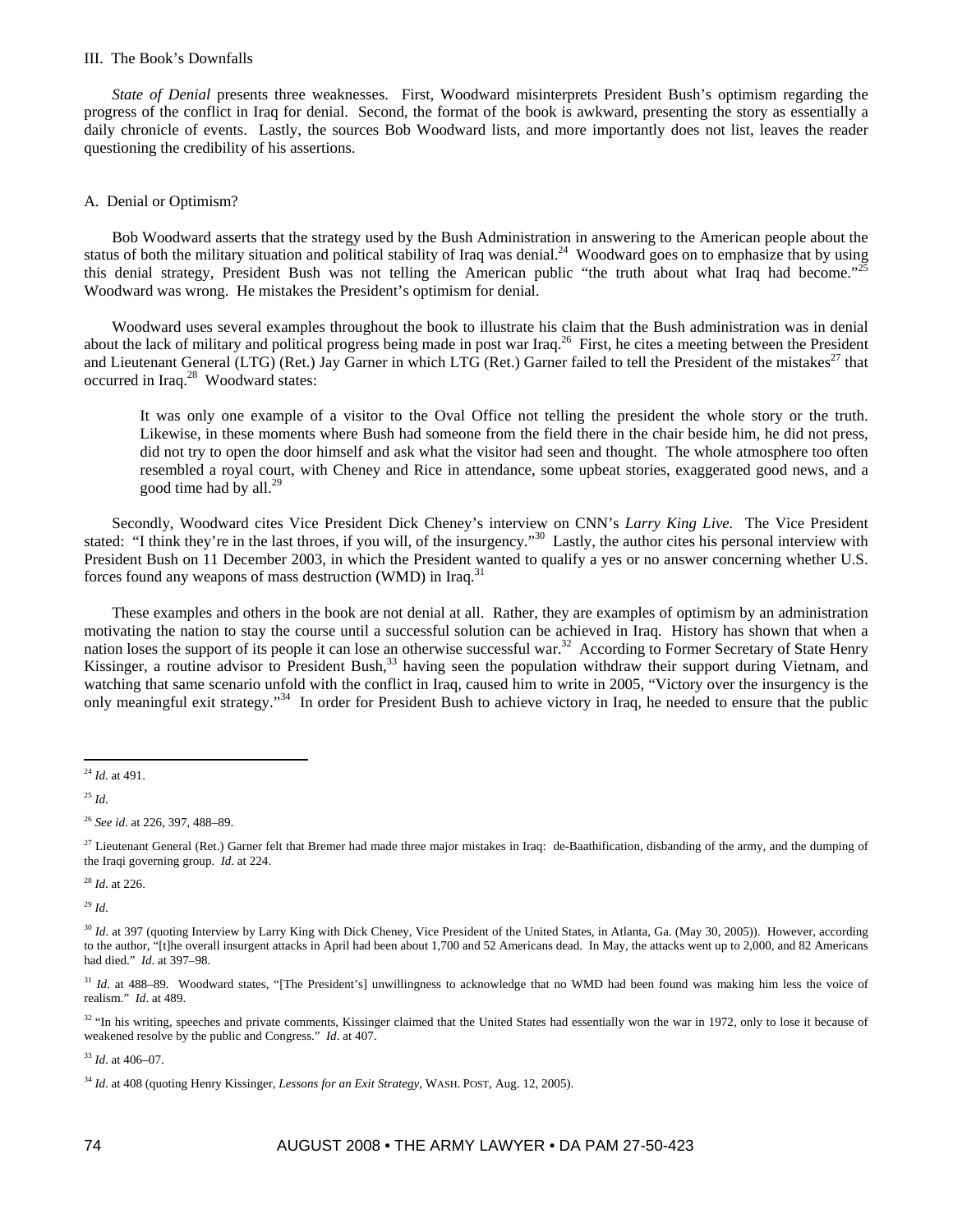and Congress didn't lose their resolve for completing the mission.<sup>35</sup> Contrary to Woodward's belief, President Bush was not in denial; rather, he was being optimistic in the hope of keeping the interest of the American people.

Despite Woodward's assertions, President Bush was well aware of the cost of America's involvement in Iraq. President Bush visited wounded Soldiers from Operation Iraqi Freedom thirty-four times.<sup>36</sup> In addition, President Bush knew the number of troops who had been killed in  $Iraq<sup>37</sup>$  Clearly, the President was not in denial.

Woodward also claims that, "with all Bush's upbeat talk and optimism, he had not told the American public the truth about what Iraq had become."<sup>38</sup> On the contrary, with media embedded with the troops, the American public had enormous access to what was going on in Iraq.<sup>39</sup> Woodward then contradicts himself by acknowledging the efforts of the thousands of reporters in Iraq, helping to bring the truth to the American people.<sup>40</sup> The American public was learning the truth from the media; President Bush was just trying to maintain the nation's motivation to help ensure victory in Iraq. Without the President's optimism, the American people may have lost their interest in Iraq; similar to how the American people and Congress lost their interest in Vietnam.<sup>41</sup>

#### B. Awkward Format

Another issue with Woodward's book is the awkward format.<sup>42</sup> *State of Denial* reads more like a journal than a completed work.<sup>43</sup> The method of using a daily chronicle of events is awkward for the reader to follow because when a chapter is completed, the topic discussed during that chapter is often times left unresolved. That same topic may then be revisited several times in subsequent chapters, awkwardly slipped in between other substantive topics.

A perfect example of this is the way Woodward treats the United States' search for WMD.<sup>44</sup> The allegations of Saddam Hussein's WMD was a major reason behind the United States decision to enter the War on Terror in Iraq.<sup>45</sup> The topic of WMD certainly deserves its own chapter; however, Woodward only mentions WMD sporadically throughout the book.<sup>46</sup> For instance, on page 92, Woodward introduces Major General (MG) James "Spider" Marks, the intelligence officer responsible for the search of WMD in Iraq.<sup>47</sup> Woodward continues to discuss MG Mark's search for WMD for the next twelve pages, despite the fact that a new chapter began on page 97.<sup>48</sup> Woodward then jumps to a new topic and begins discussing the concerns that Steve Herbits, a consultant to Secretary Rumsfeld, had with the post-Iraq planning.49 The topic then switches

 $\overline{a}$ 

<sup>40</sup> *Id*. at 523.

<sup>41</sup> *Id*. at 407.

<sup>45</sup> *Id*. at 97.

<sup>46</sup> *See id*. at 90–132.

<sup>47</sup> *Id*. at 92.

<sup>&</sup>lt;sup>35</sup> *Id.* at 435 (citing President George W. Bush, Address to the Nation on Iraq and the War on Terror (Dec. 18, 2005)) (transcript available at http://frwebgate.access.gpo.gov/cgi-bin/getdoc.cgi?dbname=2005\_presidential\_documents&docid=pd26de05\_txt-10).

<sup>36</sup> *Id*. at 437.

<sup>&</sup>lt;sup>37</sup> During a speech President Bush made in Philadelphia on 12 December 2005, the President responded to a question concerning the number of lives lost by saying that, "we've lost about 2,140 of our own troops in Iraq." *Id*. at 431 (quoting President George W. Bush, Remarks to the World Affairs Council. (Dec. 12, 2005)) (transcript available at http://frwebgate.access.gpo.gov/cgi-bin/getdoc.cgi?dbname=2005\_presidential\_documents&docid=pd19de05\_txt-5).

<sup>38</sup> *Id*. at 491.

<sup>&</sup>lt;sup>39</sup> Message, 101900Z Feb 03, Dep't of Defense, subject: Public Affairs Guidance (PAG) on Embedding Media During Possible Future Operations/Deployments/in the U.S. Central Commands (CENTCOM) Area of Responsibility (AOR), *available at* http://www.defenselink.mil/news/Feb2003/d20030228pag.pdf. For example, Judith Miller, a reporter for the *New York Times*, was embedded with the Exploitation Task Force (XTF), a unit charged with the search for WMD. WOODWARD, *supra* note 1, at 147.

<sup>42</sup> *See* Walter Shapiro, "*State of Denial*," Salon.com, http://www.salon.com/books/review/2006/10/03/woodward/print.html, Oct. 3, 2006 (reviewing WOODWARD, *supra* note 1). The author warns that "readers must pan their own gold." *Id*.

<sup>43</sup> *See* WOODWARD, *supra* note 1.

<sup>44</sup> *See id*. at 90, 92, 93, 98–99, 132, 159–60, 165.

<sup>48</sup> *Id*. at 92–104.

<sup>&</sup>lt;sup>49</sup> *Id.* at 103. Steve Herbits concern was that due to interagency squabbling the planning for what to do with Iraq after the invasion was not progressing smoothly. Herbits felt that Secretary Rumsfeld should step in to get the planning process back on track. *Id*. at 104.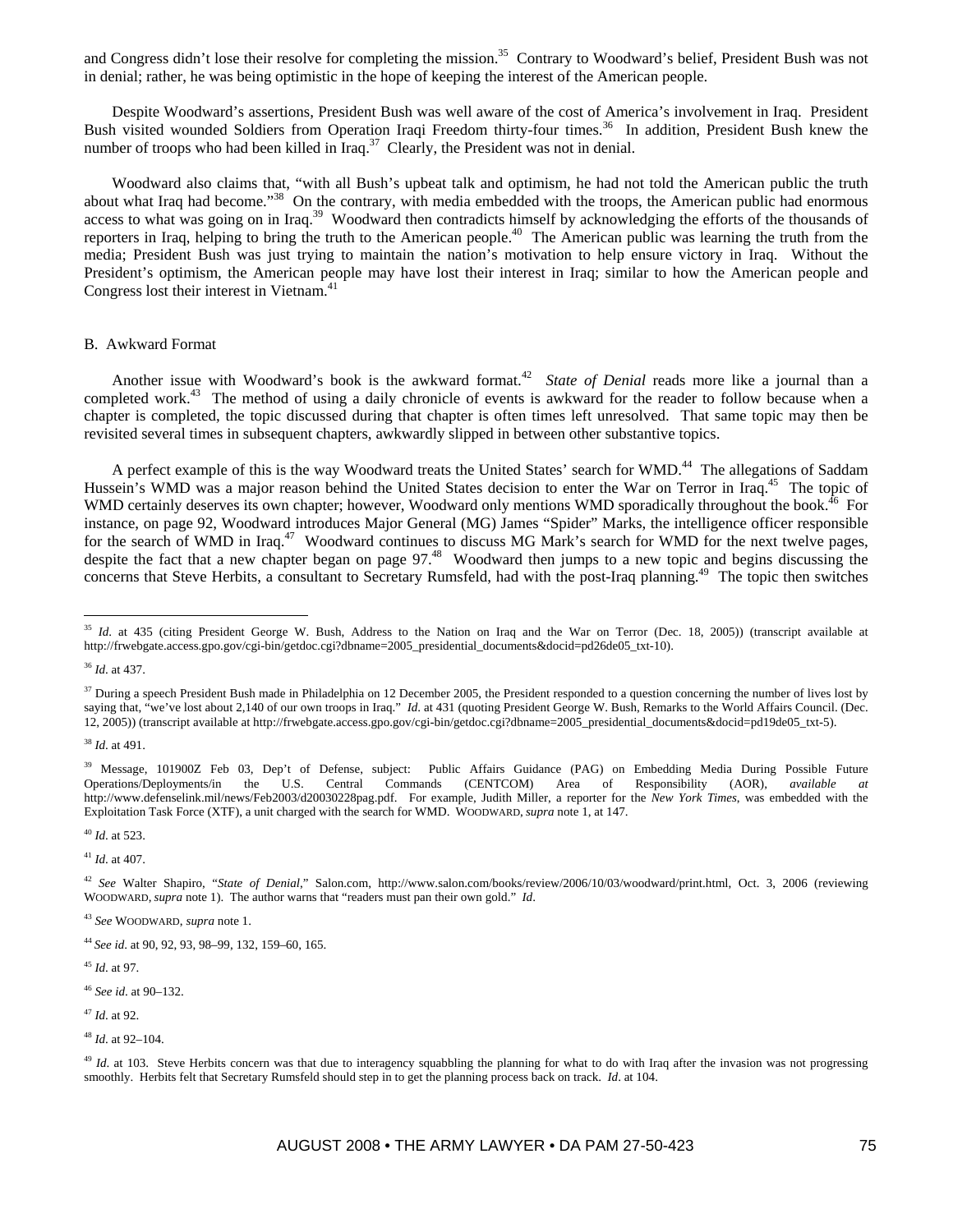in mid-chapter to General Jones's disinterest in interviewing for the job of CJCS.<sup>50</sup> Finally, the subject jumps back to postwar planning.<sup>51</sup> The subject of WMD reemerges on page 115, where LTG Abizaid asked MG Marks what he thought about the WMD sites.<sup>52</sup> Woodward's style of jumping between topics to maintain the chronological order, leaves the reader uncertain about the finality of any particular topic.

#### C. The Reliability of Some Statements is Questionable

The last issue with *State of Denial* is the reliability of some of the statements made by sources that the author used or by the author himself. The recollection of word for word conversations and detailed thoughts, months after an interview took place, is questionable at best. For example, Woodward interviewed LTG (Ret.) Garner regarding conversations that he had with Robin Rachel and Paul Bremer back in 2003.<sup>53</sup> The interview occurred on 16 October 2005, more than two years since LTG (Ret.) Garner had the conversations, and yet he claims to remember details with stark clarity.<sup>54</sup> Remembering the essence of a conversation two years after the fact, purely from memory, is one thing, but remembering a conversation word for word is something very different.

In addition Woodward makes statements that he does not support with evidence. One such example is Woodward's discussion of Congressman Jack Murtha's emotional plea on the House floor during his attempt to bring U.S. troops home from Iraq.<sup>55</sup> Woodward states, "informed military officers knew he was speaking for many more than himself,"<sup>56</sup> yet he fails to name any of the said military officers. The lack of evidence to support this statement leads the reader to question the credibility or reliability of the assertion itself.

#### IV. Conclusion

Bob Woodward's book, *State of Denial: Bush at War, Part III*, has a lot to offer readers.<sup>57</sup> This interesting book provides the reader an inside look into the Bush Administration. It also provides a case study for unity of command and reveals the personal thoughts of some of the military leadership regarding the joint staff and its effectiveness. However, the book does have its weaknesses. First, Woodward misinterprets President Bush's optimism for denial. Secondly, the journalistic format is awkward. Lastly, the credibility of some of the assertions is questionable. Readers should be able to look beyond the awkward formatting and should also be able to decide for themselves what they chose to believe as fact, pure speculation, or self-serving inflation of the facts.

 $\overline{a}$ <sup>50</sup> *Id*.

<sup>51</sup> *Id*. at 105.

- <sup>55</sup> *Id*. at 423–24.
- <sup>56</sup> *Id*. at 424.
- 57 WOODWARD, *supra* note 1.

<sup>52</sup> *Id*. at 115.

<sup>53</sup> *See id*. at 193–94, 200–01 (quoting Interview with LTG (Ret.) Jay Garner, in Orlando, Fl. (Oct. 16, 2005)).

<sup>54</sup> *Id*. at 225.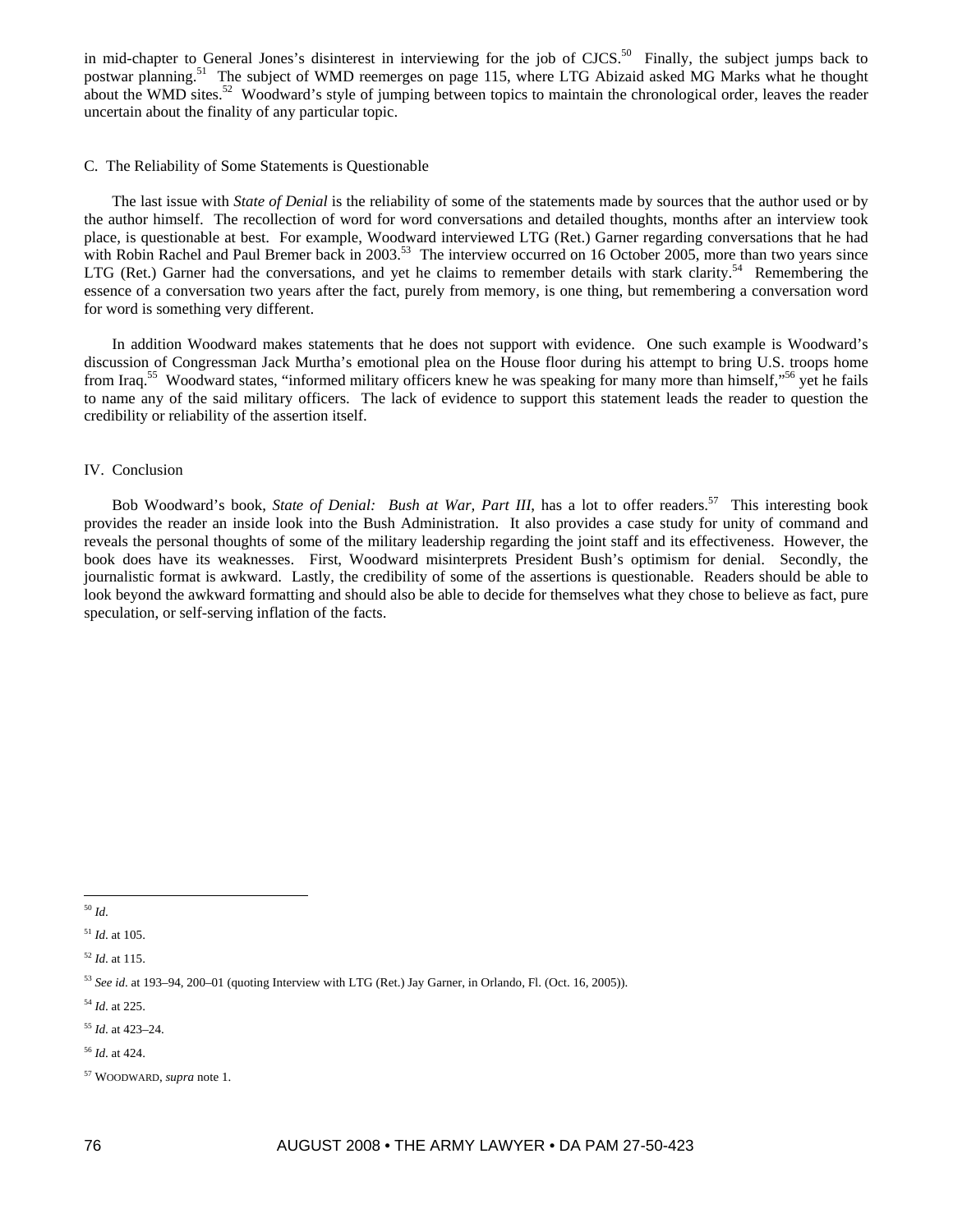# **1. Resident Course Quotas**

a. Attendance at resident continuing legal education (CLE) courses at The Judge Advocate General's Legal Center and School, U.S. Army (TJAGLCS), is restricted to students who have confirmed reservations. Reservations for TJAGSA CLE courses are managed by the Army Training Requirements and Resources System (ATRRS), the Army-wide automated training system. If you do not have a confirmed reservation in ATRRS, attendance is prohibited.

b. Active duty service members and civilian employees must obtain reservations through their directorates training office. Reservists or ARNG must obtain reservations through their unit training offices or, if they are non-unit reservists, through the U.S. Army Personnel Center (ARPERCOM), ATTN: ARPC-OPB, 1 Reserve Way, St. Louis, MO 63132-5200.

c. Questions regarding courses should be directed first through the local ATRRS Quota Manager or the ATRRS School Manager, Academic Department at 1 (800) 552-3978, extension 3307.

d. The ATTRS Individual Student Record is available on-line. To verify a confirmed reservation, log into your individual AKO account and follow these instructions:

> Go to Self Service, My Education. Scroll to Globe Icon (not the AARTS Transcript Services). Go to ATTRS On-line, Student Menu, Individual Training Record. The training record with reservations and completions will be visible.

If you do not see a particular entry for a course that you are registered for or have completed, see your local ATTRS Quota Manager or Training Coordinator for an update or correction.

e. The Judge Advocate General's School, U.S. Army, is an approved sponsor of CLE courses in all states that require mandatory continuing legal education. These states include: AL, AR, AZ, CA, CO, CT, DE, FL, GA, ID, IN, IA, KS, KY, LA, ME, MN, MS, MO, MT, NV, NH, NM, NY, NC, ND, OH, OK, OR, PA, RI, SC, TN, TX, UT, VT, VA, WA, WV, WI, and WY.

| ATTRS. No. | <b>Course Title</b>                           | <b>Dates</b>              |
|------------|-----------------------------------------------|---------------------------|
|            | <b>GENERAL</b>                                |                           |
|            |                                               |                           |
| 5-27-C22   | 57th Judge Advocate Officer Graduate Course   | 11 Aug $08 - 22$ May 09   |
| 5-27-C22   | 58th Judge Advocate Officer Graduate Course   | 10 Aug $09 - 20$ May 10   |
|            |                                               |                           |
| $5-27-C20$ | 176th JAOBC/BOLC III (Ph 2)                   | 18 Jul $-1$ Oct 08        |
| $5-27-C20$ | 177th JAOBC/BOLC III (Ph 2)                   | $7$ Nov $08 - 4$ Feb $09$ |
| $5-27-C20$ | 178th JAOBC/BOLC III (Ph 2)                   | 20 Feb - 6 May 09         |
| 5-27-C20   | 179th JAOBC/BOLC III (Ph 2)                   | 17 Jul $-30$ Sep 09       |
|            |                                               |                           |
| $5F-F1$    | 204th Senior Officer Legal Orientation Course | $20 - 24$ Oct 08          |
| 5F-F1      | 205th Senior Officer Legal Orientation Course | $26 - 30$ Jan 09          |
| $5F-F1$    | 206th Senior Officer Legal Orientation Course | $23 - 27$ Mar 09          |
| 5F-F1      | 207th Senior Officer Legal Orientation Course | $8 - 12$ Jun 09           |
|            |                                               |                           |
| $5F-F3$    | 15th RC General Officer Legal Orientation     | $11 - 13$ Mar 09          |
|            |                                               |                           |
| 5F-F52     | 39th Staff Judge Advocate Course              | $1 - 5$ Jun 09            |
|            |                                               |                           |
| 5F-F52S    | 12th SJA Team Leadership Course               | $1 - 3$ Jun 09            |

# **2. TJAGLCS CLE Course Schedule (June 2007 - October 2008) (http://www.jagcnet.army.mil/JAGCNETINTER NET/HOMEPAGES/AC/TJAGSAWEB.NSF/Main?OpenFrameset (click on Courses, Course Schedule))**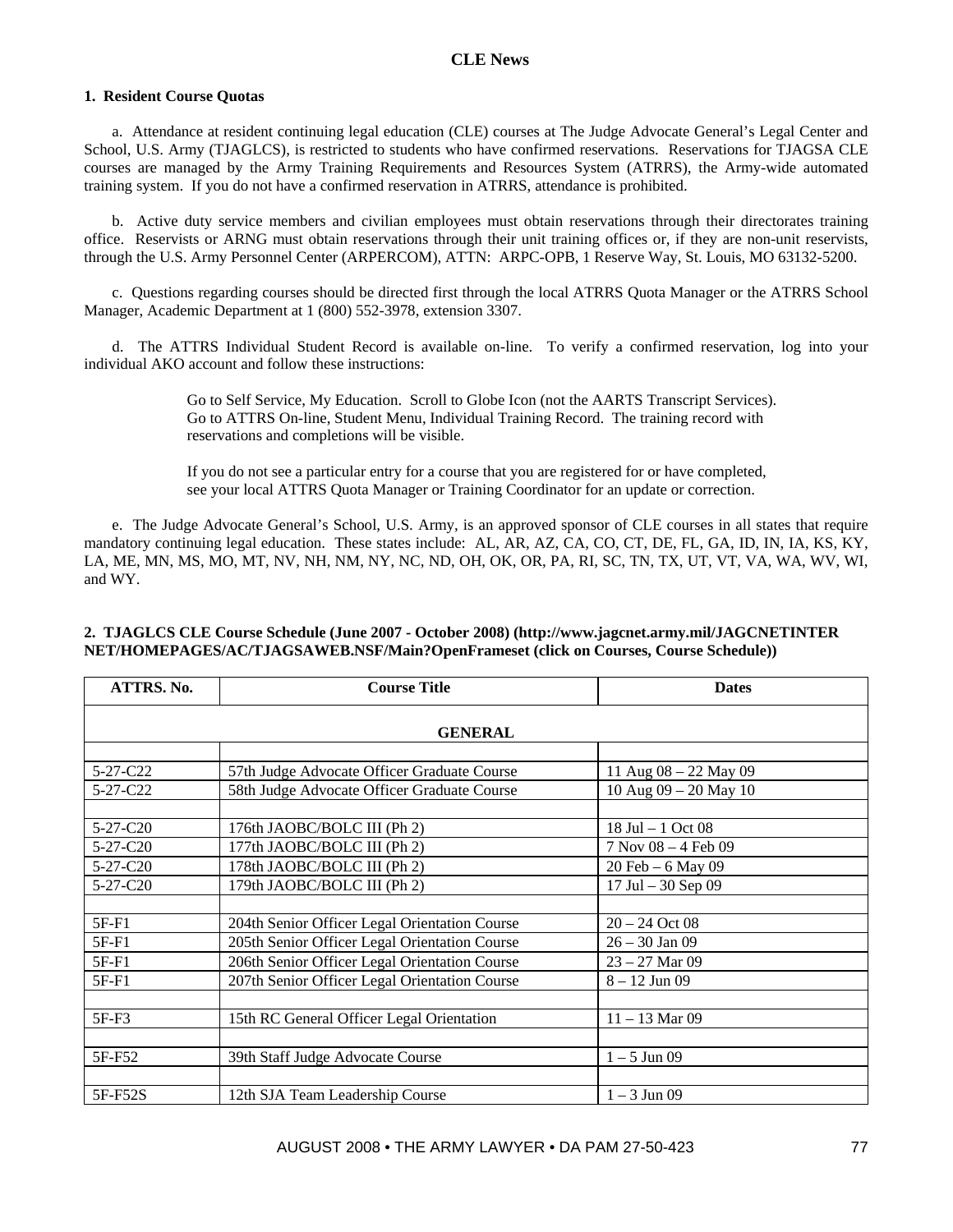| 5F-F55                 | 2009 JAOAC (Ph 2)                                           | $5 - 16$ Jan 09                                |
|------------------------|-------------------------------------------------------------|------------------------------------------------|
|                        |                                                             |                                                |
| 5F-JAG                 | 2008 JAG Annual CLE Workshop                                | $6 - 10$ Oct 09                                |
|                        |                                                             |                                                |
|                        | <b>NCO ACADEMY COURSES</b>                                  |                                                |
|                        |                                                             |                                                |
| 5F-F58                 | 27D Command Paralegal Course                                | $2 - 6$ Feb 09                                 |
|                        |                                                             |                                                |
| 600-BNCOC              | 1st BNCOC Common Core (Ph 1)                                | $6 - 27$ Oct 08                                |
| 600-BNCOC              | 2d BNCOC Common Core (Ph 1)                                 | $5 - 24$ Jan 09                                |
| 600-BNCOC<br>600-BNCOC | 3d BNCOC Common Core (Ph 1)<br>4th BNCOC Common Core (Ph 1) | $5 - 24$ Jan 09<br>$9 - 27$ Mar 09             |
| 600-BNCOC              |                                                             |                                                |
|                        | 5th BNCOC Common Core (Ph 1)                                | $3 - 21$ Aug 09                                |
| 600-BNCOC              | 6th BNCOC Common Core (Ph 1)                                | $3 - 21$ Aug 09                                |
| 512-27D30              | 5th Paralegal Specialist BNCOC (Ph 2)                       |                                                |
| 512-27D30              | 1st Paralegal Specialist BNCOC (Ph 2)                       | $26$ Aug $- 26$ Sep 08<br>$30$ Oct $-9$ Dec 08 |
| 512-27D30              | 2d Paralegal Specialist BNCOC (Ph 2)                        | 27 Jan - 3 Mar $\overline{09}$                 |
| 512-27D30              | 3d Paralegal Specialist BNCOC (Ph 2)                        | 27 Jan - 3 Mar 09                              |
| 512-27D30              | 4th Paralegal Specialist BNCOC (Ph 2)                       | $1$ Apr $-5$ May 09                            |
| 512-27D30              | 5th Paralegal Specialist BNCOC (Ph 2)                       | 26 Aug - 30 Sep 09                             |
| 512-27D30              | 6th Paralegal Specialist BNCOC (Ph 2)                       | 26 Aug - 30 Sep 09                             |
|                        |                                                             |                                                |
| 512-27D40              | 5th Paralegal Specialist ANCOC (Ph 2)                       | $26$ Aug $- 26$ Sep 08                         |
| 512-27D40              | 1st Paralegal Specialist ANCOC (Ph 2)                       | 30 Oct - 9 Dec 08                              |
| 512-27D40              | 2d Paralegal Specialist ANCOC (Ph 2)                        | 2 Apr - 2 May 09                               |
| 512-27D40              | 3d Paralegal Specialist ANCOC (Ph 2)                        | 12 May - 3 Jul 09                              |
| 512-27D40              | 4th Paralegal Specialist ANCOC (Ph 2)                       | 12 May - 3 Jul 09                              |
|                        |                                                             |                                                |
|                        | <b>WARRANT OFFICER COURSES</b>                              |                                                |
|                        |                                                             |                                                |
| 7A-270A1               | 20th Legal Administrators Course                            | $15 - 19$ Jun 09                               |
|                        |                                                             |                                                |
| 7A-270A2               | 10th JA Warrant Officer Advanced Course                     | $6 - 31$ Jul 09                                |
|                        |                                                             |                                                |
| $7A-270A3$             | 9th Senior Warrant Officer Symposium                        | $2 - 6$ Feb 09                                 |
|                        |                                                             |                                                |
|                        | <b>ENLISTED COURSES</b>                                     |                                                |
|                        |                                                             |                                                |
| 512-27D/20/30          | 20th Law for Paralegal Course                               | $23 - 27$ Mar 09                               |
| 512-27D-BCT            | 27D BCT NCOIC/Chief Paralegal NCO Course                    | $20 - 24$ Apr 09                               |
|                        |                                                             |                                                |
| 512-27D/DCSP           | 18th Senior Paralegal Course                                | $15 - 19$ Jun 09                               |
|                        |                                                             |                                                |
| 512-27DC5              | 27th Court Reporter Course                                  | 28 Jul - 26 Sep 08                             |
| 512-27DC5              | 28th Court Reporter Course                                  | 26 Jan - 27 Mar 09                             |
| 512-27DC5              | 29th Court Reporter Course                                  | 20 Apr - 19 Jun 09                             |
| 512-27DC5              | 30th Court Reporter Course                                  | $27$ Jul $-25$ Sep 09                          |
|                        |                                                             |                                                |
| 512-27DC6              | 8th Senior Court Reporter Course                            | $14 - 18$ Jul 09                               |
|                        |                                                             |                                                |
| 512-27DC7              | 10th Redictation Course                                     | $5 - 16$ Jan 09                                |
| 512-27DC7              | 11th Redictation Course                                     | 30 Mar - 10 Apr 09                             |
|                        |                                                             |                                                |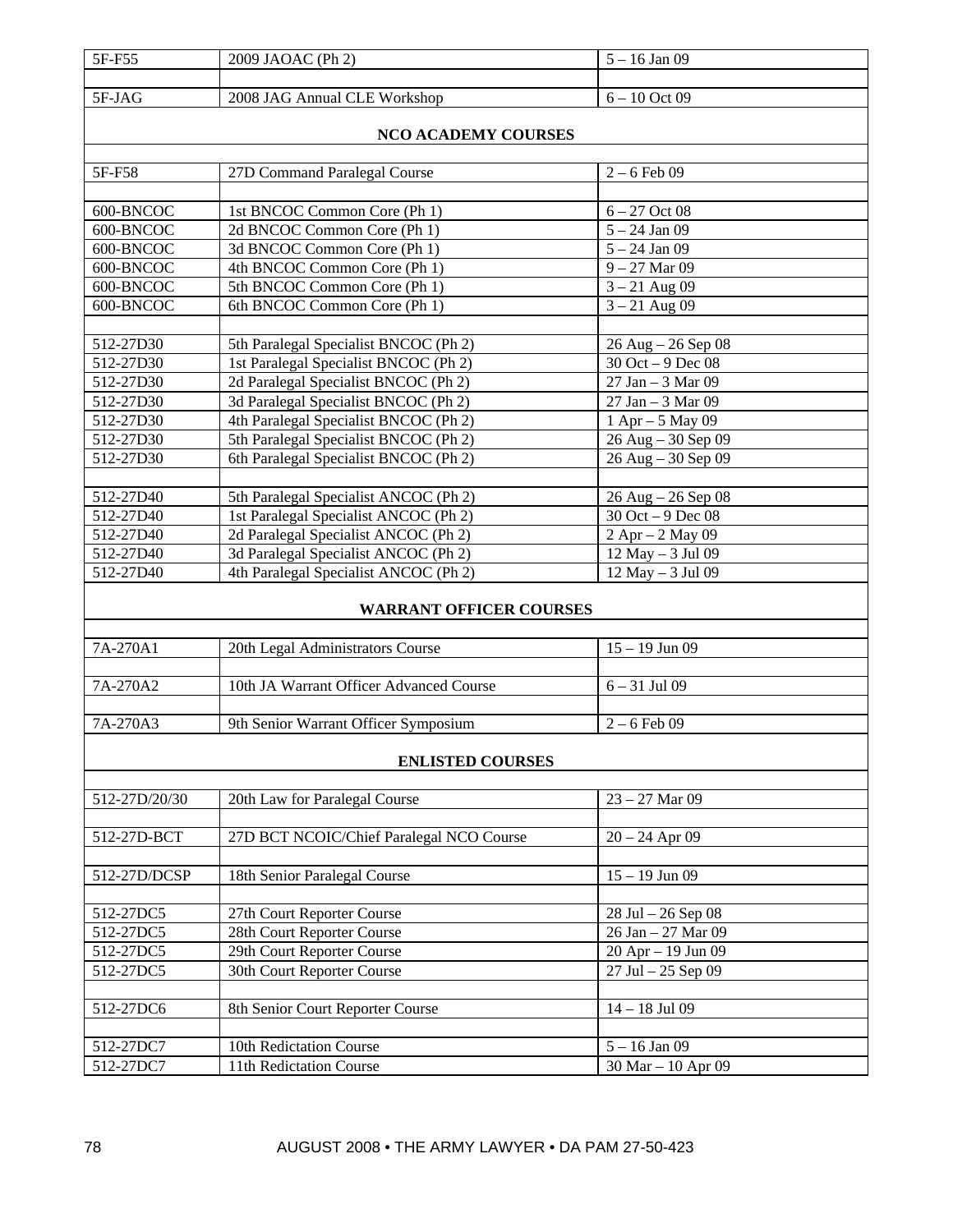| <b>ADMINISTRATIVE AND CIVIL LAW</b> |                                                                                |                                      |
|-------------------------------------|--------------------------------------------------------------------------------|--------------------------------------|
|                                     |                                                                                |                                      |
| 5F-F202                             | 7th Ethics Counselors Course                                                   | $13 - 17$ Apr 09                     |
| 5F-F21                              | 7th Advanced Law of Federal Employment Course                                  | $26 - 28$ Aug 09                     |
|                                     |                                                                                |                                      |
| 5F-F22                              | 62d Law of Federal Employment Course                                           | $24 - 28$ Aug 09                     |
|                                     |                                                                                |                                      |
| 5F-F23                              | 63d Legal Assistance Course                                                    | $27 - 31$ Oct 08                     |
| 5F-F23                              | 64th Legal Assistance Course                                                   | 30 Mar - 3 Apr 09                    |
|                                     |                                                                                |                                      |
| 5F-F23E                             | 2008 USAREUR Legal Assistance CLE                                              | $3 - 7$ Nov 08                       |
| 5F-F24                              | 33d Administrative Law for Installations Course                                | $16 - 20$ Mar 09                     |
|                                     |                                                                                |                                      |
| 5F-F24E                             | 2008 USAREUR Administrative Law CLE                                            | $15 - 19$ Sep 08                     |
| 5F-F24E                             | 2009 USAREUR Administrative Law CLE                                            | $14 - 18$ Sep 09                     |
|                                     |                                                                                |                                      |
| 5F-F26E                             | 2008 USAREUR Claims Course                                                     | $20 - 24$ Oct 08                     |
|                                     |                                                                                |                                      |
| 5F-F28                              | 2008 Income Tax Law Course                                                     | $8 - 12$ Dec 08                      |
|                                     |                                                                                |                                      |
| 5F-F28E                             | 2008 USAREUR Tax CLE Course                                                    | $1 - 5$ Dec 08                       |
| 5F-F28H                             | 2009 Hawaii Income Tax CLE Course                                              | $12 - 16$ Jan 09                     |
|                                     |                                                                                |                                      |
| 5F-F28P                             | 2009 PACOM Tax CLE                                                             | $6 - 9$ Jan 09                       |
|                                     |                                                                                |                                      |
|                                     | <b>CONTRACT AND FISCAL LAW</b>                                                 |                                      |
| 5F-F10                              | 161st Contract Attorneys Course                                                | 23 Feb - 3 Mar 09                    |
| 5F-F10                              | 162d Contract Attorneys Course                                                 | $20 - 31$ Jul 09                     |
|                                     |                                                                                |                                      |
| 5F-F103                             | 9th Advanced Contract Law Course                                               | $16 - 20$ Mar 09                     |
|                                     |                                                                                |                                      |
| 5F-F11                              | 2008 Government Contract Law Symposium                                         | $2 - 5$ Dec 08                       |
|                                     |                                                                                |                                      |
| 5F-F12<br>5F-F12                    | 79th Fiscal Law Course<br>80th Fiscal Law Course                               | $20 - 24$ Oct 08<br>$11 - 15$ May 09 |
|                                     |                                                                                |                                      |
| 5F-F13                              | 5th Operational Contracting Course                                             | $4-6$ Mar 09                         |
|                                     |                                                                                |                                      |
| 5F-F14                              | 27th Comptrollers Accreditation Fiscal Law Course                              | $13 - 16$ Jan 09                     |
|                                     |                                                                                |                                      |
| 5F-F15E                             | 2009 USAREUR Contract/Fiscal Law Course                                        | $2 - 6$ Feb 09                       |
|                                     |                                                                                |                                      |
| 8F-DL12                             | 1st Distance Learning Fiscal Law Course                                        | $19 - 22$ May 09                     |
|                                     | <b>CRIMINAL LAW</b>                                                            |                                      |
|                                     |                                                                                |                                      |
| 5F-F301                             | 13th Advanced Advocacy Training Course                                         | $27 - 29$ May 09                     |
|                                     |                                                                                |                                      |
| 5F-F31<br>5F-F31                    | 14th Military Justice Managers Course<br>15th Military Justice Managers Course | $25 - 29$ Aug 08<br>$24 - 28$ Aug 09 |
|                                     |                                                                                |                                      |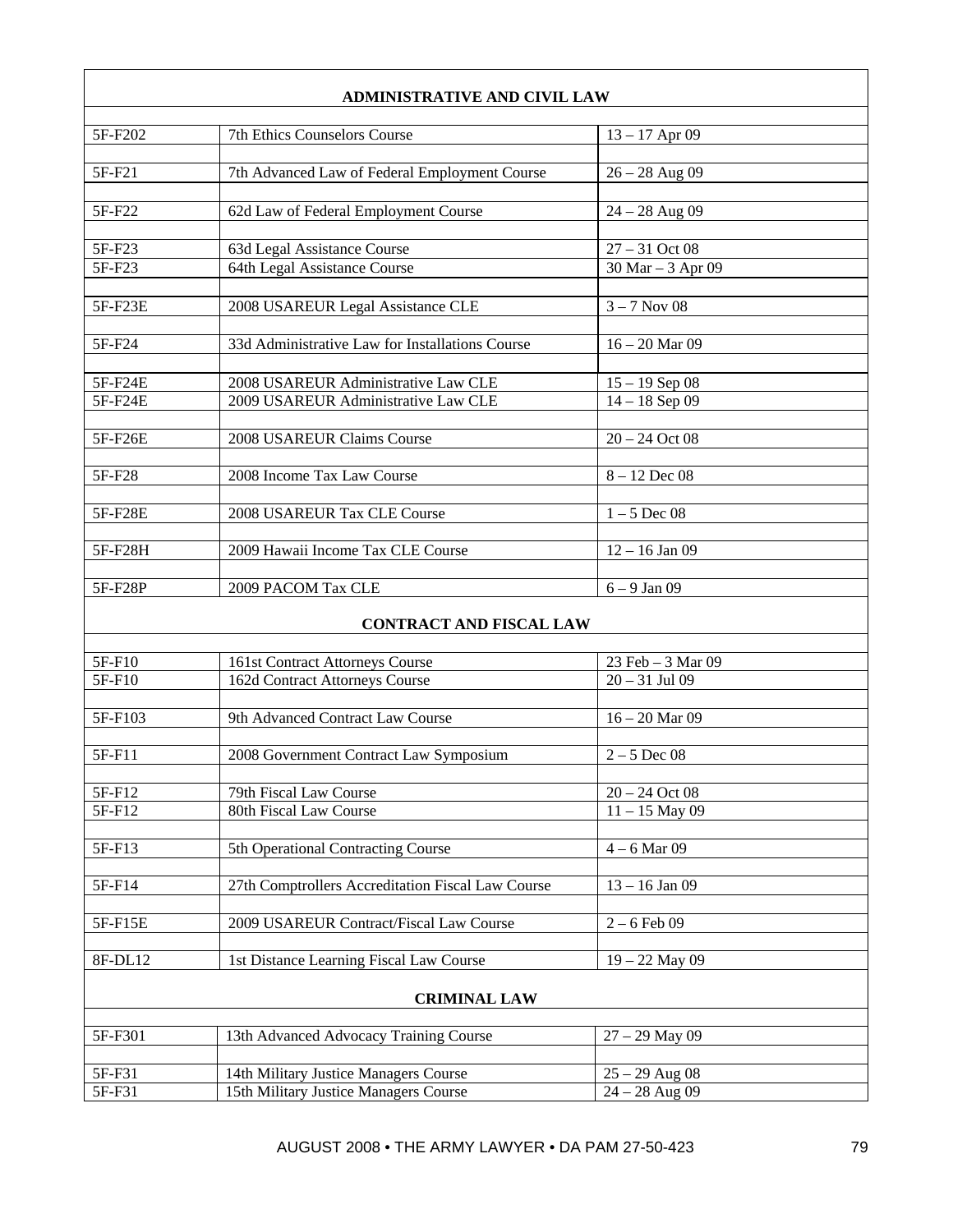| 5F-F33  | 52d Military Judge Course                | 20 Apr - 8 May 09    |
|---------|------------------------------------------|----------------------|
|         |                                          |                      |
| 5F-F34  | 30th Criminal Law Advocacy Course        | $15 - 26$ Sep 08     |
| 5F-F34  | 31st Criminal Law Advocacy Course        | $2 - 13$ Feb 09      |
| 5F-F34  | 32d Criminal Law Advocacy Course         | $14 - 25$ Sep 09     |
|         |                                          |                      |
| 5F-F35  | 32d Criminal Law New Developments Course | $3 - 6$ Nov 08       |
|         |                                          |                      |
| 5F-F35E | 2009 USAREUR Criminal Law CLE            | $12 - 16$ Jan 09     |
|         |                                          |                      |
|         | <b>INTERNATIONAL AND OPERATIONAL LAW</b> |                      |
|         |                                          |                      |
| 5F-F41  | 5th Intelligence Law Course              | $22 - 26$ Jun 09     |
|         |                                          |                      |
| 5F-F43  | 5th Advanced Intelligence Law Course     | $24 - 26$ Jun 09     |
|         |                                          |                      |
| 5F-F44  | 4th Legal Issues Across the IO Spectrum  | $13 - 17$ Jul 09     |
|         |                                          |                      |
| 5F-F45  | 8th Domestic Operational Law Course      | $27 - 31$ Oct 08     |
|         |                                          |                      |
| 5F-F47  | 51st Operational Law Course              | 23 Feb - 6 Mar 09    |
| 5F-F47  | 52d Operational Law Course               | $27$ Jul $-7$ Aug 09 |
|         |                                          |                      |
| 5F-F47E | 2008 USAREUR Operational Law CLE         | $9 - 12$ Sep 08      |
| 5F-F47E | 2009 USAREUR Operational Law CLE         | 27 Apr - 1 May 09    |
|         |                                          |                      |
| 5F-F48  | 2d Rule of Law                           | $6 - 10$ Jul 09      |

# **3. Naval Justice School and FY 2008 Course Schedule**

For information on the following courses, please contact Jerry Gallant, Registrar, Naval Justice School, 360 Elliot Street, Newport, RI 02841 at (401) 841-3807, extension 131.

| <b>Naval Justice School</b><br>Newport, RI |                                |                                  |  |
|--------------------------------------------|--------------------------------|----------------------------------|--|
|                                            |                                |                                  |  |
| <b>CDP</b>                                 | <b>Course Title</b>            | <b>Dates</b>                     |  |
| 0257                                       | Lawyer Course (010)            | 14 Oct $-12$ Dec 08              |  |
|                                            | Lawyer Course (020)            | $26$ Jan $-27$ Mar 09            |  |
|                                            | Lawyer Course (030)            | 26 May - 24 Jul 09               |  |
|                                            | Lawyer Course (040)            | 3 Aug - 2 Oct 09                 |  |
|                                            |                                |                                  |  |
| 0258                                       | Senior Officer (070)           | $22 - 26$ Sep 08 (Newport)       |  |
|                                            | Senior Officer (010) (Newport) | $20 - 24$ Oct 08 (Newport)       |  |
|                                            | Senior Officer (020) (Newport) | $26 - 30$ Jan 09 (Newport)       |  |
|                                            | Senior Officer (030) (Newport) | $9 - 13$ Mar 09 (Newport)        |  |
|                                            | Senior Officer (040) (Newport) | $4-8$ May 09 (Newport)           |  |
|                                            | Senior Officer (050) (Newport) | $15 - 19$ Jun 09 (Newport)       |  |
|                                            | Senior Officer (060) (Newport) | $27 - 31$ Jul 08 (Newport)       |  |
|                                            | Senior Officer (070) (Newport) | $24 - 28$ Aug 09 (Newport)       |  |
|                                            | Senior Officer (080) (Newport) | $21 - 25$ Sep 09 (Newport)       |  |
|                                            |                                |                                  |  |
| 2622                                       | Senior Office (Fleet) (010)    | $3 - 7$ Nov 08 (Pensacola)       |  |
|                                            | Senior Office (Fleet) (020)    | $12 - 16$ Jan 09 (Pensacola)     |  |
|                                            | Senior Office (Fleet) (030)    | $2 - 6$ Mar 09 (Pensacola)       |  |
|                                            | Senior Office (Fleet) (040)    | $23 - 27$ Mar 09 (Pensacola)     |  |
|                                            | Senior Office (Fleet) (050)    | $27$ Apr $-1$ May 09 (Pensacola) |  |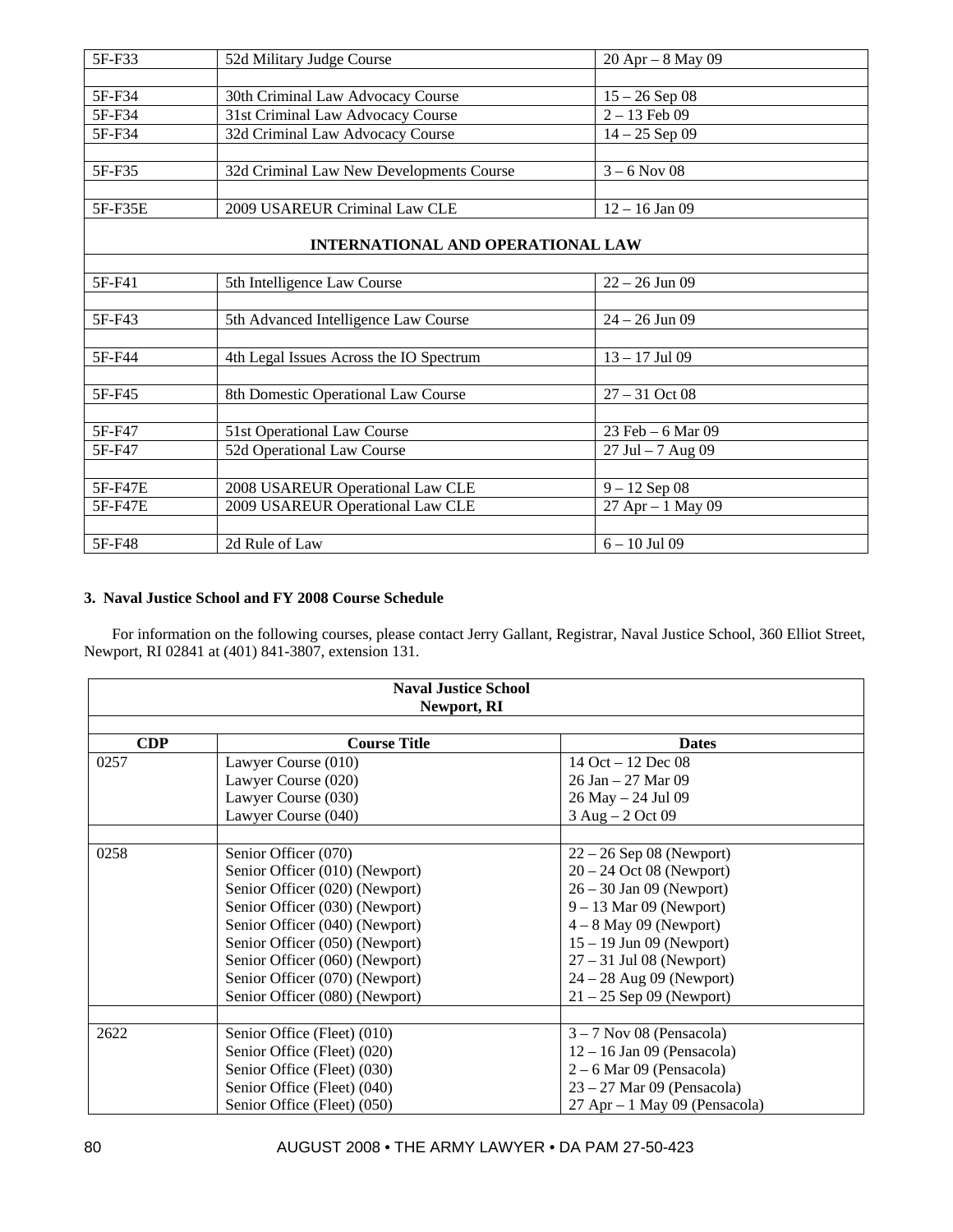|              | Senior Office (Fleet) (060)                     | $27$ Apr $-1$ May 09 (Naples, Italy)            |
|--------------|-------------------------------------------------|-------------------------------------------------|
|              | Senior Office (Fleet) (070)                     | $8 - 12$ Jun 09 (Pensacola)                     |
|              | Senior Office (Fleet) (080)                     | $15 - 19$ Jun 09 (Quantico)                     |
|              | Senior Office (Fleet) (090)                     | $22 - 26$ Jun 09 (Camp Lejeune)                 |
|              | Senior Office (Fleet) (100)                     | $27 - 31$ Jul 09 (Pensacola)                    |
|              | Senior Office (Fleet) (110)                     | $21 - 25$ Sep 09 (Pensacola)                    |
|              |                                                 |                                                 |
| <b>BOLT</b>  | <b>BOLT</b> (010)                               | $6 - 9$ Oct 08 (USN)                            |
|              | <b>BOLT</b> (010)                               | $6 - 9$ Oct 08 (USMC)                           |
|              | <b>BOLT</b> (020)                               | $15 - 19$ Dec 08 (USN)                          |
|              | <b>BOLT</b> (020)                               | $15 - 19$ Dec 08 (USMC)                         |
|              | <b>BOLT</b> (030)                               | 30 Mar – 3 Apr 09 (USMC)                        |
|              | <b>BOLT</b> (030)                               | 30 Mar – 3 Apr 09 (USN)                         |
|              | <b>BOLT</b> (040)                               | 27 - 31 Jul 09 (USMC)                           |
|              | <b>BOLT</b> (040)                               | $27 - 31$ Jul 09 (USN)                          |
|              |                                                 |                                                 |
| 961A (PACOM) | Continuing Legal Education (010)                | $14 - 15$ Feb 09 (Yokosuka)                     |
|              | Continuing Legal Education (020)                | $27 - 28$ Apr 09 (Naples, Italy)                |
|              |                                                 |                                                 |
| 961F         | Coast Guard Judge Advocate Course (010)         | $6 - 10$ Oct 08                                 |
|              |                                                 |                                                 |
| 900B         | Reserve Lawyer Course (020)                     | $22 - 26$ Sep 08                                |
|              | Reserve Lawyer Course (010)                     | $22 - 26$ Jun 09                                |
|              | Reserve Lawyer Course (020)                     | $21 - 25$ Sep 09                                |
|              |                                                 |                                                 |
| 850T         | SJA/E-Law Course (010)                          | $11 - 22$ May 09                                |
|              | SJA/E-Law Course (020)                          | $20 - 31$ Jul 09                                |
|              |                                                 |                                                 |
| 4044         | Joint Operational Law Training (010)            | $27 - 30$ Jul 09                                |
|              |                                                 |                                                 |
| 4046         | SJA Legalman (010)                              | 23 Feb – 6 Mar 09 (San Diego)                   |
|              | SJA Legalman (020)                              | $11 - 22$ May 09 (Norfolk)                      |
|              |                                                 |                                                 |
| 4048         | Estate Planning (010)                           | 31 Aug $-4$ Sep 09                              |
|              |                                                 |                                                 |
| 627S         | Senior Enlisted Leadership Course (Fleet) (010) | $12 - 14$ Nov 08 (Norfolk)                      |
|              |                                                 |                                                 |
|              | Senior Enlisted Leadership Course (Fleet) (020) | $12 - 14$ Nov 08 (San Diego)                    |
|              | Senior Enlisted Leadership Course (Fleet) (030) | $12 - 14$ Jan 09 (Mayport)                      |
|              | Senior Enlisted Leadership Course (Fleet) (040) | $2 - 4$ Feb 09 (Okinawa)                        |
|              | Senior Enlisted Leadership Course (Fleet) (050) | $9 - 11$ Feb 09 (Yokosuka)                      |
|              | Senior Enlisted Leadership Course (Fleet) (060) | $17 - 19$ Feb 09 (Norfolk)                      |
|              | Senior Enlisted Leadership Course (Fleet) (070) | $17 - 19$ Mar 09 (San Diego)                    |
|              | Senior Enlisted Leadership Course (Fleet) (080) | $23 - 25$ Mar 09 (Norfolk)                      |
|              | Senior Enlisted Leadership Course (Fleet) (090  | $13 - 15$ Apr 09 (Bremerton)                    |
|              | Senior Enlisted Leadership Course (Fleet) (100) | $27 - 29$ Apr 09 (Naples)                       |
|              | Senior Enlisted Leadership Course (Fleet) (110) | 26 - 28 May 09 (Norfolk)                        |
|              | Senior Enlisted Leadership Course (Fleet) (120) | $26 - 28$ May 09 (San Diego)                    |
|              | Senior Enlisted Leadership Course (Fleet) (130) | $30 \text{ Jun} - 2 \text{ Jul} 09$ (San Diego) |
|              | Senior Enlisted Leadership Course (Fleet) (140) | $10 - 12$ Aug 09 (Millington)                   |
|              | Senior Enlisted Leadership Course (Fleet) (150) | $9 - 11$ Sep 09 (Norfolk)                       |
|              | Senior Enlisted Leadership Course (Fleet) (160) | $14 - 16$ Sep 09 (Pendleton)                    |
|              |                                                 |                                                 |
| 748A         | Law of Naval Operations (020)                   | $15 - 19$ Sep 08                                |
|              | Law of Naval Operations (010)                   | $14 - 18$ Sep 09                                |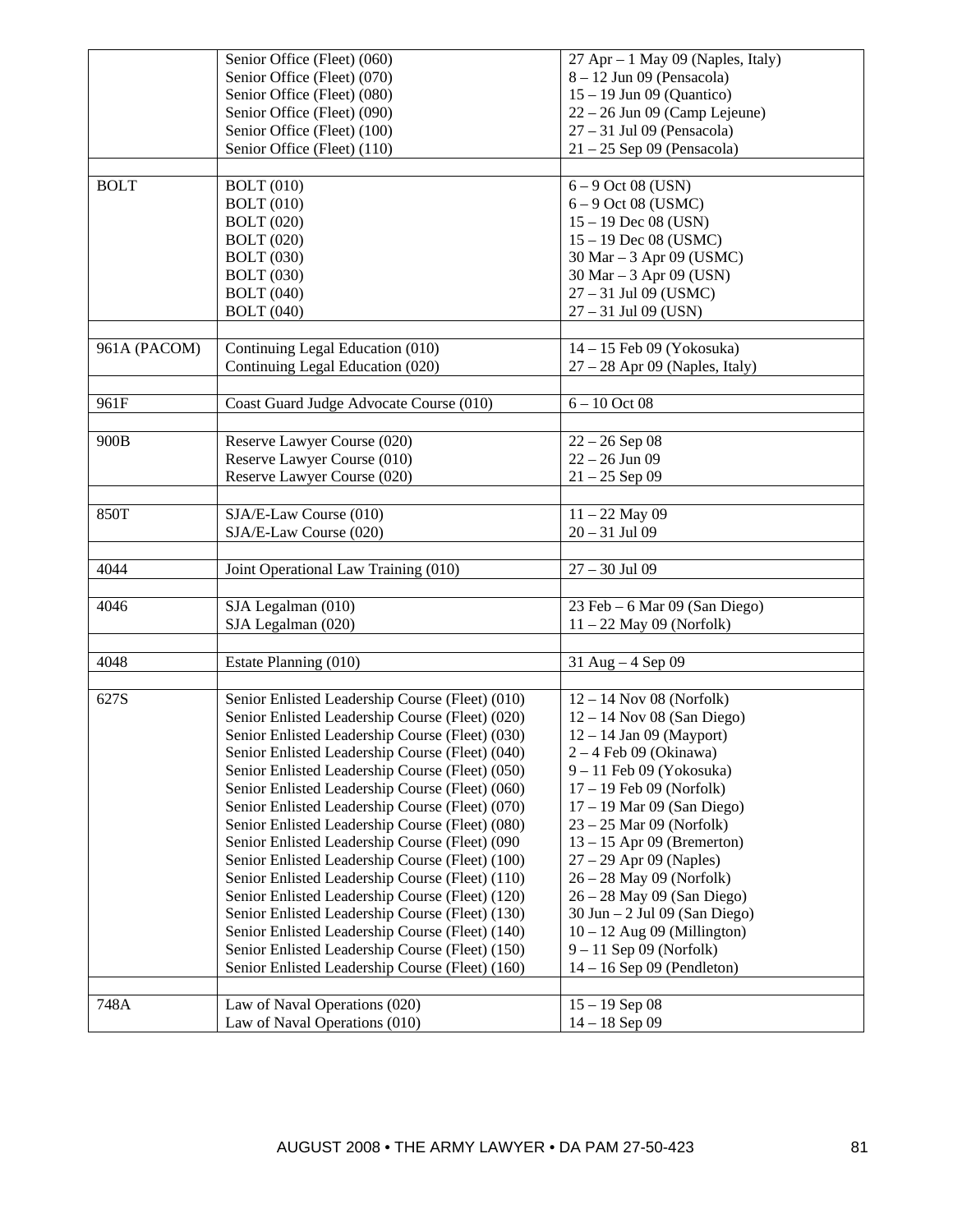| 748B | Naval Legal Service Command Senior Officer<br>Leadership (010)                                                                                                                                                  | $6 - 19$ Jul 09                                                                                                                                                  |
|------|-----------------------------------------------------------------------------------------------------------------------------------------------------------------------------------------------------------------|------------------------------------------------------------------------------------------------------------------------------------------------------------------|
|      |                                                                                                                                                                                                                 |                                                                                                                                                                  |
| 748K | <b>USMC Trial Advocacy Training (040)</b><br><b>USMC Trial Advocacy Training (010)</b><br>USMC Trial Advocacy Training (020)<br><b>USMC Trial Advocacy Training (030)</b><br>USMC Trial Advocacy Training (040) | $15 - 19$ Sep 08 (San Diego)<br>$20 - 24$ Oct 08 (Camp Lejeune)<br>11 - 15 May (Okinawa, Japan)<br>$18 - 22$ May 09 (Pearl Harbor)<br>14 - 18 Sep 09 (San Diego) |
| 786R | Advanced SJA/Ethics (010)<br>Advanced SJA/Ethics (020)                                                                                                                                                          | $23 - 27$ Mar 09<br>$20 - 24$ Apr 09                                                                                                                             |
| 846L | Senior Legalman Leadership Course (010)                                                                                                                                                                         | $20 - 24$ Jul 09                                                                                                                                                 |
| 846M | Reserve Legalman Course (Ph III) (010)                                                                                                                                                                          | $4 - 15$ May 09                                                                                                                                                  |
| 850V | Law of Military Operations (010)                                                                                                                                                                                | $1 - 12$ Jun 09                                                                                                                                                  |
| 932V | Coast Guard Legal Technician Course (010)                                                                                                                                                                       | $3 - 14$ Aug 09                                                                                                                                                  |
| 961D | Military Law Update Workshop (010) (Officer)<br>Military Law Update Workshop (020) (Officer)                                                                                                                    | <b>TBD</b><br><b>TBD</b>                                                                                                                                         |
| 961G | Military Law Update Workshop (Enlisted) (010)<br>Military Law Update Workshop (Enlisted) (020)                                                                                                                  | <b>TBD</b><br><b>TBD</b>                                                                                                                                         |
| 961J | Defending Complex Cases (010)                                                                                                                                                                                   | $11 - 15$ May 09                                                                                                                                                 |
| 961M | Effective Courtroom Communications (010)<br>Effective Courtroom Communications (020)                                                                                                                            | $20 - 24$ Oct 08 (Mayport)<br>$6 - 10$ Apr 09 (San Diego)                                                                                                        |
| 525N | Prosecuting Complex Cases (010)                                                                                                                                                                                 | $18 - 22$ May 09                                                                                                                                                 |
| 03RF | Legalman Accession Course (010)<br>Legalman Accession Course (020)<br>Legalman Accession Course (030)                                                                                                           | 29 Sep - 12 Dec 08<br>12 Jan - 27 Mar 09<br>11 May - 24 Jul 09                                                                                                   |
| 03TP | Prosecution Trial Enhancement Training (010)                                                                                                                                                                    | TBD                                                                                                                                                              |
| 049N | Reserve Legalman Course (Ph I) (010)                                                                                                                                                                            | $6 - 17$ Apr 09                                                                                                                                                  |
| 056L | Reserve Legalman Course (Ph II) (010)                                                                                                                                                                           | $20$ Apr $-1$ May 09                                                                                                                                             |
| 2205 | Defense Trial Enhancement (010)                                                                                                                                                                                 | <b>TBD</b>                                                                                                                                                       |
| 4040 | Paralegal Research & Writing (010)<br>Paralegal Research & Writing (020)                                                                                                                                        | $15 - 26$ Jun 09 (Norfolk)<br>$13 - 24$ Jul 09 (San Diego)                                                                                                       |
| 5764 | LN/Legal Specialist Mid-Career Course (010)                                                                                                                                                                     | $14 - 24$ Oct 08                                                                                                                                                 |

| 5764 | LN/Legal Specialist Mid-Career Course (010)<br>LN/Legal Specialist Mid-Career Course (020) | $14 - 24$ Oct 08<br>$4 - 15$ May 09 |
|------|--------------------------------------------------------------------------------------------|-------------------------------------|
|      |                                                                                            |                                     |
| 7485 | Classified Info Litigtion Course (010)                                                     | $5 - 7$ May 09 (Andrews AFB)        |
|      |                                                                                            |                                     |
| 7487 | Family Law/Consumer Law (010)                                                              | $6 - 10$ Apr 09                     |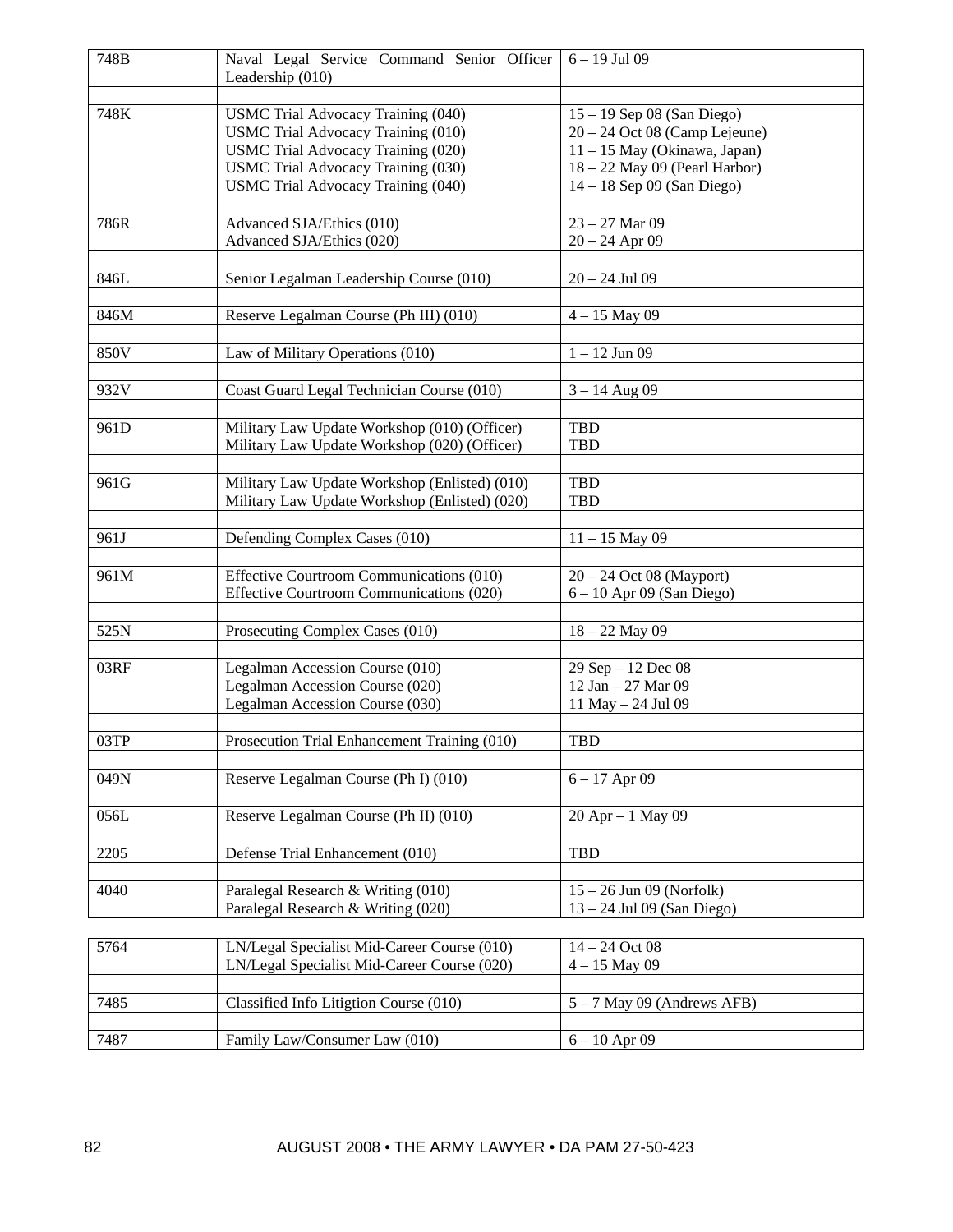| 7878      | Legal Assistance Paralegal Course (010)                    | $6 - 11$ Apr 09                   |
|-----------|------------------------------------------------------------|-----------------------------------|
|           |                                                            |                                   |
| NA        | Iraq Pre-Deployment Training (010)                         | $6 - 9$ Oct 09                    |
|           | Iraq Pre-Deployment Training (020)                         | $5 - 8$ Jan 09                    |
|           | Iraq Pre-Deployment Training (030)                         | $6 - 9$ Apr 09                    |
|           | Iraq Pre-Deployment Training (040)                         | $6 - 9$ Jul 09                    |
|           |                                                            |                                   |
| NA        | Legal Specialist Course (010)                              | $12$ Sep $- 14$ Nov 08            |
|           | Legal Specialist Course (020)                              | 5 Jan - 5 Mar 09                  |
|           | Legal Specialist Course (030)                              | 30 Mar - 29 May 09                |
|           | Legal Specialist Course (040)                              | 26 Jun - 21 Aug 09                |
|           |                                                            |                                   |
| <b>NA</b> | Speech Recognition Court Reporter (010)                    | $27$ Aug $-6$ Nov 08              |
|           | Speech Recognition Court Reporter (020)                    | $5$ Jan $-3$ Apr 09               |
|           | Speech Recognition Court Reporter (030)                    | 25 Aug - 31 Oct 09                |
|           |                                                            |                                   |
| <b>NA</b> | Leadership Training Symposium (010)                        | $27 - 31$ Oct 08 (Washington, DC) |
|           |                                                            |                                   |
|           | <b>Naval Justice School Detachment</b>                     |                                   |
|           | Norfolk, VA                                                |                                   |
|           |                                                            |                                   |
| 0376      | Legal Officer Course (080)                                 | $8 - 26$ Sep 08                   |
|           | Legal Officer Course (010)                                 | $20$ Oct $-7$ Nov 08              |
|           | Legal Officer Course (020)                                 | $1 - 19$ Dec 08                   |
|           | Legal Officer Course (030)                                 | 26 Jan -13 Feb 09                 |
|           | Legal Officer Course (040)                                 | $2 - 20$ Mar 09                   |
|           | Legal Officer Course (050)                                 | 30 Mar - 17 Apr 09                |
|           | Legal Officer Course (060)                                 | 27 Apr - 15 May 09                |
|           | Legal Officer Course (070)                                 | $1 - 19$ Jun 09                   |
|           | Legal Officer Course (080)                                 | $13 - 31$ Jul 09                  |
|           | Legal Officer Course (090)                                 | $17$ Aug $-4$ Sep 09              |
|           |                                                            |                                   |
| 0379      | Legal Clerk Course (070)                                   | $8 - 19$ Sep 08                   |
|           | Legal Clerk Course (010)                                   | $20 - 31$ Oct 08                  |
|           | Legal Clerk Course (020)                                   | $1 - 12$ Dec 08                   |
|           | Legal Clerk Course (030)                                   | $26$ Jan $-6$ Feb 09              |
|           | Legal Clerk Course (040)                                   | $2 - 13$ Mar 09                   |
|           | Legal Clerk Course (050                                    | 20 Apr - 1 May 09                 |
|           | Legal Clerk Course (060)                                   | $13 - 24$ Jul 09                  |
|           | Legal Clerk Course (070))                                  | $17 - 28$ Aug 09                  |
| 3760      |                                                            | $17 - 21$ Nov 08                  |
|           | Senior Officer Course (010)<br>Senior Officer Course (020) | $12 - 16$ Jan 09                  |
|           | Senior Officer Course (030)                                | $23 - 27$ Feb 09                  |
|           | Senior Officer Course (040)                                | $23 - 27$ Mar 09                  |
|           | Senior Officer Course (050)                                | $18 - 22$ May 09                  |
|           | Senior Officer Course (060)                                | $10 - 14$ Aug 09                  |
|           | Senior Officer Course (070)                                | $14 - 18$ Sep 09                  |
|           |                                                            |                                   |
| 4046      | Military Justice Course for Staff Judge Advocate/          | <b>TBD</b>                        |
|           | Convening Authority/Shipboard Legalmen                     |                                   |
|           |                                                            |                                   |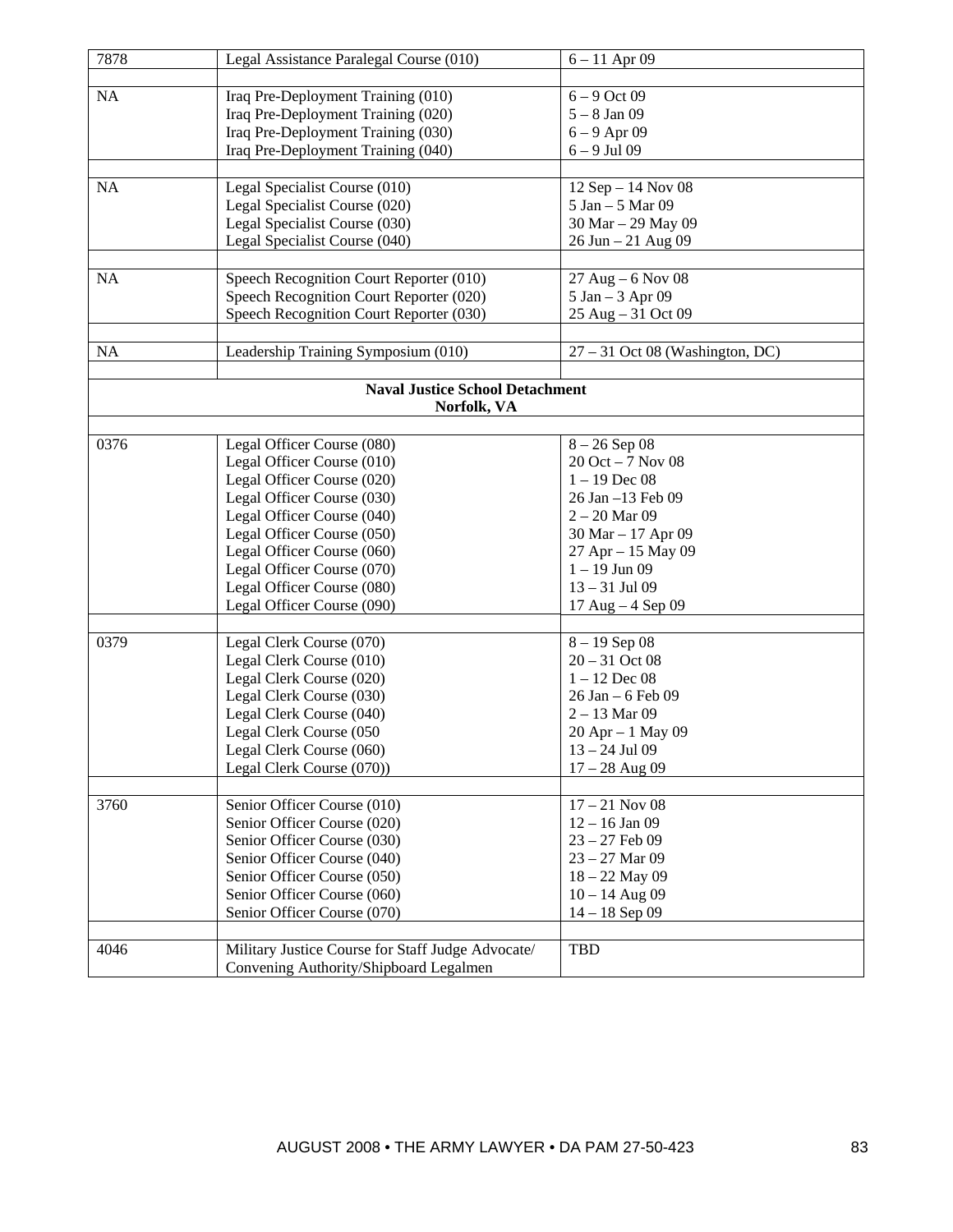| <b>Naval Justice School Detachment</b><br>San Diego, CA |                                                   |                                     |
|---------------------------------------------------------|---------------------------------------------------|-------------------------------------|
|                                                         |                                                   |                                     |
| 947H                                                    | Legal Officer Course (080)                        | $8 - 26$ Sep 08                     |
|                                                         | Legal Officer Course (010)                        | $20$ Oct $-7$ Nov 08                |
|                                                         | Legal Officer Course (020)                        | $1 - 19$ Dec 08                     |
|                                                         | Legal Officer Course (030)                        | $5 - 23$ Jan 09                     |
|                                                         | Legal Officer Course (040)                        | 23 Feb - 13 Mar 09                  |
|                                                         | Legal Officer Course (050)                        | $4 - 22$ May 09                     |
|                                                         | Legal Officer Course (060)                        | $8 - 26$ Jun 09                     |
|                                                         | Legal Officer Course (070)                        | $20$ Jul $-7$ Aug 09                |
|                                                         | Legal Officer Course (080)                        | $17 \text{ Aug} - 4 \text{ Sep} 09$ |
|                                                         |                                                   |                                     |
| 947J                                                    | Legal Clerk Course (080)                          | $8 - 18$ Sep 08                     |
|                                                         | Legal Clerk Course (010)                          | $14 - 24$ Oct 08                    |
|                                                         | Legal Clerk Course (020)                          | $1 - 12$ Dec 08                     |
|                                                         | Legal Clerk Course (030)                          | $5 - 16$ Jan 09                     |
|                                                         | Legal Clerk Course (040)                          | 30 Mar - 10 Apr 09                  |
|                                                         | Legal Clerk Course (050)                          | $4 - 15$ May 09                     |
|                                                         | Legal Clerk Course (060)                          | $8 - 19$ Jun 09                     |
|                                                         | Legal Clerk Course (070)                          | $27$ Jul $-7$ Aug 09                |
|                                                         | Legal Clerk Course (080)                          | 17 Aug - 4 Sep 08                   |
|                                                         |                                                   |                                     |
| 3759                                                    | Senior Officer Course (010)                       | $6 - 10$ Oct 08 (San Diego)         |
|                                                         | Senior Officer Course (020)                       | $2-6$ Feb 09 (Okinawa)              |
|                                                         | Senior Officer Course (030)                       | 9 - 13 Feb 09 (Yokosuka)            |
|                                                         | Senior Officer Course (040)                       | $30$ Mar $-3$ Apr 09 (San Diego)    |
|                                                         | Senior Officer Course (050)                       | $13 - 17$ Apr 09 (Bremerton)        |
|                                                         | Senior Officer Course (060)                       | $27$ Apr $-1$ May 09 (San Diego)    |
|                                                         | Senior Officer Course (070)                       | $1 - 5$ Jun 09 (San Diego)          |
|                                                         | Senior Officer Course (080)                       | $14 - 18$ Sep 09 (Pendleton)        |
|                                                         |                                                   |                                     |
| <b>NA</b>                                               | Military Justice Course for Staff Judge Advocate/ | <b>TBD</b>                          |
|                                                         | Convening Authority Shipboard Legalmen            |                                     |

# **4. Air Force Judge Advocate General School Fiscal Year 2008 Course Schedule**

For information about attending the following courses, please contact Jim Whitaker, Air Force Judge Advocate General School, 150 Chennault Circle, Maxwell AFB, AL 36112-5712, commercial telephone (334) 953-2802, DSN 493-2802, fax (334) 953-4445.

| Air Force Judge Advocate General School, Maxwell AFB, AL |                       |  |
|----------------------------------------------------------|-----------------------|--|
|                                                          |                       |  |
| <b>Course Title</b>                                      | <b>Dates</b>          |  |
|                                                          |                       |  |
| Paralegal Apprentice Course, Class 08-06                 | $29$ Jul $-16$ Sep 08 |  |
|                                                          |                       |  |
| Paralegal Craftsman Course, Class 08-03                  | $31$ Jul $-11$ Sep 08 |  |
|                                                          |                       |  |
| Trial & Defense Advocacy Course, Class 08-B              | $15 - 26$ Sep 08      |  |
|                                                          |                       |  |
| Area Defense Counsel Orientation Course, Class 09-A      | $6 - 10$ Oct 08       |  |
|                                                          |                       |  |
| Defense Paralegal Orientation Course, Class 09-A         | $6 - 10$ Oct 08       |  |
|                                                          |                       |  |
| Judge Advocate Staff Officer Course, Class 09-A          | $6 - 12$ Oct 08       |  |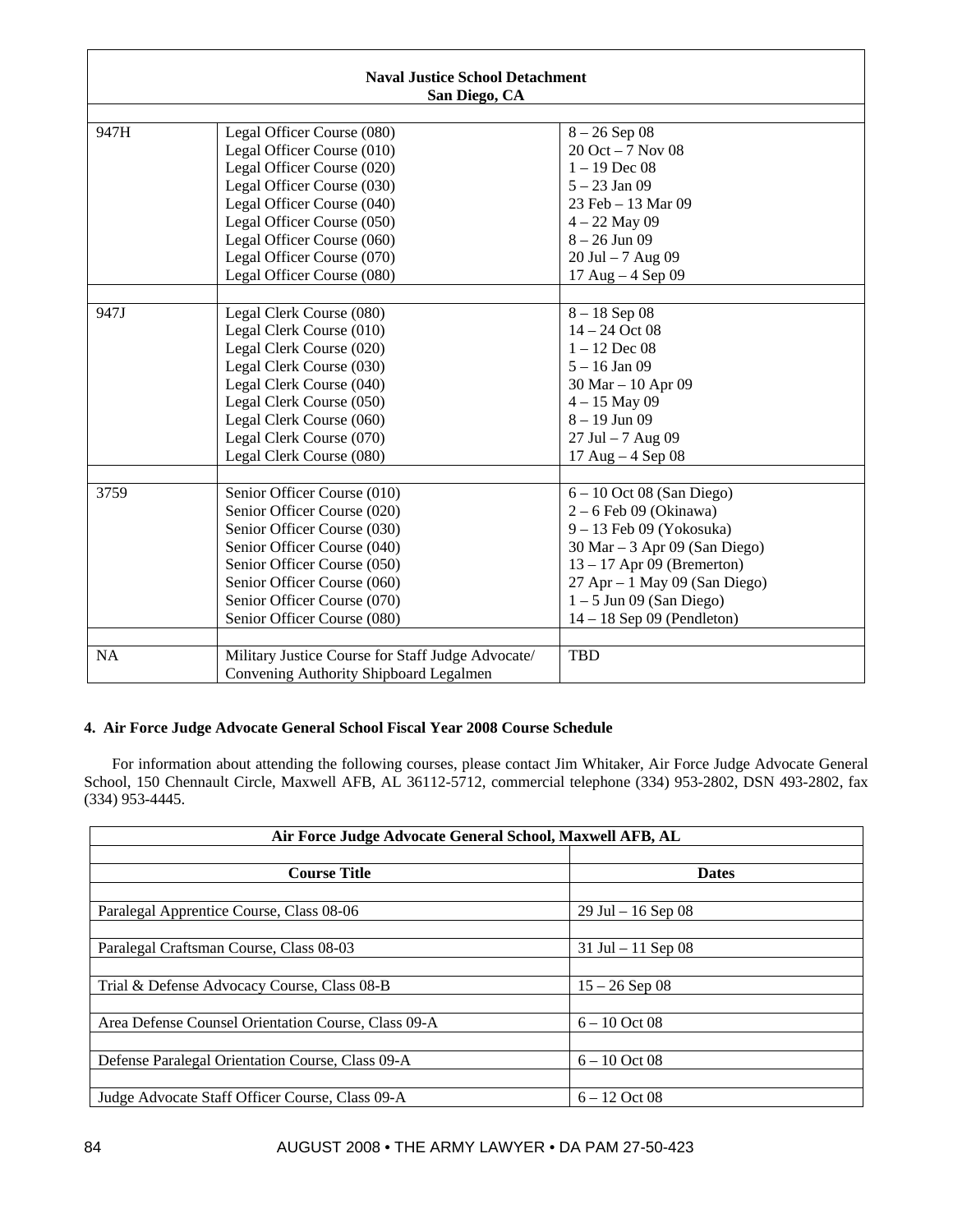| Paralegal Apprentice Course, Class 09-01                            | $7$ Oct $-$ 20 Nov $08$ |
|---------------------------------------------------------------------|-------------------------|
|                                                                     |                         |
| Paralegal Craftsman Course, Class 09-01                             | 14 Oct - 20 Nov 08      |
| Reserve Forces Judge Advocate Course, Class 09-A                    | $25 - 26$ Oct 08        |
| Advanced Environmental Law Course, Class 09-A (Off-Site, Wash DC)   | $27 - 29$ Oct 08        |
| Federal Employee Labor Law Course, Class 09-A                       | $8 - 12$ Dec 08         |
| Deployed Fiscal Law & Contingency Contracting Course, Class 09-A    | $15 - 18$ Dec 08        |
| Trial & Defense Advocacy Course, Class 09-A                         | $5 - 16$ Jan 09         |
|                                                                     |                         |
| Paralegal Apprentice Course, Class 09-02                            | 6 Jan - 19 Feb 09       |
| Air National Guard Annual Survey of the Law, Class 09-A (Off-Site)  | $23 - 24$ Jan 09        |
| Air Force Reserve Annual Survey of the Law, Class 09-A (Off-Site)   | $23 - 24$ Jan 09        |
| Advanced Trial Advocacy Course, Class 09-A                          | $26 - 30$ Jan 09        |
| Interservice Military Judges Seminar, Class 09-A                    | $27 - 30$ Jan 09        |
| Pacific Trial Advocacy Course, Class 09-A (Off-Site, location TBD)  | $2 - 5$ Feb 09          |
| Homeland Defense/Homeland Security Course, Class 09-A               | $2 - 6$ Feb 09          |
|                                                                     |                         |
| Legal & Administrative Investigations Course, Class 09-A            | $9 - 13$ Feb 09         |
| European Trial Advocacy Course, Class 09-A (Off-Site, location TBD) | $17 - 20$ Feb 09        |
| Judge Advocate Staff Officer Course, Class 09-B                     | 17 Feb – 17 Apr 09      |
| Paralegal Craftsman Course, Class 09-02                             | 24 Feb - 1 Apr 09       |
| Paralegal Apprentice Course, Class 09-03                            | 3 Mar – 14 Apr 09       |
| Area Defense Counsel Orientation Course, Class 09-B                 | 30 Mar - 3 Apr 09       |
| Defense Paralegal Orientation Course, Class 09-B                    | $30$ Mar $- 3$ Apr 09   |
|                                                                     |                         |
| Environmental Law Course, Class 09-A                                | $20 - 24$ Apr 09        |
| Military Justice Administration Course, Class 09-A                  | $27$ Apr $-1$ May 09    |
| Paralegal Apprentice Course, Class 09-04                            | $28$ Apr $-10$ Jun 09   |
| Reserve Forces Judge Advocate Course, Class 09-B                    | $2 - 3$ May 09          |
| Advanced Labor & Employment Law Course, Class 09-A                  | $4 - 8$ May 09          |
| CONUS Trial Advocacy Course, Class 09-A (Off-Site, location TBD)    | $11 - 15$ May 09        |
| Operations Law Course, Class 09-A                                   | $11 - 21$ May 09        |
| Negotiation and Appropriate Dispute Resolution Course, Class 09-A   | $18 - 22$ May 09        |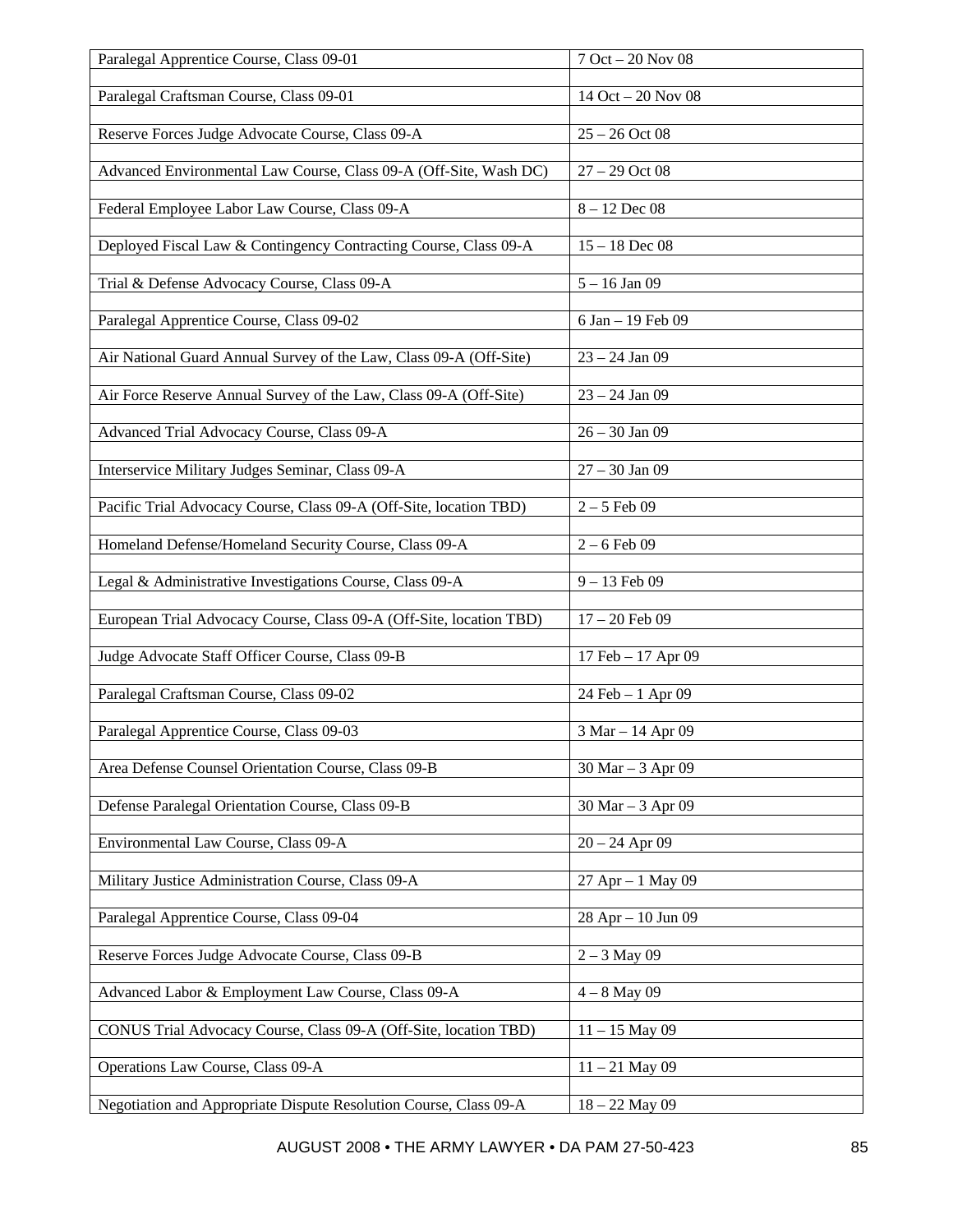| Environmental Law Update Course (DL), Class 09-A | $27 - 29$ May 09      |
|--------------------------------------------------|-----------------------|
|                                                  |                       |
| Reserve Forces Paralegal Course, Class 09-A      | $1 - 12$ Jun 09       |
|                                                  |                       |
| Staff Judge Advocate Course, Class 09-A          | $15 - 26$ Jun 09      |
|                                                  |                       |
| Law Office Management Course, Class 09-A         | $15 - 26$ Jun 09      |
|                                                  |                       |
| Paralegal Apprentice Course, Class 09-05         | $23$ Jun $-5$ Aug 09  |
|                                                  |                       |
| Judge Advocate Staff Officer Course, Class 09-C  | 13 Jul $-11$ Sep 09   |
|                                                  |                       |
| Paralegal Craftsman Course, Class 09-03          | $20$ Jul $-27$ Aug 09 |
|                                                  |                       |
| Paralegal Apprentice Course, Class 09-06         | 11 Aug $-23$ Sep 09   |
|                                                  |                       |
| Trial & Defense Advocacy Course, Class 09-B      | $14 - 25$ Sep 09      |

# **5. Civilian-Sponsored CLE Courses**

# For additional information on civilian courses in your area, please contact one of the institutions listed below:

| American Academy of Judicial Education<br>P.O. Box 728<br>University, MS 38677-0728 |
|-------------------------------------------------------------------------------------|
| $(662)$ 915-1225                                                                    |
| <b>American Bar Association</b><br>750 North Lake Shore Drive                       |
| Chicago, IL 60611                                                                   |
| $(312)$ 988-6200                                                                    |
| Association of Government Attorneys in Capital Litigation                           |
| Arizona Attorney General's Office                                                   |
| ATTN: Jan Dyer                                                                      |
| 1275 West Washington<br>Phoenix, AZ 85007                                           |
| $(602)$ 542-8552                                                                    |
| American Law Institute-American Bar Association                                     |
| <b>Committee on Continuing Professional Education</b>                               |
| 4025 Chestnut Street                                                                |
| Philadelphia, PA 19104-3099                                                         |
| (800) CLE-NEWS or (215) 243-1600                                                    |
| American Prosecutors Research Institute                                             |
| 99 Canal Center Plaza, Suite 510                                                    |
| Alexandria, VA 22313                                                                |
| $(703)$ 549-9222                                                                    |
| American Society of Law and Medicine                                                |
| Boston University School of Law                                                     |
| 765 Commonwealth Avenue                                                             |
| Boston, MA 02215                                                                    |
| $(617)$ 262-4990                                                                    |
|                                                                                     |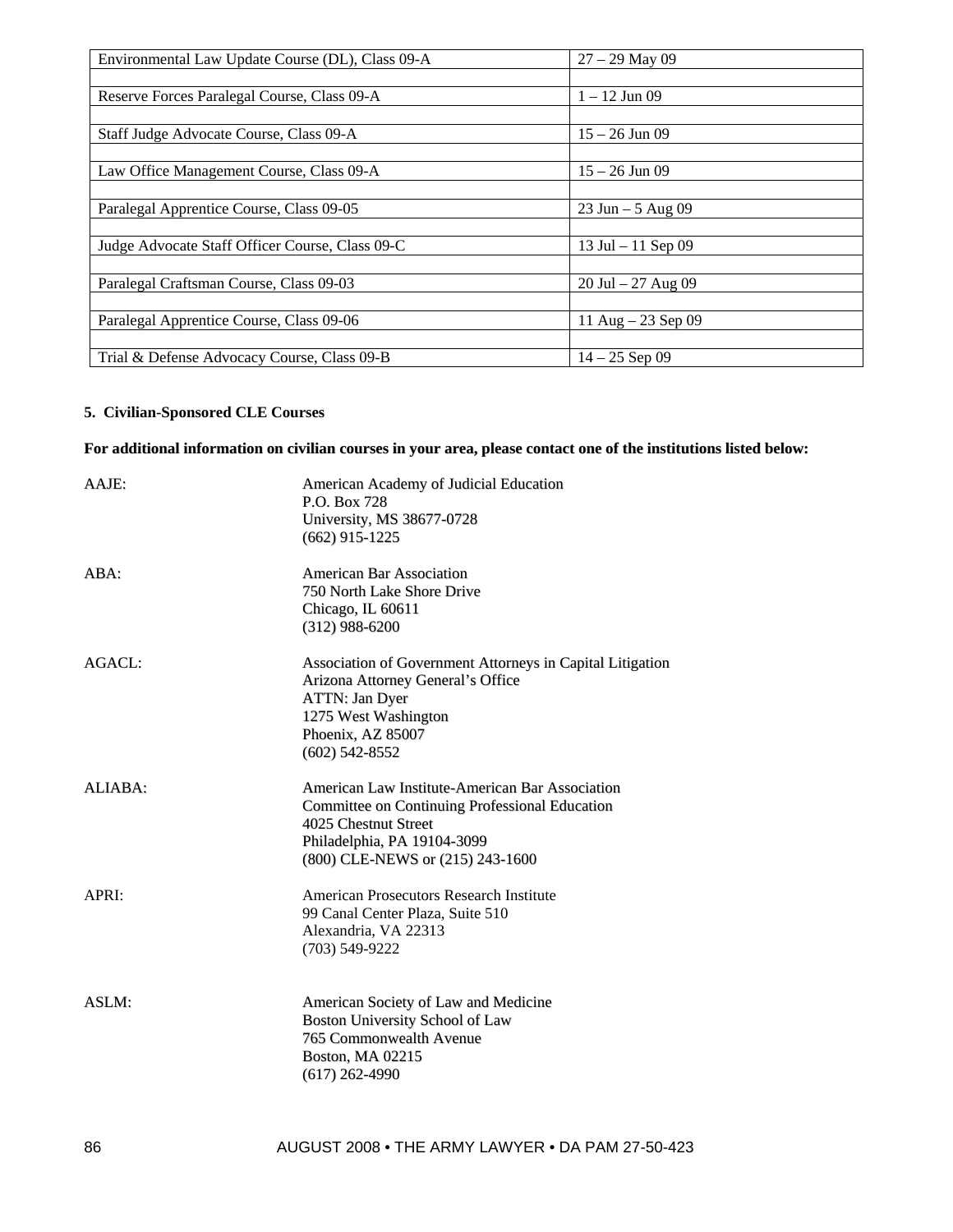| CCEB:         | Continuing Education of the Bar<br>University of California Extension<br>2300 Shattuck Avenue<br>Berkeley, CA 94704<br>$(510)$ 642-3973                                           |
|---------------|-----------------------------------------------------------------------------------------------------------------------------------------------------------------------------------|
| CLA:          | Computer Law Association, Inc.<br>3028 Javier Road, Suite 500E<br>Fairfax, VA 22031<br>$(703) 560 - 7747$                                                                         |
| <b>CLESN:</b> | <b>CLE Satellite Network</b><br>920 Spring Street<br>Springfield, IL 62704<br>$(217)$ 525-0744<br>$(800)$ 521-8662                                                                |
| ESI:          | <b>Educational Services Institute</b><br>5201 Leesburg Pike, Suite 600<br>Falls Church, VA 22041-3202<br>$(703)$ 379-2900                                                         |
| FBA:          | <b>Federal Bar Association</b><br>1815 H Street, NW, Suite 408<br>Washington, DC 20006-3697<br>$(202)$ 638-0252                                                                   |
| FB:           | Florida Bar<br>650 Apalachee Parkway<br>Tallahassee, FL 32399-2300<br>$(850) 561 - 5600$                                                                                          |
| GICLE:        | The Institute of Continuing Legal Education<br>P.O. Box 1885<br>Athens, GA 30603<br>$(706)$ 369-5664                                                                              |
| GII:          | Government Institutes, Inc.<br>966 Hungerford Drive, Suite 24<br>Rockville, MD 20850<br>$(301)$ 251-9250                                                                          |
| GWU:          | <b>Government Contracts Program</b><br>The George Washington University<br><b>National Law Center</b><br>2020 K Street, NW, Room 2107<br>Washington, DC 20052<br>$(202)$ 994-5272 |
| <b>IICLE:</b> | Illinois Institute for CLE<br>2395 W. Jefferson Street<br>Springfield, IL 62702<br>$(217)$ 787-2080                                                                               |
| LRP:          | <b>LRP</b> Publications<br>1555 King Street, Suite 200<br>Alexandria, VA 22314<br>$(703) 684 - 0510$<br>$(800)$ 727-1227                                                          |

AUGUST 2008 • THE ARMY LAWYER • DA PAM 27-50-423 87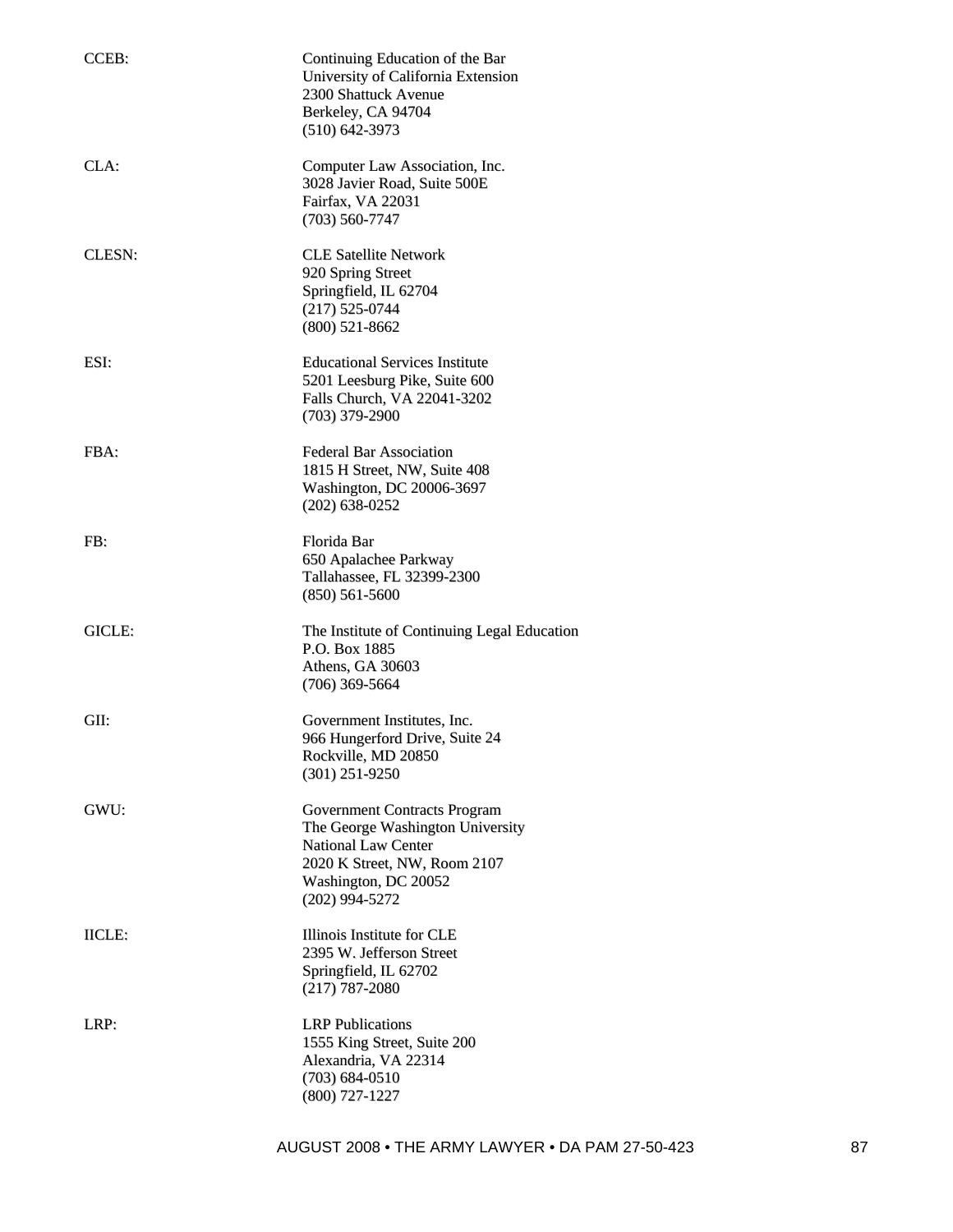| LSU:   | Louisiana State University<br><b>Center on Continuing Professional Development</b><br>Paul M. Herbert Law Center<br>Baton Rouge, LA 70803-1000<br>$(504)$ 388-5837 |
|--------|--------------------------------------------------------------------------------------------------------------------------------------------------------------------|
| MLI:   | Medi-Legal Institute<br>15301 Ventura Boulevard, Suite 300<br>Sherman Oaks, CA 91403<br>$(800)$ 443-0100                                                           |
| NCDA:  | <b>National College of District Attorneys</b><br>University of South Carolina<br>1600 Hampton Street, Suite 414<br>Columbia, SC 29208<br>$(803)$ 705-5095          |
| NDAA:  | <b>National District Attorneys Association</b><br>National Advocacy Center<br>1620 Pendleton Street<br>Columbia, SC 29201<br>$((703) 549 - 9222)$                  |
| NITA:  | National Institute for Trial Advocacy<br>1507 Energy Park Drive<br>St. Paul, MN 55108<br>$(612)$ 644-0323 in (MN and AK)<br>$(800)$ 225-6482                       |
| NJC:   | National Judicial College<br><b>Judicial College Building</b><br>University of Nevada<br>Reno, NV 89557                                                            |
| NMTLA: | New Mexico Trial Lawyers' Association<br>P.O. Box 301<br>Albuquerque, NM 87103<br>$(505)$ 243-6003                                                                 |
| PBI:   | Pennsylvania Bar Institute<br>104 South Street<br>P.O. Box 1027<br>Harrisburg, PA 17108-1027<br>$(717)$ 233-5774<br>$(800)$ 932-4637                               |
| PLI:   | Practicing Law Institute<br>810 Seventh Avenue<br>New York, NY 10019<br>$(212)$ 765-5700                                                                           |
| TBA:   | <b>Tennessee Bar Association</b><br>3622 West End Avenue<br>Nashville, TN 37205<br>$(615)$ 383-7421                                                                |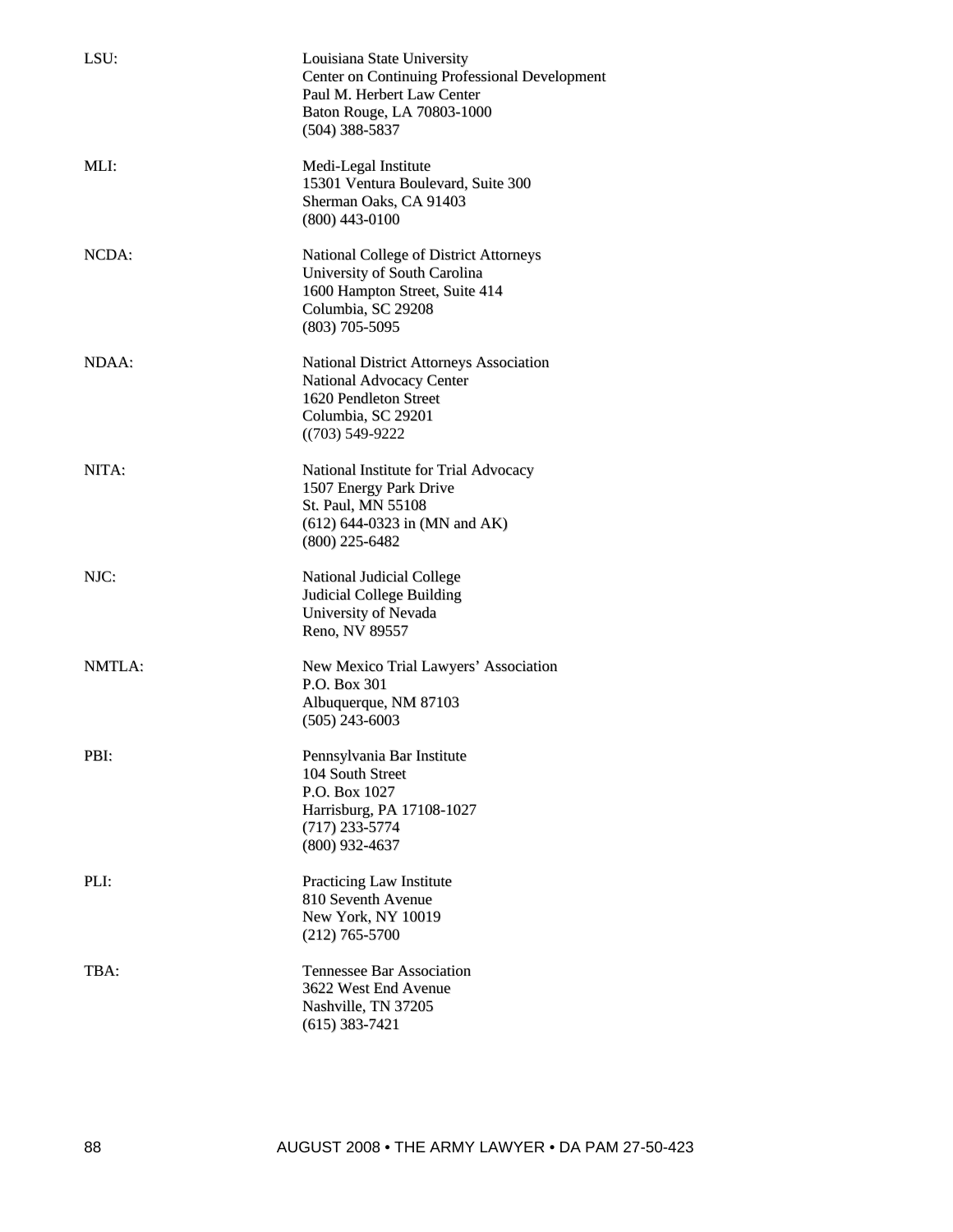| TLS:  | Tulane Law School<br>Tulane University CLE<br>8200 Hampson Avenue, Suite 300<br>New Orleans, LA 70118<br>$(504)$ 865-5900             |
|-------|---------------------------------------------------------------------------------------------------------------------------------------|
| UMLC: | University of Miami Law Center<br>P.O. Box 248087<br>Coral Gables, FL 33124<br>$(305)$ 284-4762                                       |
| UT:   | The University of Texas School of Law<br><b>Office of Continuing Legal Education</b><br>727 East 26th Street<br>Austin, TX 78705-9968 |
| VCLE: | University of Virginia School of Law<br>Trial Advocacy Institute<br>P.O. Box 4468<br>Charlottesville, VA 22905                        |

#### **6. Phase I (Non-Resident Phase), Deadline for RC-JAOAC 2009**

The suspense for submission of all RC-JAOAC Phase I (Non-Resident Phase) materials is *NLT 2400, 1 November 2008*, for those Judge Advocates who desire to attend Phase II (Resident Phase) at TJAGLCS in January 2009. This requirement includes submission of all writing exercises, whether completed under the old JA 151, Fundamentals of Military Writing subcourse, or under the new JAOAC Distributed Learning military writing subcourse. Please note that registration for Phase I through the Army Institute for Professional Development (AIPD) is now *closed* to facilitate transition to the new JAOAC (Phase I) on JAG University, the online home of TJAGLCS located at https://jag.learn.army.mil. The new course is expected to be open for registration on 1 April 2008.

The suspense for submission of all RC-JAOAC Phase I (Non-Resident Phase) materials is *NLT 2400, 1 November 2008*, for those Judge Advocates who desire to attend Phase II (Resident Phase) at TJAGLCS in January 2009. Please note that registration for Phase I through the Army Institute for Professional Development (AIPD) is now *closed* to facilitate transition to the new JAOAC (Phase I) on JAG University. The new course is expected to be open for registration on 1 April 2008. This requirement includes submission of all writing exercises, whether completed under the old JA 151, Fundamentals of Military Writing subcourse, or under the new JAOAC Distributed Learning military writing subcourse.

This requirement is particularly critical for some officers. The 2009 JAOAC will be held in January 2009, and is a prerequisite for most Judge Advocate captains to be promoted to major, and, ultimately, to be eligible to enroll in Intermediate-Level Education (ILE).

A Judge Advocate who is required to retake any subcourse examinations or "re-do" any writing exercises must submit the examination or writing exercise to the Distributed Learning Department, TJAGLCS for grading by the same deadline (1 November 2008). If the student receives notice of the need to re-do any examination or exercise after 1 October 2008, the notice will contain a suspense date for completion of the work.

Judge Advocates who fail to complete Phase I Non-Resident courses and writing exercises by 1 November 2008 will not be cleared to attend the 2009 JAOAC resident phase. If you have not received written notification of completion of Phase I of JAOAC, you are not eligible to attend the resident phase.

If you have any additional questions, contact LTC Jeff Sexton, commercial telephone (434) 971-3357, or e-mail jeffrey.sexton@hqda.army.mil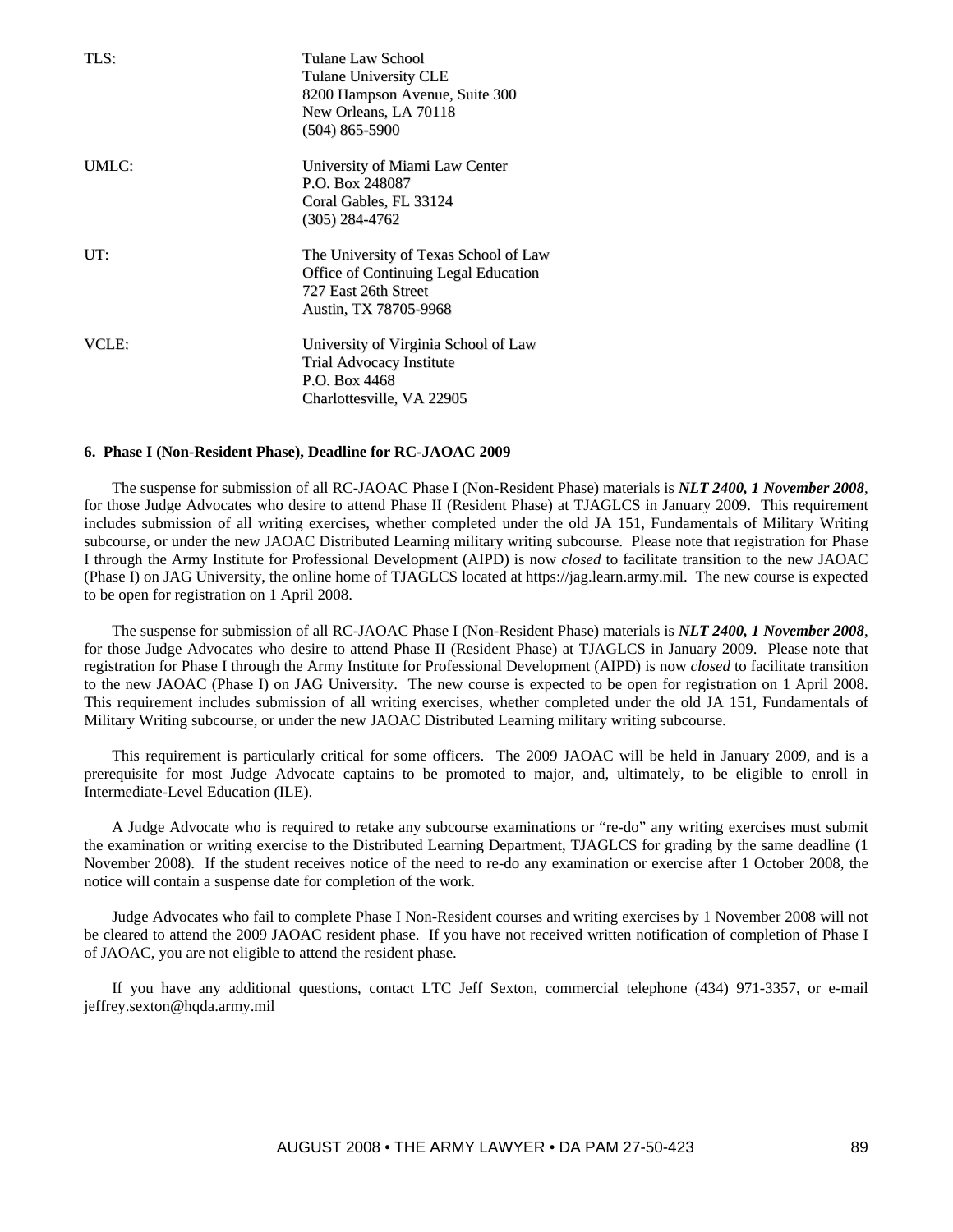#### **7. Mandatory Continuing Legal Education**

Judge Advocates must remain in good standing with the state attorney licensing authority (i.e., bar or court) in at least one state in order to remain certified to perform the duties of an Army Judge Advocate. This individual responsibility may include requirements the licensing state has regarding continuing legal education (CLE).

To assist attorneys in understanding and meeting individual state requirements regarding CLE, the Continuing Legal Education Regulators Association (formerly the Organization of Regulatory Administrators) provides an exceptional website at www.clereg.org (formerly www.cleusa.org) that links to all state rules, regulations and requirements for Mandatory Continuing Legal Education.

The Judge Advocate General's Legal Center and School (TJAGLCS) seeks approval of all courses taught in Charlottesville, VA, from states that require prior approval as a condition of granting CLE. For states that require attendance to be reported directly by providers/sponsors, TJAGLCS will report student attendance at those courses. For states that require attorneys to self-report, TJAGLCS provides the appropriate documentation of course attendance directly to students. Attendance at courses taught by TJAGLCS faculty at locations other than Charlottesville, VA, must be self-reported by attendees to the extent and manner provided by their individual state CLE program offices.

Regardless of how course attendance is documented, it is the personal responsibility of each Judge Advocate to ensure that their attendance at TJAGLCS courses is accounted for and credited to them and that state CLE attendance and reporting requirements are being met. While TJAGLCS endeavors to assist Judge Advocates in meeting their CLE requirements, the ultimate responsibility remains with individual attorneys. This policy is consistent with state licensing authorities and CLE administrators who hold individual attorneys licensed in their jurisdiction responsible for meeting licensing requirements, including attendance at and reporting of any CLE obligation.

Please contact the TJAGLCS CLE Administrator at (434) 971-3309 if you have questions or require additional information.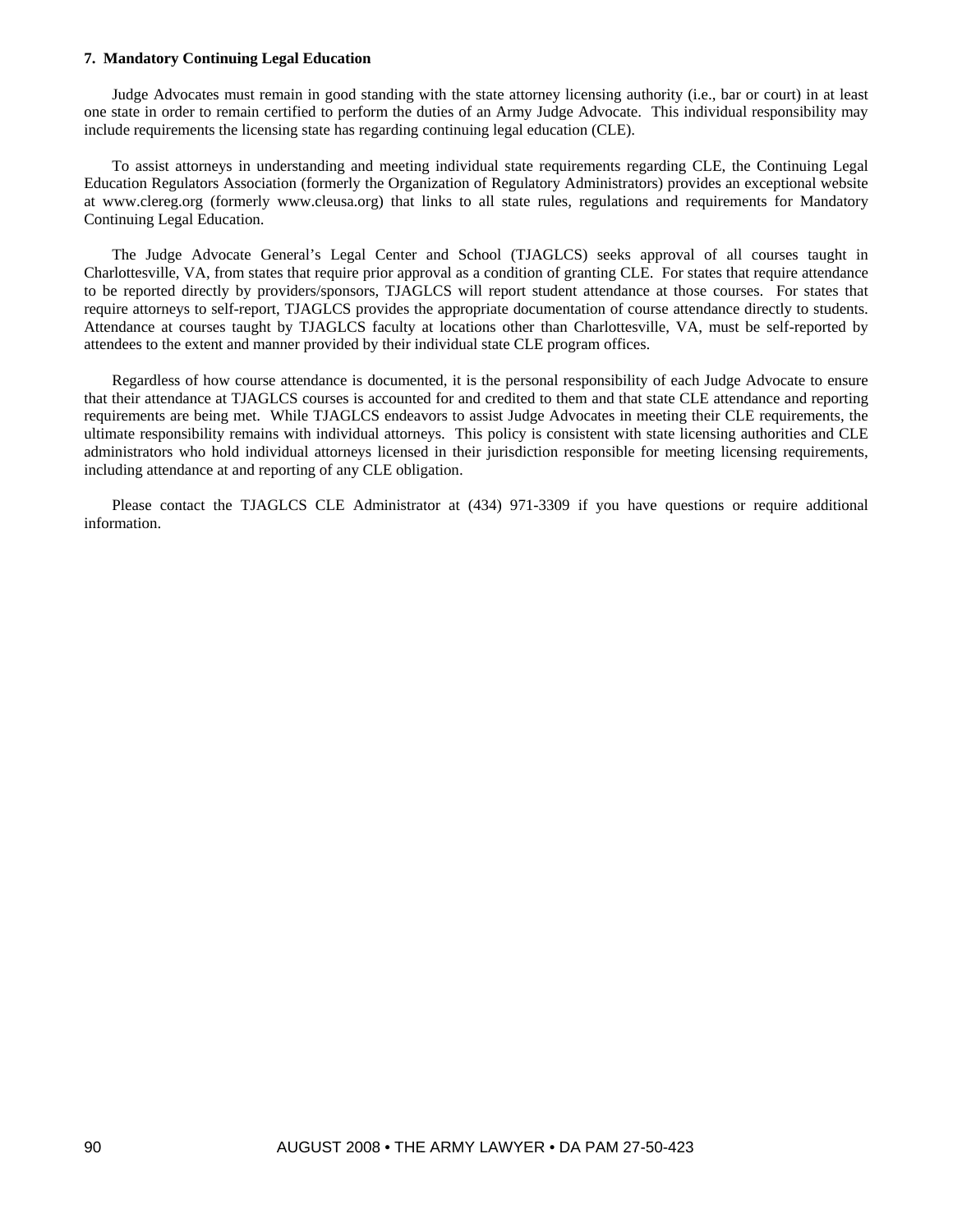## **Current Materials of Interest**

# **1. The Judge Advocate General's School, U.S. Army (TJAGSA) Materials Available Through The Defense Technical Information Center (DTIC).**

Each year, TJAGSA publishes deskbooks and materials to support resident course instruction. Much of this material is useful to Judge Advocates and government civilian attorneys who are unable to attend courses in their practice areas, and TJAGSA receives many requests each year for these materials. Because the distribution of these materials is not in its mission, TJAGSA does not have the resources to provide these publications.

To provide another avenue of availability, some of this material is available through the DTIC. An office may obtain this material through the installation library. Most libraries are DTIC users and would be happy to identify and order requested material. If the library is not registered with the DTIC, the requesting person's office/organization may register for the DTIC's services.

If only unclassified information is required, simply call the DTIC Registration Branch and register over the phone at (703) 767-8273, DSN 427-8273. If access to classified information is needed, then a registration form must be obtained, completed, and sent to the Defense Technical Information Center, 8725 John J. Kingman Road, Suite 0944, Fort Belvoir, Virginia 22060-6218; telephone (commercial) (703) 767-8273, (DSN) 427- 8273, toll-free 1-800-225-DTIC, menu selection 2, option 1; fax (commercial) (703) 767-8228; fax (DSN) 426- 8228; or e-mail to reghelp@dtic.mil.

If there is a recurring need for information on a particular subject, the requesting person may want to subscribe to the Current Awareness Bibliography (CAB)

Service. The CAB is a profile-based product, which will alert the requestor, on a biweekly basis, to the documents that have been entered into the Technical Reports Database which meet his profile parameters. This bibliography is available electronically via e-mail at no cost or in hard copy at an annual cost of \$25 per profile. Contact DTIC at www.dtic.mil/dtic/current.html.

Prices for the reports fall into one of the following four categories, depending on the number of pages: \$7, \$12, \$42, and \$122. The DTIC also supplies reports in electronic formats. Prices may be subject to change at any time. Lawyers, however, who need specific documents for a case may obtain them at no cost.

For the products and services requested, one may pay either by establishing a DTIC deposit account with the National Technical Information Service (NTIS) or by using a VISA, MasterCard, or American Express credit card. Information on establishing an NTIS credit card will be included in the user packet.

There is also a DTIC Home Page at http://www.dtic.mil to browse through the listing of citations to unclassified/unlimited documents that have been entered into the Technical Reports Database within the last twenty-five years to get a better idea of the type of information that is available. The complete collection includes limited and classified documents as well, but those are not available on the web.

Those who wish to receive more information about the DTIC or have any questions should call the Product and Services Branch at (703)767-8267, (DSN) 427-8267, or toll-free 1-800-225-DTIC, menu selection 6, option 1; or send an e-mail to bcorders@dtic.mil.

#### **Contract Law**

| AD A301096 | Government Contract Law<br>Deskbook, vol. 1, JA-501-1-95.  |
|------------|------------------------------------------------------------|
| AD A301095 | Government Contract Law Desk<br>book, vol. 2, JA-501-2-95. |
| AD A265777 | Fiscal Law Course Deskbook,<br>$IA - 506 - 93$ .           |
|            | <b>Legal Assistance</b>                                    |

- A384333 Servicemembers Civil Relief Act Guide, JA-260 (2006).
- AD A333321 Real Property Guide—Legal Assistance, JA-261 (1997).
- AD A326002 Wills Guide, JA-262 (1997).
- AD A346757 Family Law Guide, JA 263 (1998).
- AD A384376 Consumer Law Deskbook, JA 265 (2004).
- AD A372624 Legal Assistance Worldwide Directory, JA-267 (1999).
- AD A360700 Tax Information Series, JA 269 (2002).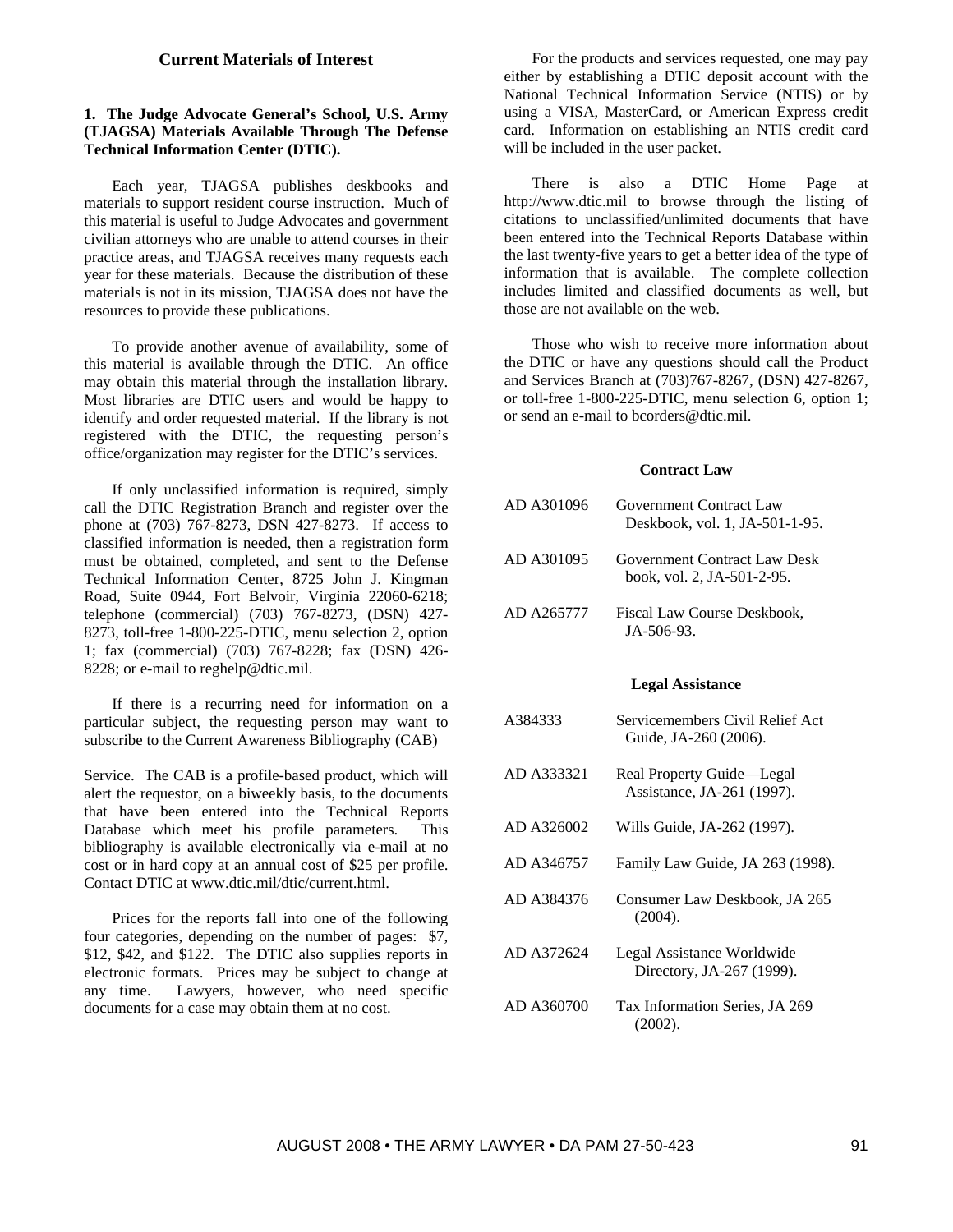| AD A350513 | <b>Uniformed Services Employment</b><br>and Reemployment Rights Act<br>(USAERRA), JA 270,<br>Vol. I (2006).  |
|------------|--------------------------------------------------------------------------------------------------------------|
| AD A350514 | <b>Uniformed Services Employment</b><br>and Reemployment Rights Act<br>(USAERRA), JA 270,<br>Vol. II (2006). |
| AD A329216 | Legal Assistance Office<br><b>Administration Guide,</b><br>JA 271 (1997).                                    |
| AD A276984 | <b>Legal Assistance Deployment</b><br>Guide, JA-272 (1994).                                                  |
| AD A452505 | Uniformed Services Former<br>Spouses' Protection Act,<br>JA 274 (2005).                                      |
| AD A326316 | Model Income Tax Assistance<br>Guide, JA 275 (2001).                                                         |
| AD A282033 | Preventive Law, JA-276 (1994).                                                                               |
|            | Administrative and Civil Law                                                                                 |

#### **Administrative and Civil Law**

- AD A351829 Defensive Federal Litigation, JA-200 (2000).
- AD A327379 Military Personnel Law, JA 215 (1997).
- AD A255346 Financial Liability Investigations and Line of Duty Determinations, JA-231 (2005). AD A452516 Environmental Law Deskbook,
- JA-234 (2006).
- AD A377491 Government Information Practices, JA-235 (2000).
- AD A377563 Federal Tort Claims Act, JA 241 (2000).
- AD A332865 AR 15-6 Investigations, JA-281 (1998).

#### **Labor Law**

AD A360707 The Law of Federal Employment, JA-210 (2000).

| AD A360707 | The Law of Federal Labor-    |
|------------|------------------------------|
|            | <b>Management Relations,</b> |
|            | $JA-211(2001)$ .             |

# **Criminal Law**

| AD A302672 | <b>Unauthorized Absences</b><br>Programmed Text,<br>JA-301 (2003). |
|------------|--------------------------------------------------------------------|
| AD A302674 | Crimes and Defenses Deskbook,<br>JA-337 (2005).                    |
| AD A274413 | United States Attorney<br>Prosecutions, JA-338 (1994).             |

#### **International and Operational Law**

AD A377522 Operational Law Handbook, JA-422 (2005).

\* Indicates new publication or revised edition. \*\* Indicates new publication or revised edition pending inclusion in the DTIC database.

# **2. The Legal Automation Army-Wide Systems XXI— JAGCNet**

a. The Legal Automation Army-Wide Systems XXI (LAAWS XXI) operates a knowledge management and information service called JAGCNet primarily dedicated to servicing the Army legal community, but also provides for Department of Defense (DOD) access in some cases. Whether you have Army access or DOD-wide access, all users will be able to download TJAGSA publications that are available through the JAGCNet.

b. Access to the JAGCNet:

(1) Access to JAGCNet is restricted to registered users who have been approved by the LAAWS XXI Office and senior OTJAG staff:

(a) Active U.S. Army JAG Corps personnel;

(b) Reserve and National Guard U.S. Army JAG Corps personnel;

(c) Civilian employees (U.S. Army) JAG Corps personnel;

(d) FLEP students;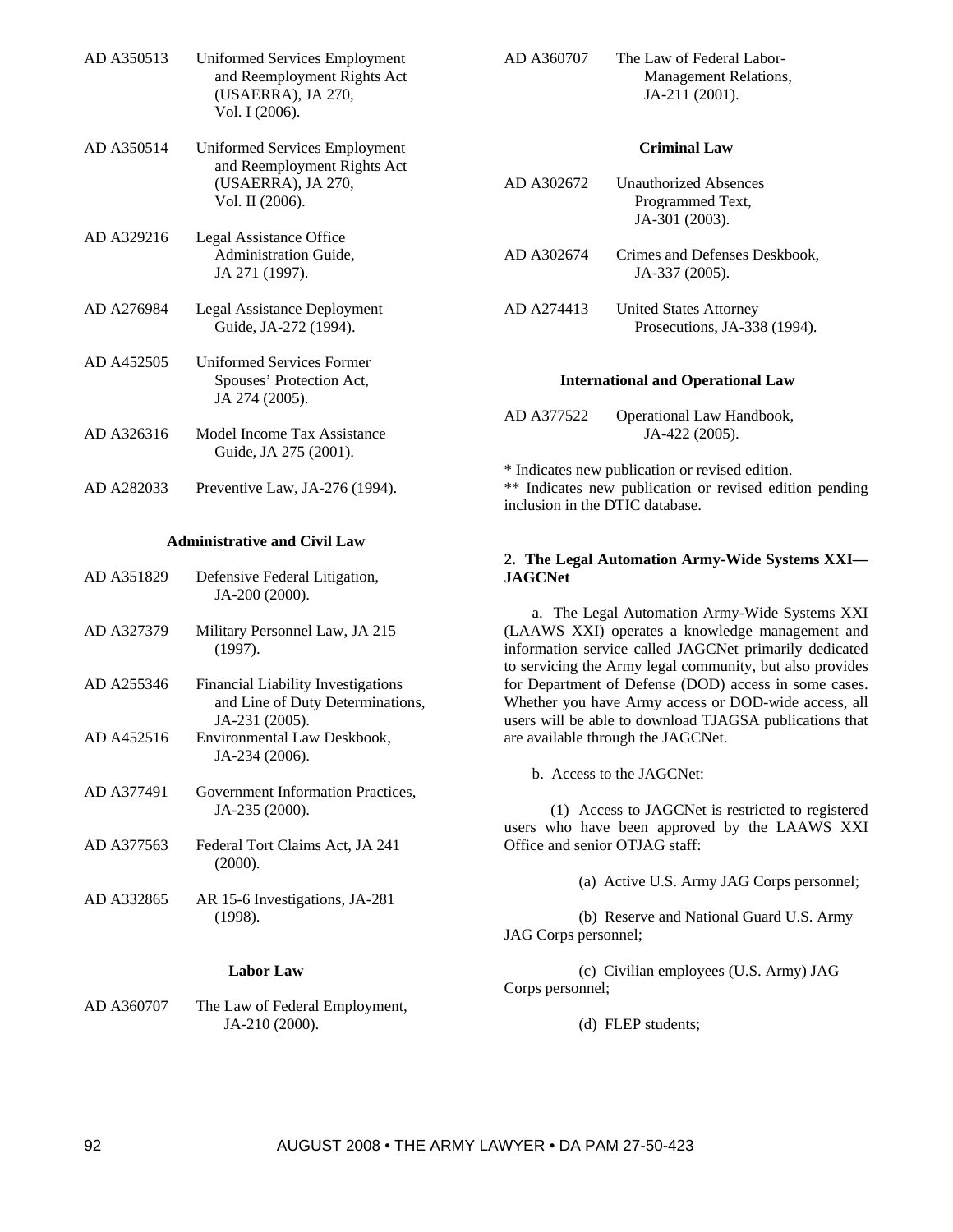(e) Affiliated (U.S. Navy, U.S. Marine Corps, U.S. Air Force, U.S. Coast Guard) DOD personnel assigned to a branch of the JAG Corps; and, other personnel within the DOD legal community.

(2) Requests for exceptions to the access policy should be e-mailed to:

LAAWSXXI@jagc-smtp.army.mil

c. How to log on to JAGCNet:

(1) Using a Web browser (Internet Explorer 6 or higher recommended) go to the following site: http://jagcnet.army.mil.

(2) Follow the link that reads "Enter JAGCNet."

(3) If you already have a JAGCNet account, and know your user name and password, select "Enter" from the next menu, then enter your "User Name" and "Password" in the appropriate fields.

(4) If you have a JAGCNet account, *but do not know your user name and/or Internet password*, contact the LAAWS XXI HelpDesk at LAAWSXXI@jagcsmtp.army.mil.

(5) If you do not have a JAGCNet account, select "Register" from the JAGCNet Intranet menu.

(6) Follow the link "Request a New Account" at the bottom of the page, and fill out the registration form completely. Allow seventy-two hours for your request to process. Once your request is processed, you will receive an e-mail telling you that your request has been approved or denied.

(7) Once granted access to JAGCNet, follow step (c), above.

# **3. TJAGSA Publications Available Through the LAAWS XXI JAGCNet**

The TJAGSA, U.S. Army, Charlottesville, Virginia continues to improve capabilities for faculty and staff. We have installed new computers throughout TJAGSA, all of which are compatible with Microsoft Windows XP Professional and Microsoft Office 2003 Professional.

The TJAGSA faculty and staff are available through the Internet. Addresses for TJAGSA personnel are available by e-mail at jagsch@hqda.army.mil or by accessing the JAGC directory via JAGCNET. If you have any problems, please contact LTMO at (434) 971-3257. Phone numbers and e-mail addresses for TJAGSA personnel are available on TJAGSA Web page at http://www.jagcnet.army.mil/tjagsa. Click on "directory"

for the listings.

For students who wish to access their office e-mail while attending TJAGSA classes, please ensure that your office e-mail is available via the web. Please bring the address with you when attending classes at TJAGSA. If your office does not have web accessible e-mail, forward your office e-mail to your AKO account. It is mandatory that you have an AKO account. You can sign up for an account at the Army Portal, http://www.jagcnet.army.mil/tjagsa. Click on "directory" for the listings.

Personnel desiring to call TJAGSA can dial via DSN 521-7115 or, provided the telephone call is for official business only, use the toll free number, (800) 552-3978; the receptionist will connect you with the appropriate department or directorate. For additional information, please contact the LTMO at (434) 971-3264 or DSN 521- 3264.

# **4. TJAGSA Legal Technology Management Office (LTMO)**

The TJAGSA, U.S. Army, Charlottesville, Virginia continues to improve capabilities for faculty and staff. We have installed new computers throughout TJAGSA, all of which are compatible with Microsoft Windows XP Professional and Microsoft Office 2003 Professional.

The TJAGSA faculty and staff are available through the Internet. Addresses for TJAGSA personnel are available by e-mail at jagsch@hqda.army.mil or by accessing the JAGC directory via JAGCNET. If you have any problems, please contact LTMO at (434) 971-3257. Phone numbers and e-mail addresses for TJAGSA personnel are available on TJAGSA Web page at http://www.jagcnet.army.mil/tjagsa. Click on "directory" for the listings.

For students who wish to access their office e-mail while attending TJAGSA classes, please ensure that your office e-mail is available via the web. Please bring the address with you when attending classes at TJAGSA. If your office does not have web accessible e-mail, forward your office e-mail to your AKO account. It is mandatory that you have an AKO account. You can sign up for an account at the Army Portal, http://www.jagcnet.army.mil/tjagsa. Click on "directory" for the listings.

Personnel desiring to call TJAGSA can dial via DSN 521-7115 or, provided the telephone call is for official business only, use the toll free number, (800) 552-3978; the receptionist will connect you with the appropriate department or directorate. For additional information, please contact the LTMO at (434) 971-3264 or DSN 521- 3264.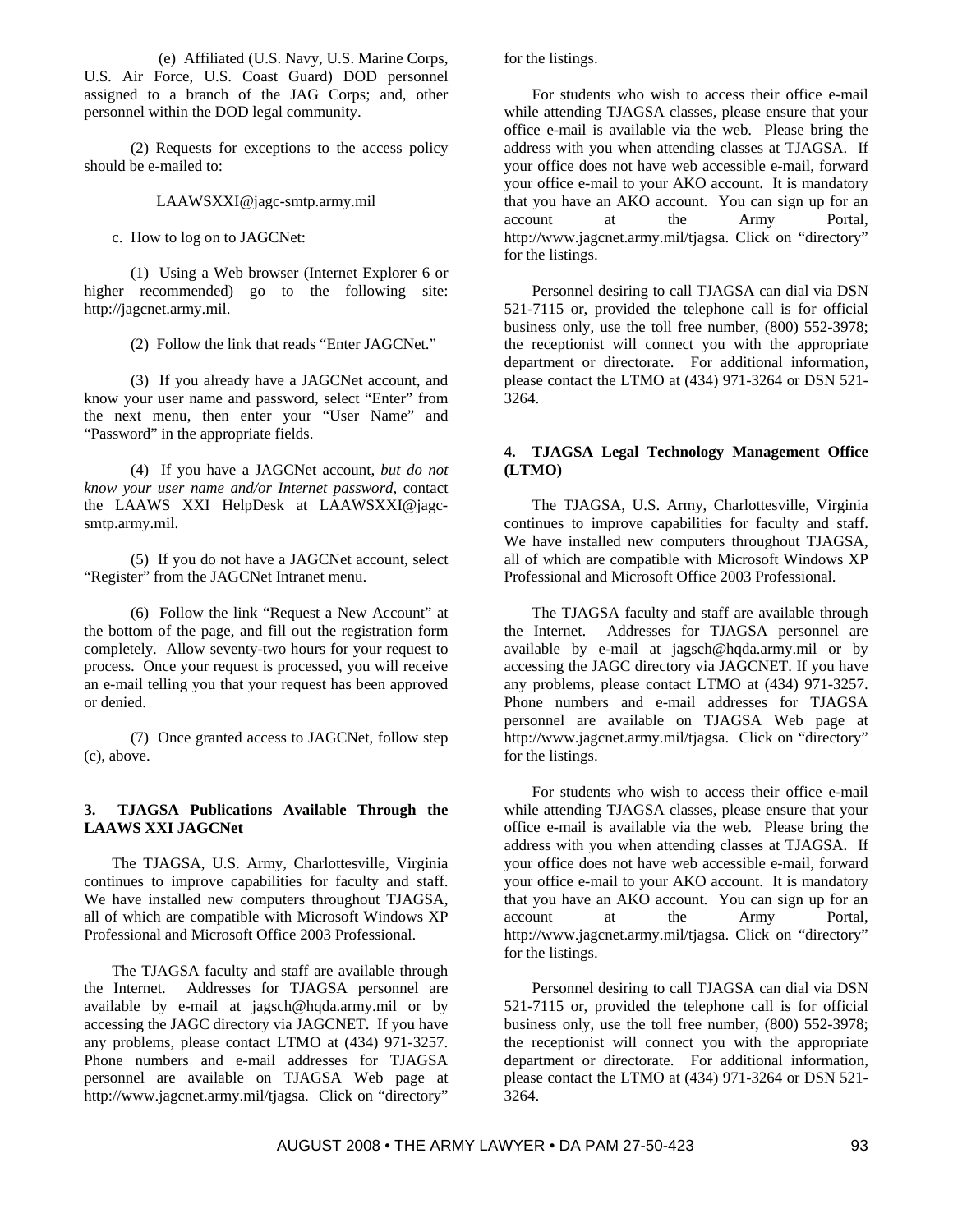# **5. The Army Law Library Service**

Per *Army Regulation 27-1*, paragraph 12-11, the Army Law Library Service (ALLS) must be notified before any redistribution of ALLS-purchased law library materials. Posting such a notification in the ALLS FORUM of JAGCNet satisfies this regulatory requirement as well as alerting other librarians that excess materials are available.

Point of contact is Mr. Daniel C. Lavering, The Judge Advocate General's Legal Center and School, U.S. Army, ATTN: ALCS-ADD-LB, 600 Massie Road, Charlottesville, Virginia 22903-1781. Telephone DSN: 521-3306, commercial: (434) 971-3306, or e-mail at Daniel.C.Lavering@us.army.mil.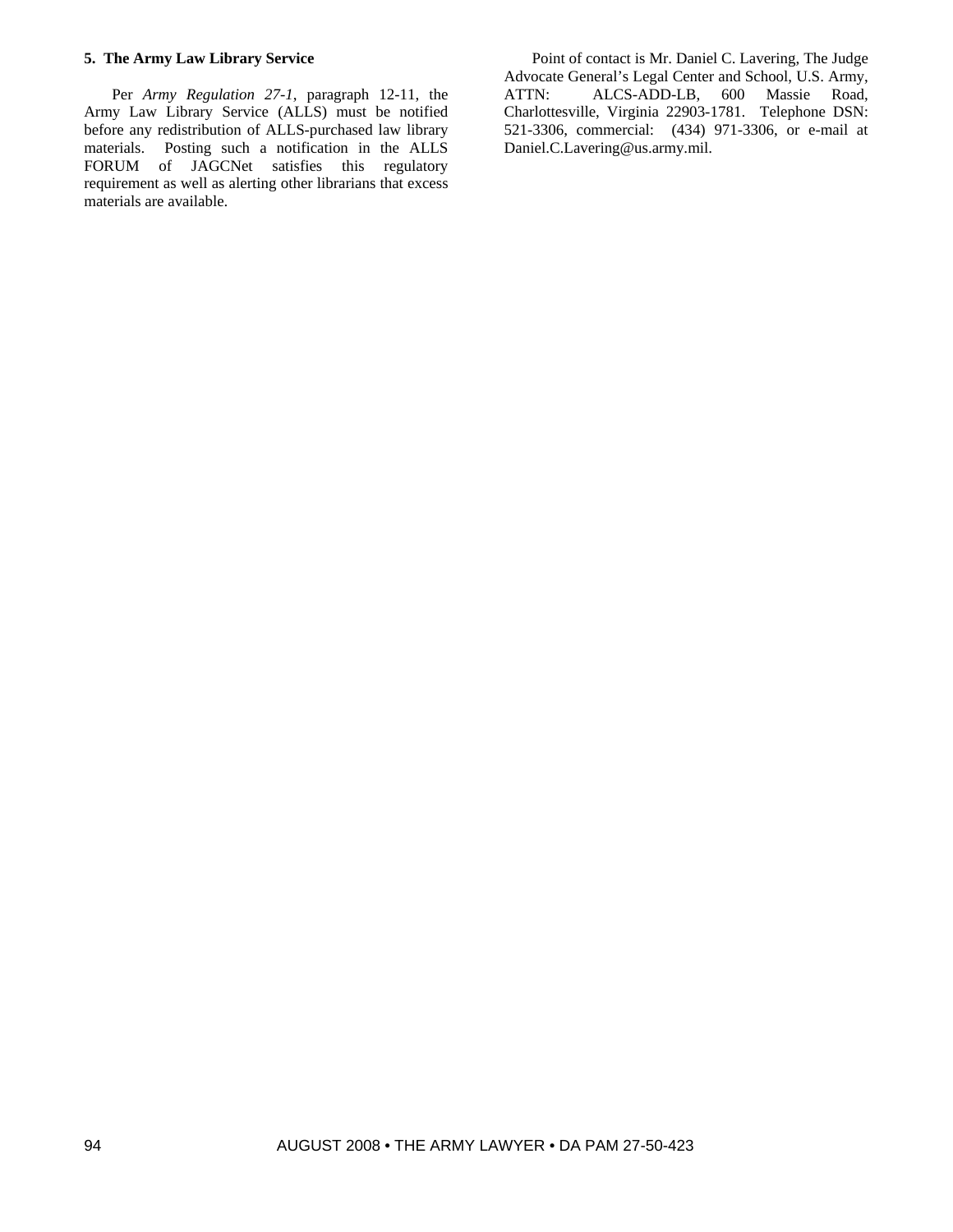#### **Attention Individual Subscribers!**

 The Government Printing Office offers a paid subscription service to *The Army Lawyer*. To receive an annual individual paid subscription (12 issues) to *The Army Lawyer*, complete and return the order form below (photocopies of the order form are acceptable).

#### **Renewals of Paid Subscriptions**

 When your subscription is about to expire, the Government Printing Office will mail each individual paid subscriber only one renewal notice. You can determine when your subscription will expire by looking at your mailing label. Check the number that follows "ISSUE" on the top line of the mailing label as shown in this example:

A renewal notice will be sent when this digit is 3.

| ARLAWSMITH212J      | <b>ISSUE0003 R 1</b> |
|---------------------|----------------------|
| <b>JOHN SMITH</b>   |                      |
| 212 MAIN STREET     |                      |
| SAN DIEGO, CA 92101 |                      |

 The numbers following ISSUE indicate how many issues remain in the subscription. For example, ISSUE001 indicates a subscriber will receive one more issue. When the number reads ISSUE000, you have received your last issue unless you renew.

You should receive your renewal notice around the same time that you receive the issue with ISSUE003.

 To avoid a lapse in your subscription, promptly return the renewal notice with payment to the Superintendent of Documents. If your subscription service is discontinued, simply send your mailing label from any issue to the Superintendent of Documents with the proper remittance and your subscription will be reinstated.

#### **Inquiries and Change of Address Information**

 The individual paid subscription service for *The Army Lawyer* is handled solely by the Superintendent of Documents, not the Editor of *The Army Lawyer* in Charlottesville, Virginia. Active Duty, Reserve, and National Guard members receive bulk quantities of *The Army Lawyer* through official channels and must contact the Editor of *The Army Lawyer* concerning this service (see inside front cover of the latest issue of *The Army Lawyer*).

 For inquiries and change of address for individual paid subscriptions, fax your mailing label and new address to the following address:

> United States Government Printing Office Superintendent of Documents ATTN: Chief, Mail List Branch Mail Stop: SSOM Washington, D.C. 20402

| <b>United States Government</b><br>PUBLICATIONS * PERIODICALS * ELECTRONIC PRODUCTS                                       |                        | <b>Army Lawyer and Millitary Review</b>                                          |                   |                                                         |  |                                            | <b>SUBSCRIPTION ORDER FORM</b>   |
|---------------------------------------------------------------------------------------------------------------------------|------------------------|----------------------------------------------------------------------------------|-------------------|---------------------------------------------------------|--|--------------------------------------------|----------------------------------|
| <b>Order Processing</b><br>$C_{\text{odor}}$ 5937                                                                         |                        | Easy Secure Internat:<br>bookstore.gpo.gov                                       | Phone:<br>Pax:    | Tall Free: 856 512-1800<br>202 512-1800<br>202 512-2104 |  | PO Box 371954<br>Piltsburgh, PA 15250-7954 | Mal: Superintendent of Occuments |
| YES, enter my subscription(s) as follows:                                                                                 |                        |                                                                                  |                   |                                                         |  |                                            |                                  |
| subscription(s) of the Army Lawyer (ARLAW) for \$50 each (\$70 foreign) per year.                                         |                        |                                                                                  |                   |                                                         |  |                                            |                                  |
| subscription(s) of the Military Law Review (MILR) for \$20 each (\$28 foreign) per year. The total cost of my order is \$ |                        |                                                                                  |                   |                                                         |  |                                            |                                  |
| Prices Include first class shipping and handling and is subject to change.                                                |                        | VISA<br><b>SECOND PROPERTY</b>                                                   |                   | Check method of payment:                                |  |                                            |                                  |
| Personal name                                                                                                             | (Plasse type or print) | U Check payable to Superintendent of Documents                                   |                   |                                                         |  |                                            |                                  |
| Company name                                                                                                              |                        | U SOD Deposit Account<br>□ VISA □ MasterCard □ Discover/NOVUS □ American Express |                   |                                                         |  |                                            |                                  |
| Street eddrass                                                                                                            | City, State, Zip code  |                                                                                  |                   |                                                         |  |                                            |                                  |
| Daytime phone including area code                                                                                         |                        |                                                                                  | (expiration date) |                                                         |  |                                            | Thank you for your order!        |
| Purchase Order Number                                                                                                     |                        | Authorizing signature                                                            |                   |                                                         |  |                                            | 11/02                            |

– – – – – – – – – – – – – – – – – – – – – – – – – – – – – – – – – – – – – – – – – – – –